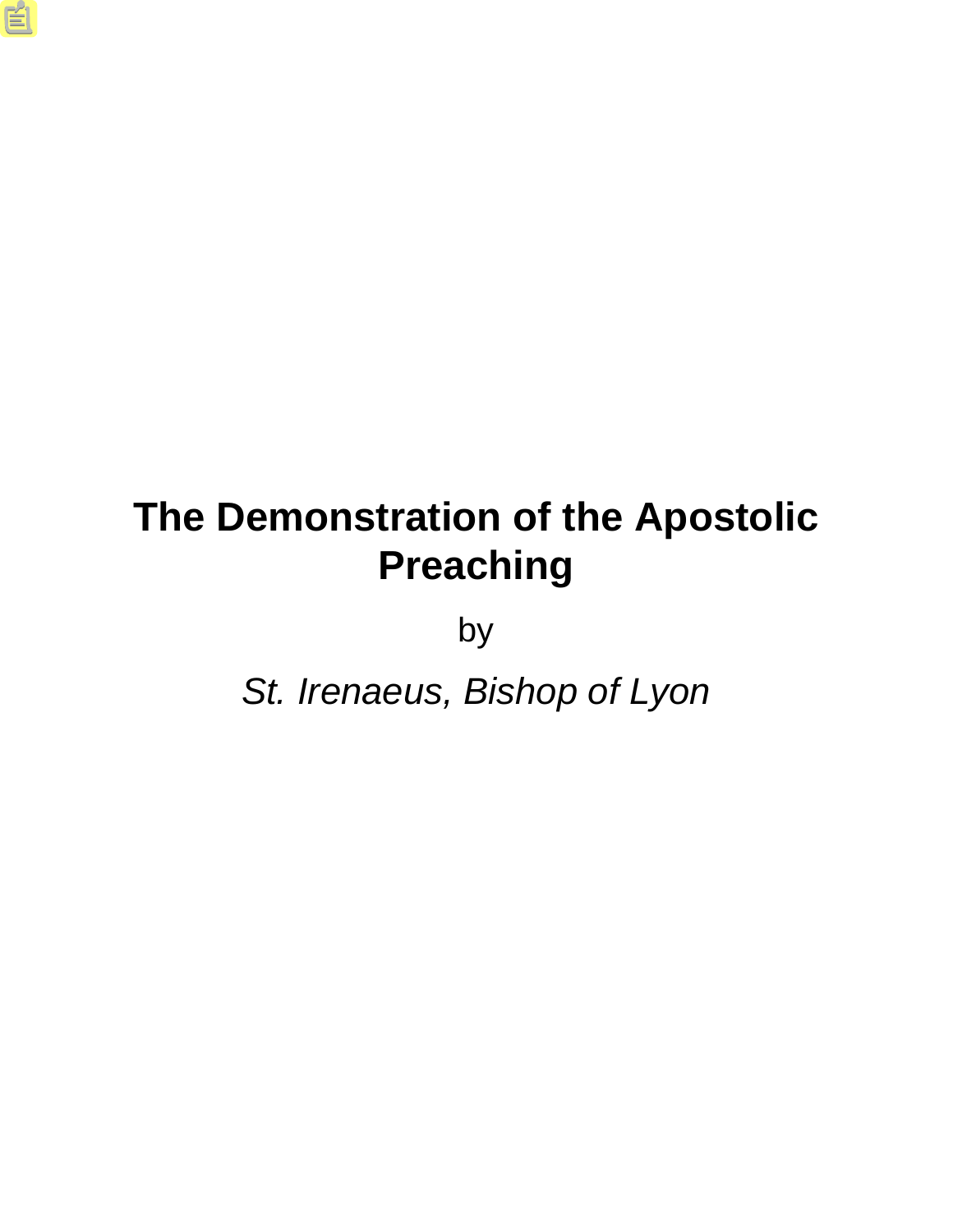## <span id="page-1-0"></span>About *The Demonstration of the Apostolic Preaching* by St. Irenaeus, Bishop of Lyon

| Title:                | The Demonstration of the Apostolic Preaching            |
|-----------------------|---------------------------------------------------------|
| URL:                  | http://www.ccel.org/ccel/irenaeus/demonstr.html         |
| Author(s):            | Irenaeus, St., Bishop of Lyon                           |
|                       | Robinson, Armitage, D.D. (Editor)                       |
| <b>Publisher:</b>     | The Macmillan Co.                                       |
| <b>Rights:</b>        | <b>Public Domain</b>                                    |
| Date Created:         | 1920                                                    |
| Contributor(s):       | Jon Van Hofwegen (Markup)                               |
| <b>CCEL Subjects:</b> | All; Theology; Early Church                             |
| <b>LC Call no:</b>    | <b>BR60.A35</b>                                         |
| <b>LC Subjects:</b>   | Christianity                                            |
|                       | Early Christian Literature. Fathers of the Church, etc. |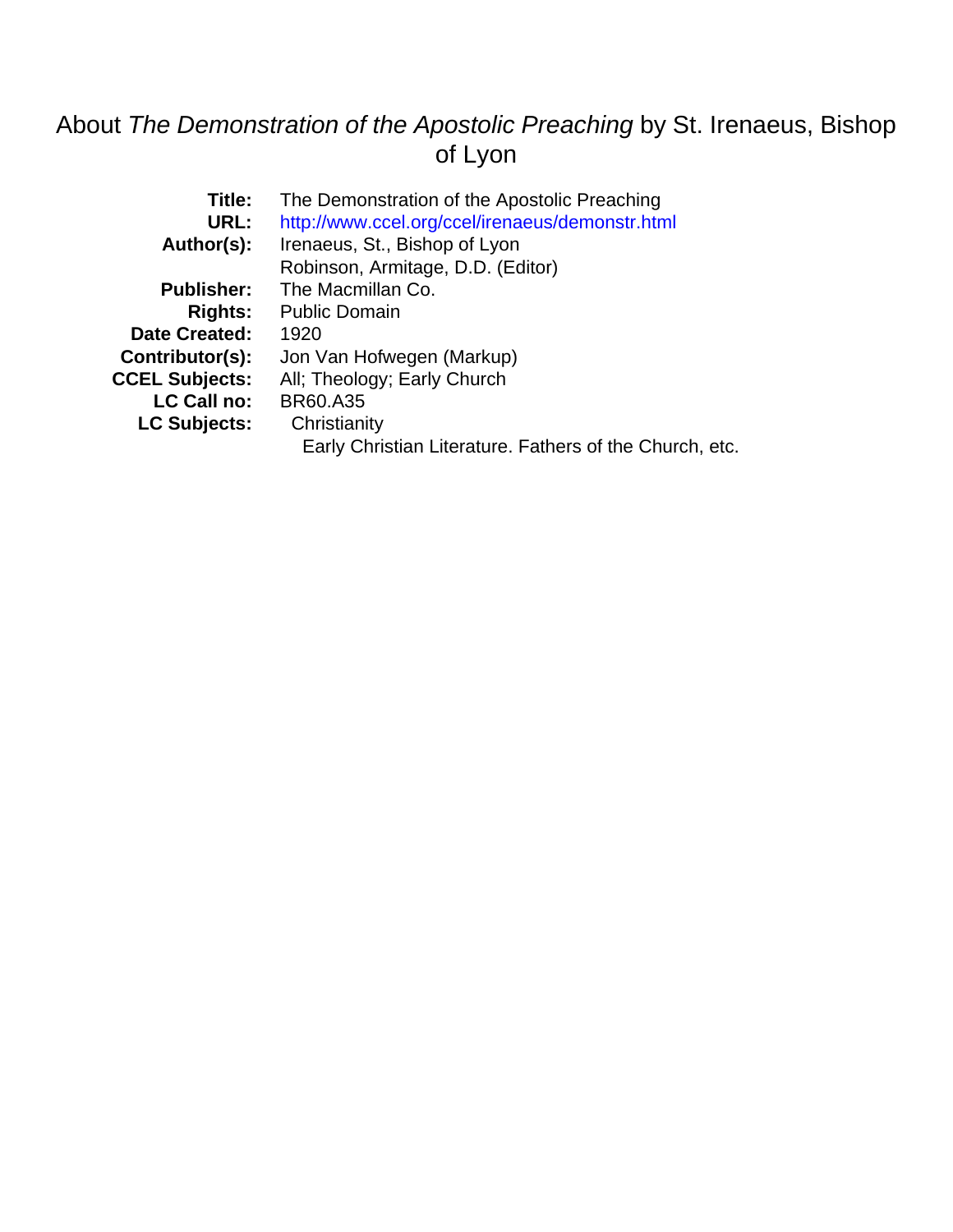# Table of Contents

| III. The Doctrine of the Holy Spirit in Justin and Irenæus. p. 16 |
|-------------------------------------------------------------------|
|                                                                   |
|                                                                   |
|                                                                   |
|                                                                   |
|                                                                   |
|                                                                   |
|                                                                   |
|                                                                   |
|                                                                   |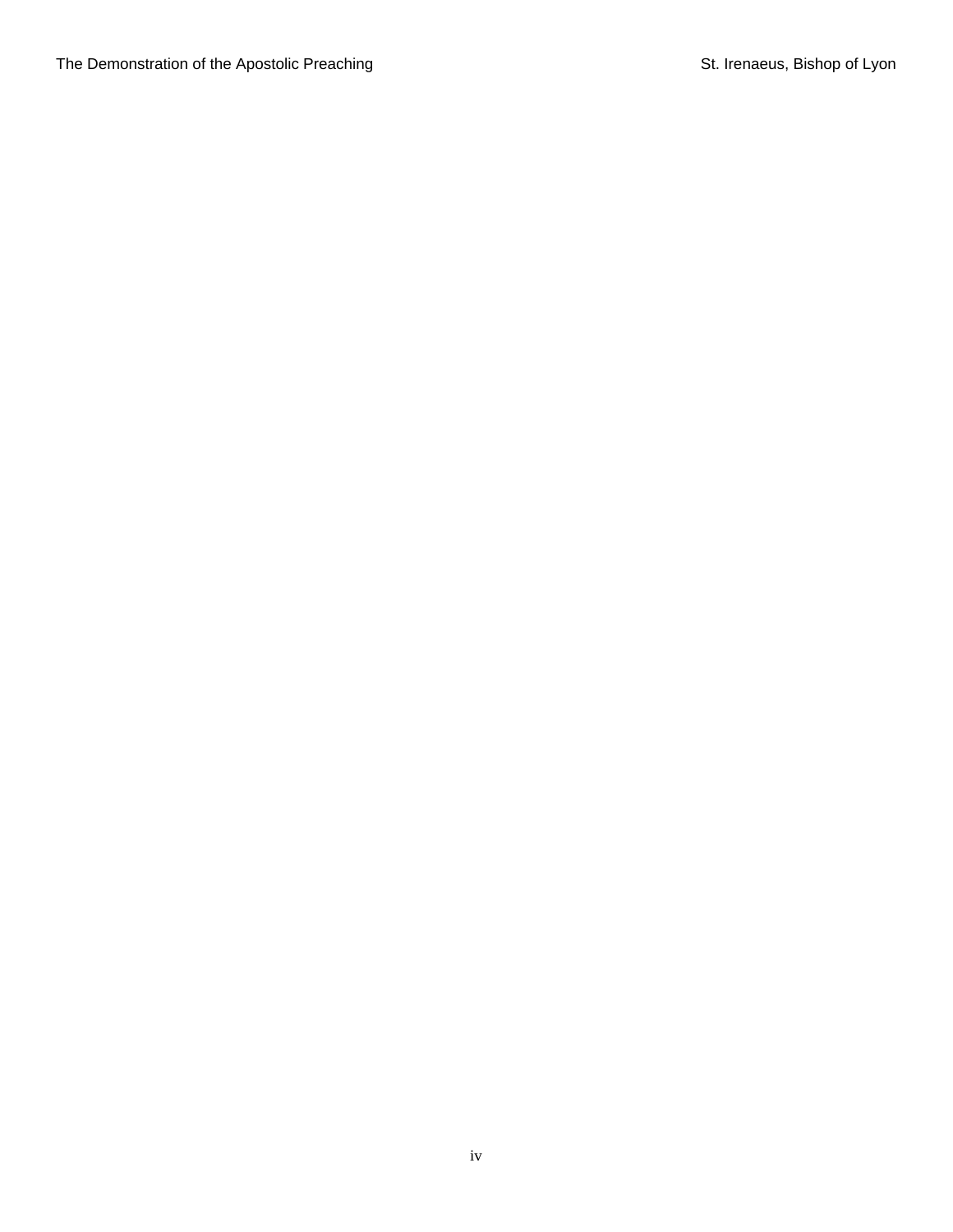<span id="page-4-0"></span>

[iv](http://www.ccel.org/ccel/irenaeus/demonstr/png/0002=iv.htm)

## **ST IRENÆUS**

## **THE DEMONSTRATION OF THE APOSTOLIC PREACHING**

## **TRANSLATED FROM THE ARMENIAN WITH INTRODUCTION AND NOTES**

**BY**

## **ARMITAGE ROBINSON, D.D.**

**DEAN OF WELLS**

**LONDON: SOCIETY FOR PROMOTING CHRISTIAN KNOWLEDGE NEW YORK: THE MACMILLAN CO. 1920**

PRINTED IN GREAT BRITAIN BY RICHARD CLAY & SONS, UNITED, BRUNSWICK ST., STAMFORD ST., S. E. 1,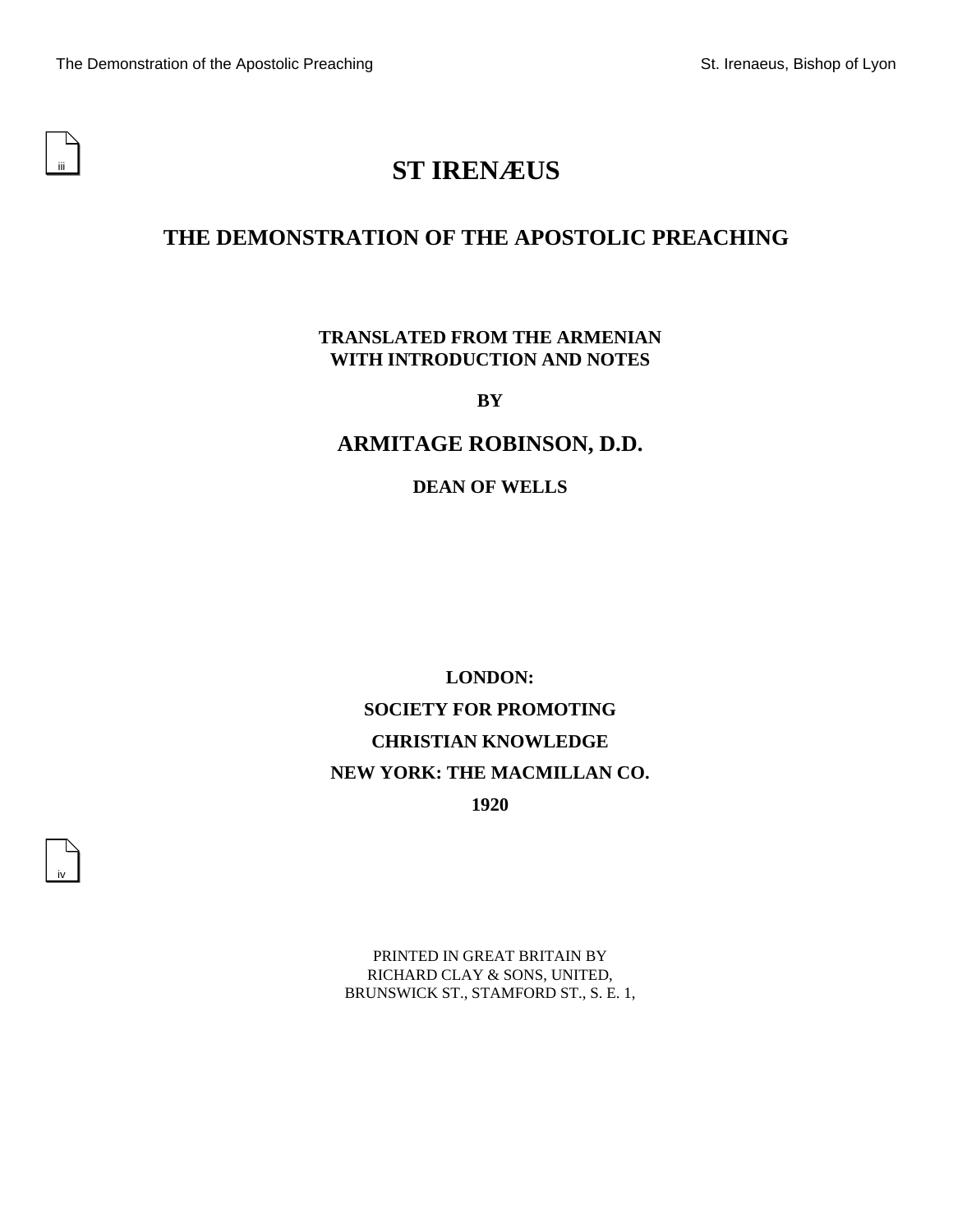AND BUNGAY, SUFFOLK.

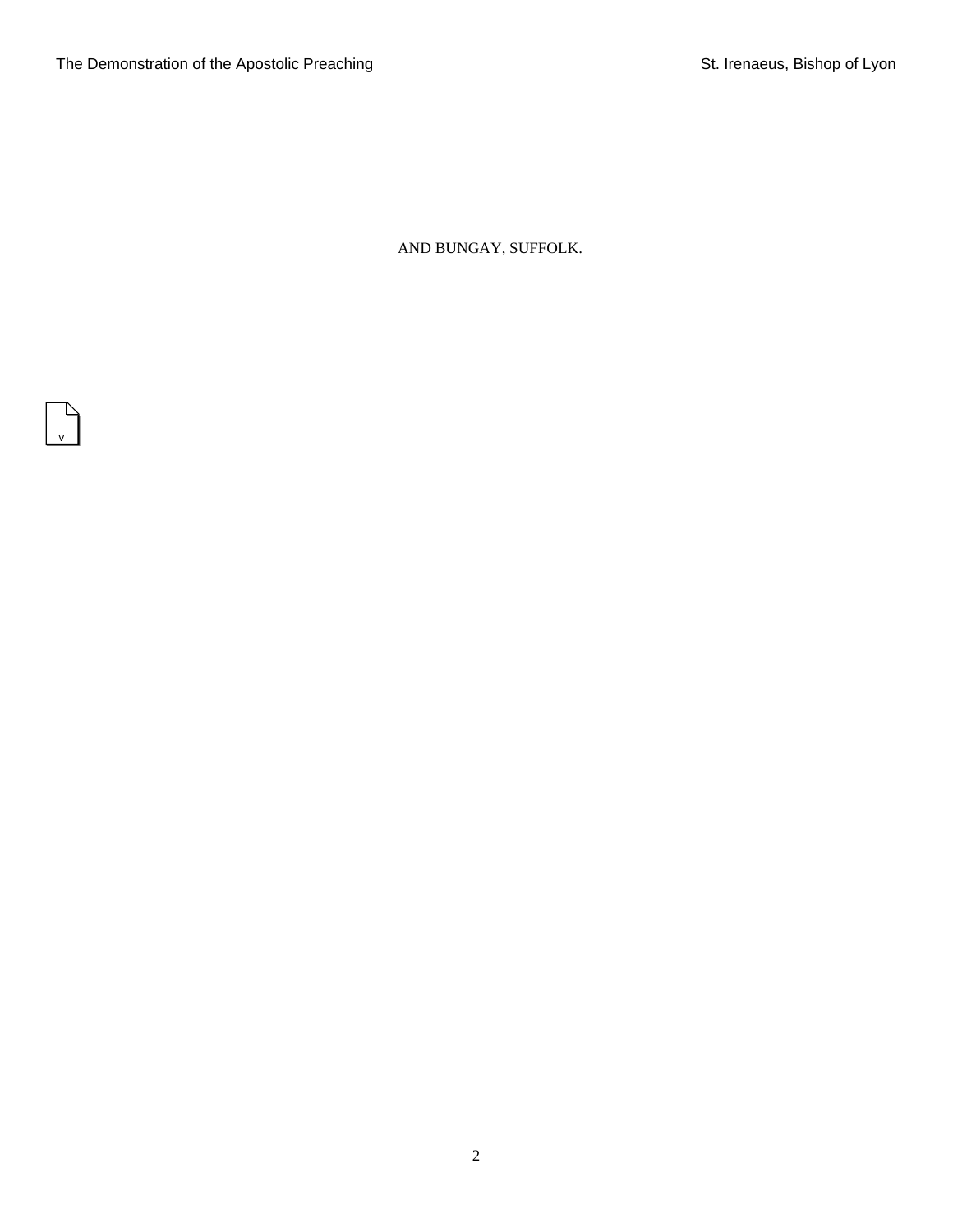[vi](http://www.ccel.org/ccel/irenaeus/demonstr/png/0004=vi.htm)

[vii](http://www.ccel.org/ccel/irenaeus/demonstr/png/0005=vii.htm)

### **PREFACE**

<span id="page-6-0"></span>EUSEBIUS in his Ecclesiastical History tells us that in addition to his great work *Against Heresies* St Irenæus wrote *A Discourse in Demonstration of the Apostolic Preaching.* This work was entirely lost sight of: no one seems ever to have quoted a word of it. But it has quite recently reappeared in an Armenian manuscript together with Books IV and V of the greater work. The Armenian translation proves to be a fairly close rendering of the original Greek.

What Irenæus meant by the Apostolic Preaching can be seen from his larger work. Although the exact expression does not seem to occur there, we have its equivalent, "the Preaching of the Apostles" (III, iii. 2), and also the parallel phrases, "the Tradition of the Apostles" (III, iii. 4) and "the Preaching of the Truth" (I, iii. 1; III, iii. 4). Moreover, in I, i. 20 we read that "he who holds the canon (or rule) of the truth without deviation, which he received through his baptism," will be able to escape all the snares of heresy: and in the *Demonstration* (c. 3.) we have closely parallel words which also refer to the baptismal faith. Although it was not until much later that the baptismal confession came to be called the Apostles' Creed, it was already regarded as a summary of the essential elements of the Apostolic message. Its form varied in some details in different Churches, but its structure was everywhere the same, for it had grown up on the basis of the baptismal formula.

What Irenæus undertakes in the present work is to set out the main points of this Apostolic message, which, as he has explained in his greater work (III, iii. i ff.), has been handed down in the Church by the successions of the bishops and is the same in substance in all parts of the world, and to demonstrate its truth more especially from the sacred scriptures of the Old Testament. This argument from prophecy was the earliest form of Christian evidence; and though it does not appeal to us with equal force to-day, and we find it hard to be patient with some of the proofs which seemed to be convincing in the earliest times, we must yet recognize that it was a true instinct which claimed the Jewish scriptures as the heritage of the Christian Church, and surmounted by means of allegorical interpretations those serious difficulties which led many Christians to wish to cast them aside altogether.

The words of Bishop Westcott in reference to the methods of the schoolmen of the Middle Ages, are applicable also to these earlier teachers: "Many of the arguments which they use appear to us frivolous and pointless. It requires a serious effort to enter into them with a sympathetic intelligence. But the effort is worth making. Conclusions which rest upon arbitrary assumptions as to the symmetries of things witness in an imperfect fashion to a deep sense of a divine order in creation; and we do injustice to those who draw them if we allow even the greatest errors of expression and form to blind us to the nobility of the conception which they embody most inadequately" (*Ep. of St John,* "The Gospel of Creation," pp. 276 f.).

The wonder of Irenæus is the largeness of his outlook. No theologian had arisen since St Paul and St John who had grasped so much of the purpose of God for His world. "The Making of Man," to borrow Tennyson's great phrase, is his constant theme. Even though he was, forced to be controversial, he was never merely negative; and the last of his books *Against Heresies* ends on the keynote of the whole—that man shall at length be made "after the image and likeness of God." This is to him the meaning of all history; and for that reason the center point of history is the Incarnation. So Christ came "to link up the end with the beginning," or in St Paul's words, (which Irenæus never tires of repeating,) "to gather up into one all things" in Himself.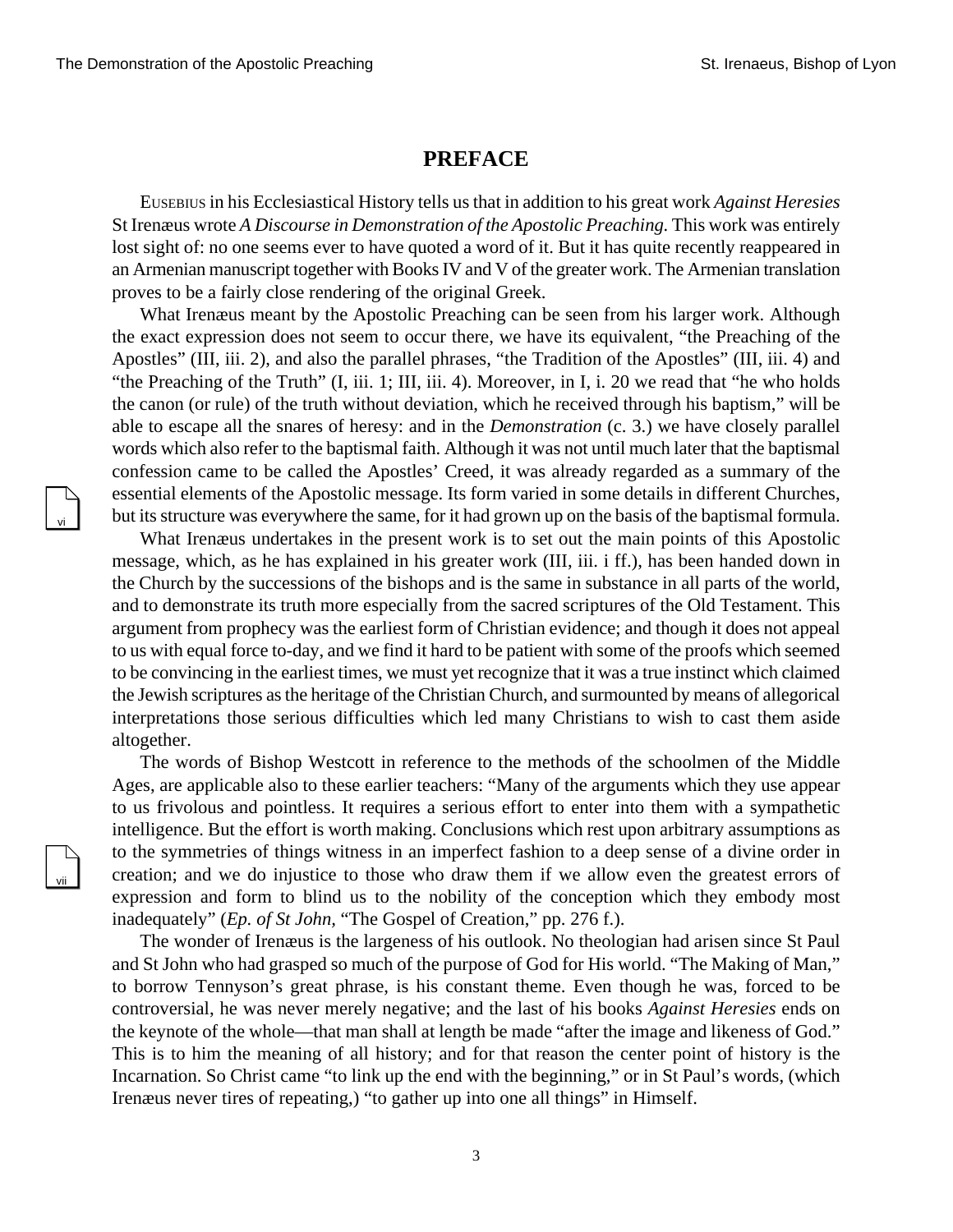

I have retained the chapter divisions of the first editors and translators of the Armenian text. The references to the work *Against Heresies* are to Harvey's edition (Cambridge, 1857). Though I have not everywhere reproduced the double renderings which are so frequent in the Armenian, I have made the translation sufficiently literal to serve the general needs of the patristic student, even at the cost of some clumsiness of expression. In the Introduction and Notes I have been at some pains to bring out the indebtedness of Irenæus to Justin Martyr; and in pursuance of the same end I have devoted a section of the Introduction to the teaching of both these writers in regard to the Holy Spirit.

## J. ARMITAGE ROBINSON.

*The Deanery, Wells, Somerset, Oct.* 1879.

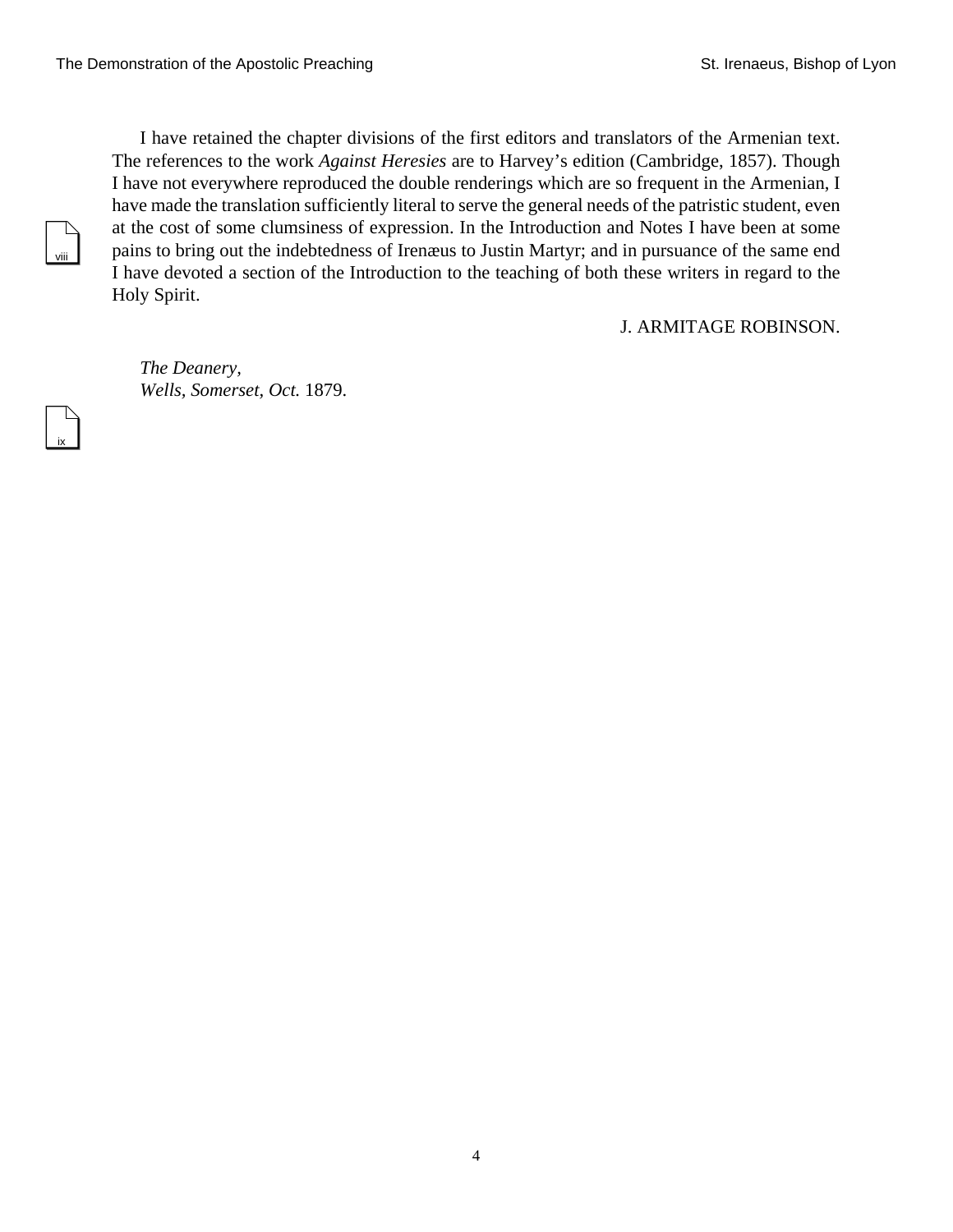$\begin{array}{c}\n\searrow \\
\hline\n\downarrow\n\end{array}$ 

## **CONTENTS**

<span id="page-8-0"></span>

| Preface                                      |                                                                       | V   |
|----------------------------------------------|-----------------------------------------------------------------------|-----|
| Introduction:                                |                                                                       |     |
| I.                                           | THE DOCUMENT AND ITS 1<br><b>VALUE</b>                                |     |
| II.                                          | THE DEBT OF IRENAEUS 6<br><b>TO JUSTIN MARTYR</b>                     |     |
| III.                                         | THE DOCTRINE OF THE 24<br>HOLY SPIRIT IN JUSTIN<br><b>AND IRENÆUS</b> |     |
| The Demonstration of the Apostolic Preaching |                                                                       | 69  |
| <b>Index of Scriptural Quotations</b>        |                                                                       | 152 |
| General Index                                |                                                                       | 154 |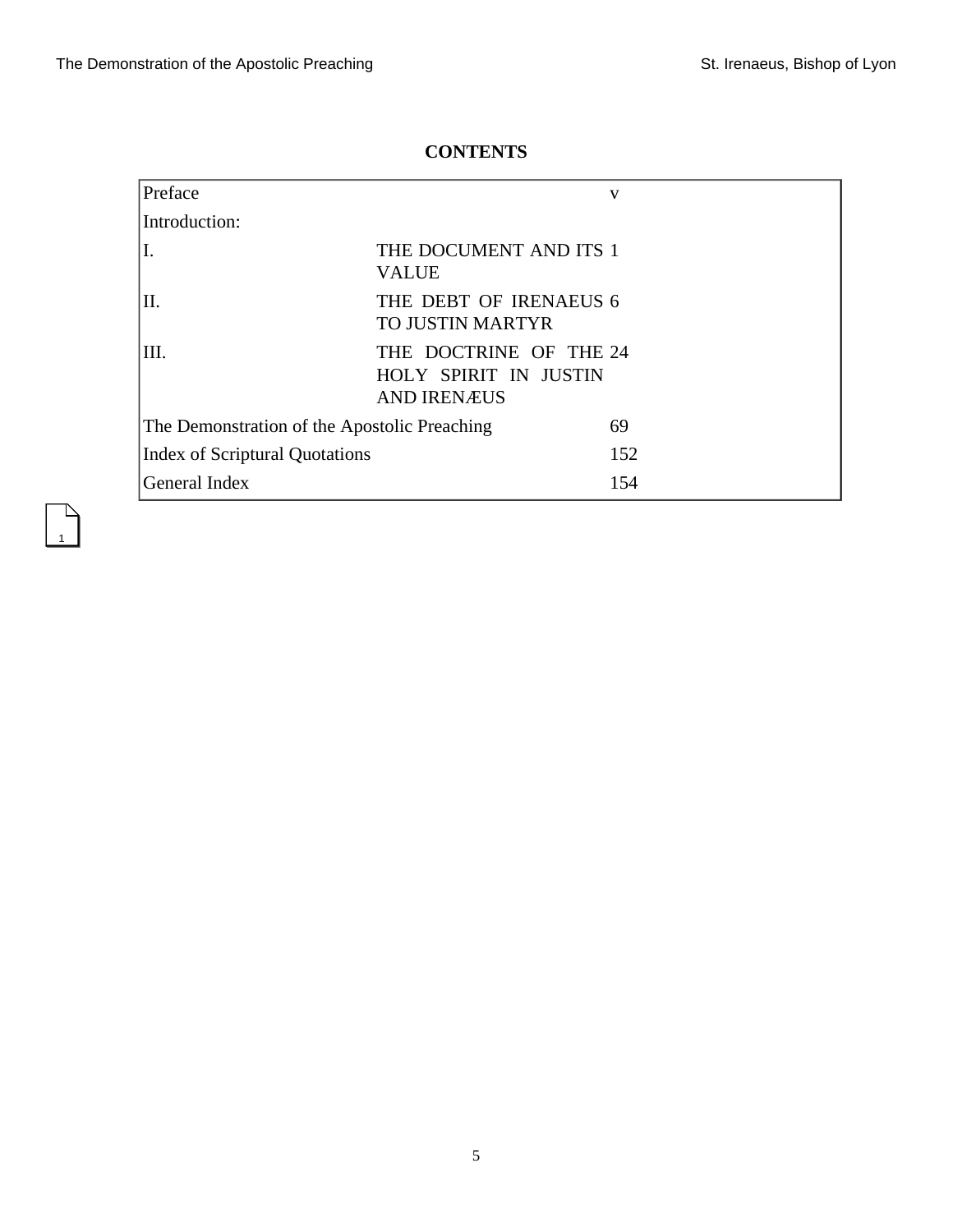## **ST IRENÆUS**

## <span id="page-9-0"></span>**THE DEMONSTRATION OF THE APOSTOLIC PREACHING**

## **INTRODUCTION**

### **I**

#### **THE DOCUMENT AND ITS VALUE**

<span id="page-9-1"></span>IT is a remarkable fact, and much to be regretted, that none of the works of St Irenæus, the greatest theologian of the second century, have come down to us in the language in which they were written. Of his chief work, the five books *Against Heresies,* we have a very early Latin translation, and a few fragments of the original Greek preserved through quotation by other writers.<sup>1</sup> The work now before us, *The Demonstration of the Apostolic Preaching,* has recently been found in an Armenian translation, and no portion of it seems to have survived in any other language.

This new treatise does not come upon us entirely as a surprise; for Eusebius<sup>2</sup> had mentioned its title, Εἰς ἐπίδειξιν τοῦ ἀποστολικοῦ κηρύγματος, and had said that it was addressed to "a brother named Marcianus." This is all he tells us; but we can now add from the book itself that it was written after the completion of the greater work, and therefore somewhere about A.D. 180; and that Marcianus was on intimate terms with the writer, but absent from him at the time of writing.<sup>3</sup> The work *Against Heresies* is*,* of course, controversial from first to last: but the present treatise is a sort of *Vade mecum* for an intelligent Christian, explaining his faith, placing it in its historical setting in relation to Judaism, and confirming it by the citation and exposition of a great number of Old Testament passages. It is in no sense a manual for catechumens: it is a handbook of Christian Evidence, though its form is not controversial.

A tract of this kind from the pen of a great teacher in any age must needs be of interest. How was Christianity presented as a whole to an educated believer? What were the main points of doctrine and of life on which stress was laid? What were the grounds of belief. which appeared to be most convincing then? These are the things which the historian of religious development wants to know in each of the Christian centuries, and which he finds it exceptionally difficult to get at. The great events and the leading personalities have left their mark on the records of the time: the development of doctrine and the growth of ecclesiastical institutions can be traced with increasing

<sup>&</sup>lt;sup>1</sup> The Armenian translation of Bks. IV and V, found in the same MS, with our treatise, is a valuable aid for the criticism of these books.

<sup>2</sup> Eccl. Hist., v. 26.

See chapters 1 and 99.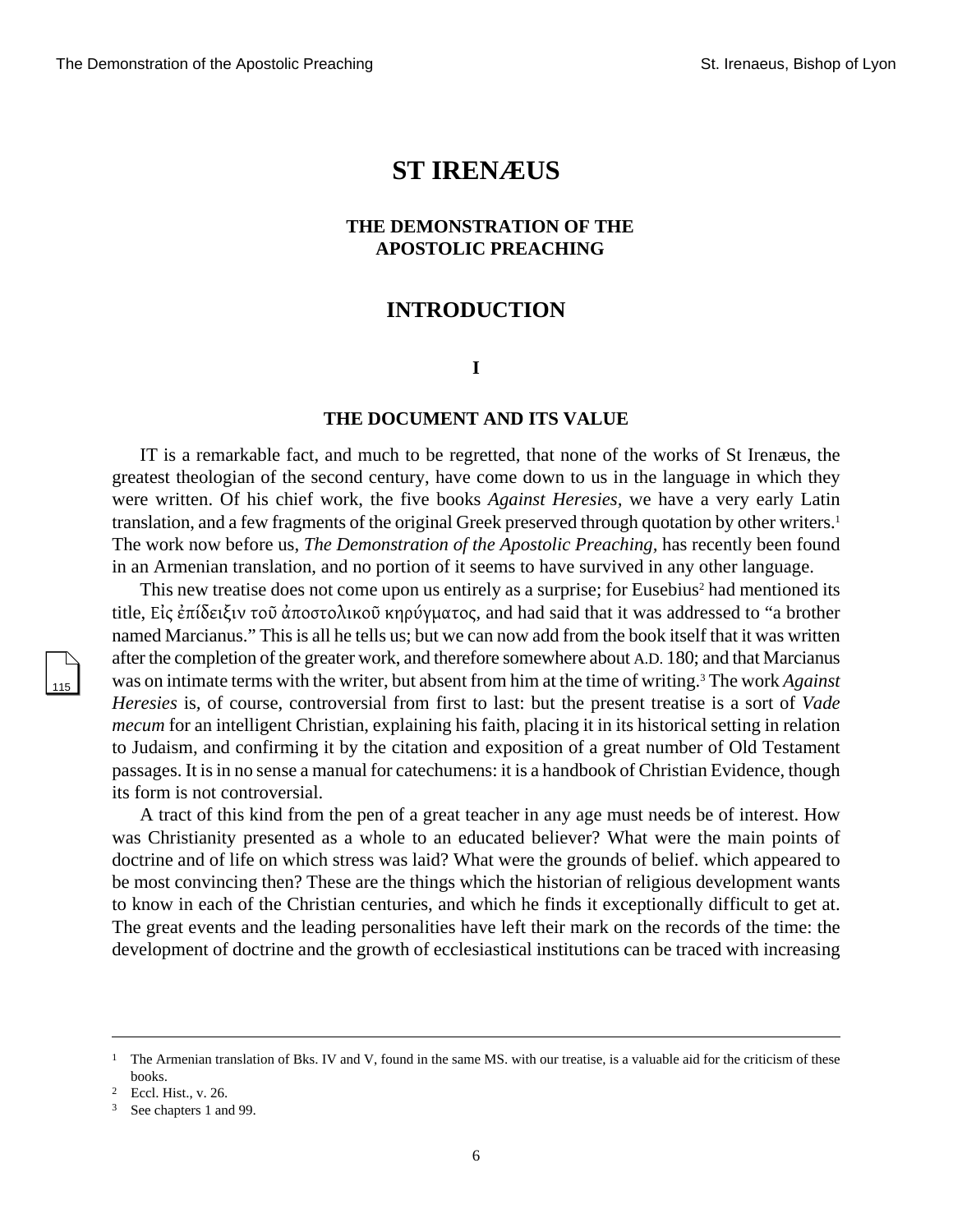[4](http://www.ccel.org/ccel/irenaeus/demonstr/png/0012=4.htm)

[5](http://www.ccel.org/ccel/irenaeus/demonstr/png/0013=5.htm)

clearness as the documents are tested and studied and compared: but the religious sense of an age, the beliefs which affected life, and the grounds of those beliefs, the ruling motives of conduct, the things that to the best minds seemed to matter most—these escape us unless we are insistent in our search for them; and often, search as we will, we find little to reward our pains. We have special reason to be grateful for a plain statement of the Christian religion as it presented itself to a master mind at the end of the second century. A long and varied experience had qualified Irenæus for such a task. As a boy he had listened to St Polycarp at Smyrna, and he may have conversed with others—the Elders, as he calls "Gnosticism," in all its divergent forms, with the Christian truth as he had come to conceive it in a long life of patient study and practical ministry. He had given to the Church his five books of *The Exposure and Overthrow of Knowledge* (Gnosis) *falsely so called.* When such a man lays controversy aside and takes up his pen to talk, as he says, to his absent friend, and furnish him with a summary statement of the Apostolic message and the reasons for believing it in terms of his own day, he deserves our close attention. We shall make little of him if we insist on judging him by modern standards: we shall miss the definiteness of post-Nicene doctrine; we shall be disappointed at finding nothing about ecclesiastical organization; we shall be distressed at the quaint conceits of his exposition of Old Testament prophecies. But if we come to him fresh from the study of Justin Martyr's First Apology, written some thirty-five years before, we shall appreciate the atmosphere in which he had grown up and shall recognize the advance which he had made in the thoughtful interpretation of the Faith.

The manuscript which contains our treatise was found in December 1904, in the Church of the Blessed Virgin at Eriwan in Armenia, by Dr Karapet Ter-Mekerttshian, one of the most learned of the Armenian clergy. It was edited by him with a translation into German, in conjunction with Dr Erwand Ter-Minassiantz, in 1907, in the *Texte and Untersuchungen* (xxxi. 1); and Dr Harnack added a brief dissertation and some notes. Then in 1912 Dr Simon Weber, of the Faculty of Catholic Theology in the University of Freiburg in Breisgau, being dissatisfied with this presentation of the work, published a fresh translation with the help of some Armenian scholars. Neither of these translations satisfies the needs of English patristic students. The second, though it corrects some errors of the first, is far less close to the original text. And both are vitiated by a want of acquaintance with the textual criticism of the Septuagint and the Greek New Testament, and also with the larger work of St Irenæus himself. The present translation is an attempt to remedy these defects, and at the same time to bring the treatise to the knowledge of those who have hitherto been debarred by linguistic difficulties from reading it. My own acquaintance with the Armenian language and literature is so limited that I cannot hope to have altogether avoided mistakes, and I shall be grateful to those who will point them out. I owe very much to the first of the translations into German, and something also to the second: if I am sometimes right where they were wrong, it is mainly because I have sought to read the text in the light of what Irenæus has said elsewhere.

The same manuscript contains an Armenian version of Books IV and V of the great work Against Heresies.<sup>4</sup> These come immediately before our treatise, and are embraced with them under the single title, *The Demonstration of the Apostolic Preaching.* We cannot say whether this error of title goes back beyond the date of the manuscript, which was probably written between 1270–1289, that is in the time of the learned Archbishop John, the brother of King Hetum of Cilicia. A note at the end states that it was written for this archbishop. The Armenian editors believe that the same

<sup>4</sup> Published with a translation by the same editors in *Texte u. Untersuchungen*, xxxv. 2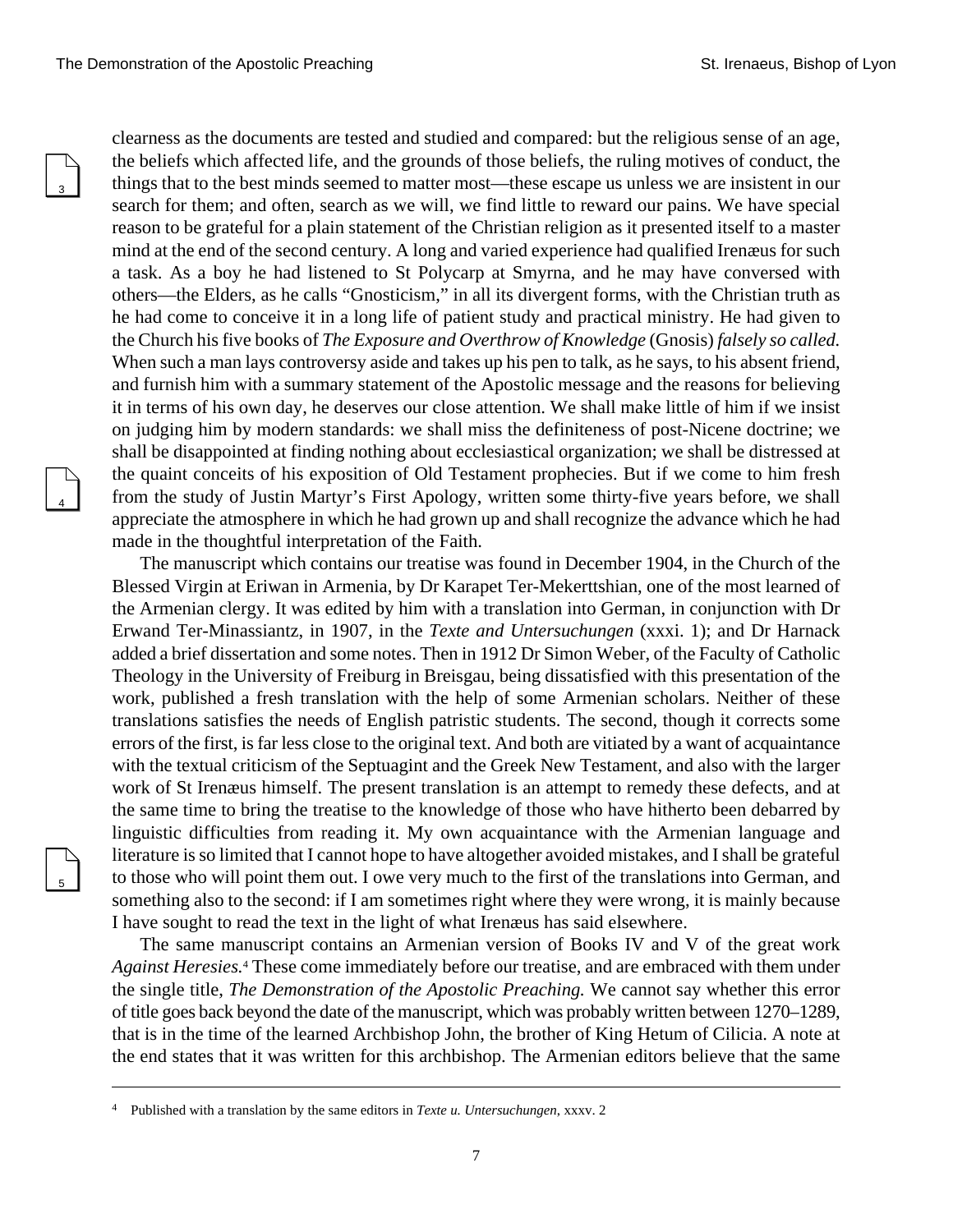[7](http://www.ccel.org/ccel/irenaeus/demonstr/png/0015=7.htm)

translator is responsible for the two books of the larger work and for our treatise, and that the translation was made at some date between 650 and 750. The version of Books IV and V is of high value, as enabling us to check the Latin version, the MSS. of which differ considerably among themselves. It is useful also as illustrating the fondness of the Armenian translator for a double rendering of a single word of the original. When we read the Armenian and the Latin side by side, we gain the impression that the Greek text has been very closely followed; and thus we are assured that for our present treatise also the Armenian version is a faithful representative of the lost original.

#### **II**

#### **THE DEBT OF IRENÆUS TO JUSTIN MARTYR**

<span id="page-11-0"></span>If we are to proceed with safety in forming a judgment as to the relation between Justin and Irenæus in respect of the matter which they have in common, it will be necessary not merely to consider a number of selected parallels, but also to examine the treatment of a particular theme in the two writers. Let us set side by side, for example, c. 32 of Justin's First Apology with c. 57 of the *Demonstration.* Justin has been explaining to his Roman readers who the Jewish prophets were, and then giving a list of the chief things which they expressly foretold concerning the coming of Christ. Then he proceeds thus:

Moses then, who was the first of the prophets, speaks expressly as follows: *There shall not fail a prince from Judah, nor a leader from his loins, until he shall come for whom it is reserved: and he shall be the expectation of the Gentiles; binding his colt to the vine; washing his robe in the blood of the grape.* It is your part then to make careful enquiry and to learn up to what point the Jews had a prince and king of their own. It was up to the appearing of Jesus Christ, our teacher and the expounder of the prophecies which were not understood, namely how it was foretold by the divine holy prophetic Spirit through Moses that there *should not fail a prince from the Jews, until he should come for whom is reserved* the kingdom. For Judah is the ancestor of the Jews, from whom also they obtained that they should be called Jews. And you, after His appearance took place, both ruled over the Jews and mastered their land.

Now the words *He shall be the expectation of the Gentiles* were meant to indicate that from among all the Gentiles men shall expect Him to come again—which you yourselves can see with your eyes and believe as a fact: for men of all races are expecting Him who was crucified in Judah, immediately after whose time the land of the Jews was conquered and given over to you.

And the words *Binding his colt to the vine* and *Washing his robe in the blood of the grape* were a sign to show what was to happen to Christ, and what was to be done by Him. For the colt of an ass was standing at the entrance to a village, tied to a vine; and this He commanded His disciples at that time to bring to Him; and when it was brought He mounted and sat on it, and entered into Jerusalem, where was that very great temple of the Jews, which afterwards was destroyed by you: And after these things He was crucified, that the remainder of the prophecy might be accomplished. For *Washing his robe in the blood of the grape* was the announcement beforehand of the passion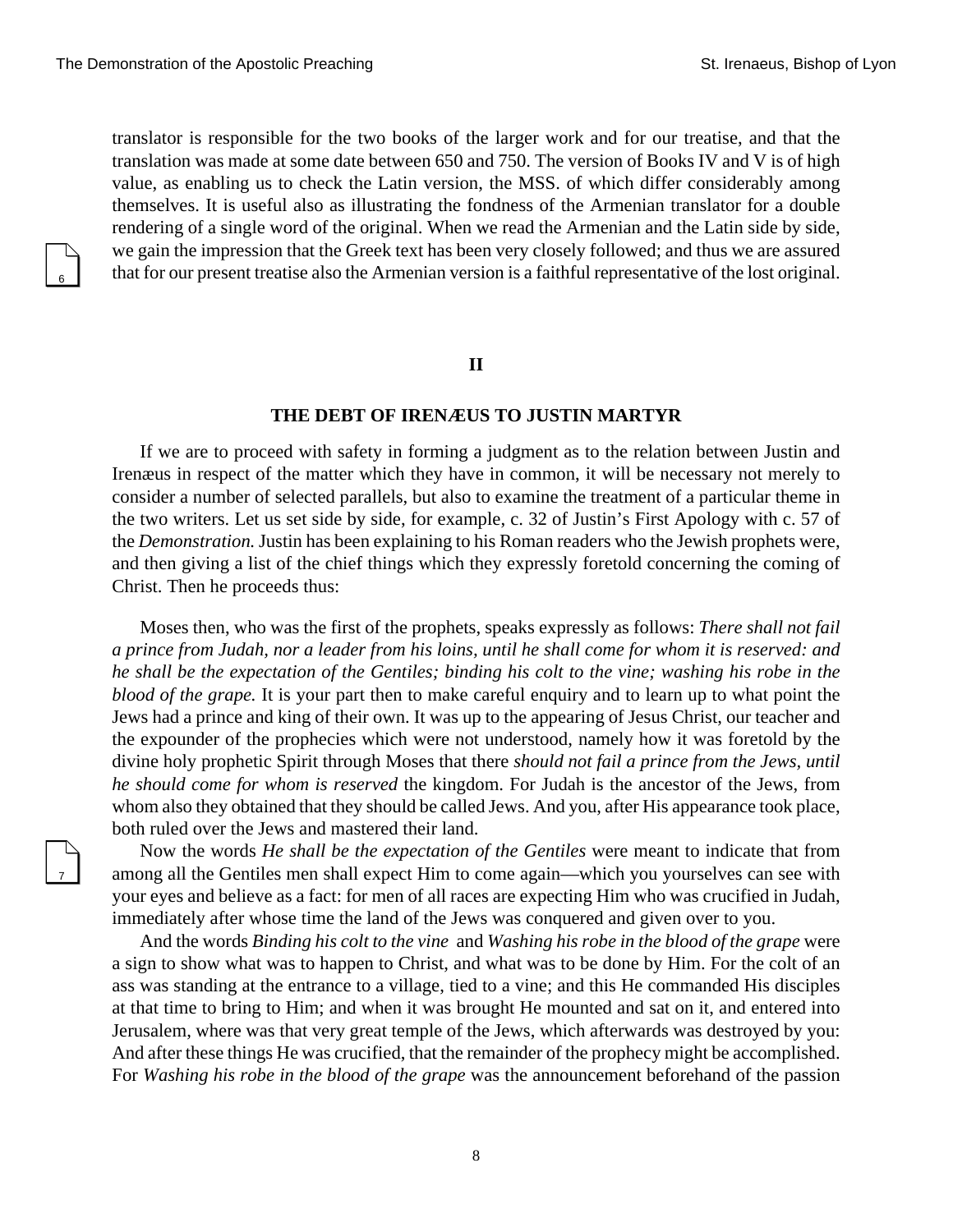which He was to suffer, cleansing by blood those who believe on Him. For what is called by the divine Spirit through the prophet (His) *robe* means the men who believe in Him, those in whom dwells the seed from God, (that is) the Word. And that which is spoken of as *blood of the grape* signifies that He who is to appear has blood indeed, yet not from human seed, but from a divine power. Now the first power after God, the Father and Lord of all, is the Son, the Word of whom we shall presently tell after what manner He was made flesh and became man. For even as the blood of the vine not man hath made, but God; so also is it signified that this blood shall not be of human seed, but of the power of God, as we have said before.

Moreover Isaiah, another prophet, prophesying the same things in other words said thus: *There shall rise a star out of Jacob, and a flower shall spring rip from the root of Jesse, and on his arm shall the Gentiles hope.*

The points that strike us at once in this passage are these:

(1) The well-known Blessing of Jacob is cited as the prophecy of Moses, who is called the "first of the prophets."

(2) The quotation is abbreviated, and Justin comments on it in its abbreviated form.

(3) The statement that Judah was the ancestor of the Jews, and that from him they got their name, is on a par with many such explanations which Justin makes for the sake of his Roman readers.

(4) That the Jews had no prince or king of their own after the time of Christ, and that their land was conquered and ruled by the Romans, was a good point of apologetic and one which his readers would fully appreciate.

(5) We are somewhat surprised that "the expectation of the Gentiles" should be referred to the second coming of Christ.

(6) The statement that the ass's colt was tied to a vine is not found in our Gospels.

(7) *Washing his robe in the blood of the grape* easily suggested our Lord's passion; but that His robe should be those who believe on Him seems to us far-fetched.

(8) Equally far-fetched is the explanation of the blood of the grape as pointing to blood made not by man, but by God.

(9) The combination of Balaam's prophecy with words of Isaiah, and the attribution of the whole to Isaiah, strikes us as a strange piece of carelessness.

Now let us read c. 57 of the *Demonstration.* After a few prefatory sentences in which he notes certain points regarding Christ which are the subject of prophecy, Irenæus goes on:

[9](http://www.ccel.org/ccel/irenaeus/demonstr/png/0017=9.htm) Moses in Genesis says thus: *There shall not fail a Prince from Judah, nor a leader from his loins, until he shall come for whom it remaineth: and he shall be the expectation of the Gentiles: washing his robe in wine, and his garment in the blood of the grape.* Now Judah was the ancestor of the Jews, the son of Jacob; from whom also they obtained the name. And there failed not a prince among them and a leader, until the coming of Christ. But from the time of His coming the might of the quiver was captured, the land of the Jews was given over into subjection to the Romans, and they had no longer a prince or king of their own. For He was come, *for whom remaineth* in heaven the kingdom; who also *washed his robe in wine, and his garment in the blood of the grape*: His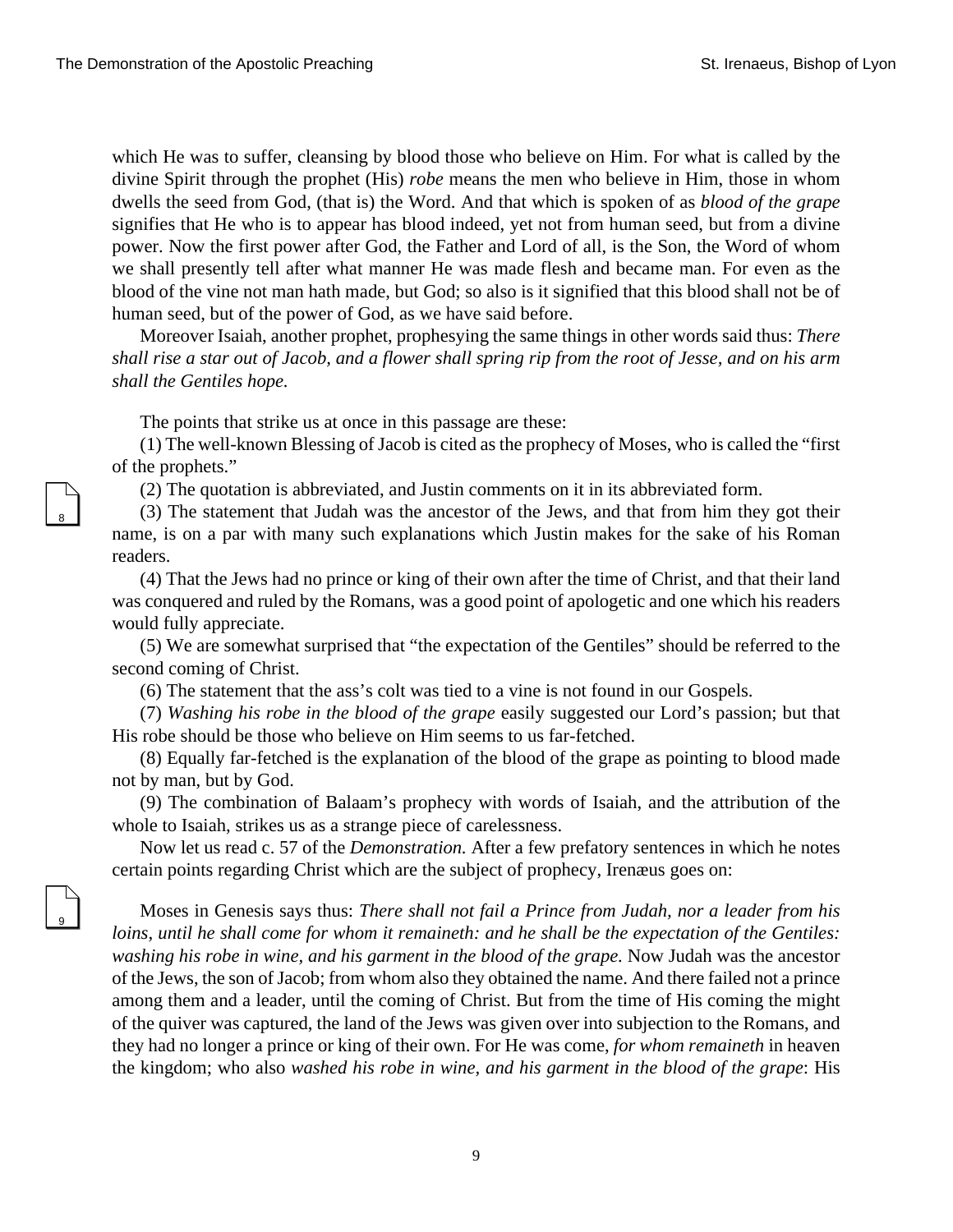[11](http://www.ccel.org/ccel/irenaeus/demonstr/png/0019=11.htm)

robe as also His garment are those who believe on Him, whom also He cleansed, redeeming us by His blood. And His blood is said to be *blood of the grape*: for even as the blood of the grape no man maketh, but God produceth, and *maketh glad* them that drink thereof, so also His flesh and blood no man wrought, but God made. *The Lord Himself gave the sign* of the virgin, even that Emmanuel which was from the virgin; who also *maketh glad* them that drink of Him, that is to say, who receive His Spirit, (even) *everlasting gladness.* Wherefore also He *is the expectation of the Gentiles,* of those who *hope in him;* for we expect of Him that He will establish again the kingdom.

We may now take our nine points one by one:

(1) Here again the Blessing of Jacob is cited as the prophecy of Moses; and a little earlier (§ 43) we find the words: "Moses, who was the first that prophesied."

(2) The text of the quotation is the same as in Justin: but the words about *binding the colt to the vine* are omitted, and the remainder of the passage is given without abbreviation, as in the LXX.

(3) That Judah is the ancestor of the Jews, who got their name from him, is found in Irenæus; and the actual words would seem to have been taken over from Justin. The statement is somewhat superfluous in a book written for a fairly well instructed Christian, whereas it comes quite naturally in Justin's Apology. Though several parallels between Justin and Irenæus might be explained by the hypothesis of their both having used a book of "Testimonies against the Jews," such a solution could hardly be advanced in this case; for the statement in question would not be likely to occur in such a book.

(4) Justin's words are: μεθ᾽ὃν εὐθὺς δοριάλωτος ὑμῖν ἡ γῆ Ἰουδαίων παρεδόθη. The translation of the first part of the parallel in Irenæus is obscure but it is possible that the phrase "the might of the quiver was captured" is no more than the translator's attempt to make something of δοριάλωτος. If so, it would appear certain that here also Irenæus was practically writing out a sentence of Justin, only changing ὑμῖν into τοῖς Ῥωμαίοις.

(5) *The expectation of the Gentiles* is here also explained of the Second Advent; and the word "kingdom" is offered, as in Justin, as the unexpressed subject of  $\tilde{\omega}$  απόκειται.

(6) The passage about the ass's colt is omitted both from the quotation and from the interpretation. Irenæus has it in IV, xx. 2, where he quotes, again as from Moses, the whole section ([Gen. xlix. 10–12\)](http://www.ccel.org/b/bible/asv/xml/asv.Gen.49.xml#Gen.49.10), ending with: *lætifici oculi ejus a vino, et candidi dentes ejus quam lac.* He then goes on: "Let these persons who are said to investigate all things search out the time at which there *failed prince and leader from Judah,* and who is *the expectation of the Gentiles,* and what the *vine,* and what his *colt,* and what the *robe,* and what are *eyes* and *teeth* and *wine;* and search out every point; and they shall find that none other is foretold, than our Lord Jesus Christ." Here again Irenæus is very close to the passage in Justin, so far as the general method of putting the argument goes.

(7) and (8) reappear in Irenæus, and it is most natural to suppose that he took them over from Justin. He has a point of his own when he goes on to add to the interpretation of the blood of the grape the gladness produced by the wine. It seems to be introduced without any obvious reason, until we observe that the words which follow in the passage in Genesis tell of the gladness of the eyes produced by wine (*lætifici oculi*, etc. quoted above).

(9) In c. 58 Irenæus proceeds at once to the quotation of Balaam's prophecy, as follows: "And again Moses says: *There shall rise a star out of Jacob, and a leader shall be raised up out of Israel."* He does not make the combination with Isaiah which we find in Justin; nor does he attribute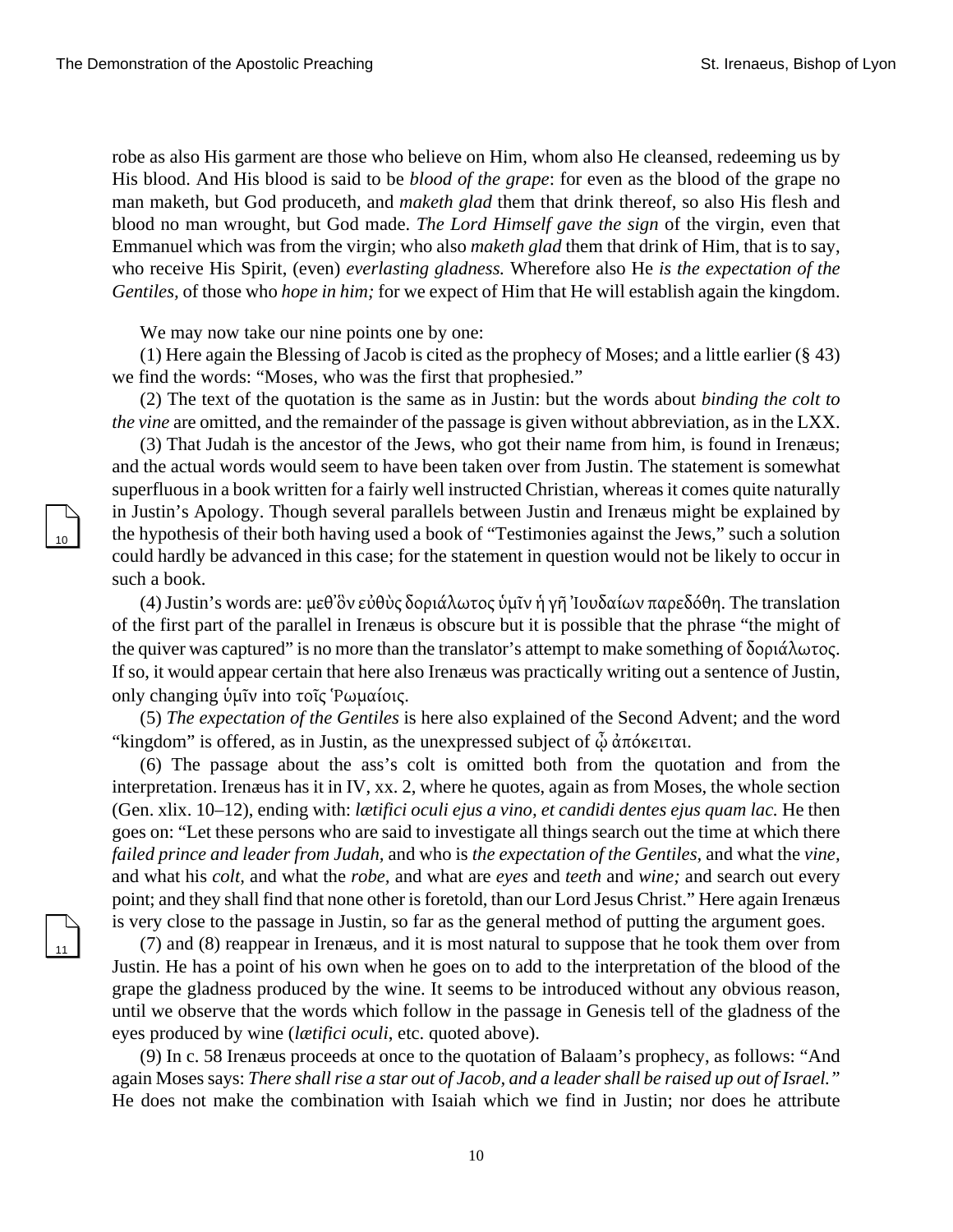Balaam's words to Isaiah. It is however to be noted that in III, ix. 2, where he quotes the passage as here, he does attribute it to Isaiah: "Cujus et stellam Ysaias quidem sic prophetavit: *Orietur stella ex Jacob, et surget dux in Israel.*" On this coincidence in error Dr Rendel Harris remarks (*Testimonies*, I. p. ii): "Justin shews us the passage of Isaiah following the one from Numbers, and the error lies in the covering of two passages with a single reference. It is clear, then, that Justin's mistake was made in a collection of Testimonies from the prophets, and that the same collection, or one that closely agreed with it, was in the hands of Irenæus." In view, however, of the intimate connection which appears to exist between Irenæus and Justin we must not exclude the alternative possibility that the mistake began with Justin, and was at first reproduced by Irenæus, but was afterwards corrected by him in his later work.

Another example of a whole section drawn from Justin Martyr will be found in cc. 44 f. Here it is the Dialogue with Trypho the Jew to which Irenæus is indebted. The whole of these two chapters should be read consecutively: but the chief parts must be given here. Irenæus cites [Gen. xviii. 1](http://www.ccel.org/b/bible/asv/xml/asv.Gen.18.xml#Gen.18.1) [ff.,](http://www.ccel.org/b/bible/asv/xml/asv.Gen.18.xml#Gen.18.1) to show that it was the Son of God who spake with Abraham. This is Justin's view also, but the nearest parallels come after the quotation of [Gen. xix. 24.](http://www.ccel.org/b/bible/asv/xml/asv.Gen.19.xml#Gen.19.24) At this point Irenæus says:

And then the Scripture says: *And the Lord rained upon Sodom and Gomorrah brimstone and fire from the Lord out of heaven*: that is to say, the Son, who spake with Abraham, being *Lord,* received power to punish the men of Sodom *from the Lord out of heaven,* even from the Father who rules (*or* is Lord) over all. So Abraham was a prophet and saw things to come, which were to take place in human form: even the Son of God, that He should speak with men and eat with them, and then should bring in the judgment from the Father, having received from Him who rules over all the power to punish the men of Sodom.

Justin had said (*Dial.* 56 ad fin.): "And He is the Lord, who from the Lord who is in heaven, that is, from the Maker of all things, received (power) to bring these things on Sodom and Gomorrah, which the narrative recounts, saying: *The Lord rained upon Sodom and Gomorrah brimstone and fire from the Lord out of heaven* (καὶ κύριός ἐστι παρὰ κυρίου τοῦ ἐν τῷ οὐρανῷ, τουτέστι τοῦ ποιητοῦ τῶν ὅλων, λαβὼν τὸ ταῦτα ἀπενεγκεῖν Σοδόμοις κ.τ.λ.)." And he then goes on to discuss the question of the eating and drinking with Abraham, but does not treat it as Irenæus does here.

The interpretation of the passage may already have been common Christian apologetic: it is the expression "received power (*or* authority)" to punish the Sodomites that suggests a direct literary connection; and this expression is found again in Irenæus III, vi. 1, quoted below in the note on this passage.

After this Irenæus goes on at once as follows (*Dem.* c. 45):

And Jacob, when he went into Mesopotamia, saw Him in a dream, standing upon *the* ladder, that is, the tree, which was set up from earth to heaven; for thereby they that believe on Him go up to the heavens. For His sufferings are our ascension on high. And all such visions point to the Son of God, speaking with men and being in their midst. For it was not the Father of all, etc. (See below.)

This idea that Jacob's Ladder was "the tree" (ξύλον), that is to say, the cross, is found in Justin (*Dial.* 86), among a number of other types equally strange to us: "It says that a ladder was seen by him; and the Scripture has declared that God was supported upon it; and that this was not the Father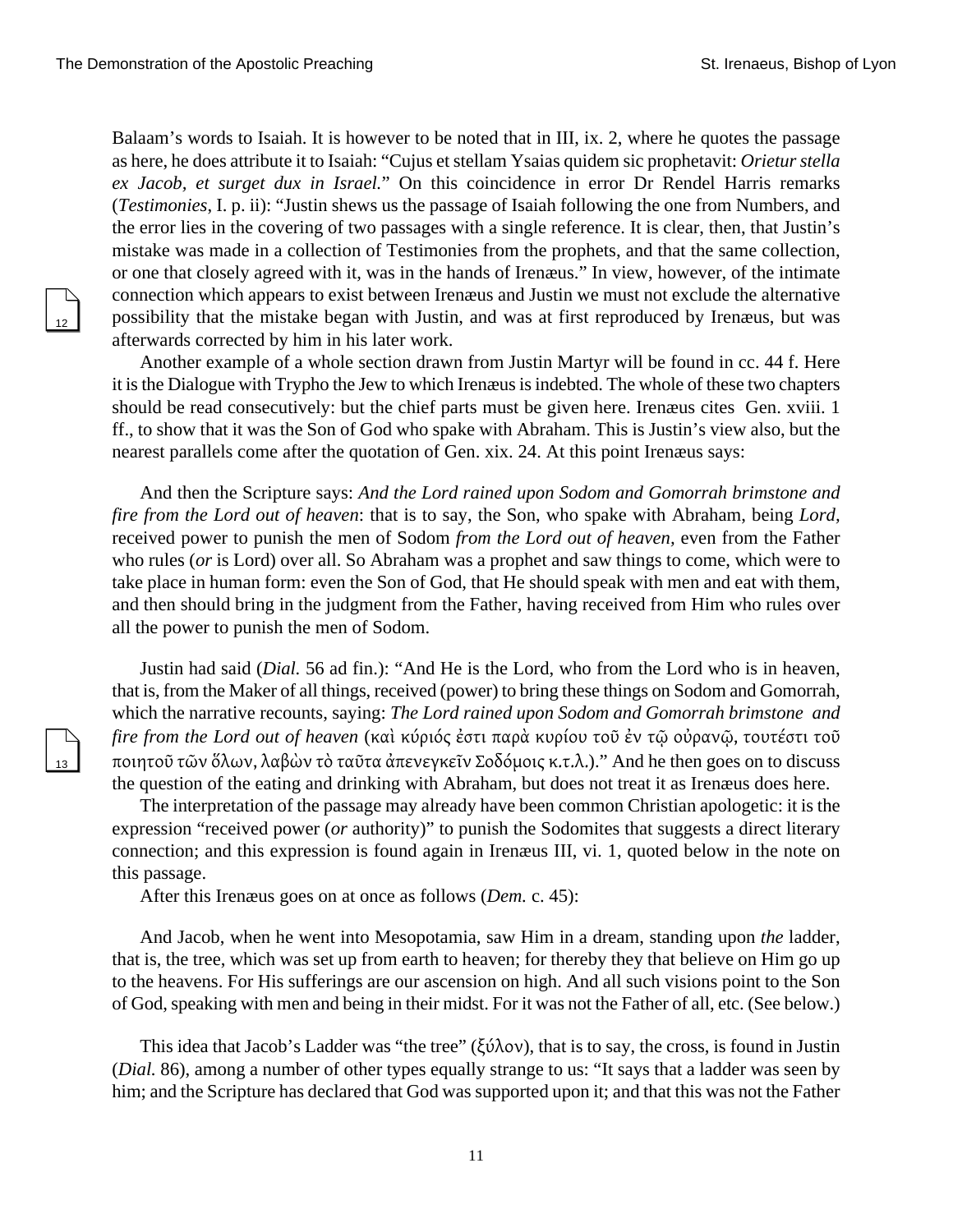[15](http://www.ccel.org/ccel/irenaeus/demonstr/png/0023=15.htm)

we have proved from the Scriptures." Irenæus again expands the comment in his own way, but he recurs to the theme "It was not the Father."

For it was not the Father of all, who is not seen by the world, the Maker of all who said: *Heaven is my throne, and earth is* my *footstool: what house will ye build me, or what is the place of my rest?* and who *comprehendeth the earth with his hand, and with his span the heaven—it was not* He that came and stood in a very small space and spake with Abraham; but the Word of God, etc.

Now the words "in a very small space" , are clearly reminiscent of Justin. For in *Dial.* i 27 he says: "Think not that the unbegotten God Himself came down or went up from anywhere. For the unutterable Father and Lord of all has never come any whither," etc. "How then should He either speak to any one, or be seen by any, or appear in some very small portion of earth (ἐν ἐλαχίστῳ μέρει γῆς)?" Cf. *Dial.* 60: ἐν ὀλίγῳ γῆς μορίῳ πεφάνθαι.

These repeated coincidences, in large matters and in small, make us feel that Irenæus was very familiar with Justin's writings. Everywhere he goes beyond him: but again and again he starts from him.

The advantage to be gained by the recognition of the dependence of Irenæus upon Justin may be illustrated from c. 53 of our Treatise. The Armenian text here presents several difficulties, probably from corrupt transcription. The original cannot have been very easy to understand; but when we read with it c. 6 of Justin's Second Apology some points at any rate are cleared up. Irenæus has just quoted [Isa. vii. 14 ff.,](http://www.ccel.org/b/bible/asv/xml/asv.Isa.7.xml#Isa.7.14) following the LXX with slight variations:

"*Therefore the Lord himself shall give you a sign: behold, the virgin shall conceive and shall bring forth a son, and ye shall call him Emmanuel: butter and honey shall he eat; before he knoweth or selecteth the evil, he chooseth the good; for, before the child knoweth good or evil, he rejecteth wickedness to choose the good.* So he proclaimed His birth from a virgin; and that He was truly man he declared beforehand by His *eating;* and also because he called Him *the child:* and further by giving Him a name; for this is the custom also for one that is born.

We must pause here for a moment to quote some parallel words from Irenæus himself (III, xxv. 2). He has quoted the same Scripture, and in commenting upon it he says: "Et manifestat quoniam homo, in eo quod dicit: *Butyrum et mel manducabit*; et in eo quod *infantem* nominat eum; et *priusquam cognoscat bonum et malum:* hæc enim omnia signa sunt hominis infantis."

In my translation I have written: "this is the custom also for one that is born." But the Armenian text has: "this is the error also of one that is born." I have accepted Mr F. C. Conybeare's simple and attractive emendation *sovoruthiun,* "custom," for *moloruthiun,* "error."<sup>5</sup>

We now return to our passage:

<sup>&</sup>lt;sup>5</sup> I had at first thought that a comparison of the passage quoted from III, xxv. 2 pointed to the loss of some words from our text, and that we might emend thus: "[and in that he said: *Before he knoweth good or evil;*] for this is the uncertainty also of one that is born." But I doubt whether *moloruthiun* could be toned down to mean "uncertainty." Moreover in what follows it is the name on which stress is laid.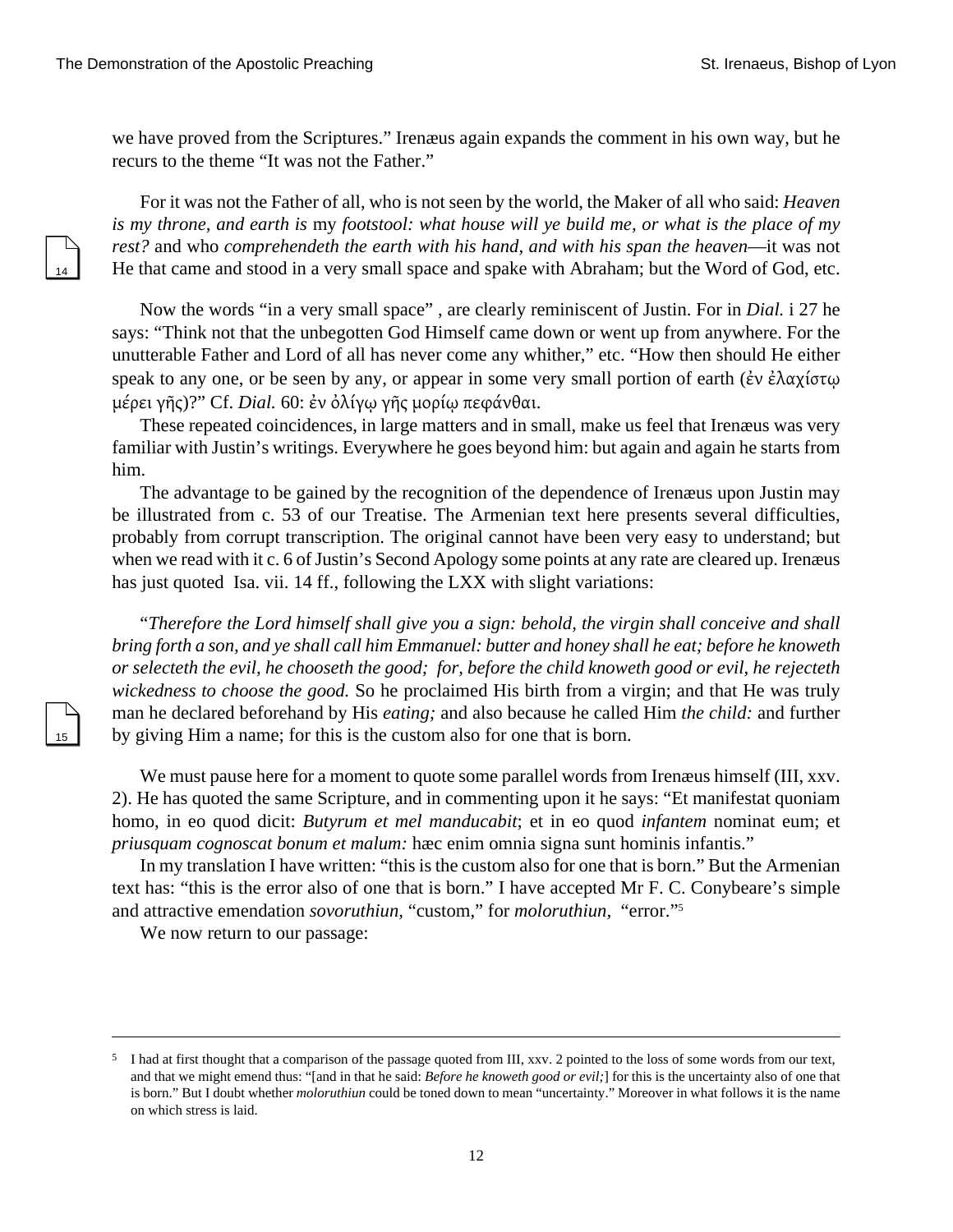[17](http://www.ccel.org/ccel/irenaeus/demonstr/png/0025=17.htm)

And His name is two-fold: in the Hebrew tongue Messiah Jesus, and in ours Christ Saviour. And the two names are names of works actually wrought. For He was named Christ, because through Him the Father anointed and adorned all things; and because on His coming as man He was anointed with the Spirit of God and His Father. As also by Isaiah He says of Himself: *The Spirit of the Lord is upon me: wherefore he hath anointed me to preach good tidings to the poor.* And (He was named) Saviour for this, that He became the cause of salvation to those who at that time were delivered by Him from all sicknesses and from death, and to those who afterwards believed on Him the author of salvation in the future and for evermore.

The Armenian text reads: "in the Hebrew tongue Messiah Christ, and in the Armenian Jesus Saviour." I have adopted the emendation proposed by the Armenian scholars who made the first translation into German. No doubt Χριστός Σωτήρ was what Irenæus wrote as the rendering of "Messiah Jesus": compare Just. M. *Ap*. I, 33, "Now the name Jesus in the Hebrew speech signifies Saviour in the Greek language."

Having disposed of these preliminary difficulties, we note some curious matters that remain for consideration. What is the point of saying, "names of works actually wrought"? Is there any parallel to the explanation of "Christ" as "He through whom the Father anointed"? And why does our author lay stress on the cure of the sick as the explanation of the name "Jesus"?

Let us now look at the passage of Justin to which we referred at the outset (*Ap.* II, 6):

Now a name imposed on the Father of all, unbegotten as He is, is an impossibility. For he to whom a name is applied must have one older than himself who has imposed on him the name. Father and God and Creator and Lord and Master are not names: they are appellations derived from benefits and works (ἐκ τῶν εὐποιϊῶν καὶ τῶν ἔργων).

Here we see the force of what Irenæus had said about the naming spoken of by Isaiah, as indicating the manhood of the promised Child of the Virgin. The Unbegotten has no name, in the strict sense there was none before Him to impose a name on Him. The Begotten, when begotten as man, has a name, though before that He has what is at once an appellation and a name. Justin goes on:

But His Son, who alone is called Son in the full sense, the Word who before all created things both was with Him and was generated, when at the beginning He created and ordered (*or* adorned) all things through Him, is called on the one hand Christ, in respect of His being anointed and of God's ordering (or adorning) all things through Him a name which also in itself contains a signification beyond our knowledge, just as the title God is not a name, but a conception, innate in human nature, of a thing (*or* work) too hard to be declared (πράγματος δυσεξηγήτου).

Here Justin is explaining that "Christ" is a name indeed, but more than a name. It is a designation derived from a work, just as the designation God is derived from a work (cf. ἔργων above, and πράγματος). What then is this work? The anointing which made Him the Christ is something which to Justin's mind occurred before His coming as man. He was anointed that through Him God might order (*or* adorn) the universe. The sense of the words is fairly plain, if it be somewhat surprising.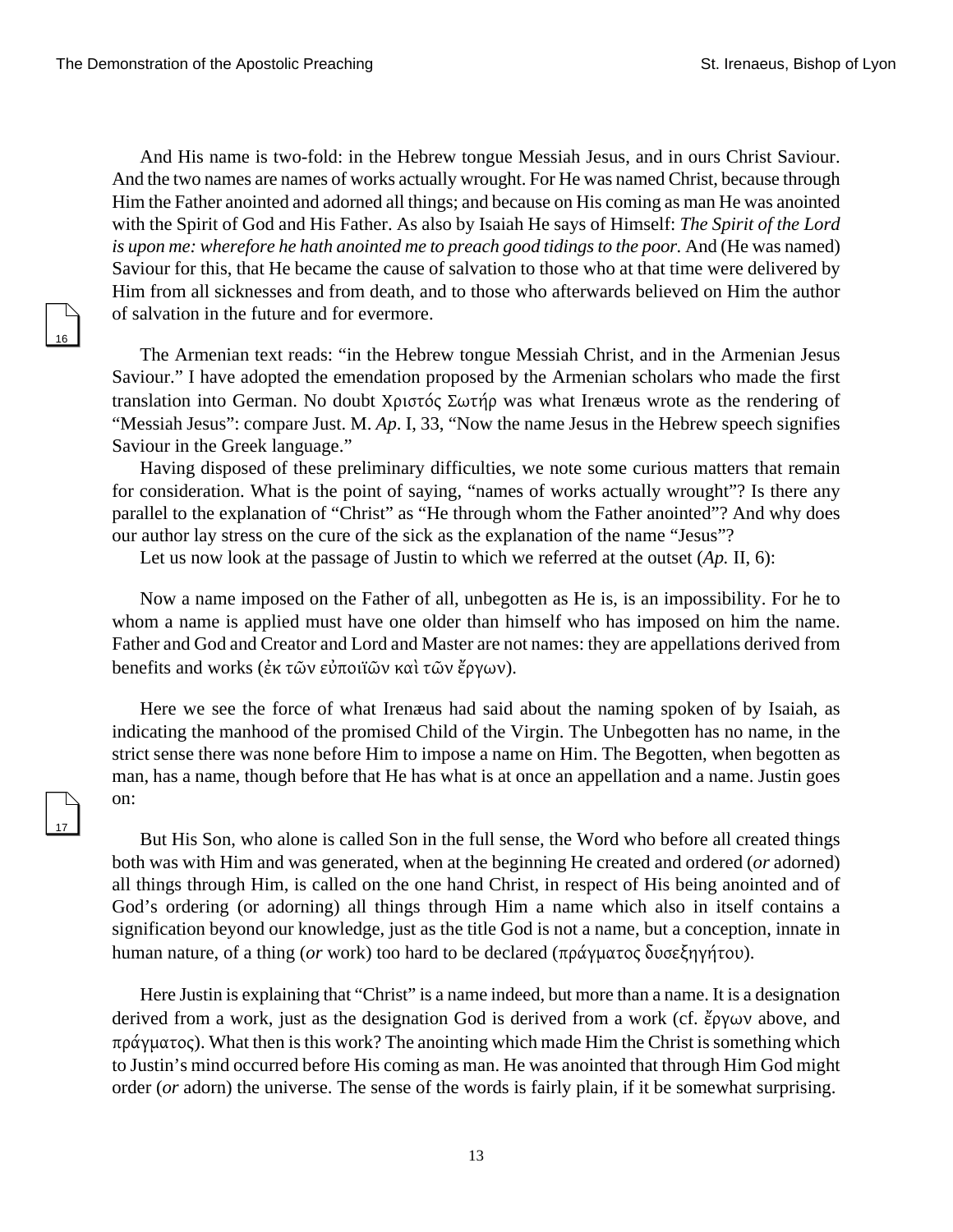But the construction of the Greek at the crucial point is at least awkward. The words are: Χριστὸς μὲν κατὰ τὸ κεχρῖσθαι καὶ κοσμῆσαι τὰ πάντα δι᾽ αὐτοῦ τὸν θεὸν λέγεται. Long ago Scaliger proposed to read καὶ χρῖσαι, instead of κεχρῖσθαι. This would mean: "in respect of God's both anointing and ordering all things through Him." The emendation found little favour with the editors of Justin, until the discovery of the *Demonstration*. Now it seems likely to find a wider acceptance in view of these words of Irenæus: "For He was named Christ because through Him the Father anointed and adorned all things." At any rate it will not be doubted that Irenæus so understood the passage, whatever he may have actually read in his copy of Justin. I have not myself ventured to correct Justin's text: for it is intelligible as it stands; whereas to say "He was called Christ," not because He was anointed, but "because the Father anointed all things through Him," is not very intelligible, even though Irenæus has said it.

Justin continues:

[18](http://www.ccel.org/ccel/irenaeus/demonstr/png/0026=18.htm)

[19](http://www.ccel.org/ccel/irenaeus/demonstr/png/0027=19.htm)

Jesus, on the other hand, offers both the name of a man and the significance of Saviour. For, as we have already said, He has become man, born in accordance with the counsel of God the Father on behalf of the men that believe on Him and for the overthrow of the demons: and this you can learn at the present tune from what takes place under your eyes. For many possessed of demons, in the world generally and in your own city, have been healed and are still being healed by many of our men, the Christians, who exorcise them by the name of Jesus Christ, crucified under Pontius Pilate, though they could not be healed by all the rest of the exorcists.

Jesus is a man's name, familiar enough to Greek readers of the Bible from having been given by Moses to his successor whom we call Joshua. It also has a significance: for it means Saviour. As Σωτήρ to the Greeks suggested specially the giving of health (σωτηρία), Justin finds a connection between Ἰησοῦς and ἴασις, "healing." You can see this today, he says: for the Christians who use the name of Jesus Christ, crucified under Pontius Pilate, can heal when no one else can (μὴ ἰαθέντας ἰάσαντο καὶ ἔτι νῦν ἰῶνται).

Turning back to the last words of the passage quoted above from Irenæus, we note that the same interpretation of "Jesus" is in his mind, even if he does not play on the word ἴασις. For σωτηοία itself includes "healing" among its meanings: and Irenæus refers to our Lord's own acts of healing, though he does not at this point follow Justin in instancing the healing of the possessed by Christians in the name of Jesus.<sup>6</sup>

We have now to consider a passage in which the help to be gained from Justin is not so clear. In c. 43 we read: "This Jeremiah the prophet also testified, saying thus: *Before the morning-star I begat thee; and before the sun* (*is*) *thy name*; and that is, before the creation of the world; for together with the world the stars were made."

Here we have a composite quotation, made up from two different Psalms and attributed to the prophet Jeremiah. The words of [Ps. cx. 3,](http://www.ccel.org/b/bible/asv/xml/asv.Ps.110.xml#Ps.110.3) which are familiar to us in the form "The dew of thy youth is of the womb of the morning," were understood by the LXX to mean "From the womb before the morning-star I begat thee" (ἐκ γαστρὸς πρὸ ἑωσφύρου ἐγέννησά σε). In our passage the phrase "from the womb" is dropped; and thus the text can be the more easily applied to the

<sup>6</sup> He does so in the notable passage II, xlix. 3, of which Eusebius has preserved the original Greek.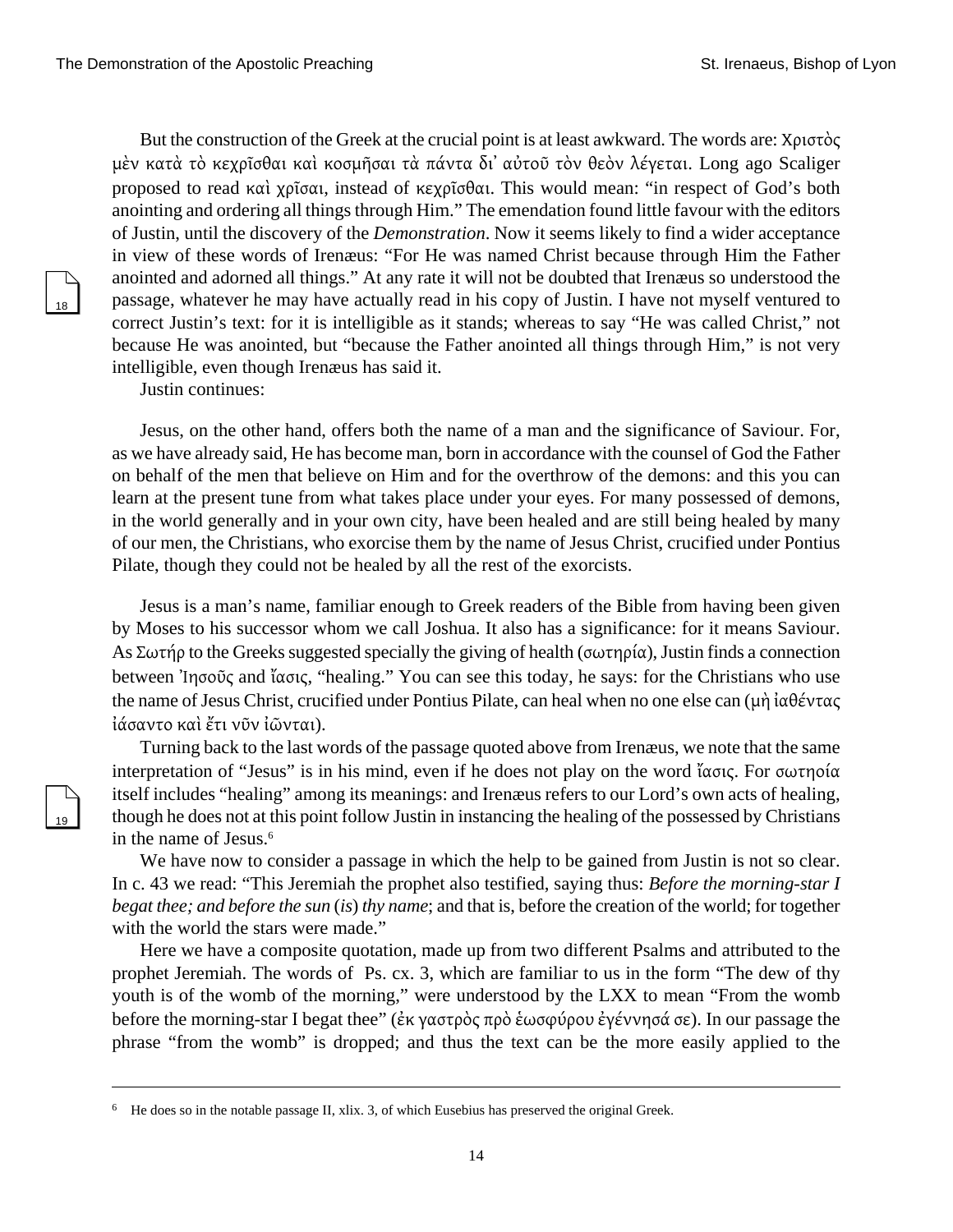pre-existent Son of God. We feel the difficulty of combining the two phrases when we find Tertullian (*Adv. Marcion.* V. 9), who applies the passage to our Lord's human birth, constrained to interpret "before the morning-star" as meaning while it was yet dark, and offering various proofs from the Gospels that Christ was born in the night.

The second half of our quotation is a modification of [Ps. lxxii. 17:](http://www.ccel.org/b/bible/asv/xml/asv.Ps.72.xml#Ps.72.17) "Before the sun his name remaineth" (πρὸ τοῦ ἡλίου διαμένει τὸ ὄνομα αὐτοῦ), or "shall remain" (διαμενεῖ).

It is obvious that the two texts have been drawn together by a recollection of the parallel phrases "before the morning-star" and "before the sun." But again, in the neighborhood of the latter, we find "before the moon," in the difficult verse [\(Ps. lxxii. 5\)](http://www.ccel.org/b/bible/asv/xml/asv.Ps.72.xml#Ps.72.5): καὶ συνπαραμενεῖ τῷ ἡλίῳ, καὶ πρὸ τῆς σελήνης γενεὰς γενεῶν. We shall see that in other writers this phrase also is drawn in.

We may now consider the use made of these texts by Justin Martyr. In his Dialogue with the Jew Trypho (c. 45) he speaks of Christ, as "the Son of God, who was *before the morning-star* and *the moon*," and was incarnate and born of the Virgin. This is not exactly a mixed quotation, but we see how readily phrases from the two Psalms are combined. Then in c. 63 he quotes "that which was spoken by David: *In the brightness of thy holy ones, from the womb before the morning-star I begat thee:*" and he comments thus: "Does this not show you that from of old (ἄνωθεν) and through a human womb the God and Father of all was to beget Him?" Here there is no combination of texts: but in c. 76 we have the three texts brought together, though "the morning-star" is not mentioned: "And David proclaimed that *before sun* ([Ps. lxxii. 17\)](http://www.ccel.org/b/bible/asv/xml/asv.Ps.72.xml#Ps.72.17) and *moon* ([Ps. lxxii. 5](http://www.ccel.org/b/bible/asv/xml/asv.Ps.72.xml#Ps.72.5)) He should be *begotten from the womb* ([Ps. cx. 3](http://www.ccel.org/b/bible/asv/xml/asv.Ps.110.xml#Ps.110.3)), according to the counsel of the Father."

If, as we may well believe, these passages of Justin were familiar to Irenæus, it is not difficult to understand that by a trick of memory he should produce the quotation: "Before the morning-star I begat thee and before the sun is thy name." It was a more serious lapse to assign the quotation to Jeremiah.

In a book of Testimonies against the Jews, attributed to Gregory of Nyssa,<sup>7</sup> we have the following quotation which combines all three texts: "From the womb before the morning-star I begat thee: and before the sun is his name, and before the moon." This is not assigned to any particular author; and as we have "his name," not "thy name," it may be intended for two separate quotations.<sup>8</sup> It is possible that by this date the words "and before the moon" had got into some MSS. of the LXX. The Old Latin Psalter has: "Ante solem permanebit nomen ejus in sæcula, et ante lunam sedes ejus;" and some cursive MSS. of the LXX have a Greek text which corresponds with this.

Dr Rendel Harris also quotes from the Syriac writer Bar Salibi:<sup>9</sup> "David said: Before the day-star I begat thee. And before the sun is his name, and before the moon." From these and other parallels he concludes that Irenæus made use of a common body of proof texts contained in a very ancient book of "Testimonies against the Jews." The existence of such a work has been suggested more than once. Dr Rendel Harris has propounded it in a fresh and attractive form in a book entitled "Testimonies," of which as yet only the introductory portion has appeared (Cambridge, 1916). The body of evidence on which it rests is promised us in a second volume; and judgment must necessarily

[20](http://www.ccel.org/ccel/irenaeus/demonstr/png/0028=20.htm)

[21](http://www.ccel.org/ccel/irenaeus/demonstr/png/0029=21.htm)

<sup>7</sup> Printed by Zacagni, *Monumenta*, p. 292 (Rome, 1698).

<sup>8</sup> We have, "thy name" in Clem. Alex. *Exc. ex Theodoto* 20: Τὸ γὰρ πρὸ ἑωσφόρου ἐγέννησά σε οὕτως ἐξακούομεν ἐπὶ τοῦ πρωτοκτίστου θεοῦ λόγου, καὶ πρὸ ἡλίου καὶ σελήνης καὶ πρὸ πάσης κτίσεως τὸ ὄνομά σου.

<sup>9</sup> Harris, *Testimonies*, p. 15. See also on p. 45 a quotation from an anti-Mohammedan tract: "His name endures before the sun and moon throughout all ages."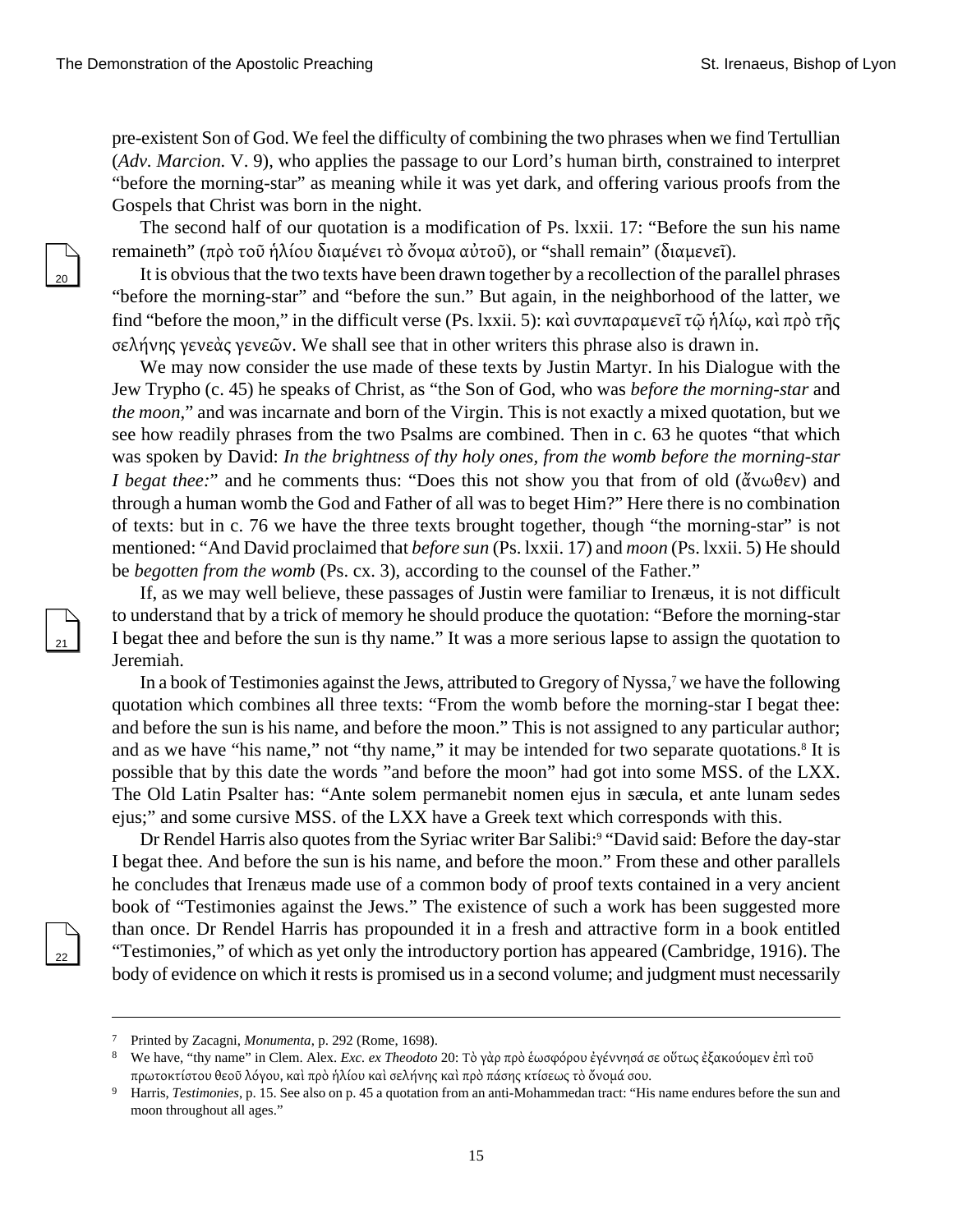<span id="page-19-0"></span>[24](http://www.ccel.org/ccel/irenaeus/demonstr/png/0032=24.htm)

be suspended until this is available. So far as the *Demonstration* of Irenæus is concerned, this is the only passage in which them might conceivably be a gain in calling in such a hypothesis. Direct dependence on Justin, on the other hand, can be demonstrated in various portions of our treatise; and this may be the true explanation here.

Irenæus goes on to attribute to Jeremiah a yet more strange quotation: "Blessed is he who was, before he became man." The German translations render the last words differently: one of them has "before the coming into being of man (vor dem Werden des Menschen):" the other has: "before through him man was made (bevor durch ihn der Mensch warde)." We have however an exact parallel to the construction in the Armenian rendering of the words "before he knoweth" in c. 53. The Greek there is πρὶν ἢ γνῶναι αὐτόν ([Isa. vii. 15\)](http://www.ccel.org/b/bible/asv/xml/asv.Isa.7.xml#Isa.7.15); and we may suppose that here it was πρὶν ἢ γενηθῆναι αὐτὸν ἄνθρωπον.

No such text is to be found in any book now known to us which is attributed to Jeremiah. Dr Rendel Harris has been the first to point to its occurrence in a slightly different form, and again as quoted from Jeremiah, in Lactantius (*Divin. Inst.* iv. 8). The whole passage must be given: "First of all we affirm that He was twice born, first in spirit, afterwards in flesh. Wherefore in Jeremiah it is thus spoken: *Before I formed thee in the womb, I knew thee.* Also: *Blessed is he who was, before he was born:* which happened unto none save Christ; who, being from the beginning Son of God, was reborn anew according to the flesh." The Latin, "Beatus qui erat antequam nasceretur," may represent a Greek reading, πρὶν ἢ γεννηθῆναι.

The words which follow in Lactantius: "qui, cum esset a principio filius dei, regeneratus est denuo secundum carnem," appear to be taken from Cyprian's *Testimonia* (II, 8), where a section is headed: "Quod, cum a principio filius dei fuisset, generari denuo haberet secundum carnem;" but the only O.T. quotation that there follows is [Ps. ii. 7 f.](http://www.ccel.org/b/bible/asv/xml/asv.Ps.2.xml#Ps.2.7)

So far, then, we have no clue to the source from which either Irenæus or Lactantius derived this strange quotation. It is not likely that Lactantius got it, directly at any rate, from the *Demonstration* of Irenæus, which does not appear to have had a wide circulation. It is possible that this and certain other passages which are attributed to Jeremiah may be derived from some apocryphal work bearing that prophet's name.

#### **III**

#### **THE DOCTRINE OF THE HOLY SPIRIT IN JUSTIN AND IRENÆUS**

If we are to do justice to the teaching of Irenæus as to the Holy Spirit, it is imperative that we should pay some attention first of all to the view of Justin Martyr, whose First and Second Apologies, as well as the Dialogue with Trypho the Jew, were in his hands, and indeed must have been very familiar to him.

1. *The Holy Spirit in relation to Prophecy*. Justin first mentions the Holy Spirit under the designation of "the prophetic Spirit" (*Ap.* 1, 6); and this designation frequently recurs. It is noteworthy that prophecy itself is first introduced in answer to the supposed objection, why should not Christ have been a mere man, who by magic performed the miracles attributed to him and so was considered a Son of God? No Christian writer of that day would have been prepared to answer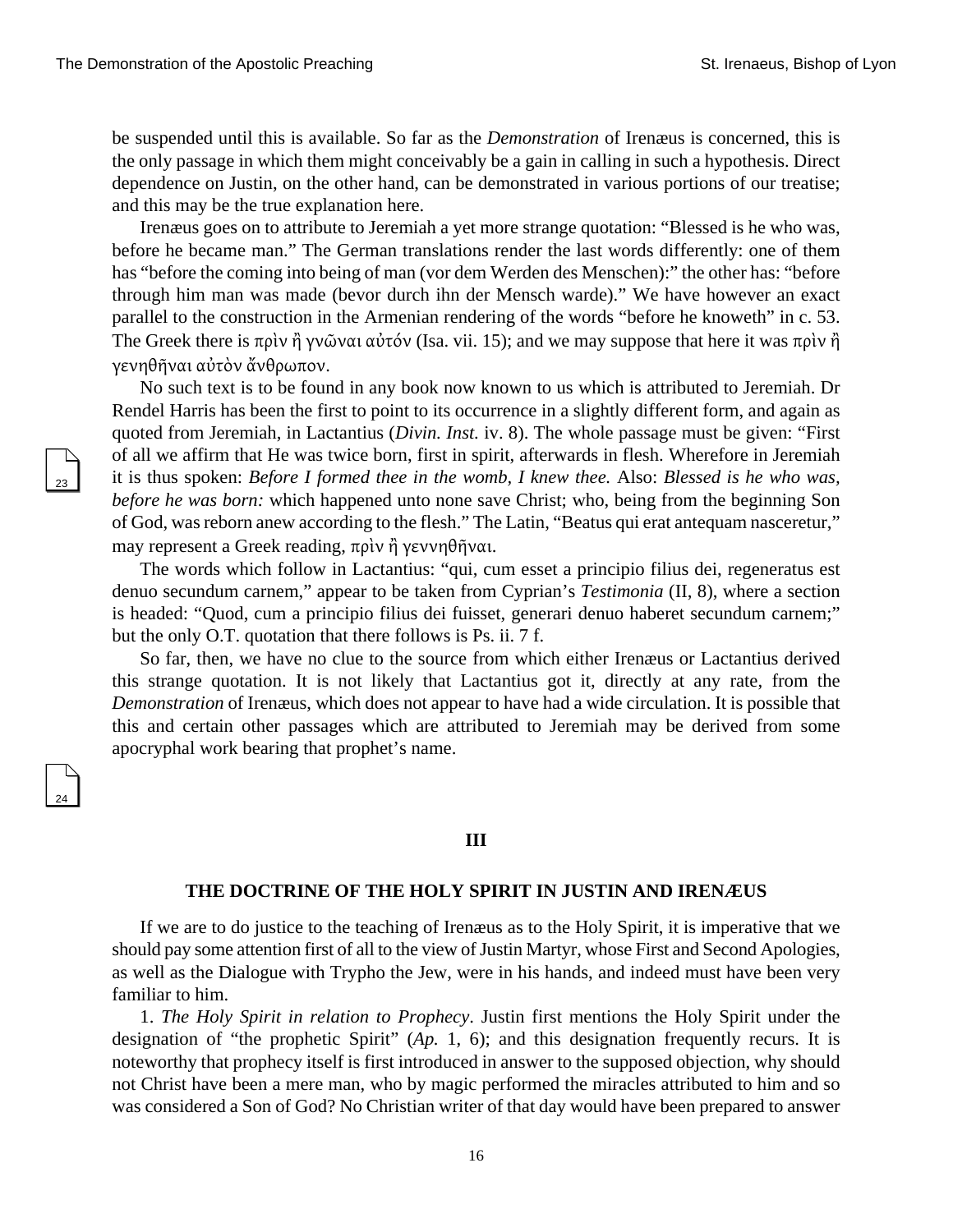this by denying the power of magic. Justin's answer is on quite a different line. Many generations before the coming of Christ the main events of His life on earth, including the wonders of healing which He should perform, had been foretold by the Jewish prophets. The verification of these prophecies in the story contained in the Gospels was the surest testimony to the truth of what Christians claimed for Christ.

The expression "the prophetic Spirit," occurs frequently both in the First Apology and in the Dialogue with Trypho the Jew. Sometimes Justin says "the holy prophetic Spirit," and once (*Ap.* 32) "the divine holy prophetic Spirit." Now "the prophetic Spirit," means the Spirit of the prophets. So Athenagoras, who follows Justin, interpreting and sometimes correcting him, says that it is the Spirit "which works in those who make prophetic utterances," and he adds that it is "an effluence of God," as the ray is of the sun.10 The prophets in question are the Jewish prophets: and Justin's insistence on "the prophetic Spirit" is understood when we remember the attempt that was then being made to distinguish the God of the Old Testament ("the Just God") from the God of the New Testament ("the Good God"). This was to cut off Christianity from the past, and to destroy its historical background and its function as the fulfillment of the age-long purpose of God. There was, however, a further reason for emphasizing "the prophetic Spirit," a reason of even greater importance from the standpoint of Christian evidence. The correspondence between the Gospel facts and the prophetic utterances proved two things: namely, that the claim of Jesus to be the Christ was valid, and that the Spirit of the prophets was of God.

We do not in our apologetic today make this use of the exact correspondence of Old Testament texts with facts recorded in the Gospels. But the deeper meaning of the argument—deeper than those who used it knew—the preparation in Jewish history for the coming of the Christ, and the continuity of the self-revelation of God—that is of the essence of the Christian argument still. And we must not forget how great a debt we owe to those who, with a narrow and tiresome literalness of exposition, claimed the Old Testament as the sacred book of the early Christian Church. "Who spake by the prophets" represents the primary conception of the Holy Spirit in the writers of the second century: just as the great sentence which precedes it in the Creed—"Who with the Father and the Son together is worshipped and glorified"—goes beyond what they were able to say, and represents the final pronouncement of the Church after two more centuries of uncertainty and debate.

2. *The Holy Spirit in relation to the Father and the Son.* The passage above alluded to as the first in which Justin mentions the Holy Spirit will show us how great a distance the Church had to travel before the doctrine of the Blessed Trinity could find adequate expression. Justin has been saying to his Roman readers: You call us atheists and put us to death, being urged thereto by the demons who have contrived to get themselves called gods. Socrates long ago by true Reason (λόγος) exposed them, and they got him slain, just as they get us slain today. For today not only Greeks like Socrates, but mere barbarians have cast them off, being enlightened by the Reason Himself, who has taken form and become man and is called Jesus Christ. Yes, we are atheists—in respect of your pagan gods: but not in respect of the most true God, the Father of justice and temperance

[<sup>25</sup>](http://www.ccel.org/ccel/irenaeus/demonstr/png/0033=25.htm)

<sup>10</sup> *Suppl.* 10.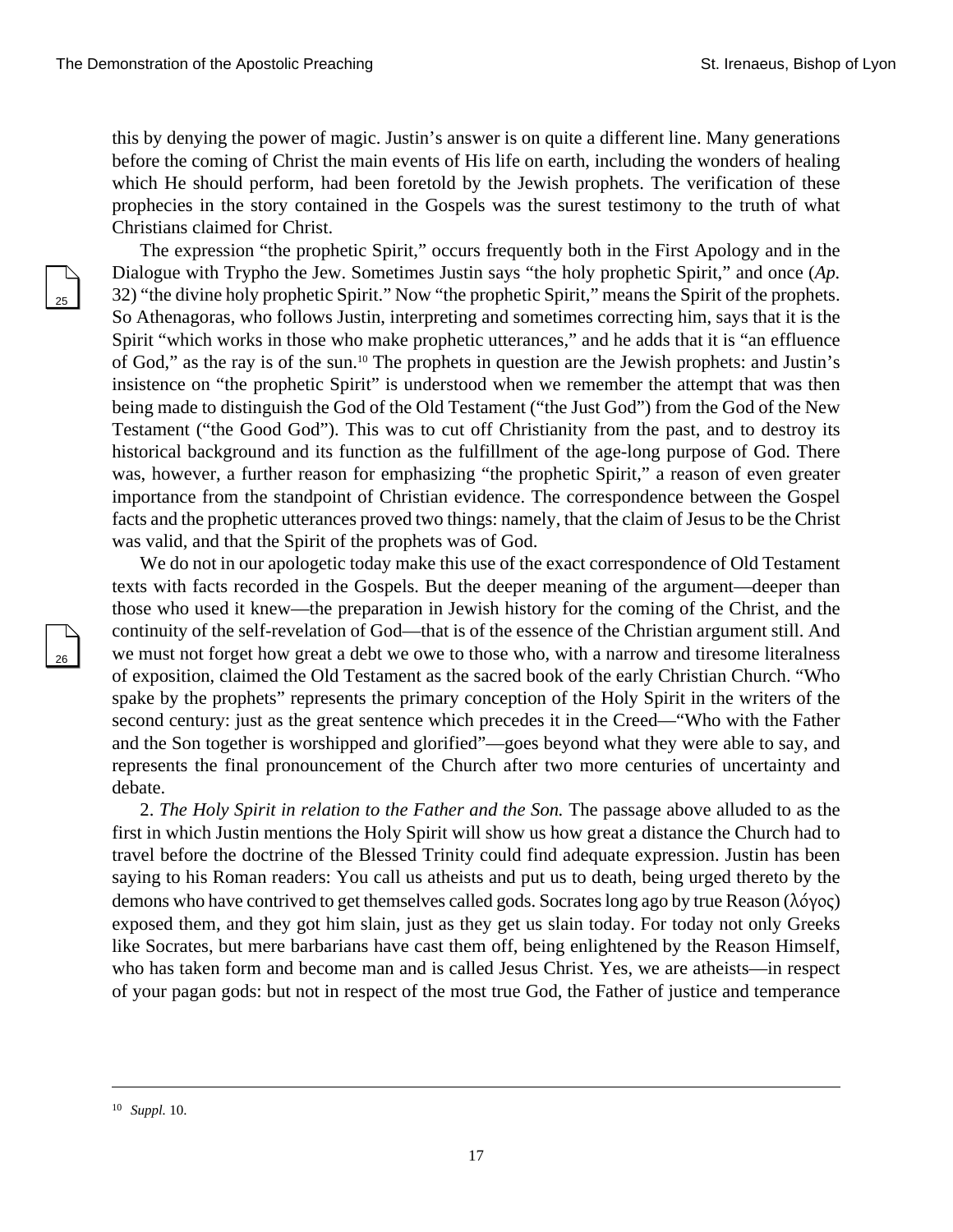[28](http://www.ccel.org/ccel/irenaeus/demonstr/png/0036=28.htm)

[29](http://www.ccel.org/ccel/irenaeus/demonstr/png/0037=29.htm)

and the other virtues. "But"—and here we must quote the exact words—"Him, and the Son who came from Him and taught us these things, and the host of the other good angels that attend Him and are made like unto Him, and the prophetic Spirit, we worship and adore, honoring them with reason and with truth."11 It would not be fair to say that here Justin ranks the Holy Spirit after the angels: other passages, to be quoted later, show that this is not his meaning. It is rather that the angels are brought into prominence as the escort of the Son, to whom Justin again and again insists on applying the title "Angel" in the sense of divine messenger, $12$  especially when he is explaining various passages in Genesis as manifestations of the divine Son to the patriarchs. Justin's immediate purpose was to show what a wealth of spiritual powers Christianity could set out in contrast to the "many gods"—the demons—of the heathen world: how absurd therefore it was to call Christians atheists. The same argument is handled thirty years later by Athenagoras with Justin's language in mind, but with more caution. Father, Son and Spirit he mentions in due order: but he adds: Not that our theology stops here, for it includes a multitude of angels and ministrants to whom the heavenly bodies, the heavens themselves, and our world have been entrusted by the Creator.13 He has retained Justin's argument, but he has carefully avoided the imperfections of its expression.

A little later Justin returns to the charge of atheism, and, having described the kind of worship which Christians offer to the Creator of the universe, he goes on to speak of Him who has taught them this, even Jesus Christ, who was crucified under Pontius Pilate, and whom they had learned to know as the Son of the true God; "having Him in the second place, and the prophetic Spirit in the third rank."14 Such language would have been challenged in later times as unduly subordinating the Son to the Father and the Holy Spirit to the Son; but it is of value as correcting the impression which might have been derived from the earlier passage in which the Holy Spirit was mentioned after the angelic host.

Towards the end of the Apology Justin touches again on this order of the three divine Powers. He finds it in Plato, and gives it as one of several proofs that Plato had read but not understood Moses. Plato had read of the Brazen Serpent which Moses set up "on a sign" (ἐν σημείῳ), but had not understood that the sign was the cross: he had taken it as the form of the Greek letter Χ, a χίασμα (*i. e.* "St. Andrew's cross," or a saltire, as we say in heraldry). Moreover he had read in the first chapter of Genesis that the Spirit of God moved upon the waters. Accordingly, says Justin, "he gives the second place to the Word that is from God, whom he declared to have been extended saltire-wise (κεχιάσθαι) in the universe; and the third to the Spirit who was said to move on the water."<sup>15</sup>

<sup>11</sup> Ἀλλ᾽ ἐκεῖνόν τε, καὶ τὸν παρ᾽ αὐτοῦ υἱὸν ἐλθὸντα καὶ διδάξαντα ἡμᾶς ταῦτα, καὶ τὸν τῶν ἄλλων ἑπομένων καὶ ἐξομοιουμένων ἀγαθῶν ἀγγέλων στρατόν, πνεῦμά τε τὸ προφητικὸν σεβόμεθα καὶ προσκυνοῦμεν, λόγῳ καὶ ἀληθείᾳ τιμῶντες, κ.τ.λ. (Just. M. *Ap*. I, 6).

<sup>12</sup> E. g. *Ap.* 1, 63: Ὁ λόγος δὲ τοῦ θεοῦ ἐστιν ὁ υἱὸς αὐτοῦ, ὡς προέφημεν· καὶ ἄγγελος δὲ καλεῖται καὶ ἀπόστολος· αὐτὸς γὰρ ἀπαγγέλλει κ.τ.λ.; *Dial.* 93: (He who fulfils the First and Great Commandment) οὐδένα ἄλλον τιμήσει θεόν· καὶ ἄγγελον ἐκεῖνον ἂν τιμήσει, θεοῦ βουλομένου, τὸν ἀγαπώμενον ὑπ᾽ αὐτοῦ τοῦ κυρίου καὶ θεοῦ.

<sup>13</sup> Καὶ οὐδ᾽ ἐπὶ τούτοις τὸ θεολογικὸν ἡμῶν ἵσταται μέρος, ἀλλὰ καὶ πλῆθος ἀγγέλων καὶ λειτουργῶν φαμεν, οὓς ὁ ποιητὴς καὶ δημιουργὸς κόσμου θεὸς διὰ τοῦ παῤ αὐτοῦ λόγου διένειμε καὶ διέταξεν περί τε τὰ ατοιχεῖα εἶναι καὶ τοὺς οὐρανοὺς καὶ τὸν κόσμον καὶ τὰ ἐν αὐτῷ καὶ τὴν τούτων εὐταξίαν (Athenag. *Supplic.* 10).

<sup>14</sup> *Ap.* 1, 13: (υἱὸν θεοῦ) ἐν δευτἑρα χώρα ἔχοντες πνεῦμά τε προφητικὸν ἐν τρίτῃ τάξει.

<sup>15</sup> *Ap.* 1, 60. Athenagoras (*Suppl.* 23) treats the matter more elaborately as usual. We shall find that Irenæus has been influenced by Justin's words about the χίασμα: see below, c. 34.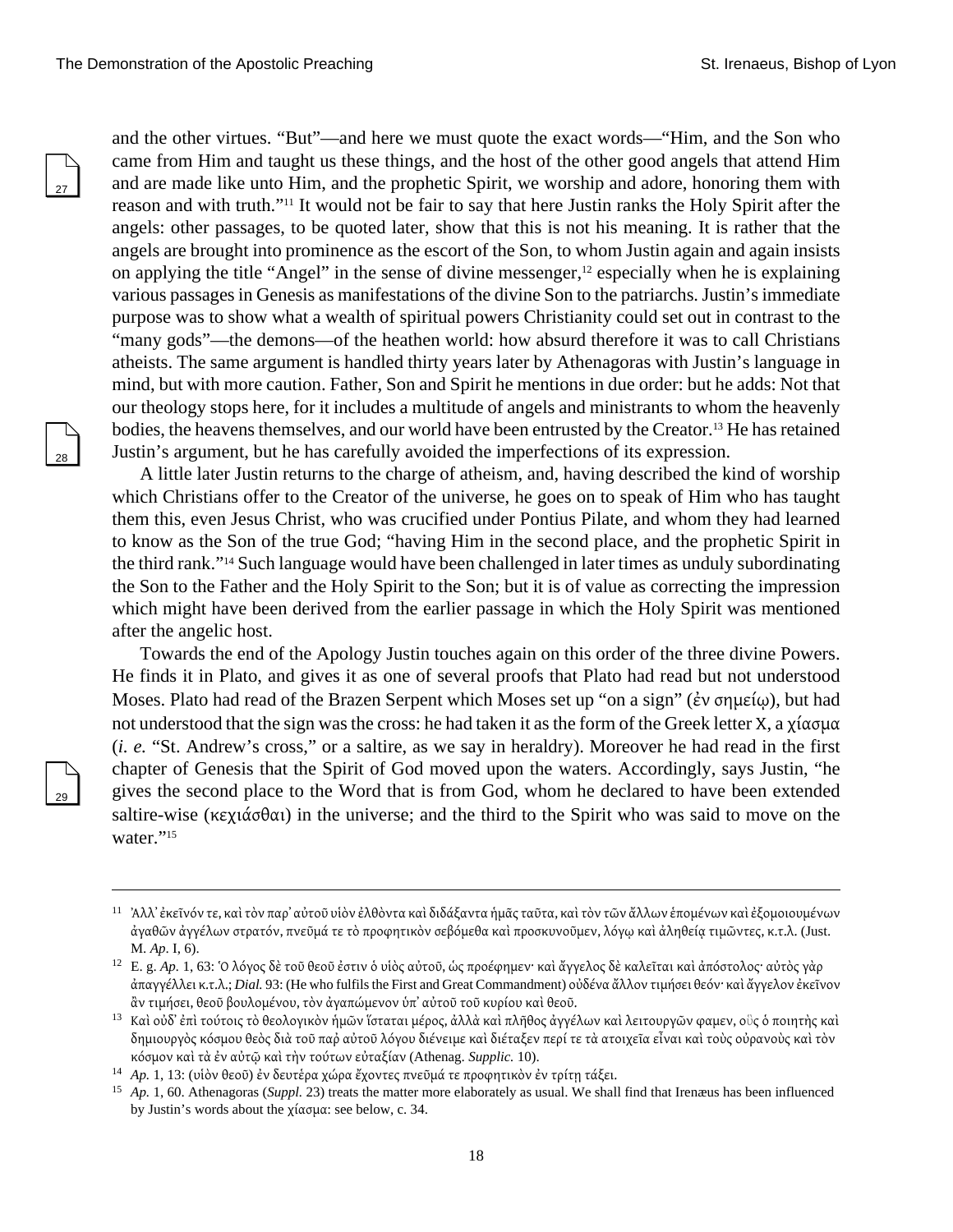[31](http://www.ccel.org/ccel/irenaeus/demonstr/png/0039=31.htm)

In the closing chapters of his First Apology Justin describes, in language such as his heathen readers might understand, the Christian sacraments of Baptism and Holy Communion. He gives a paraphrase only of the baptismal formula, perhaps with a view to lucidity, but possibly also through unwillingness to give the actual words.<sup>16</sup> He does not even use the terms "baptism" and "baptize," but only speaks of "making the washing" or "bath." "For in the name of the Father of all and Lord God, and of our Saviour Jesus Christ, and of the Holy Spirit, they then make the washing in the water."<sup>17</sup> He uses similar words a little lower down, with some additions: "There is named on him the name of the Father of all, etc. . . . And in the name of Jesus Christ, who was crucified under Pontius Pilate, and in the name of the Holy Spirit, who by the prophets announced beforehand all the things concerning Jesus."18 This last addition is of special interest in view of the ultimate inclusion of "Who spake by the prophets" in the Creed.

In describing the Eucharist which followed after Baptism Justin speaks first of the people's prayers: "We make prayers in common, for ourselves, for the person baptized (*lit.* enlightened), and for all men everywhere." These "common prayers" are followed by the kiss of peace. Then he who presides over the brethren (Justin avoids any technical term such as "bishop") receives the Bread and the Cup, and "he sends up praise and glory to the Father of all through the name of the Son and the Holy Spirit, and makes thanksgiving ("eucharist") for being accounted worthy of these gifts from Him;" and this he does "at some length." "When he has completed the prayers and the thanksgiving, all the people present respond saying Amen."<sup>19</sup>

We note that the Holy Spirit is only mentioned in reference to the offering of praise to the Father "through the name of the Son and the Holy Spirit." When he goes on to describe the character of "this food, which we call Eucharist," there is no reference to the Holy Spirit, but only to the Word of God so far are we from that Invocation of the Holy Spirit for the purpose of consecration which came into the liturgies two hundred years later.

Presently Justin says: "And over all our food we bless the Maker of all things through His Son Jesus Christ and through the Holy Spirit."20 Once again we observe that praise is directed to the Father through the Son and Holy Spirit.

3. *The Holy Spirit and the Incarnation of the Word.* We are so familiar with the part assigned in our Creeds to the Holy Spirit in connection with our Lord's birth, that the passage now to be quoted from Justin may at first sight seem very surprising. It may be well to approach it by citing some words from the learned and orthodox Waterland, who in 1734, in his book on *The Trinity* (c. vi: Works, III, 571: Oxford, 1843), wrote as follows in reference to a passage of St Irenæus: "I may remark by the way, that Irenæus here (V, c. 1) seems to understand *Spirit of God*, and *Holy Spirit* before, of the second Person, of the *Logos* himself coming down upon the Virgin. So the earliest Fathers commonly do, interpreting [Luke i. 35,](http://www.ccel.org/b/bible/asv/xml/asv.Luke.1.xml#Luke.1.35) to that sense: which I the rather note, because so their asserting Christ's birth of a *virgin*, and his preexisting as *Spirit of God*, and God, amounted

<sup>&</sup>lt;sup>16</sup> On the other hand he shows no unwillingness to give the Words of Institution in describing the Last Supper. But there is no ground for supposing that he attached to them a consecrating effect, nor indeed is it known whether in his day they formed a part of the Eucharistic Prayer.

<sup>17</sup> Ἐπ᾽ ὀνόματος γὰρ τοῦ πατρὸς τῶν ὅλων καὶ δεσπότου θεοῦ, καὶ τοῦ σωτῆρος ἠμῶν Ἰησοῦ Χριστοῦ, καὶ πνεύματος ἁγίου, τὸ ἐν τῷ ὕδατι τότε λουτρόν ποιοῦνται (*Ap.* 1, 61).

<sup>18</sup> καὶ ἐπ᾽ ὀνόματος ἁγίου, ὃ διὰ τῶν προφητῶν προεκήρυξε τὰ κατὰ τὸν Ἰησοῦν πάντα (*ibid.*).

<sup>19</sup> *Ap.* 1, 65.

<sup>20</sup> *Ap.* 1, 67.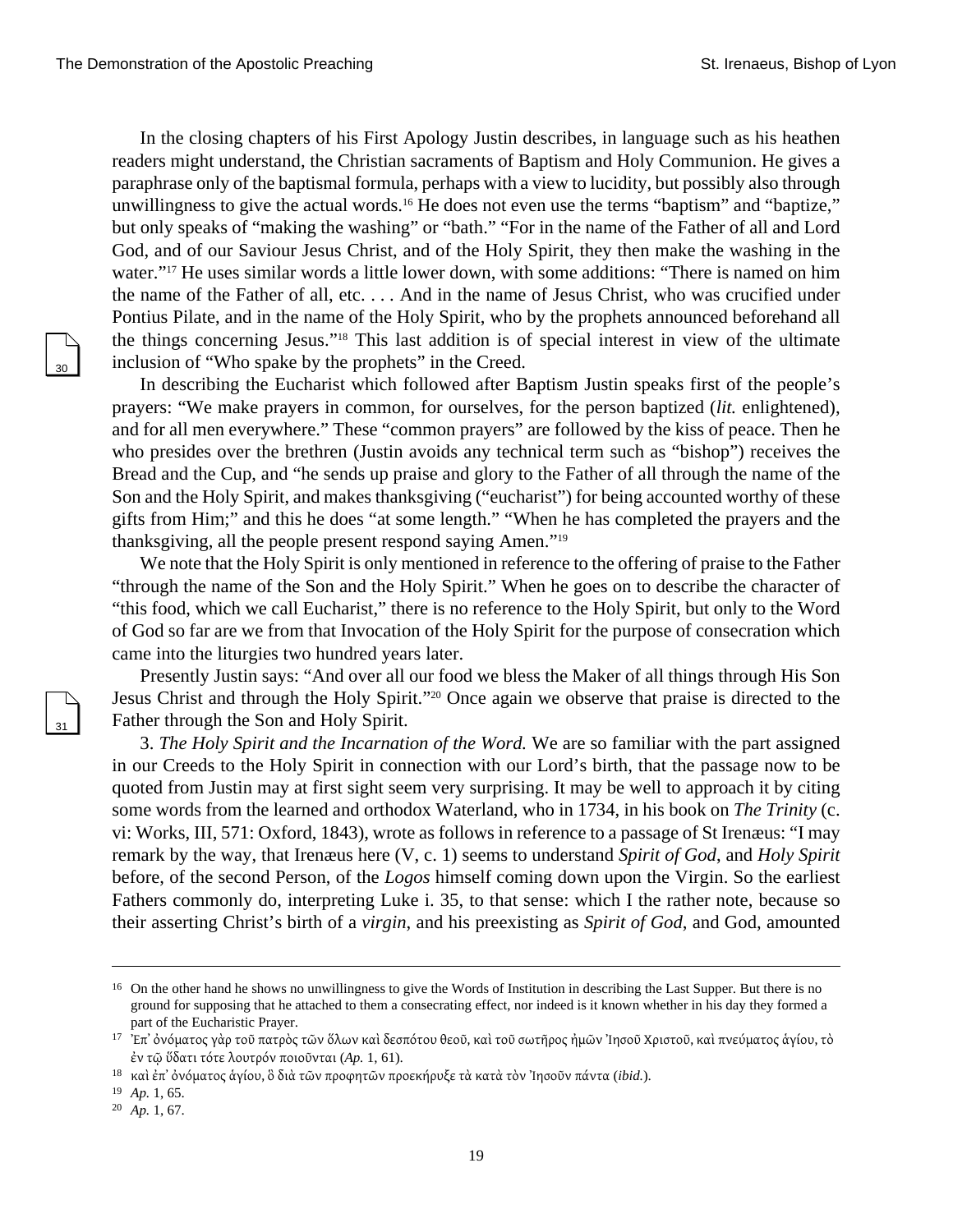[33](http://www.ccel.org/ccel/irenaeus/demonstr/png/0041=33.htm)

[34](http://www.ccel.org/ccel/irenaeus/demonstr/png/0042=34.htm)

to the same thing." Waterland appends in a note a *catena* of eight passages, the texts of which he cites in full. Our passage from Justin is among them.

Justin mentions the subject in his First Apology when he is interpreting Jacob's Blessing in [Gen. xlix.](http://www.ccel.org/b/bible/asv/xml/asv.Gen..xml#Gen..) The passage is given in full above on p. 7. "The blood of the grape," he says, "signifies that He who is to appear has blood indeed, but not of human seed, but of divine power. Now the first power after the Father of all and Lord God . . . is the Word."21 Later he says: "The power of God came upon the Virgin and overshadowed her." Then he quotes the angel's message in a composite form: "Behold, thou shall conceive in the womb, of (the) Holy Spirit, and shalt bear a son, and he shall be called Son of the Most High," etc. ([Luke i. 31,](http://www.ccel.org/b/bible/asv/xml/asv.Luke.1.xml#Luke.1.31) [Matt. i. 20](http://www.ccel.org/b/bible/asv/xml/asv.Matt.1.xml#Matt.1.20)): These things, he adds, have been taught us by those who recorded them; and we believe them because "the prophetic Spirit" declared through Isaiah that so it should be. Then he says: "But the Spirit and the Power that is from God, it is not allowable to regard as any other than the Word (the *Logos*), who also is the first-begotten unto God . . . It was this (Spirit) that came upon the Virgin and overshadowed her," etc.<sup>22</sup>

This interpretation of the words "Holy Spirit" in [Matt. i 20](http://www.ccel.org/b/bible/asv/xml/asv.Matt.1.xml#Matt.1.20) and [Luke i. 35](http://www.ccel.org/b/bible/asv/xml/asv.Luke.1.xml#Luke.1.35) is all the more striking because it follows immediately upon the reference to the "prophetic Spirit," whose function it was to announce the birth from the Virgin beforehand. No further comment is necessary here on this passage; but it may be worth while to note that the belief that the Word was Himself the agent of His own Incarnation finds its natural place side by side with the belief that it is through His direct agency, and not through that of the Holy Spirit, that the bread and wine of the Eucharist are made the Body and Blood of the Incarnate Word: see the well-known passage in *Ap.* 1, 66, where however Justin's intricate constructions make the exact meaning of his words difficult to determine.

While "the prophetic Spirit" is thus expressly excluded from, the part in the mystery of the Incarnation which a later interpretation of the words of the Gospels assigned to Him, it is to be noted that Justin makes much of His descent upon Christ at the Baptism. In *Dial.* 87 the Jew Trypho is made to quote [Isa. xi. 2–3](http://www.ccel.org/b/bible/asv/xml/asv.Isa.11.xml#Isa.11.2): "The Spirit of the Lord shall rest upon him, the Spirit of wisdom and understanding," etc. Conceding that it is Christ on whom the Spirit is to rest in His sevenfold power, Trypho proceeds to ask how, if Christ be God, He should be in need of this gift. Justin's answer is that He is in no such need that, when the prophet says that the Spirit shall "rest" upon Him, he means that He will go no further, that He will have reached a termination, so far as His prophetic work among the Jewish people is concerned. This, he says, you yourselves see to be true: you have had no prophet since. The gifts enumerated were divided among your prophets, some had one, some had another. But they all met on Christ. "When He was come, the Spirit rested, paused" (ἀνεπαύσατο οὖν, τουτέστιν ἐπαύσατο, ἐλθόντος ἐκείνου).23 A new era then began, in which Christ "having received gifts," as was prophesied, "gives them, from the grace of the power of that Spirit, to those who believe on Him, according as He knows each to be worthy." Today "you can see

<sup>21</sup> *Ap.* 1, 32.

<sup>22</sup> Τὸ πνεῦμα οὖν καὶ τὴν δύναμιν τὴν παρὰ τοῦ θεοῦ οὐδὲν ἄλλο νοῆσαι θέμις ἢ τὸν λόγον, ὃς καὶ πρωτότοκος τῷ θεῷ ἐστι . . . καὶ τοῦτο ἐλθὸν ἐπὶ τὴν παρθένον καὶ ἐπισκιάσαν οὐ διὰ συνουσίας ἀλλὰ διὰ δυνάμεως ἐγκύμονα κατέστησε (*Ap.* 1, 33): cf. *Dial.* 100 ad fin.

<sup>&</sup>lt;sup>23</sup> It is interesting to compare with this the passage quoted from the Gospel according to the Hebrews by St Jerome in his Commentary on Isaiah (lib. iv. cap. 12): "Now it came to pass, when the Lord had come up from the water, the whole fount of the Holy Spirit came down and rested upon him, and said to him: My Son, in all the prophets was I waiting for thee, that thou mightest come and I might rest in thee. For thou art my rest; thou art my Son, (my) first-born, which reignest for ever."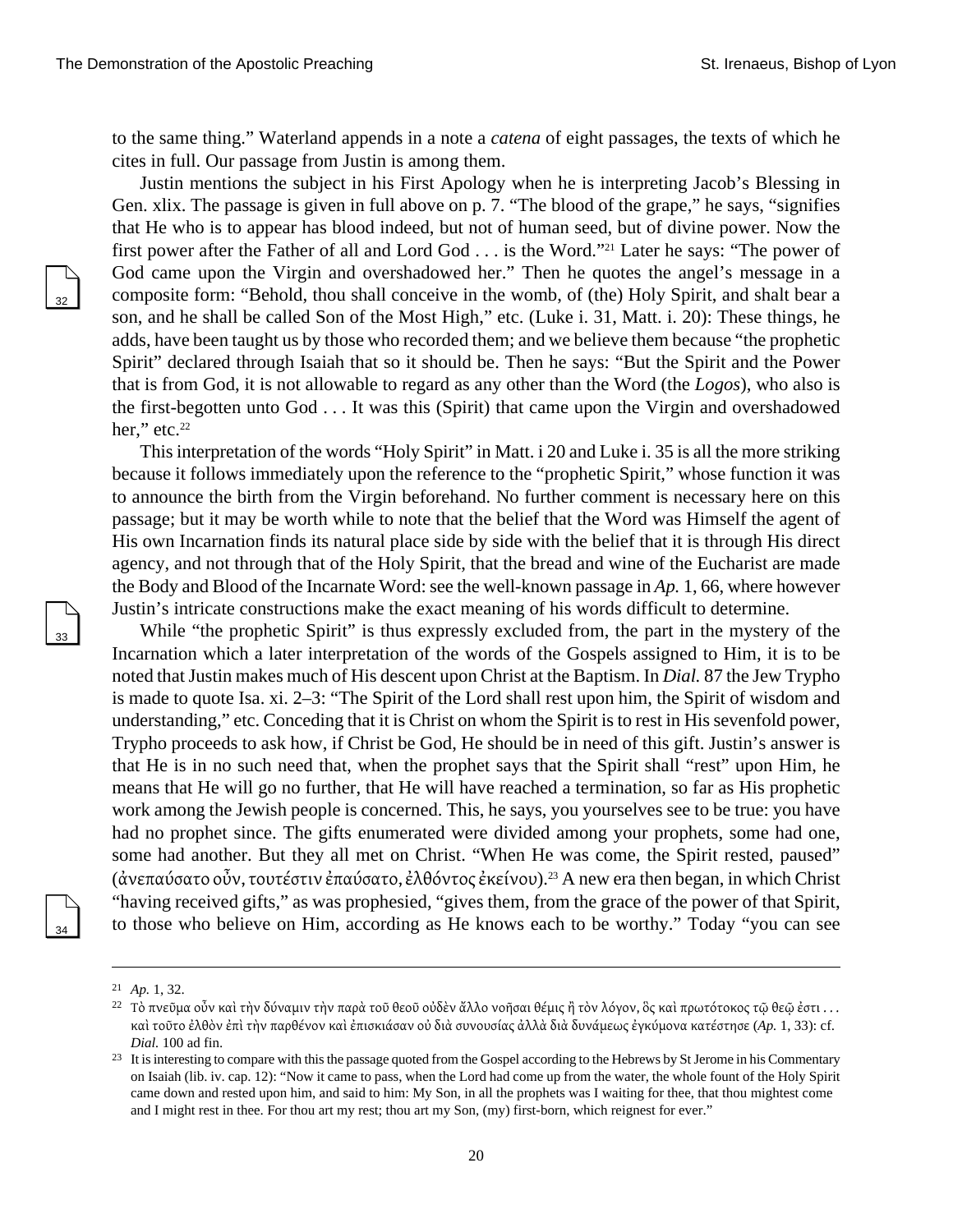among us both women and men who have gifts of grace (χαρίσίματα) from the Spirit of God" (c. 88). In an earlier chapter he had said (c. 82: cf. also c. 39): "Among us at the present time there are gifts of prophecy (prophetic *charismata*); "and he had just before referred to the prophecies of St John's Apocalypse.

While Justin thus recognizes the existence of special gifts of the Holy Spirit in the Church, he does not expressly connect Him with the ordinary graces of the Christian life. Even when he is dealing with the interpretation of the prophecies inspired by the Holy Spirit, he does not say, as later writers do, that we need the enlightenment of the same Holy Spirit to explain their meaning: he says, again and again, that we need "the grace of God" for this purpose. And just as he stops short of saying that this "grace" is, or proceeds from, the Holy Spirit, so also he stops short of saying that "the living water" given by Christ, the true Rock, is the Holy Spirit (*Dial.* 114).

We pass now from Justin's teaching about the Holy Spirit to that of Irenæus in the *Demonstration*, to which we shall add illustrations taken from his larger work *Against Heresies*. It will be convenient at first at any rate to consider it under the same headings as before.

1. *The Holy Spirit in relation to Prophecy*. Justin's favorite term "the prophetic Spirit" does not occur in the *Demonstration*: but the work of the Holy Spirit in the ancient prophets is frequently mentioned. Thus for Moses in Genesis we have in c. 24: "God bare witness unto [Abraham] by the Holy Spirit, saying in the Scripture: *And Abraham believed God*," etc. So in c. 26, with regard to the Tables written with the finger of God, we have the curious explanation: "Now *the finger of God* is that which is stretched forth from the Father in the Holy Spirit." We shall see presently that Irenæus elsewhere regards the Holy Spirit as one of the hands of God in the work of creation. Here no doubt he is influenced by the words of our Lord in St Luke, "If I by the finger of God cast out devils," where in St Matthew's Gospel the expression is changed to "the Spirit of God."24 Then, again, in c. 30 we are told more generally that the prophets were "sent by God through the Holy Spirit."

A fuller treatment is found in several passages. Thus in c. 49 we read: "For it is not a man who speaks the prophecies; but the Spirit of God, assimilating and likening Himself to the persons represented, speaks in the prophets and utters the words sometimes from Christ and sometimes from the Father." The thought is found in Justin (*Ap*. 1, 36 ff.), where it is fully dealt with and illustrated by examples.

Again, in c. 67: "*He took our infirmities*," etc. "that is to say, He shall take, etc. For there are passages in which the Spirit of God through the prophets recounts things that are to be as having taken place . . . and the Spirit, regarding and seeing the time in which the issues of the prophecy are fulfilled, utters the words (accordingly)." This again is found in Justin (*Dial.* 114).

In his description of the third point of the Rule of Faith (c. 6) he begins with the prophetic function: "The Holy Spirit, through whom the prophets prophesied, and the fathers learned the things of God, and the righteous were led forth into the way of righteousness; and who in the end of the times was poured out in a new way upon mankind in all the earth, renewing man unto God." Here we see the wider conception of the Spirit's work, which marks the advance upon Justin to which we shall refer presently.

So far all has been plain: but, in view of the fact that "the Word of God" is so frequently mentioned in Holy Scripture as coming to the prophets, it was inevitable that difficulty should be

[35](http://www.ccel.org/ccel/irenaeus/demonstr/png/0043=35.htm)

<sup>24</sup> See note on p. 53.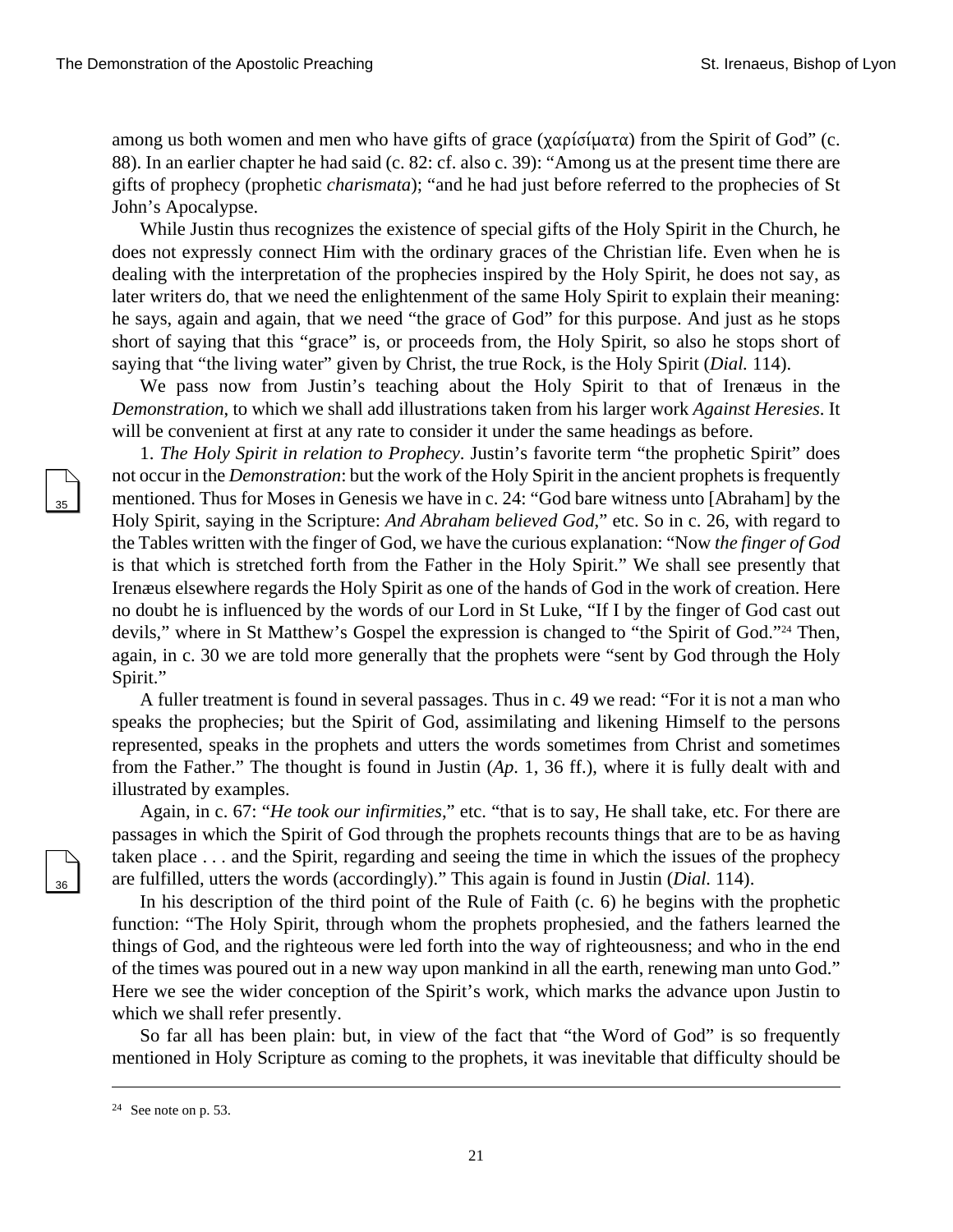felt in distinguishing the functions of the Word and the Spirit in this connection. In c. 5 we read, "Now the Spirit shows forth the Word, and therefore the prophets announced the Son of God; and the Word utters the Spirit, and therefore is Himself the announcer of the prophets." A passage in c. 73 illustrates this yet further, "David said not this of himself . . . but the Spirit of Christ, who (spake) also in other prophets concerning Him, says here by David: *I laid me down and slept: I awoke, for the Lord received me*."

A few illustrations may be appended from the five books of the great treatise *Against Heresies*, II, xli. 1: Some Scriptures are too hard for us: "but we know that the Scriptures are perfect, seeing that they are spoken by the Word of God and His Spirit; whereas we are *minores et novissimi a verbo dei et spiritu ejus.*" We are at a great remove from the Word and the Spirit who inspired them. He adds in striking words (§ 3) that "the Scriptures are spiritual: some things we can interpret, others are left with God, and that not only in this world but in that which is to come; that God may for ever be teacher, and man for ever a learner."

Next we may note that Irenæus extends the work of the Holy Spirit to the evangelists: "The Holy Spirit says by Matthew: *Now the birth of Christ was on this wise*" (III, xvii. 1). And a curious collocation is found in III, vi. 1: "Neither the Lord nor the Holy Spirit nor the apostles would have definitely called any God, unless He were truly God; nor any Lord save the Ruler of all, the Father, and His Son who received rule from Him." Here perhaps the Holy Spirit is referred to for the Old Testament, the Lord and the apostles for the New. In III, vii. 2, however, he recognizes the "impetus" of the Spirit in St Paul's Epistle to the Galatians, especially in his rapid questions and answers: "as though man asked the question, and the Spirit gave the answer."

Enough has been said to show that Irenæus goes beyond Justin's expressions, and widens the function of the Holy Spirit in relation to Scripture. But before we leave the topic we may note that the designation "prophetic Spirit" does occur in Irenæus, only with another or a modified connotation. In III, xi. 12 we are told that certain heretics, "in order to frustrate the gift of the Spirit," which in the last days has been poured forth, reject St John's Gospel with its account of the Paraclete: "they reject at once the Gospel and the prophetic Spirit"25; and, as he says again, "they reject from the Church the grace of prophecy." So also in IV, xxxiv. 6: "Some of the prophets beheld the prophetic Spirit and His operations in all manner of *charismata*" or gifts of grace. The context shows that it is the working of the Spirit in the Christian Church which was foreseen by some of the prophets. We may compare two passages from the end of the *Demonstration* (cc. 99 f.). "Others receive not the gifts of the Holy Spirit, and cast away from themselves the prophetic grace, watered whereby man bears the fruit of life unto God:" and again: "Or else they receive not the Spirit, that is, they reject prophecy."

2. *The Holy Spirit in relation to the Father and the Son*. Under this heading we began by considering Justin's remarkable words, in which he declares that "we worship and adore the Father, and the Son who came from Him and taught us these things, and the host of the other good angels that attend Him and are made like unto Him, and the prophetic Spirit." Hardly less remarkable,

[<sup>37</sup>](http://www.ccel.org/ccel/irenaeus/demonstr/png/0045=37.htm)

<sup>25</sup> Cf. also III, xi. 11.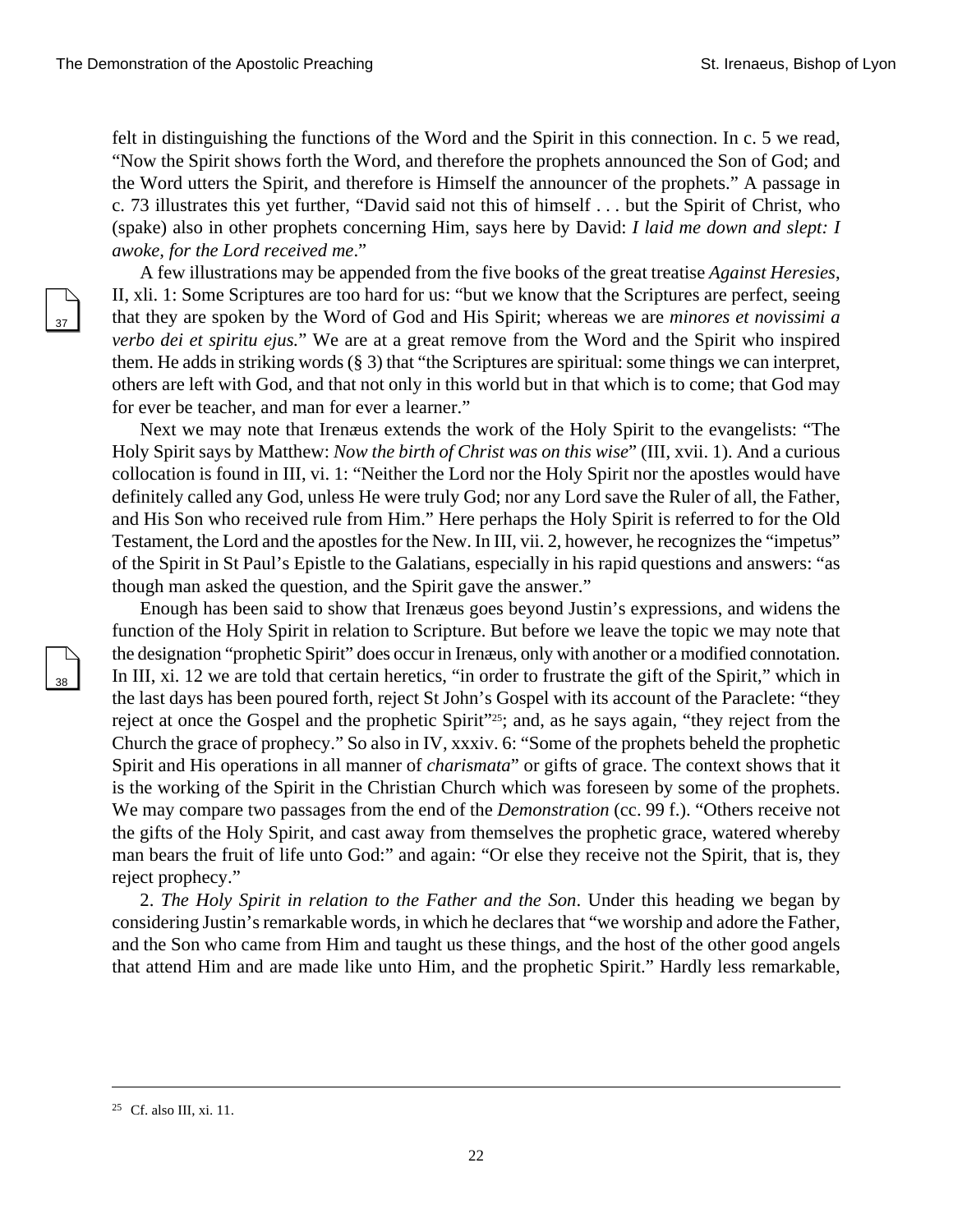though in a very different way, is the following passage from the *Demonstration* (c. 10); and it has a special interest from the fact that here also we have a reference to the functions of angels.

"Now this God is glorified by His Word who is His Son continually, and by the Holy Spirit who is the Wisdom of the Father of all: and the powers of these, (namely) of the Word and Wisdom, which are called Cherubim and Seraphim, with unceasing voices glorify God; and every created thing that is in the heavens offers glory to God the Father of all. He by His Word has created the whole world, and in the world are the angels;" etc.

The liturgical ring of this passage is unmistakable. We saw that Justin spoke of Eucharistic praise as being offered to the Father "through the name of the Son and the Holy Spirit." But this. hardly prepares us for such a passage as we have just read. Two interesting parallels, however, may prove suggestive. The first is from the Eucharistic Prayer of Bishop Serapion (c. A.D. 350):

"May the Lord Jesus speak in us, and (the) Holy Spirit, and hymn thee through us. For thou art far above all rule and authority and power and dominion, and every name that is named, not only in this world but also in that which is to come. Beside thee stand thousand thousands and myriad myriads of angels, archangels, thrones, dominions, principalities, powers: beside thee stand the two most honorable six-winged Seraphim, with two wings covering," etc., leading up to the *Ter Sanctus*<sup>26</sup>

This Prayer comes to us from Egypt. When we look at the Liturgy of Alexandria, known as that of St Mark, we find that the reference to the praise offered to the Father by the Son and the Spirit is absent. And in the place of "the two most honorable Seraphim" we read: "the two most honorable living creatures ([Hab. iii. 2](http://www.ccel.org/b/bible/asv/xml/asv.Hab.3.xml#Hab.3.2), LXX), the many-eyed Cherubim, and the six winged Seraphim."<sup>27</sup> In the other Greek Liturgies "the two living creatures" are not found, but Cherubim and Seraphim remain; and we in the West are familiar with this combination in the words of the *Te Deum*: "Tibi Cherubim et Seraphim incessabili voce proclamant: Sanctus, sanctus, sanctus,"  $etc.$ <sup>28</sup>

The second parallel is not less remarkable. It comes from the Eucharistic Preface of the so-called Clementine Liturgy contained in the *Apostolic Constitutions* (viii. 12). But it does not appear in the ordinary texts. Mr C. H. Turner has recently called attention to a MS. in the Vatican (Vat. Gr. 1506), as offering a more original text of this work and presenting Arian features no longer to be found in the current recension. This early text contains the following words towards the close of the Preface:

"Thee every incorporeal and holy order (of beings) worshippeth; [thee the Paraclete worshippeth] and, before all, thy holy Servant Jesus the Christ, our Lord and God and thy angel and captain of the host and eternal and unending high priest: thee the well-ordered hosts of angels and archangels worship," etc.<sup>29</sup>

<sup>26</sup> Wobbermin's edition, *Texte u. Untersuch.* xvii, 3*b*, p. 5: Λαλησάτω ἐν ἡμῖν ὁ κύριος Ἰησοῦς καὶ ἅγιον πυεῦμα, καὶ ὑμνησάτω σὲ δἰ ἡμῶν. . . .

<sup>&</sup>lt;sup>27</sup> It is curious to notice that each of these pairs (Living Creatures, Cherubim, Seraphim) is in turn interpreted by the Alexandrian Origen as signifying the Son and the Holy Spirit: see the note to c. 10 below.

<sup>28</sup> In the Slavonic *Secrets of Enoch* (cc. xix f.), in both recensions, Cherubim and Seraphim are mentioned, by themselves and in this order. Where did the combination first arise?

<sup>29</sup> *Journal of Theological Studies*, Oct. 1914, p. 59: Σὲ προσκυνεῖ πᾶν ἀσώματον καὶ ἅγιον τάγμα, [σὲ προσκυνεῖ ὁ παράκλητος,] πρὸ δὲ πάντων ὁ ἅγιός σου παῖς Ἰησοῦς ὁ Χριστός, ὁ κύριος καὶ θεὸς ἡμῶν, σοῦ δὲ ἄγγελος καὶ τῆς δυνάμεως ἀρχιστρατηγὸς καὶ ἀρχιερεὺς αἰώνιος καὶ ἀτελεύτητος, σὲ προσκυνοῦσι εὔρυθμοι στρατιαὶ ἀγγέλων, κ.τ.λ. Mr Turner says: "The bracketed words are by the second hand over an erasure according to Funk: but I do not doubt that it was some close connection in the original of the Holy Spirit with angelic spirits which was the motive of the erasure."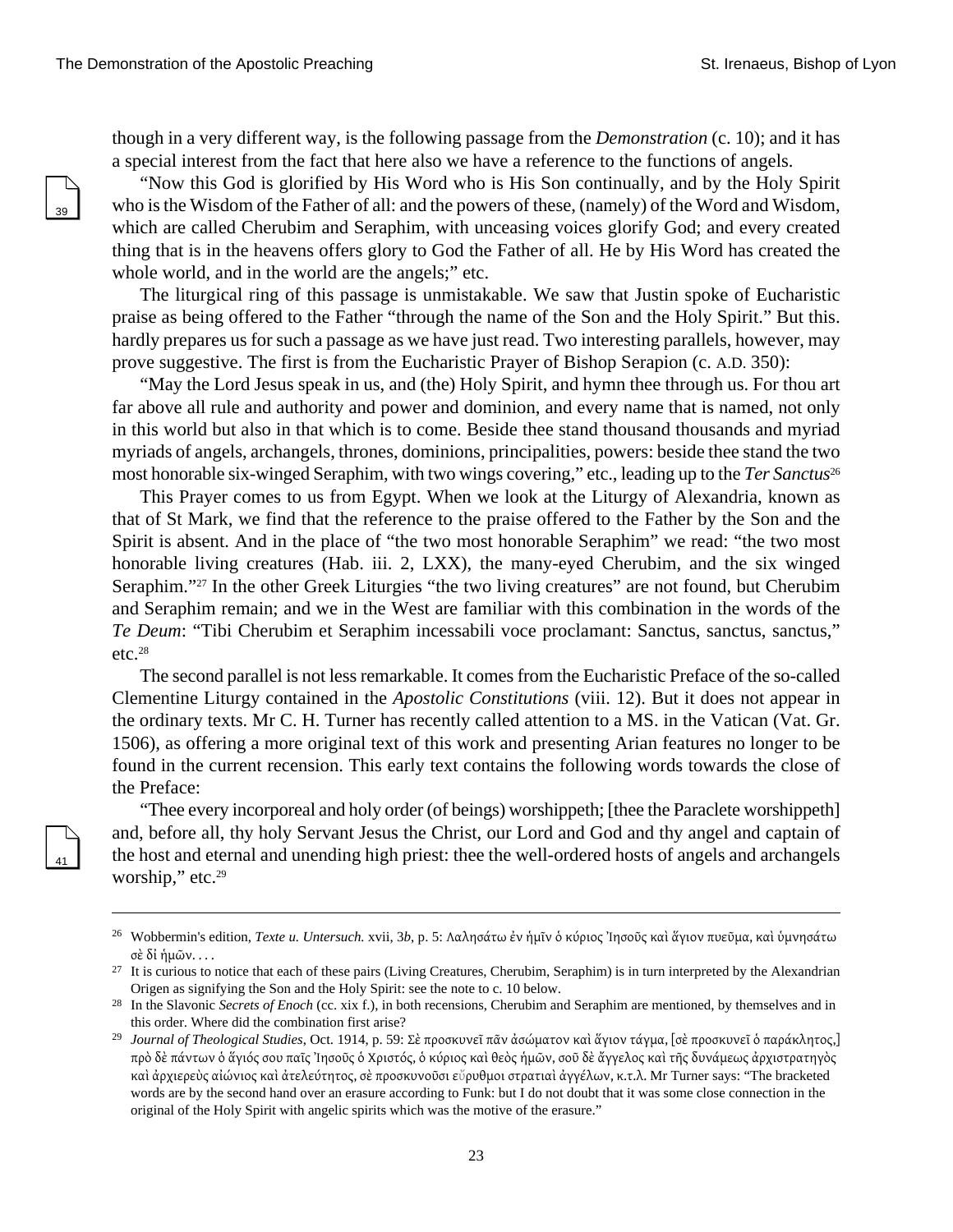When now we look back to the passage in the *Demonstration*, with its reference to Cherubim and Seraphim who "with unceasing voices" glorify God, we feel that there is matter here which deserves the attention of students of the earliest forms of the Liturgy.

But a yet earlier witness must be called before we leave this passage. There are several places in the *Demonstration* which suggest that Irenæus was acquainted with the splendid vision of the *Ascension of Isaiah*, a Christian apocryphal writing which probably belongs to the first half of the second century. A brief outline of that vision must be given here.<sup>30</sup>

Isaiah is taken (c. 7) by an angel, whose name he may not know, because he is to return to his mortal body, first up into the firmament, where he finds perpetual warfare between Satanic powers. Next he ascends into the first heaven, where he sees a throne with angels on either side; they chant a hymn of praise, which he learns is addressed to the Glory of the seventh heaven and to His Beloved. In the second heaven he finds also a throne with angels, but more glorious; he would fain fall down and worship, but is not permitted. In the third heaven he finds the like; there is there no mention of the deeds of the vain world from which he has come, but he is assured that nothing escapes observation. In the fourth heaven he again sees angels on either side of a throne, the glory of those on the right being, as before, greater than of those on the left; and all are more glorious than those below. The same in yet greater degree is true of the fifth heaven. But in the sixth heaven (c. 8) there is no throne, and no left hand, but all are alike in splendor: it is in close connection with the seventh heaven, and its glory makes the glory of the five heavens below seem but darkness. At length he comes (c. 9) to the seventh heaven, where his entry is challenged, but permitted. Here he sees the just clothed in their heavenly robes, but not yet having received their thrones and crowns. These they cannot have until the descent and the return of the Beloved has been accomplished. He is shown also the books which contain the transactions of the world below, and learns that all is known in the seventh heaven. He beholds the Lord of Glory, and is bidden to worship Him. He then beholds a second most glorious one, like unto Him, and again is bidden to worship; and then again a third, who is the angel of the Holy Sprit, the inspirer of the prophets. These two latter worship the ineffable Glory; and the chant of praise (c.10) sounds up from the sixth heaven. Then the voce of the Most High is heard speaking to the Lord the Son, bidding Him descend through the heavens to the firmament, and to the world, and even to the angel of the infernal regions; He is to assimilate Himself to those who dwell in each region in turn, so that He may not be recognized as He passes down. He will ascend at length with glory and worship from all. The prophet now beholds the descent of the Beloved. In the sixth heaven there is no change of His appearance, and the angels glorify Him. But in the fifth He is changed, and not recognized, and so in each of the lower heavens, down to the firmament, where He passes through the strife that rages there, still unrecognized. At this point the angel calls the prophet's special attention to what follows (c. 11).

Here follows a description of the Birth from a Virgin, and a notice of the life, death, and 2.23

resurrection of the Lord, and the sending forth of the Twelve (11 ).

<sup>30</sup> I may be allowed to refer to my article (Isaiah, Ascension of) in Hastings' *Dictionary of the Bible* for an account of this document. I have borrowed from it the outline here given. The book has since been edited with much care by Dr Charles.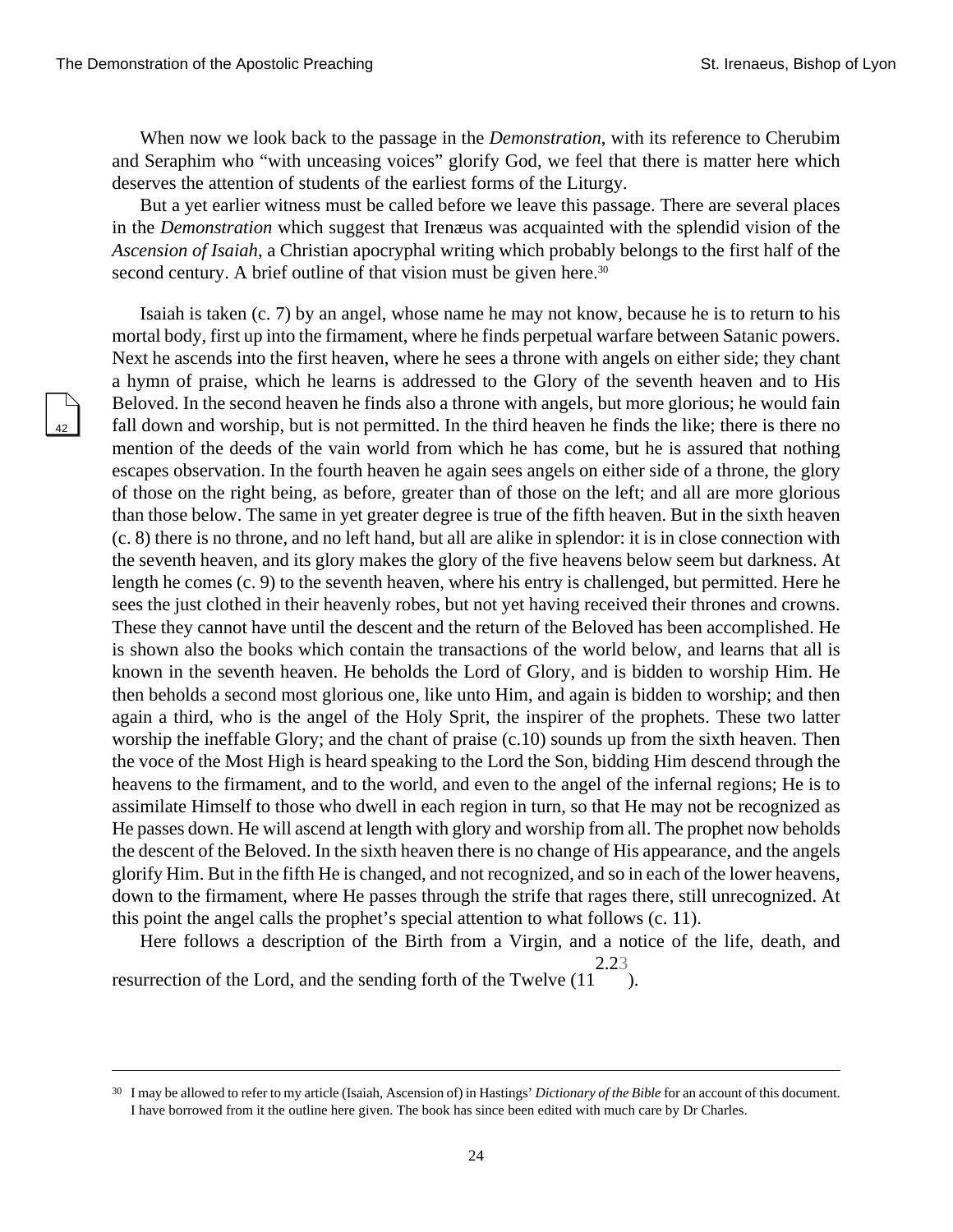[45](http://www.ccel.org/ccel/irenaeus/demonstr/png/0053=45.htm)

Then the prophet beholds the ascent through the firmament and the six heavens: the Lord is recognized and glorified as He ascends: at length He reaches the seventh heaven, and takes His seat on the right hand of the great Glory; and the angel of the Holy Spirit sits on the left hand. The prophet is then sent back to his mortal clothing. On his return he warns Hezekiah that these things will come to pass, but that they may not be communicated to the people of Israel.

Now it is to be observed that in c. 9 of the *Demonstration* Irenæus gives us an account of the Seven Heavens; in c. 10 he speaks of God as being glorified by His Word and by the Holy Spirit; and in c. 84 he says that the Lord in His descent was not recognized by any created beings, and he thus explains the dialogue with the heavenly powers in [Ps. xxiv:](http://www.ccel.org/b/bible/asv/xml/asv.Ps..xml#Ps..) "Lift up your gates, ye rulers . . . Who is the King of Glory?" and so forth. We cannot therefore reasonably doubt that Irenæus was acquainted with the vision in the *Ascension of Isaiah*.

The words which immediately concern us here are at the end of the ninth chapter of that book: "I saw that my Lord worshipped, and the angel of the Spirit, and that both of them together glorified God. And immediately all the saints approached and worshipped: and all the saints and angels approached and worshipped, and all the angels glorified."

We see then that Irenæus by no means stands alone in his statement that the God and Father of all is glorified by the Son and by the Holy Spirit. Strange as the conception is to us it was not strange to the religious mind of the second Christian century. It would appear to have found place in an early form of the Liturgy, and to have been retained by the Arian compiler of the so-called Clementine Liturgy of the Apostolic Constitutions: for the Arians not infrequently could claim to be conservative in points of detail. Possibly we may even trace it, in a form modified into harmony with a later orthodoxy, in the Liturgy of Serapion; but it is cast out altogether in the Greek Liturgies of the subsequent period, and by the orthodox reviser of the Apostolic Constitutions.

As the *Demonstration* starts from the Rule of Faith—the "three points" of the Creed—it necessarily has something to say of the relation of the Spirit to the Father and the Son: but at once we feel that Irenæus finds difficulty in drawing a clear distinction between the functions of the Word and the Spirit. In c. 5 he says: God is rational (λογικός); therefore He creates by the Word (λόγος): God is Spirit; therefore He orders all by the Spirit. Here [Ps. xxxiii. 6](http://www.ccel.org/b/bible/asv/xml/asv.Ps.33.xml#Ps.33.6) comes to his aid: "By the word of the Lord were the heavens established, and by his spirit all their power." Then, having identified the Word with the Son, he identifies the Spirit with the Wisdom of God. After this he takes refuge in St Paul: "*One God, the Father*," etc. But the passage must be given in full.

"Since God is rational, therefore by (the) Word [or Reason] He created the things that were made; and God is Spirit, and by (the) Spirit He adorned all things: as also the prophet says: *By the word of the Lord were the heavens established*, *and by his spirit all their power*. Since then the Word establishes, that is to say, gives body and grants the reality of being, and the Spirit gives order and form to the diversity of the powers; rightly and fittingly is the Word called the Son, and the Spirit the Wisdom of God. Well also does Paul His apostle say: *One God, the Father, who is over all and through all and in us all*. For *over all* is the Father; and *through all* is the Son, for by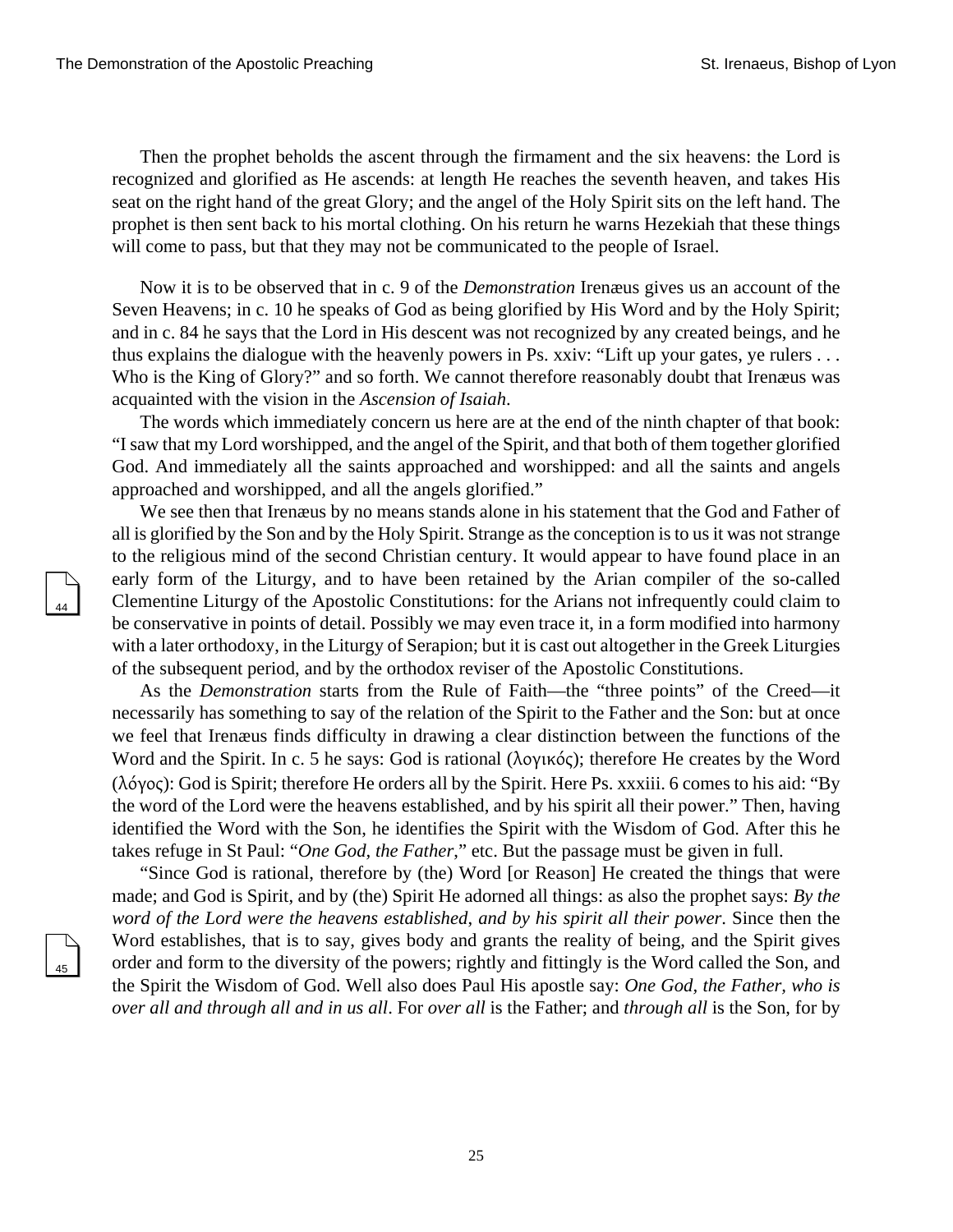[47](http://www.ccel.org/ccel/irenaeus/demonstr/png/0055=47.htm)

means of Him all things were made by the Father; and *in us all* is the Spirit, who cries *Abba Father*, and fashions man into the likeness of God.<sup>31</sup> Now the Spirit shows forth the Word," etc.<sup>32</sup>

Here we have moved a long way from Justin, who does not connect the Holy Spirit with the work of creation, nor quote [Ps. xxxiii. 6;](http://www.ccel.org/b/bible/asv/xml/asv.Ps.33.xml#Ps.33.6) and who expressly tells us more than once that it is the Son who is called Wisdom by Solomon (*Dial.* 62 and 126). It is to other writings of Irenæus himself that we must look for illustration of these words of the *Demonstration*.

We begin with [Isa. xxxiv. 1 ff.,](http://www.ccel.org/b/bible/asv/xml/asv.Isa.34.xml#Isa.34.1) a passage which contains so many illustrations of the language of the *Demonstration* that we must quote it at some length. The translation is made from a comparison of the Latin and Armenian versions: where it does not accord with the Latin, it is to be assumed that the Armenian is followed.

(1) So then according to His greatness it is not possible to know God; for it is impossible that the Father should be measured. But according to His love—for love it is which leads us to God through His Word—as we obey Him we ever learn that He is so great a God, and that it is He who by Himself created and made and adorned and contains all things. Now in *all things* are both we and this world of ours:<sup>33</sup> therefore we also were made together with those things that are contained by Him. And it is this concerning which the Scripture says: *And the Lord God formed man, dust of the earth; and breathed in his face the breath of life* ([Gen. ii. 7](http://www.ccel.org/b/bible/asv/xml/asv.Gen.2.xml#Gen.2.7)). Angels therefore made us not, nor formed us: for neither could angels make the image of God, nor could any other except the true God, nor any power standing remote from the Father of all. For of none of these was God in need to make whatsoever He of Himself had foreordained should be made: as though He Himself had not His own Hands. For ever with Him is the Word and Wisdom—the Son and the Spirit—through whom and in whom freely and of His own power He made all things; unto whom also the Father speaks,34 saying: *Let us make man after our image and likeness:* taking from Himself the substance of the things created, and the pattern of those made, and the form of those adorned.

(2) "Well then spake the Scripture which says: *First of all believe that there is one God, who created and fashioned all things, and made all things to be from that which was not; and containeth all things, and alone is uncontained*. <sup>35</sup> Well also in the prophets says the Angel:<sup>36</sup> *Hath not one God created its? Is there not one Father of us all* [\(Mal. ii. 10](http://www.ccel.org/b/bible/asv/xml/asv.Mal.2.xml#Mal.2.10))? And agreeably with this the Apostle says: *One God and Father, above all and through all and in us all* ([Eph. iv. 6\)](http://www.ccel.org/b/bible/asv/xml/asv.Eph.4.xml#Eph.4.6). In like manner also

<sup>31</sup> In V, xviii. 1 he gives a like interpretation, though in a different connection: "*Over all* is the Father, and He is the head of Christ; and *through all* the Word, and He is the head of the Church; and *in us all* the Spirit, and He is the living water which the Lord bestows," etc.

<sup>32</sup> As quoted above, p. 36.

<sup>33</sup> Cf. c. 4: "Now among *all things* is this world of ours," etc., and the note there.

<sup>34</sup> Cf. c. 55: "The Father speaking to the Son" (the same quotation, [Gen. i. 26](http://www.ccel.org/b/bible/asv/xml/asv.Gen.1.xml#Gen.1.26)).

<sup>&</sup>lt;sup>35</sup> Cf. c. 4: "And therefore it is right first of all to believe that there is One God, the Father, who created what was not that it should be, and who, containing all things, alone is uncontained." See note there, where the Greek is given from the Shepherd of Hermas.

<sup>36</sup> The Latin has "Malachias," both here and in IV, xxix. 5, where again the Armenian has "the Angel": these are the only places where Irenæus quotes the prophet by name. The name Malachi only occurs as the heading of the prophecy, and in the first verse of it, where the LXX however gives ἀγγέλου αὐτοῦ instead. There was uncertainty about the authorship, which was sometimes attributed to Ezra. In [4 Esdras i. 40](http://www.ccel.org/b/bible/asv/xml/asv...xml#..) a list of the twelve prophets ends with "Malachias, qui et angelus Domini vocatus est." Hippolytus (*de Antichr.* 46) writes: καθὼς διὰ Μαλαχίου τοῦ ἄγγέλου φησίν. Cf. Clem. Al. *Strom.* I, §§ 122, 127, 129, 135 (ὁ ἐν τοῖς δώδεκα ἄγγελος). In the Latin fragment of the *Didascalia* (Hauler, p. 68) we find: "per Malachiam loquens, qui nuncupatur et angelus;" so again in the Syriac (ed. Achelis-Flemming, p. 129): "Malachi the Angel." Jerome says that Origen regarded the writer actually as an angel. Twice Justin assigns quotations from him to Zachariah (*Dial.* 29 and 49). I have adopted "the Angel" in the translation here to call attention to the reading. I think it not unlikely to be what Irenæus wrote: but it is right to add that the Armenian Bible follows the LXX in reading "his angel" in [Mal. i. 1](http://www.ccel.org/b/bible/asv/xml/asv.Mal.1.xml#Mal.1.1).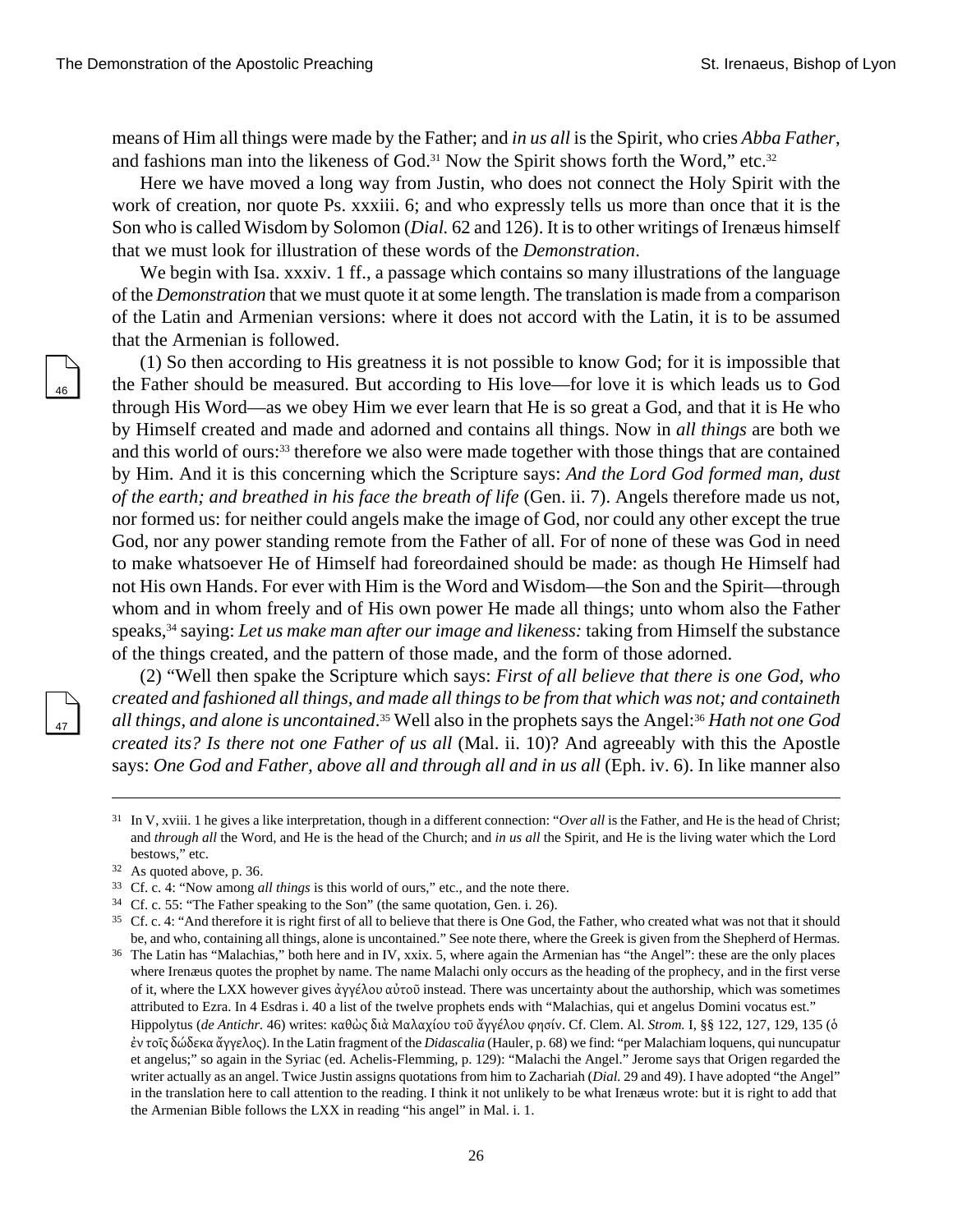[49](http://www.ccel.org/ccel/irenaeus/demonstr/png/0057=49.htm)

[50](http://www.ccel.org/ccel/irenaeus/demonstr/png/0058=50.htm)

the Lord says: *All things have been delivered unto me by my Father* ([Matt. xi. 27](http://www.ccel.org/b/bible/asv/xml/asv.Matt.11.xml#Matt.11.27)); plainly by Him who made all things: for He gave Him not the things of another, but His own."<sup>37</sup>

"And *in all things* there is nothing excepted. And for this cause He is Judge of quick and dead; having *the key of David, opening and none shall shut, and He shall shut and none shall open* ([Rev.](http://www.ccel.org/b/bible/asv/xml/asv.Rev.3.xml#Rev.3.7) [iii. 7](http://www.ccel.org/b/bible/asv/xml/asv.Rev.3.xml#Rev.3.7)). For none other was able, *neither in heaven nor on earth nor beneath the earth to open the* Father's *book, nor to look thereon*, save *the Lamb that was slain and redeemed us by his blood* [Rev. v. 2](http://www.ccel.org/b/bible/asv/xml/asv.Rev.5.xml#Rev.5.2)); having received all power from Him, who by the Word made and by Wisdom adorned all things, when *the Word was made flesh* [\(John i. 14\)](http://www.ccel.org/b/bible/asv/xml/asv.John.1.xml#John.1.14) that as in heaven He had the preeminence,<sup>38</sup> because He was the Word of God, so also on earth He should have the preeminence, because He was a just man,<sup>39</sup> *who did no sin, neither was guile found in his mouth* [\(I Pet. ii. 22](http://www.ccel.org/b/bible/asv/xml/asv.iPet.2.xml#iPet.2.22)); and that He should have the preeminence also over those who are beneath the earth, being made the *first-begotten from the dead* ([Rev. i. 5\)](http://www.ccel.org/b/bible/asv/xml/asv.Rev.1.xml#Rev.1.5): and that all things should behold, as we have said, their King: and that the Father's light should come upon the flesh of our Lord, and from His flesh sparkling and flashing back should come to us, and so man should be drawn and caught into the incorruption of the Father's light.

 $(3)$  Now that the Word, that is, the Son, was always with the Father,<sup>40</sup> we have shown by many proofs. And that Wisdom, which is the Spirit, was with Him before all creation, He says by Solomon, thus: *God by wisdom founded the earth, and he prepared the heaven by understanding: by His knowledge the depths were broken up, and the clouds dropped down the dew* ([Prov. iii. 19 f.\)](http://www.ccel.org/b/bible/asv/xml/asv.Prov.3.xml#Prov.3.19). And again: *The Lord created me* (*in* Arm.) *the beginning of his ways, for his works*," etc. ([Prov. viii.](http://www.ccel.org/b/bible/asv/xml/asv.Prov.8.xml#Prov.8.22)  $22 - 25$ ).

(4) "There is therefore one God, who by the Word and Wisdom made and fashioned all things . . .<sup>"</sup>

So the great passage runs on: later portions of it describe the work of the Holy Spirit among men. The footnotes have shown how much of it is repeated in almost the same words in the *Demonstration*, apart from the particular section which we have called it in to illustrate. To that section we must return; for we are now concerned with the Spirit's work in connection with Creation.

First we must deal with the quotation, *By the word of the Lord were the heavens established, and by his spirit all their power*. This is quoted more correctly—"by the spirit (or 'breath') of his mouth"—in I, xv and also in III, viii. 3. In the latter place he makes no comment; but in the former, after having quoted this text to prove that God made all things by His Word, he presently adds a reference to the Spirit: "By His Word and Spirit making all things, and disposing and governing them, and granting existence to them all." Here the Word and the Spirit seem to be brought together merely because they have occurred in the quotation, and there is no further reference to the Holy Spirit in the context. It might therefore appear that they are no more distinguished from one another than they are in the parallelism of the Hebrew poet, to whom "the word" and "the breath of his mouth" are but one and the same. But Irenæus has no eye for such parallelisms, and the dropping of the phrase "of his mouth" in our present passage makes this only too plain.

<sup>37</sup> Cf c. 3: "For God is not ruler and Lord over the things of another, but over His own."

<sup>38</sup> Cf. c. 40: "Thus then the Word of God *in all things hath the preeminence*," and note there

<sup>39</sup> Cf. c. 39: "A just and holy man . . . *the first begotten of the dead*."

<sup>40</sup> Cf c. 52: "Christ, being Son of God before all the world, is always with the Father," etc.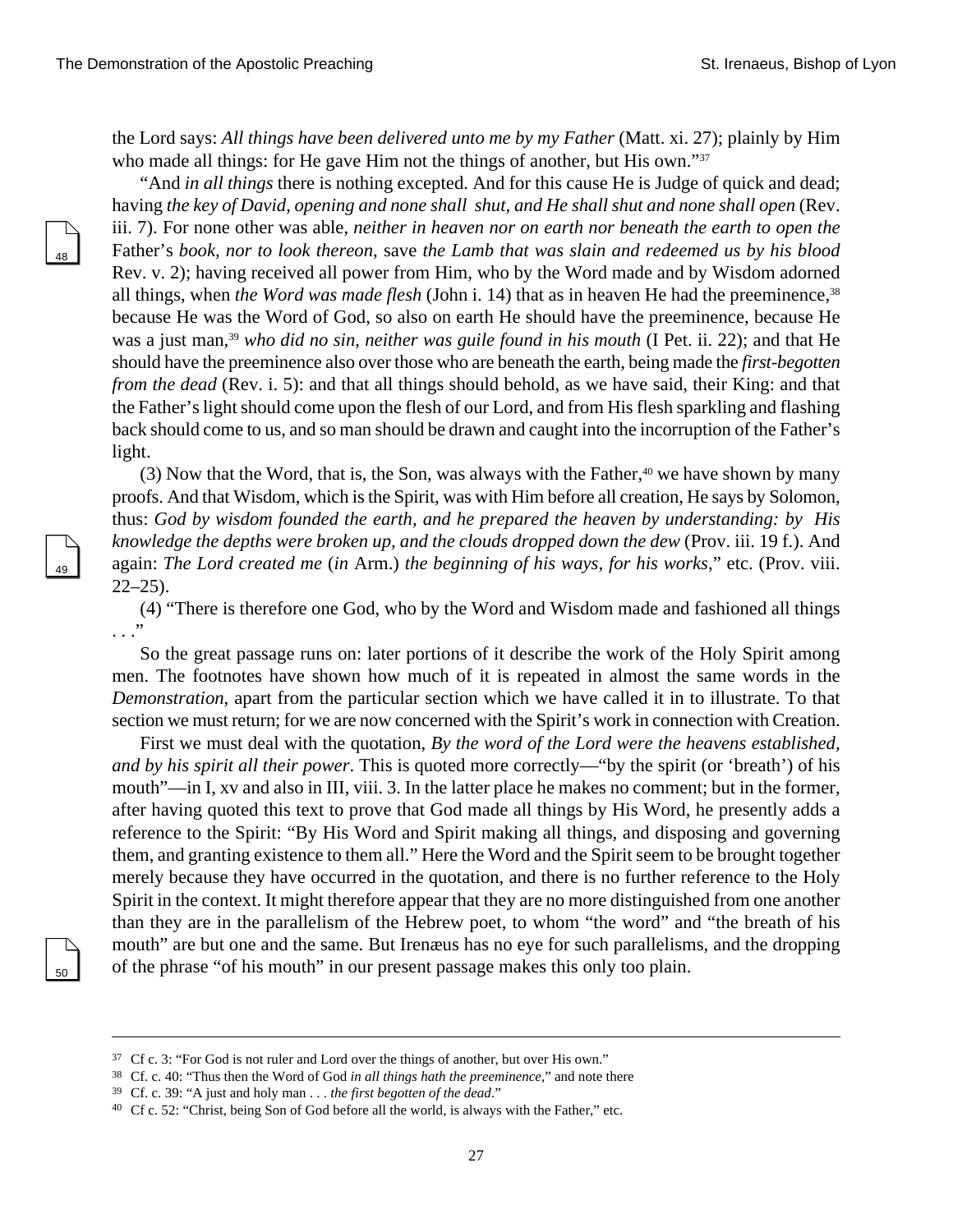[52](http://www.ccel.org/ccel/irenaeus/demonstr/png/0060=52.htm)

Next we note the expression "by the Spirit He adorned them." This word "adorned" (Lat. *adornavit*) recurs several times in the passage we have quoted from Bk. IV: "created and made and adorned and contains all things;" "the form of the things adorned," "who by the Word made and by Wisdom adorned all things." The Armenian word is the same throughout, and probably represents the Greek ἐκόσμησεν and τῶν κεκοσμημένων. <sup>41</sup> At the end of the passage we have a similar phrase: "who by the Word and Wisdom made and fashioned all things (Lat. *adaptavit*)."<sup>42</sup>

The passage in the *Demonstration* goes on to say that "rightly and fittingly is the Word called the Son, and the Spirit the Wisdom of God." The proof texts for this latter statement are not given: but we have had them in the long passage from the fourth book *Against Heresies*. For the purpose of asserting the part of the Holy Spirit in Creation, Irenæus has boldly taken over the texts which speak of Wisdom in this connection—texts which Justin before him and Origen<sup>43</sup> after him would have referred to the Son.

This equivalence in creative function of the Son and the Spirit, as the Word and the Wisdom of God, is strangely expressed in Bks. IV and V, by calling them the Hands of God. In IV, pref. 3 we read: "Man is a mingling of soul and flesh,<sup>44</sup> fashioned after the likeness of God and formed (*plasmatus*) by His Hands, that is, by the Son and the Spirit, to whom also He said: *Let us make man*." The conception is developed in IV, xiv. 1: "The Father had no need of angels to make the world and to form man for whose sake the world was made; nor again was He in want of ministration for the making of created things and the dispensation of the work that concerned man but He had abundant and unbounded ministration; because there ministers unto Him His own Offspring for all purposes, and His own Hands,<sup>45</sup> that is, the Son and the Spirit, the Word and Wisdom to whom all the angels render service and are in subjection." The next occurrence of the metaphor is in the great passage we have quoted above (IV, xxxiv. 1, "as though He had not His own Hands"), where he practically repeats what he has said before.

Then in V, i. 3 we have: "For never at any time has Adam escaped the Hands of God, to whom the Father spake, saying: *Let us make man after our image and likeness*. And for this cause in the end (of the times), *not of the will of flesh nor of the will of man* [\(John i. 13](http://www.ccel.org/b/bible/asv/xml/asv.John.1.xml#John.1.13)), but of the good pleasure of the Father, His Hands made the Living Man, that Adam might become *after the image and likeness* of God." Here we see the conception carried on from the Creation to the Incarnation.

In V, v. 1, speaking of Enoch and Elijah, he says: "By those Hands by which they were formed (ἐπλάσθησαν) at the beginning they were translated and taken up: for in Adam the Hands of God were habituated to order and hold and carry their own formation (πλάσμα), and to bear it and set it where they themselves would." He goes on to say that "the Hand of God was present "with the Three Children in the Furnace—namely "the Son of God."

<sup>41</sup> In Justin (*Ap.* II, 6) we have (ἔκτισε καὶ ἐκόσμησε, and in Athenagoras (*Suppl.* ἐποίησε καὶ ἐκόσμησε.

<sup>&</sup>lt;sup>42</sup> The Arm. also has here a different word—one which is used to translate καταρτίσας in the quotation from Hermas. Other parallels are II, xlvii. 2: "condens et faciens omnia . . . Verbo virtutis suæ; et omnia aptavit et disposuit Sapientia sua . . . qui fecit ea per semetipsum, hoc est per Verbum et per Sapientiam suam: "III, xxxviii. 2: "Verbo suo confirmans et Sapientia compingens omnia."

<sup>43</sup> Origen found the Spirit in [Gen. i. 2](http://www.ccel.org/b/bible/asv/xml/asv.Gen.1.xml#Gen.1.2) and in [Ps. xxxiii. 6](http://www.ccel.org/b/bible/asv/xml/asv.Ps.33.xml#Ps.33.6): but he is quite clear that Wisdom is the Son.

<sup>44</sup> Cf. c. 2: "Man is a living being compounded of soul and flesh," and note there.

<sup>45</sup> For "His own Hands" (Arm.) the Latin has "figuratio sua," which has troubled the commentators: the Armenian version restores the meaning of the passage.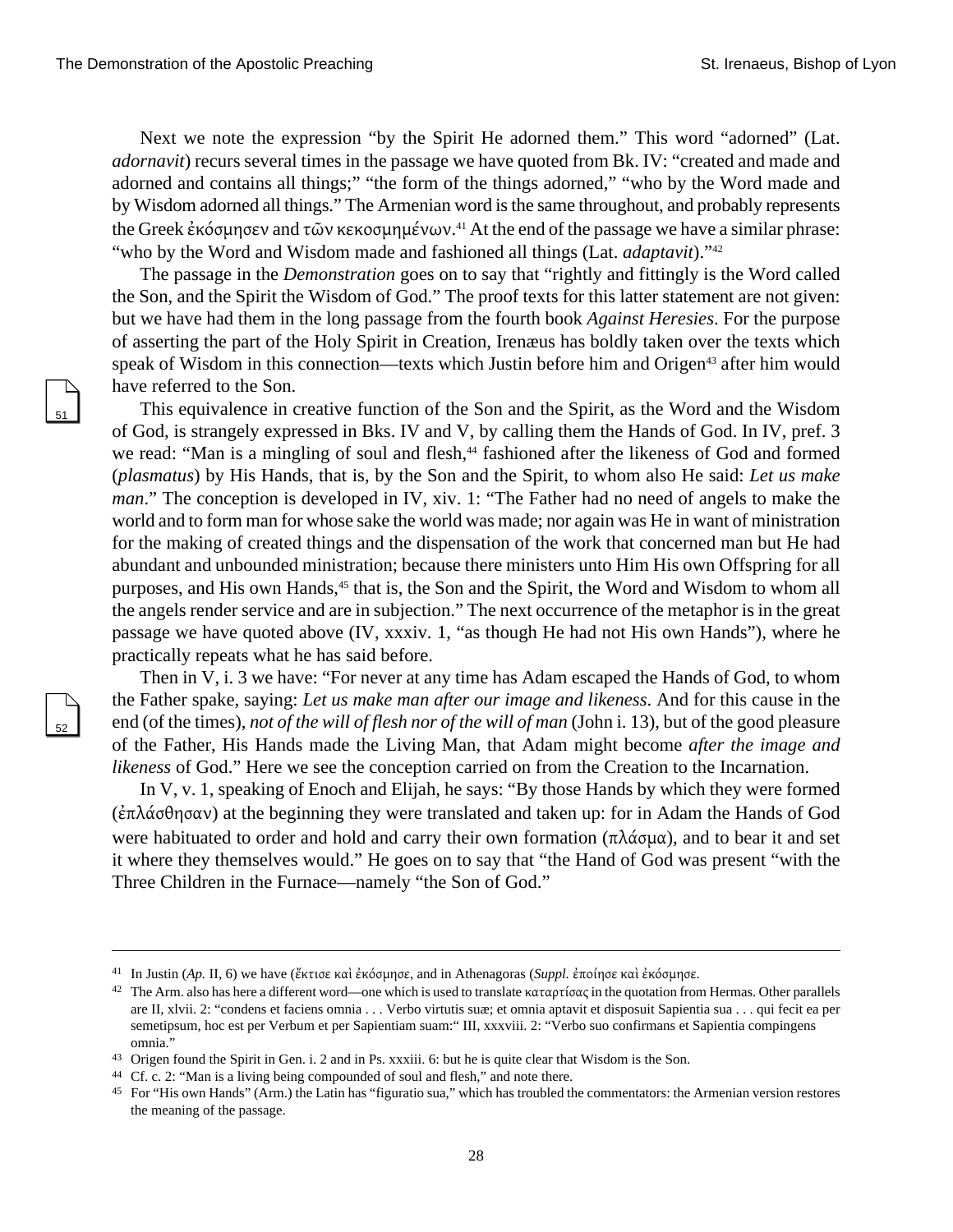Then in V, vi. 1 the continual molding of man is indicated: "God shall be glorified in His own formation (*plasmate*), conforming and conjoining it to His Son. For by the Hands of the Father, that is, the Son and the Spirit, man is made *after the image and likeness* of God—but not part of man." He is arguing for the resurrection of the flesh, not of the soul alone.

In V, xv. 2 f. our Lord's cures in the Gospels are said to show the Hand of God, which formed man at the beginning: cf. also xvi. 1. This is not at variance with the conception, for the Son is one of the Hands of God.

Lastly, in V, xxviii. 3, he returns to the two Hands: "Wherefore in all this time (viz. the 6000 years) man, formed at the beginning by the Hands of God, that is, the Son and the Spirit, is being made *after the image and likeness of God*."

In the *Demonstration* the same thought is suggested by the phrase in c. 11: "But man He formed with His own Hands;" but it is not further dwelt upon.

The identification of the Spirit with Wisdom was made after a fashion by some of the "Gnostics," but not in a way that is likely to have influenced Irenæus.46 Nor do I know where else to find it at this date except in Theophilus of Antioch. But on his name we must pause for a brief digression. He seems to have written a little earlier than Irenæus, who is generally admitted to have had some acquaintance with his works.

In approaching what Theophilus of Antioch has to say concerning the Holy Spirit, it is of the first importance to bear in mind that his three books addressed to Autolycus represent a systematic attempt to convert a heathen from the worship of a plurality of Gods. A higher faith is set before him, but it is not what we today should speak of as distinctively Christian. There is no Christian theology, properly so called, propounded: the Incarnation, Passion, Resurrection of our Lord are not mentioned; the very names Christ and Jesus are absent:<sup>47</sup> the Gospels are referred to only in passing for certain moral precepts. Much of the work is directly controversial and negative: his positive arguments are concerned with the process of Creation as revealed to Moses and with prophecies of the Old Testament. In these Scriptures and in the Gospels, so far as he touches on them, he finds the inspiring activity of the Spirit of God: but Creation, not less than Inspiration, is for him a function of God's Wisdom as well as of God's Word; and, though he does not explicitly identify Wisdom with the Holy Spirit, his language certainly implies that this was his meaning.

Theophilus leads off with a general statement which is perhaps to be explained by his anxiety to keep the Unity of God in the front of his exposition. The form of God, he says, is ineffable: "if I call Him Light, I speak of His handiwork; if Word of His rule"—for he explains later that ἀρχὴ means "rule" (ὅτι ἄρχει) as well as "beginning"; "if I call Him Mind, I speak of His understanding;

[53](http://www.ccel.org/ccel/irenaeus/demonstr/png/0061=53.htm)

<sup>46</sup> In the Clementine Homilies, however, the doctrine of which has much in common with the Helchesaite teachings of the second century, there are some curious parallels to the language of Irenæus on this subject. In *Hom.* xvi. 12 we read: "There is one God who said to His Wisdom, *Let us make man*. Now Wisdom, with which, as with His own Spirit, He himself ever rejoiced (cf. [Prov. viii. 30](http://www.ccel.org/b/bible/asv/xml/asv.Prov.8.xml#Prov.8.30)), is united as Soul with God, and stretched out from him as Hand, creating the universe (ἐκτείνετα: δὲ ὡς χεὶρ δημιουργοῦσα τὸ πᾶν)." So in *Hom.* xi. 22, "of the Spirit of God moving on the water," we are told: "The Spirit has the beginning of extension (τὴν ἀρχὴν τῆς ἐκτάσεως) from God who made all things;" and, "when God spake, the Spirit as His Hand created all things." With this ἔκτασις cf. *Dem.* c. 26: "Now the finger of God is that which is stretched forth from the Father in the Holy Spirit."

<sup>&</sup>lt;sup>47</sup> Even when explaining the word "Christian" he does not mention Christ, but plays with the word εὔχρηστος, and then says, "We are called Christians because we are anointed (χριόμεθα) with the oil of God" (i. 1 and 12).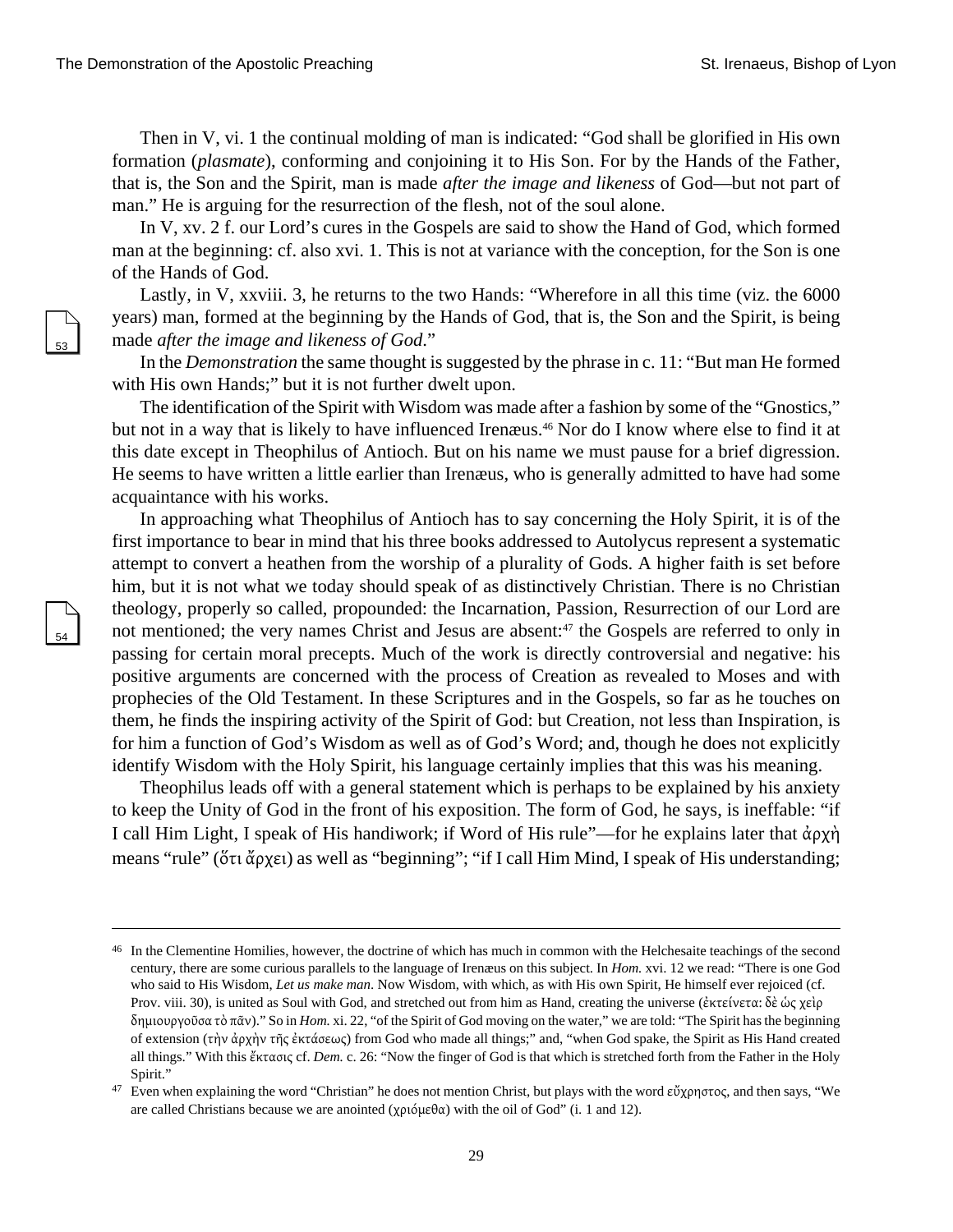[56](http://www.ccel.org/ccel/irenaeus/demonstr/png/0064=56.htm)

[57](http://www.ccel.org/ccel/irenaeus/demonstr/png/0065=57.htm)

if Spirit, of His breath; if Wisdom, of His offspring; if Strength, of His might; if Power, of His working; if Providence, of His goodness," and so on.<sup>48</sup>

Here we have "Word," "Spirit," "Wisdom "—as it were Names of God: a sort of warning that, if these are hereafter mentioned as active powers, they are not to be thought of as infringing on the Unity of the Deity.

Next, in i. 5, we read: "the whole creation is embraced by the Spirit of God, and the Spirit that embraces it is together with the creation embraced by the hand of God." This does not encourage us to expect a very clear definition of terms.

In i. 7 we get what is more to our purpose. He is speaking of God as the Physician who can open the eyes of the soul: "God, who heals and quickens by the Word and Wisdom. For God by His Word and Wisdom made all things. For *by his word were the heavens established, and by his spirit all their power*. Most excellent is His Wisdom: *God by wisdom founded the earth, and prepared the heavens by understanding: by* (*his*) *knowledge the depths were broken up, and the clouds dropped down the dew*."

This might be Irenæus himself.<sup>49</sup> There is the same inexact quotation of [Ps. xxxiii. 6,](http://www.ccel.org/b/bible/asv/xml/asv.Ps.33.xml#Ps.33.6) with "his spirit," instead of "the spirit (or 'breath') of his mouth"; and the same full quotation of [Prov. iii.](http://www.ccel.org/b/bible/asv/xml/asv.Prov.3.xml#Prov.3.19 Bible:Prov.3.20) [19, 20,](http://www.ccel.org/b/bible/asv/xml/asv.Prov.3.xml#Prov.3.19 Bible:Prov.3.20) where the former verse only might have been expected. Moreover the next sentences of Theophilus give in summary form much which is said with great fullness by Irenæus, touching the vision of God and the resurrection of the flesh as well as of the soul.

In ii. 9 Wisdom and Holy Spirit are found in close conjunction. The prophets being "spirit-bearers of holy Spirit" (πνευματοφόροι πνεύματος ἁγίου) were able to take in the Wisdom that is from Him (*i. e.* from God) and by this Wisdom spoke of creation and of other things, future as well as past. Wisdom is here connected with the Holy Spirit, yet not expressly identified with Him.

We go on (ii. 10) to what the prophets have told us about the creation. Out of what did not exist God made all things. For God has no coeval. Though in need of nought in His existence before the ages, yet He willed to make man, by whom He might be known. So He made the world in preparation for man. And this is how He did it: "God having His own Word existent within His own heart (ἐνδιάθετον), begat Him, together with His own Wisdom, uttering Him forth before all things.<sup>50</sup> This Word He used as minister for the things brought into being by Him, and through Him He made all things. This (Word) is also called Rule (ἀρχή, ὅτι ἄρχει), because He rules and dominates all that has been created through Him. This (Word) therefore, being Spirit of God and Rule and Wisdom and Power of the Highest, came down upon the prophets and through them spoke of the world's creation and all other things. For the prophets were not there when the world was made, but (only) the Wisdom of God which is in Him, and His holy Word who is ever present with Him. So Solomon says "*When he prepared the heaven I was present with him*," and so on. "And long before Solomon Moses, or rather the Word of God through him as an instrument, says: *In the beginning God made the heaven and the earth*." Then follows a mention of the Divine Wisdom "as foreknowing the foolish idolatries of men, and as saying *In the beginning God made*, that it might be understood that "in His Word God made the heaven and the earth."

<sup>48</sup> i. 3.

<sup>49</sup> See above, pp. 44, 48 f.

<sup>&</sup>lt;sup>50</sup> Ἔχων οὖν ὁ θεὸς τὸν ἑαυτοῦ λόγον ἐνδιάθετον ἐν τοῖς ἰδίαις σπλάγχνοις, ἐγέννησεν αὐτὸν μετὰ τῆς ἑαυτοῦ σοφίας ἐξερευξάμενος πρὸ τῶν ὅλων. The language is molded on [Ps. xlv. 1](http://www.ccel.org/b/bible/asv/xml/asv.Ps.45.xml#Ps.45.11): Ἐξερεύξατο ἡ καρδία μου λόγον ἀγαθόν.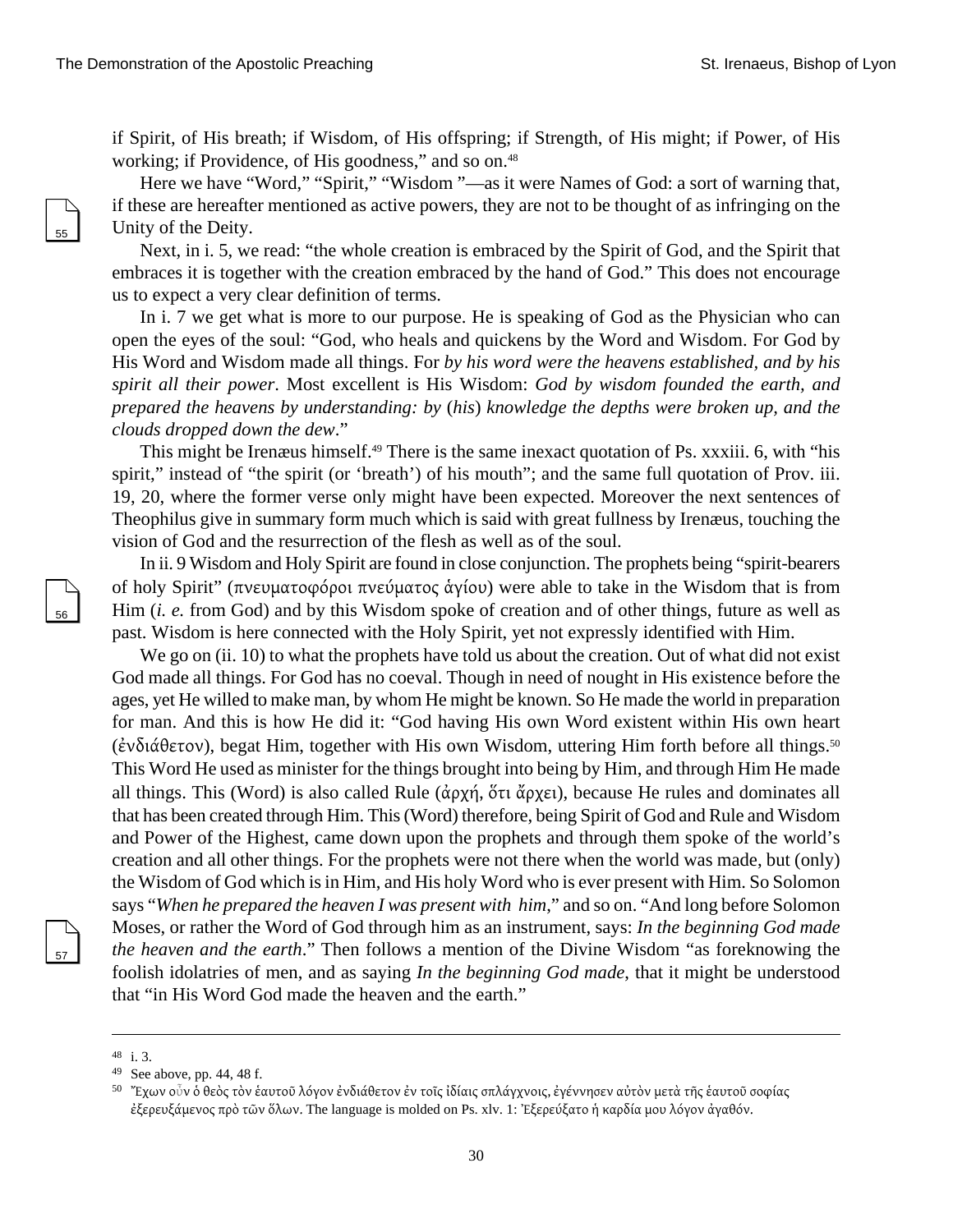[59](http://www.ccel.org/ccel/irenaeus/demonstr/png/0067=59.htm)

It may be that Theophilus thus passes from the Word of God to the Wisdom of God, and back again, and even calls the Word both Spirit of God and Wisdom, in order to maintain the ruling conception of the Unity of the Deity. He speaks of God as begetting His own Word together with His own Wisdom—and we remember that in an earlier place he spoke of Wisdom as the offspring (γέννημα) of God—but he has not used the word "Son," though this he will have to do later. He writes so clearly when he chooses, that we are almost forced to conclude that he is withholding the fuller doctrine with intentional reserve from one who still persists in his heathen beliefs.

He now quotes (ii. ii) the whole of the first chapter of Genesis, and begins to comment on it, first noting "the exceeding greatness and riches of the Wisdom of God" displayed in it. Presently (ii. 13) he says that, unlike man, God can begin His building from the roof. Therefore "*In the beginning God made the heaven*, that is, through the Beginning (διὰ τῆς ἀρχῆς) the heaven was made, as we have explained." He has already called the Word ἀρχή, though in the sense of Rule. The Spirit appears as the vivifying power in connection with the water. Then "the Command (ἡ διάταξις) of God, that is, His Word," introduces light. Then the Word of God gathers the waters "into one assembly" (είς συναγωγήν), a phrase which presently allegorized.<sup>51</sup>

When he comes to the fourth day, on which the luminaries were created, he offers some allegorical interpretations. Man, though not yet created, is in a way anticipated and prefigured. The sun, never waning, is a type of God in His eternal fullness: the moon with her changes is a type of man, his rebirth and resurrection. "In like manner also," he proceeds, "the three days before the luminaries were made are types of the triad—God and His Word and His Wisdom;<sup>52</sup> and to the fourth type (what corresponds) is man, who needs the light: so that there may be God, Word, Wisdom, Man. This is why the luminaries were made on the fourth day." And he goes on to interpret the stars, bright and less bright, as the prophets and other just men; and the planets as wanderers from God.

Here for a moment we seem to have got the doctrine of the Holy Trinity, and the identification of Wisdom with the Spirit. And we have no earlier example of the use of the word Τρίας in this sense. But we are instantly warned off from such a view by his introduction of Man as a fourth member of the series. If he has come too near enunciating the Trinity, he certainly escapes, covering his tracks. Is it possible that these were "words to the wise"? At any rate he has said nothing that could raise in the mind of Autolycus any thought of plurality of Gods.

In ii. 18 he comes on to the creation of man. First the high dignity of man is indicated in the words, *Let us make man after our image and likeness*. "For when God had made all things by word, and counted them all as subsidiary ( $\pi\acute{\alpha}$ ρεργα), the making of man He alone counted work of His own hands. Yea more, as though needing assistance, God is found saying, *Let us make . . .* But to none other did He say it, save to His own Word and His own Wisdom."

Here again we almost seem to be listening to Irenæus. Is it possible that it is in view of the indistinctness of this very teaching that Irenæus so often reiterates that the Word and the Wisdom are the Son and the Spirit, and that these are the Hands of God? Theophilus has almost said it himself: but he has stopped short of saying it. And in a later chapter (ii. 22) he will return to the old vagueness, and tell us that it was "not the God and Father of all . . . but His Word, through

<sup>51</sup> ii. 14: τὰς συναγωγάς, λεγομεν δὲ ἐκκλησίας ἁγίας.

<sup>&</sup>lt;sup>52</sup> ii. 15: τύποι είσὶ τῆς τριάδος, τοῦ θεοῦ καὶ τοῦ λόγου αὐτοῦ καὶ τῆς σοφίας αὐτοῦ.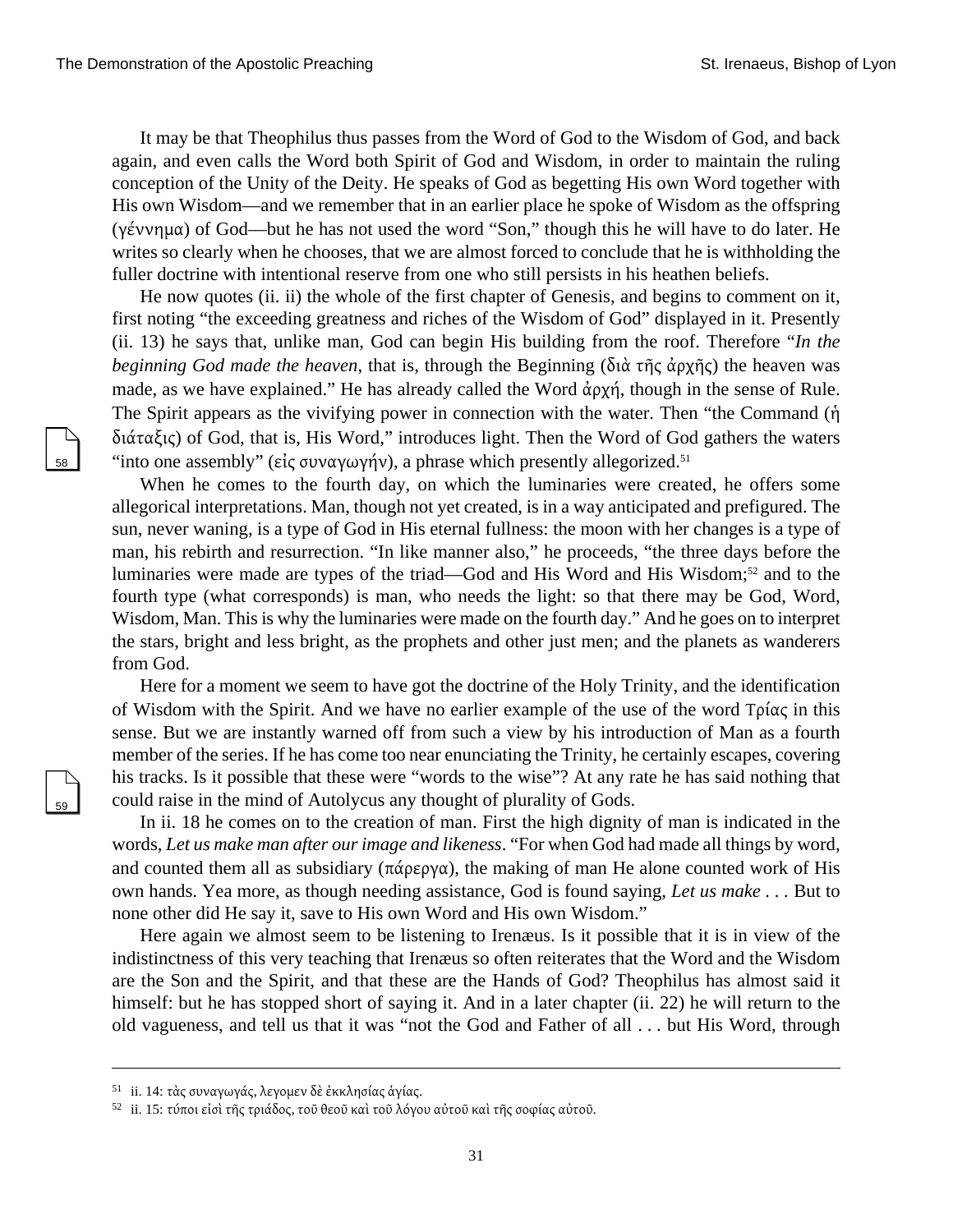[61](http://www.ccel.org/ccel/irenaeus/demonstr/png/0069=61.htm)

[62](http://www.ccel.org/ccel/irenaeus/demonstr/png/0070=62.htm)

whom He made all things, who, being His Power and His Wisdom, represented the Father of all," and conversed in Paradise with Adam. And he adds that the Voice Adam heard is "the Word of God, who is also His Son (υἱός αὐτοῦ): not indeed as poets and mythologers speak of sons of the gods begotten by intercourse; but as truth declares concerning the Word who is ever existent within (ἐνδιάθετον) the heart of God. For before anything was made He had Him to His Counselor, as being His own mind and understanding. But when He willed to make what He had counseled, He begat this Word into outwardness (προφορικόν), as first-begotten of all creation: not being Himself emptied of the Word, but having begotten the Word, and for ever conversing with His Word." He then quotes the first verses of St John's Gospel; but he does not go on to "the Word made flesh."

In all this we have much that reminds us of Irenæus, and there are yet closer parallels to be found in later chapters. We cannot but regret that we have none of those works of Theophilus which would have given us his more distinctively Christian teaching, such as Autolycus might have received had he been willing to become a catechumen. We have enough at any rate to make us feel that Irenæus was not on wholly new ground in this particular matter, even if he trod it much more firmly than his predecessor.

We now return to the *Demonstration* and read a passage in which Irenæus sums up a portion of his argument (c. 47). "So then the Father is Lord and the Son is Lord, and the Father is God and the Son is God: for that which is begotten of God is God." This surprises us alike by its anticipation of a later formula, and by its silence in regard to the Holy Spirit. It is only at a later point after a quotation from [Ps. xlv,](http://www.ccel.org/b/bible/asv/xml/asv.Ps..xml#Ps..) that the Spirit is mentioned: "The Son, as being God, receives from the Father, that is, from God, the throne of the everlasting kingdom, and the oil of anointing above His fellows. The oil of anointing is the Spirit, wherewith He has been anointed." This statement is also found in III, xix. 3: and in III, vi. 1 we read: "Since therefore the Father is truly Lord and the Son is truly Lord, the Holy Spirit duly indicated them by the title of Lord;" and, after certain texts have been quoted: "For the Holy Spirit indicated both by the title of Lord—Him who is anointed, even the Son, and Him who anoints, that is, the Father."<sup>53</sup>

The concern of Irenæus, as of Justin before him, is with the Father and the Son; and he writes always with the heresy of Marcion in the back of his mind. It would seem as though no question of the Deity of the Holy Spirit occurred to him. The Spirit was the Spirit of God and the Spirit of Christ. It was necessary to insist that "that which is begotten of God is God:" the Godhead of the Son required proof. But to say that "the Spirit of God" is truly God would have been to him a tautology. The thought of the Spirit as God did not as yet involve any such distinction as could seem to conflict with the Unity of the Deity.

To do justice to the teaching of Irenæus so far as it regards the relation of the Holy Spirit to the Father and the Son, it would be necessary to examine what he has to tell us of the Spirit's work in the process of man's restoration. An adequate consideration of this would correct the one-sided view which is all that we gain, from treating of the points on which his conceptions are farthest removed from those with which we ourselves are familiar. It has been necessary to consider these points with some fullness, because it is important to observe how much still remained unsettled,

<sup>53</sup> The earlier part of this chapter has been quoted above (p. 37). In insisting that no other save the Father and the Son is called God or Lord in the full sense, Irenæus is following Justin (*Dial.* 56). Justin has quoted [Ps. xlv. 7,](http://www.ccel.org/b/bible/asv/xml/asv.Ps.45.xml#Ps.45.7) and asks: Εἰ οὖν καὶ ἄλλον τινὰ θεολογεῖν καὶ κυριολογεῖν τὸ πνεῦμα τὸ ἅγιόν φατε ὑμεῖς παρὰ τὸν πατέρα τῶν ὅλων καὶ τὸν χριστὸν αὐτοῦ. Equally strong are the statements in *Dial.* 65 and 68.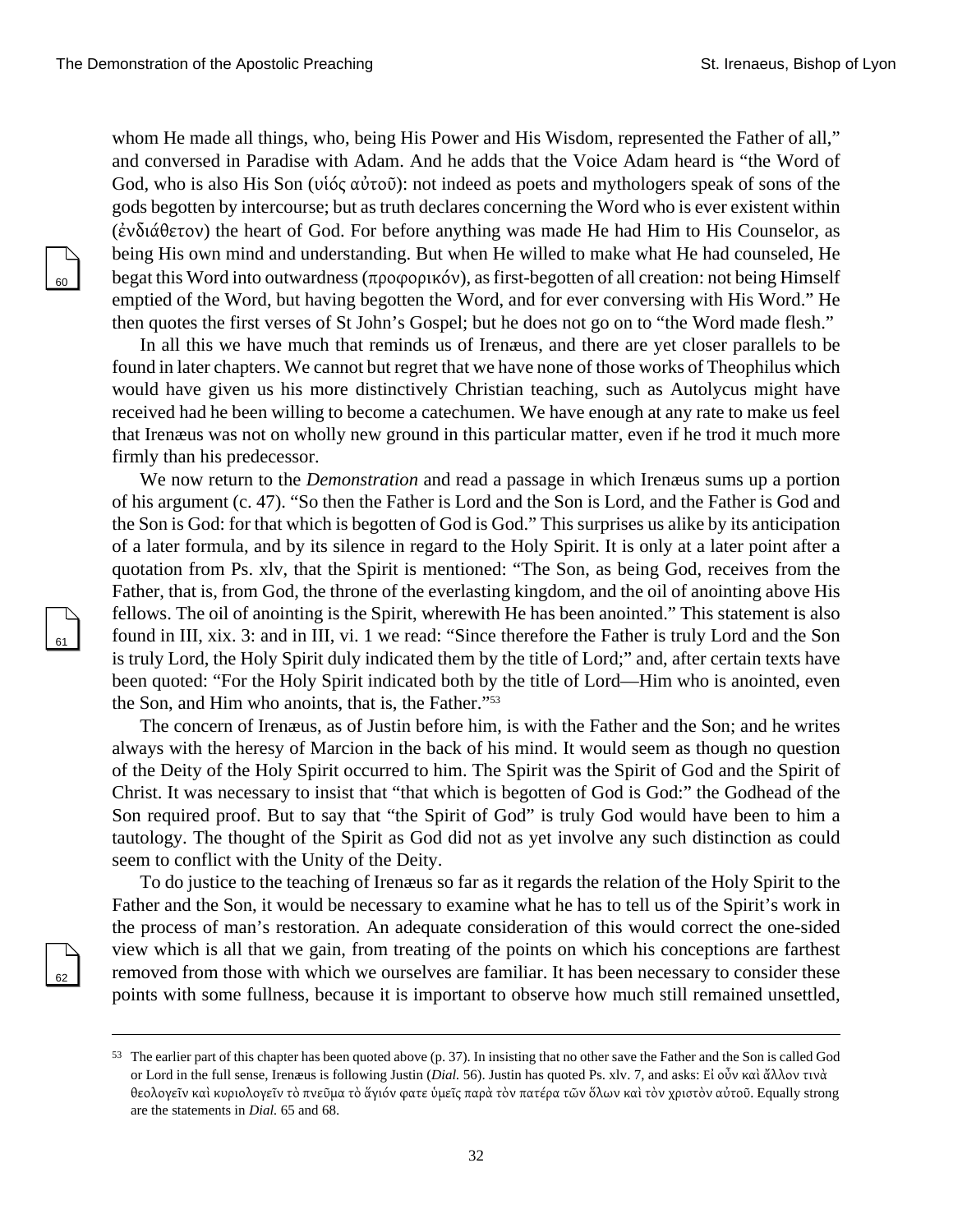[64](http://www.ccel.org/ccel/irenaeus/demonstr/png/0072=64.htm)

and how great a task still lay before the leaders of Christian thought before such definitions could be reached as should adequately guard the Catholic doctrine of the Holy Trinity. It is not possible however to do more within our present limits, and it is fortunate for us that the gap may be filled by a reference to the careful and sympathetic exposition of Dr. Swete in his valuable work on *The Holy Spirit in the Ancient Church* (1912, pp. 89–94). "Irenæus," he tells us, "enters into the details of the Holy Spirit's work on the hearts and lives of men with a fullness which is far in advance of other Christian writers of the second century." And he sums up by saying: "On the whole, the pneumatology of Irenæus is a great advance on all earlier Christian teaching outside the Canon." With this apology for incompleteness we must pass on to the third and last point of our subject.

3. *The Holy Spirit and the Incarnation of the Word*. We have seen how Justin declared that it was not permissible to regard "the Spirit" and "the Power" that came upon the Virgin as any other than the Word of God Himself. And we also noted in passing that Theophilus of Antioch spoke of the Word as being "Spirit of God" and "Power of the Highest," the second of which designations comes from [Luke i. 35.](http://www.ccel.org/b/bible/asv/xml/asv.Luke.1.xml#Luke.1.35) We have now to ask whether the language of Irenæus corresponds with this interpretation and makes the Word Himself to be the agent of His own Incarnation.

We begin with a strange passage of the *Demonstration* (c. 71) in which he expounds [Lam. iv.](http://www.ccel.org/b/bible/asv/xml/asv.Lam.4.xml#Lam.4.20) [20](http://www.ccel.org/b/bible/asv/xml/asv.Lam.4.xml#Lam.4.20): *The Spirit of our face, the Lord Christ, was taken in their snares; of whom we said, Under his shadow we shall live among the Gentiles*. He has used part of this text in III, xi. 2, a passage which must be cited here. Christ, he says, is *Salus*, *Salvator*, and *Salutare* in various Scriptures. "He is *Salvator* (Saviour), because He is Son and Word of God: *Salutare* (perhaps as saving-principle), because He is Spirit; for *the Spirit of our face*, it says, Christ the Lord: and He is *Salus* (Salvation), because He is flesh." He has in his mind some "Gnostic" error which he is refuting; but we are only concerned with his use of the text to prove that Christ is Spirit. In the passage in the *Demonstration* he makes the same use of it. This Scripture, he says, declares "that Christ being (the) Spirit of God was to become a suffering man." Then he adds: "And by *shadow* he means His body. For just as a shadow is made by a body, so also Christ's body was made by His Spirit." Here again we are not concerned with the general argument, but only with these two statements: Christ was Spirit of God, and Christ's body was made. by His Spirit. This is as much as to say that the Word of God was the agent of His own Incarnation.

In c. 59 we read: "By *flower* [*of the root of Jesse*] he means His flesh (or "body"): for from spirit it budded forth, as we have said before." The reference would appear to be to c. 51: "that the same God *forms* Him *from the womb*, that is, that of the Spirit of God He should be born."

In V, i. 2, controverting Docetic views, he says "If He were not man and yet appeared to be man, then neither did He remain what He was in truth, (viz.) Spirit of God, since the Spirit is invisible; nor was any truth in Him, since He was not what He appeared to be."

In c. 97, after quoting from [Baruch iii. 38,](http://www.ccel.org/b/bible/asv/xml/asv.Bar.3.xml#Bar.3.38) *Afterward did he appear upon earth, and was conversant with men*, he says: "mingling and mixing the Spirit of God the Father with the *plasma* ('formation') of God, that man might be *after the image and likeness of God*." There is a close parallel in IV, xxxiv 4, a continuation of the great passage cited at length above: "His advent according to flesh, whereby a mingling and communion of God and man was made, according to the good-pleasure of the Father: the Word of God having foretold from the beginning that God *should be seen of men and should be conversant with them on the earth . . .* that man being intermingled<sup>54</sup> with the Spirit of God should be brought to the glory of the Father."

<sup>54</sup> Latin: *complexus homo Spiritum Dei.* Arm.: "intertwined and mingled with." Perhaps the Greek was συμπλεκόμενος.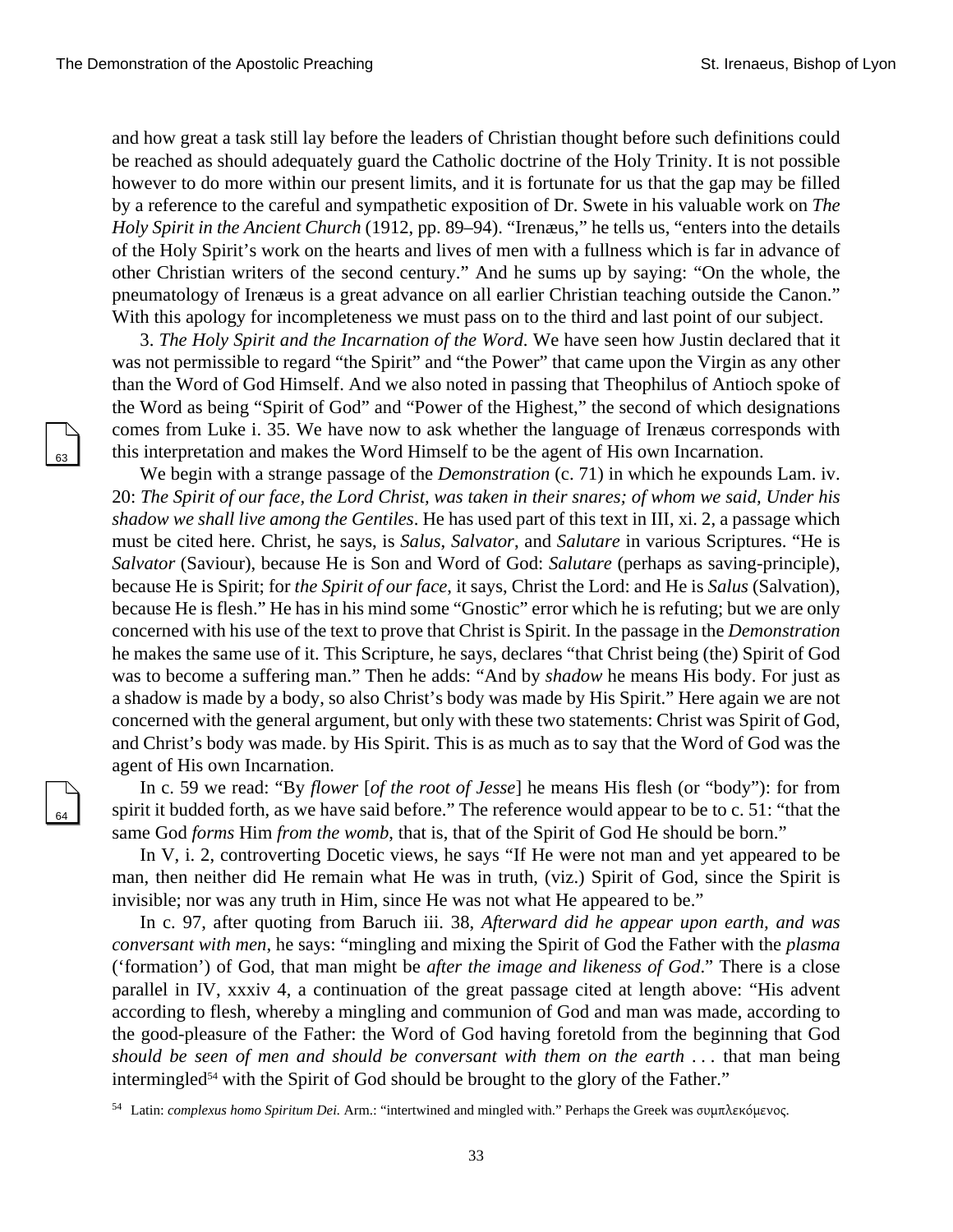[66](http://www.ccel.org/ccel/irenaeus/demonstr/png/0074=66.htm)

[67](http://www.ccel.org/ccel/irenaeus/demonstr/png/0075=67.htm)

The general thought here is that the restoration of man takes place after the pattern of the Incarnation—the intermingling of human flesh with the Spirit of God. If the Spirit of God in the Incarnation is thought of primarily as Christ Himself, yet there is no sharp distinction drawn between Christ as Spirit and the Spirit that works in believers. The indistinctness is not greater than in St Paul: "if the Spirit of God be in you . . . but if any man have not the Spirit of Christ . . . but if Christ be in you . . . if the Spirit of him that raised up Jesus from the dead dwelleth in you"—all in consecutive verses in [Rom. viii. 9 ff.](http://www.ccel.org/b/bible/asv/xml/asv.Rom.8.xml#Rom.8.9)

We have left to the last a phrase, which taken alone might have suggested a later view. If we are not to misinterpret Irenæus, we must bear in mind that the clause "Conceived of the Holy Ghost" does not appear in any credal confession before the Council of Ariminum in 359, and it was not until some years later that it found final acceptance. It belongs to a period of definition long subsequent to the age of Irenæus.

The words in question are these (c. 40): "He from whom all things are, He who spake with Moses, came into Judea; generated from God by (the) Holy Spirit, and born of the Virgin Mary." I have been compelled to use the word "generated," at the risk of misunderstanding: but the Armenian word means simply "sown." And we shall do well at once to compare III, xvii. 6: "The Word, ... united and sown together with that which He Himself had formed (or, as the Latin has it, *unitus et consparsus suo plasmati*) according to the good pleasure of the Father, and made flesh." It is the Word that the Father "sows" by His Spirit. And to show the wide scope of the metaphor, we may compare IV, xx. 1: "The Son of God is sown everywhere in the Scriptures; at one time speaking with Abraham and eating with him," and so forth. And, again, in IV, xlviii. 2 we have: "the seed of the Father of all, that is, the Spirit of God, through whom all things were made, mingled and united with flesh, that is, His *plasma* ('formation')." This is said of the Holy Spirit in His work amongst men.

The whole topic is further illustrated by V, i. 3:

"The Ebionites . . . not willing to understand that *the Holy Spirit came upon Mary, and the power of the Highest overshadowed* her; *wherefore also that which was born was holy*, and *Son of the Most High* God, the Father of all, who wrought His incarnation, and manifested a new birth; that, as by the former birth we inherited death, so by this birth we should inherit life." Presently he adds: "and not considering that, just as at the beginning of our formation (*plasmatio*) in Adam that breath of life which was from God, being united toy the thing formed (*plasmata*), animated man and manifested a rational animal, so at the end the Word of the Father and the Spirit of God, being united (*adunitus*, singular) to the original substance of the formation (*plasmatio*) of Adam, made man living and perfect, capable of receiving the perfect Father; that, as in the animal we all died, so in the spiritual we should all be made alive."<sup>55</sup>

It results from this examination that the teaching of Irenæus as to the relation of the Holy Spirit to the Incarnation is vague, perhaps even transitional. He does not, like Justin, plainly assert that the Spirit of God who came down upon the Virgin was the Word of God Himself; nor, on the other hand, does he definitely preclude that view. He seems to prefer to think of a cooperation of the Word of God and the Wisdom of God—the Two Hands of God to whom the creation of the first formed man was due.

<sup>55</sup> The words which follow have been quoted above: "For never at any time hath Adam escaped the Hands of God," etc.

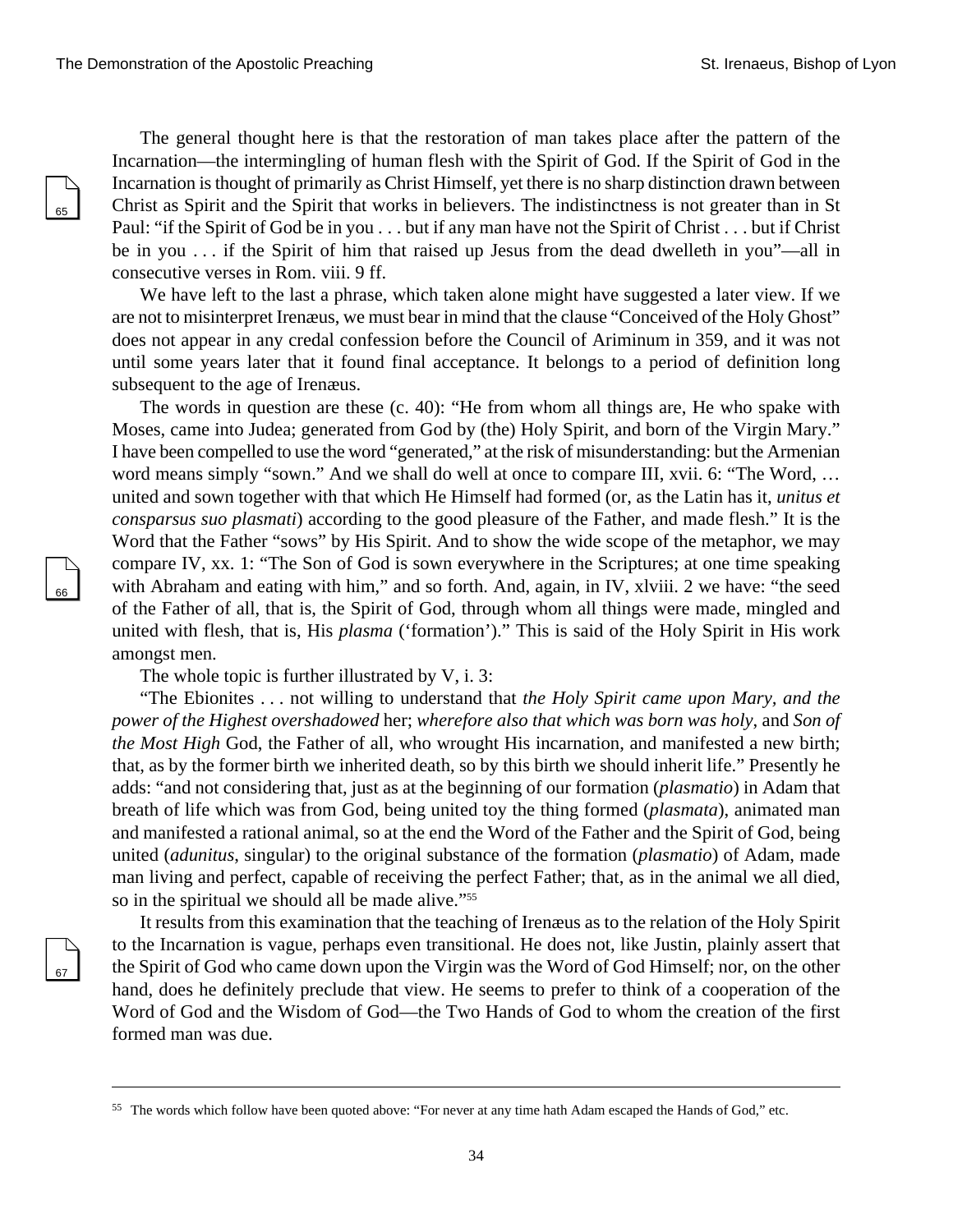We may conclude by quoting a striking passage from the *Demonstration*, <sup>56</sup> the earlier part of which will recall the noble lines of Newman's hymn:

> O wisest love! that flesh and blood, Which did in Adam fail, Should strive afresh against the foe, Should strive and should prevail.

And that a higher gift than grace Should flesh and blood refine, God's presence and his very Self, And Essence all-divine.

"So *the Word was made flesh*, that, through that very flesh which sin had ruled and dominated, it should lose its force and be no longer in us. And therefore our Lord took that same original formation as (His) entry into flesh, so that He might draw near and contend on behalf of the fathers, and conquer by Adam that which by Adam had stricken us down. Whence then is the substance of the first-formed (man)? From the Will and the Wisdom of God, and from the virgin earth. *For God had not sent rain*, the Scripture says, *upon the earth*, before man was made; *and there was no man to till the earth*. From this, then, whilst it was still virgin, God took dust of the earth and formed the man, the beginning of mankind. So then the Lord, summing up afresh this man, took the same dispensation of entry into flesh, being born from the Virgin by the Will and the Wisdom of God; that He also should show forth the likeness of Adam's entry into flesh, and there should be that which was written in the beginning, *man after the image and likeness* of God."

<sup>56</sup> *Dem.* cc. 31 f.

[68](http://www.ccel.org/ccel/irenaeus/demonstr/png/0076=68.htm)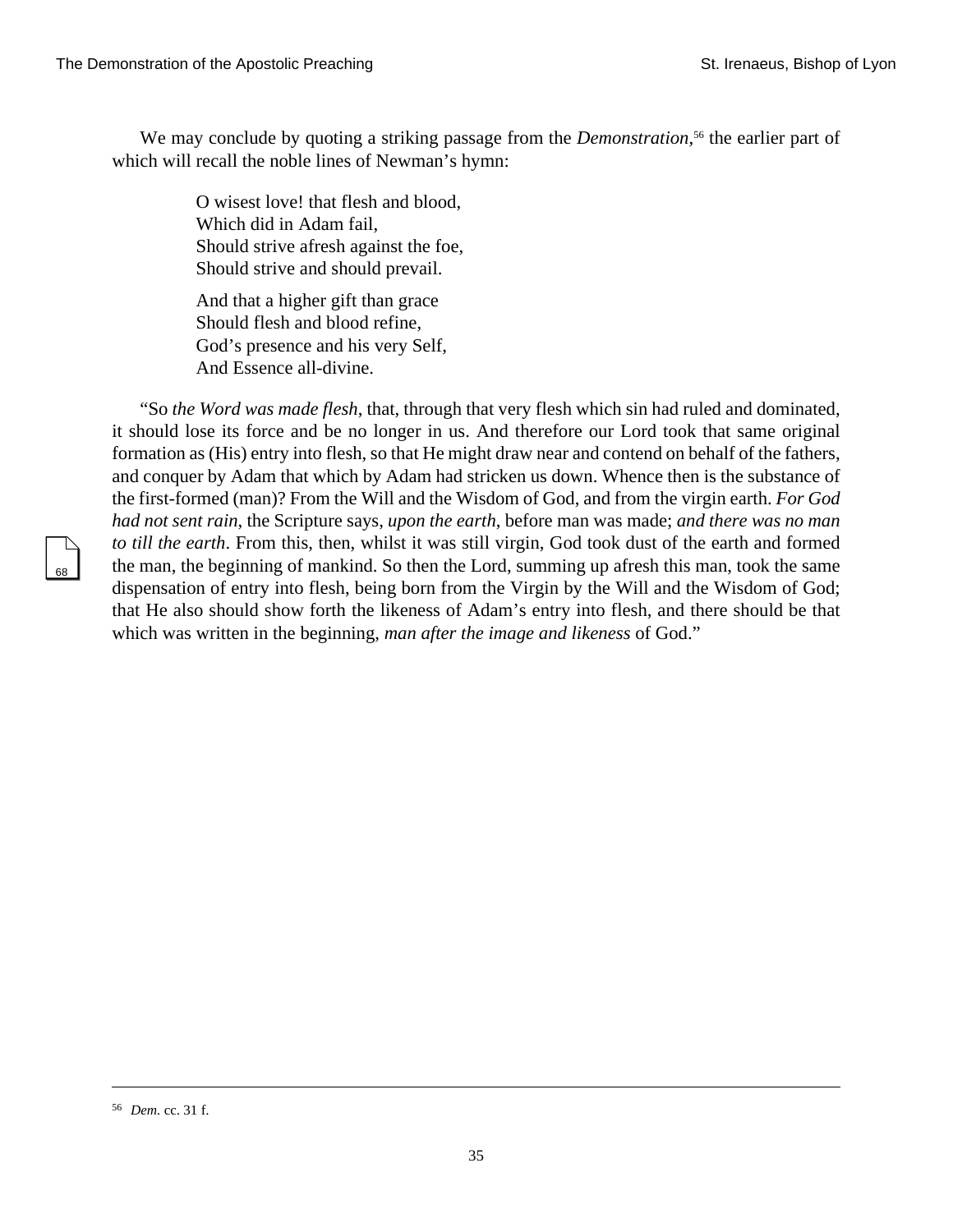[71](http://www.ccel.org/ccel/irenaeus/demonstr/png/0079=71.htm)

## [69](http://www.ccel.org/ccel/irenaeus/demonstr/png/0077=69.htm) **THE DEMONSTRATION OF THE**

## **APOSTOLIC PREACHING**

1. Knowing, my beloved Marcianus, your desire to walk in godliness, which alone leads man to life eternal, I rejoice with you and make my prayer that you may preserve your faith entire and so be pleasing to God who made you. Would that it were possible for us to be always together, to help each other and to lighten the labor of our earthly life by continual discourse together on the things that profit.57 But, since at this present time we are parted from one another in the body, yet according to our power we will not fail to speak with you a little by writing, and to show forth in brief the preaching of the truth for the confirmation of your faith.<sup>58</sup> We send you as it were a manual of essentials,59 that by little you may attain to much, learning in short space all the members of the body of the truth, $60$  and receiving in brief the demonstration of the things of God. So shall it be fruitful to your own salvation, and you shall put to shame all who inculcate falsehood, and bring with all confidence our sound and pure teaching to everyone who desires to understand it. For one is the way leading upwards for all who see, lightened with heavenly light: but many and dark and contrary are the ways of them that see not. This way leads to the kingdom of heaven, uniting man to God: but those ways bring down to death, separating man from God. Wherefore it is needful for you and for all who care for their own salvation to make your course unswerving, firm and sure by means of faith, that you falter not, nor be retarded and detained in material desires, nor turn aside and wander from the right.

Now, since man is a living being compounded of soul and flesh,<sup>61</sup> he must needs exist by both of these: and, whereas from both of them offences come, purity of the flesh is the restraining abstinence from all shameful things and all unrighteous deeds, and purity of the soul is the keeping faith towards God entire, neither adding thereto nor diminishing therefrom. For godliness is obscured and dulled by the soiling and the staining of the flesh, and is broken and polluted and no more entire, if falsehood enter into the soul: but it will keep itself in its beauty and its measure, when truth is constant in the soul<sup>62</sup> and purity in the flesh. For what profit is it to know the truth in words, and to pollute the flesh and perform the works of evil? Or what profit can purity of the flesh bring, if truth be not in the soul? For these rejoice with one another, and are united and allied to bring man face to face with God. Wherefore the Holy Spirit says by David: *Blessed is the man who hath not walked in the counsel of the ungodly*: that is, the counsel of the nations which know not God: for those are ungodly who worship not the God that truly is. And therefore the Word says to Moses:

<sup>57</sup> This opening section is in the manner of the introductions to each of the five books *Against Heresies*: in the first of these, of which the Greek is preserved, we have parallels to language used here: καθὼς δύναμις ἡμῖν, and ἐπὶ πολὺ καρποφορήσεις τὰ δἰ ὀλίγων ὑφ᾽ ἡμῶν εἰρημένα.

<sup>58</sup> "To shew forth the preaching." This corresponds to the wording of the title: the ἐπίδειξις, *ostensio*, or "demonstration" of the Apostolic Preaching.

<sup>59</sup> Lit. "a more essential remembrancer."

<sup>&</sup>lt;sup>60</sup> Cf. I, i. 20: ἕν ἕκαστον δὲ τῶν εὶρημένων τῇ ἰδίφ \_αξει, καὶ προσαρμόσας τῷ τῆς ἀληθείας σωματίῳ.

<sup>61</sup> Cf. IV. pref. 3: "Homo est autem temperatio animæ et carnis:" V, vi. 1, viii. 1, ix. 1.

<sup>&</sup>lt;sup>62</sup> Or, "spirit." The Armenian word for "spirit" (πνεῦμα is sometimes used also for "soul" (ψυχή): the context shows that it is so used here.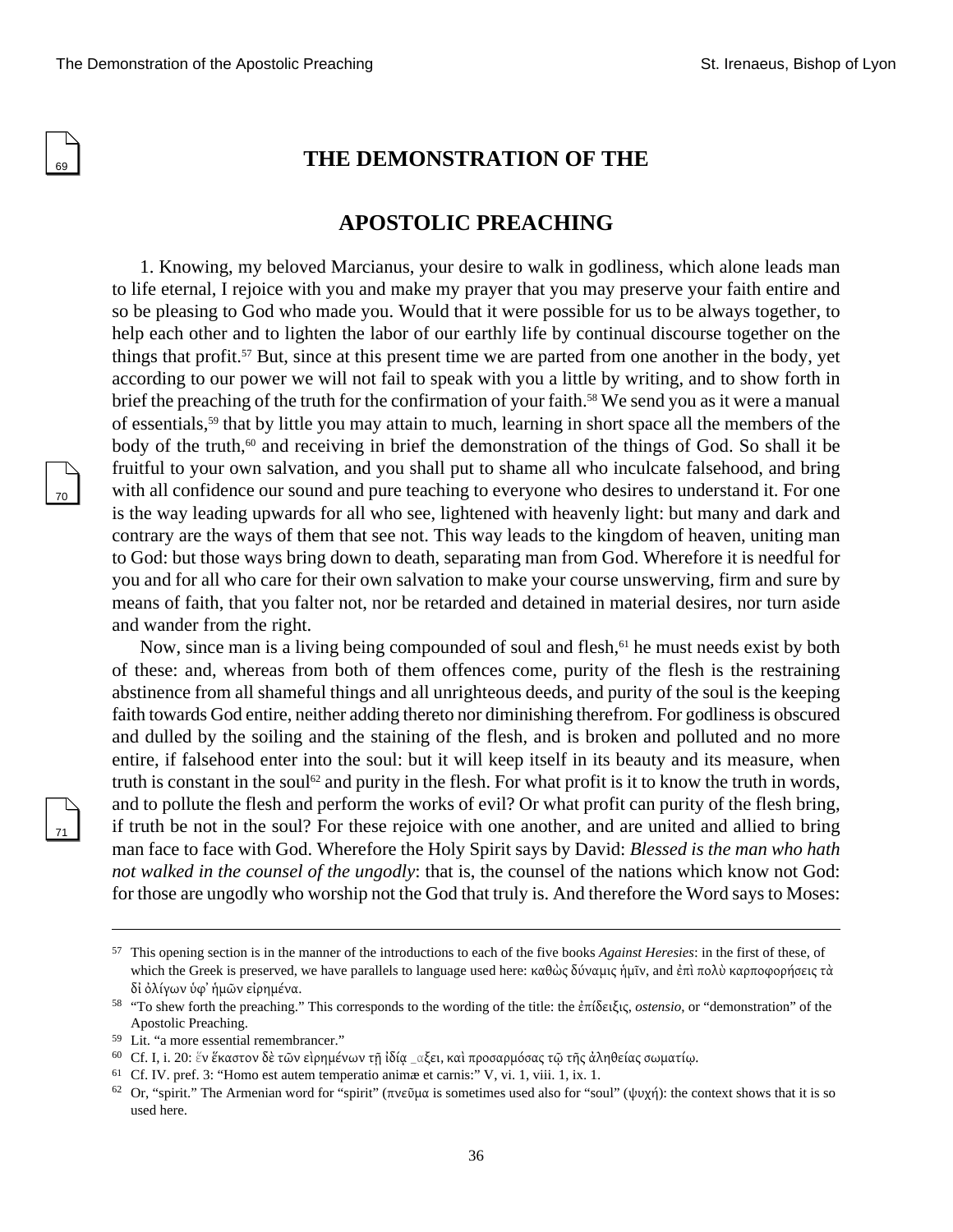*I am He that is*;<sup>63</sup> but they that worship not the God that is, these are the ungodly. *And hath not stood in the way of sinners*: but sinners are those who have the knowledge of God and keep not His commandments; that is, disdainful scorners. *And hath not sat in the seat of the pestilential:*64 now the pestilential are those who by wicked and perverse doctrines corrupt not themselves only, but others also. For the seat is a symbol of teaching. Such then are all heretics: they sit in the seats of the pestilential, and those are corrupted who receive the venom of their doctrine.

[72](http://www.ccel.org/ccel/irenaeus/demonstr/png/0080=72.htm)

[73](http://www.ccel.org/ccel/irenaeus/demonstr/png/0081=73.htm)

3. Now, that we may not suffer ought of this kind, we must needs hold the rule of the faith without deviation,<sup>65</sup> and do the commandments of God, believing in God and fearing Him as Lord and loving Him as Father. Now this doing is produced by faith: for Isaiah says: *If ye believe not, neither shall ye understand.* And faith is produced by the truth; for faith rests on things that truly are. For in things that are, as they are, we believe; and believing in things that are, as they ever are, we keep firm our confidence in them. Since then faith is the perpetuation of our salvation, we must needs bestow much pains on the maintenance thereof, in order that we may have a true comprehension of the things that are. Now faith occasions this for us; even as the Elders, the disciples of the Apostles,<sup>66</sup> have handed down to us. First of all it bids us bear in mind that we have received baptism for the remission of sins, in the name of God the Father, and in the name of Jesus Christ, the Son of God, who was incarnate and died and rose again, and in the Holy Spirit of God. And that this baptism is the seal of eternal life, and is the new birth unto God, that we should no longer be the sons of mortal men, but of the eternal and perpetual God; and that what is everlasting and continuing is made  $God;<sup>67</sup>$  and is over all things that are made, and all things are put under Him; and all the things that are put under Him are made His own; for God is not ruler and Lord over the things of another, but over His own;<sup>68</sup> and all things are God's; and therefore God is Almighty, and all things are of God.

For it is necessary that, things that are made should have the beginning of their making from some great cause; and the beginning of all things is God. For He Himself was not made by any, and by Him all things were made. And therefore it is right first of all to believe that there is One God, the Father, who made and fashioned all things, and made what was not that it should be, and

<sup>&</sup>lt;sup>63</sup> Lit., "I am the Existing One," as in LXX Ἐγώ εἰμι ὁ ὥν. In III, vi. 2 the words are quoted as spoken by the Father

<sup>&</sup>lt;sup>64</sup> Here, as usual, the LXX is followed (λοιμῶν).

<sup>65</sup> Cf. I, i. 20: ὁ τὸν κανόνα τῆς ἀληθείας ἀκλινῆ ἐν ἑαυτῷ κατέχωη, ὃν διὰ τοῦ βαπτίσματος εἴληφε. The Arm. has taken over the Greek word κανών.

<sup>66</sup> Cf. V, xxxvi. i: "presbyteri apostolorum discipuli."

<sup>67</sup> This passage is obscure, and I cannot feel any confidence in my rendering of it. The Armenian translator has probably misunderstood the construction of the Greek: his verbs are all in the infinitive, which suggests that Irenæus is recording what the faith teaches. The words "made God" represent θεοποιεῖσθαι. This word, if not traceable elsewhere in Irenæus, is found in other early writers: e.g. Hippolytus, *Philos*. x. 34: γέγονας γὰρ θεός . . . ἐθεοποιήθης ἀθάνατος γεννηθείς· οὐ γὰρ πτωχεύει θεὸς καὶ σὲ θεὸν ποιήσας εἰς δόξαν αὺτοῦ. It is frequent in Athanasius; *e. g.*, *De Incarn.* 54: αὐτὸς γὰρ ἐνηνθρώπησεν, ἵνα ἡμεῖς θεοποιηθῶμεν. In Irenæus the thought finds expression in various forms: see IV, lxiii. 3: "quoniam non ab initio dii facti sumus, sed primo quidem homines, tunc demum dii:" also III, vi. 1.

<sup>68</sup> This is a reminiscence of controversy with the heretics who denied that the Good God of the New Testament was the Creator God of the Old Testament: see IV, xxxiv. 2: "non enim aliena sed sua tradidit ei" (of the Father committing all things to the Son); V, ii. 1: "vani autem qui in aliena dicunt Dominum venisse, velut aliena concupiscentem" (where the Arm. enables us to correct the Latin, which has "Deum").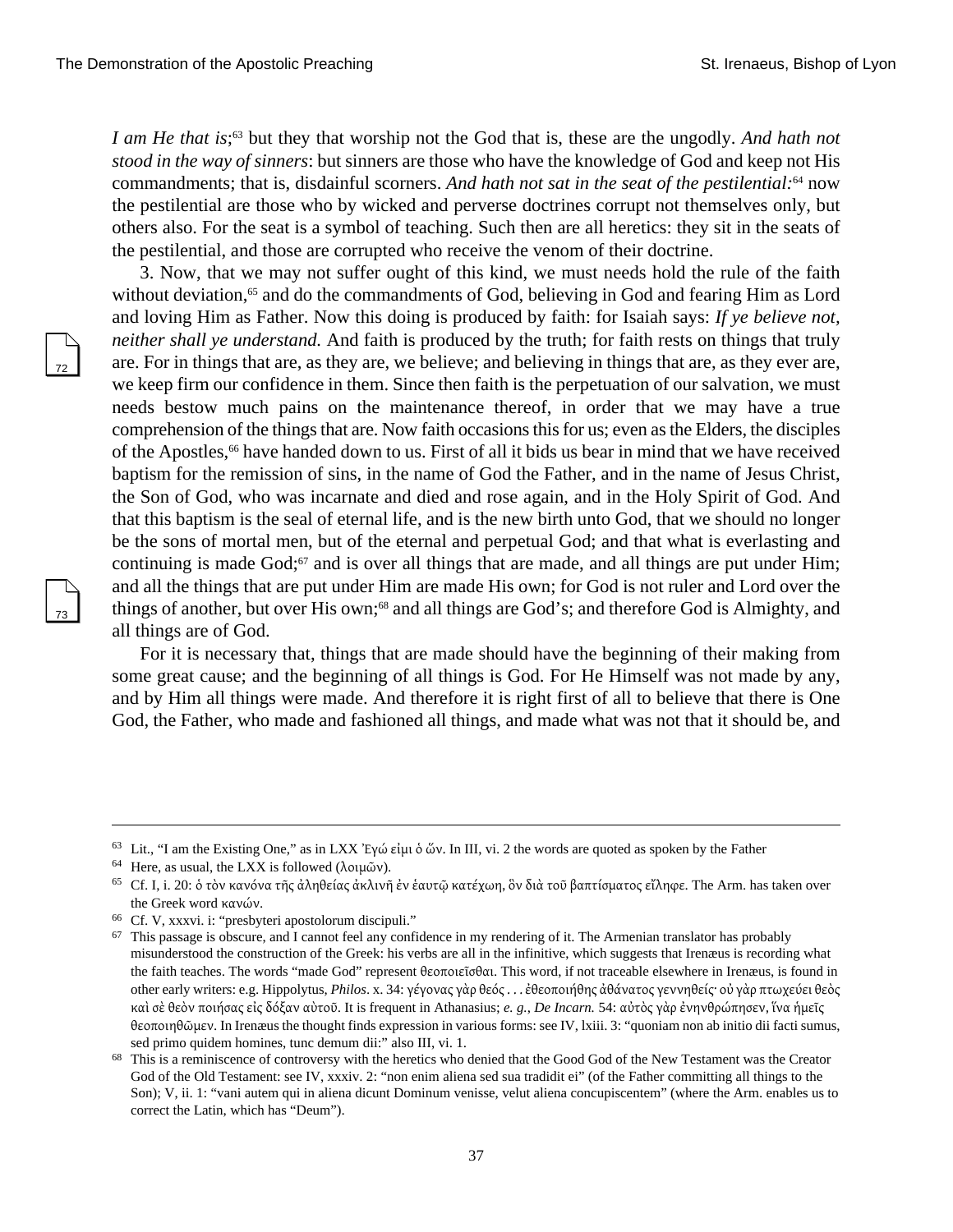[75](http://www.ccel.org/ccel/irenaeus/demonstr/png/0083=75.htm)

who, containing all things, alone is uncontained.<sup>69</sup> Now among all things is this world of ours,<sup>70</sup> and in the world is man: so then this world also was formed by God.

5. Thus then there is shown forth<sup> $71$ </sup> One God, the Father, not made, invisible, creator of all things; above whom there is no other God, and after whom there is no other God. And, since God is rational, therefore by (the) Word He created the things that were made; $\frac{72}{2}$  and God is Spirit, and by (the) Spirit He adorned all things: as also the prophet says: *By the word of the Lord were the heavens established, and by his spirit all their power*. Since then the Word establishes, that is to say, gives body<sup>73</sup> and grants the reality of being, and the Spirit gives order and form to the diversity of the powers; rightly and fittingly is the Word called the Son, and the Spirit the Wisdom of God.<sup>74</sup> Well also does Paul His apostle say: *One God, the Father, who is over all and through all and in its all*. For *over all* is the Father; and *through all* is the Son, for through Him all things were made by the Father; and *in us all* is the Spirit, who cries *Abba Father*, and fashions man into the likeness of God.75 Now the Spirit shows forth the Word, and therefore the prophets announced the Son of God; and the Word utters the Spirit, and therefore is Himself the announcer of the prophets, and leads and draws man to the Father.

This then is the order of the rule of our faith, and the foundation of the building, and the stability of our conversation: God, the Father, not made, not material, invisible; one God, the creator of all things: this is the first point76 of our faith. The second point is: The Word of God, Son of God, Christ Jesus our Lord, who was manifested to the prophets according to the form of their prophesying and according to the method of the dispensation of the Father: $\frac{77}{10}$  through whom all things were made; who also at the end of the times, to complete and gather  $up^{\gamma_8}$  all things, was made man among men, visible and tangible,<sup>79</sup> in order to abolish death and show forth life and produce a community of union<sup>80</sup> between God and man. And the third point is: The Holy Spirit, through whom the prophets prophesied, and the fathers learned the things of God, and the righteous were led forth into the way

<sup>69</sup> In IV, xxxiv. 2 he quotes, as "Scripture," the Shepherd of Hermas, *Mand.*: Πρῶτον πάντων πίστευσον ὅτι εἷς ἐστὶν ὁ θεός, ὁ τὰ πάντα κτίσας καὶ καταρτίσας, καὶ ποιήσας ἐκ τοῦ μὴ ὄντος εἰς τὸ εἶναι τὰ πάντα, καὶ πάντα χωρῶν, μόνος δὲ ἀχώρητος ὤν. Cf. also I, xv. 1.

<sup>70</sup> IV, xxxiv. 1: "in omnibus autem et nos, et hunc mundum qui est secundum nos:" I, xv. 1: "etenim mundus ex omnibus:" III, xi. 7: "in omnibus ergo est et hæc quæ secundum nos est conditio."

<sup>&</sup>lt;sup>71</sup> Or "shown to be": cf. V, xviii. 1: "Et sic unus Deus Pater ostenditur (= δείκνυται)."

<sup>&</sup>lt;sup>72</sup> God is λογικός, therefore by λόγος He created the world. The play on the words is given by the Armenian, but cannot be given by the English translation.

<sup>&</sup>lt;sup>73</sup> "Gives body:" apparently representing σωματοποιεῖ: cf. I. i. 9, of the Demiurge of Valentinus: ἐξ ἀσωμάτων σωμαποποιἠσαντα.

<sup>74</sup> III, xxxviii. 2: "Verbo suo confirmans et Sapientia compingens omnia;" IV, xxxii. 2: "qui omnia Verbo fecit et Sapientia adornavit;" 4: "qui Verbo et Sapientia fecit et adaptavit omnia." On this whole section, see Introd. pp. 44 ff.

<sup>75</sup> V, xviii. i: "*Super omnia* quidem Pater, et ipse est caput Christi; *per omnia* autem Verbum, et ipse est caput ecclesiæ; *in omnibus* autem *nobis* Spiritus, et ipse est aqua viva quam præstat Dominus," etc. Cf. Hippol. c. *Noet.* 14: ὁ ὢν πατὴρ ἐπὶ πάντων, ὁ δὲ υἱὸς διὰ πάντων, τὸ δὲ ἅγιον πνεῦμα ἐν πᾶσιν.

<sup>76</sup> Lit. "head:" cf. cc. 7, 100.

<sup>77</sup> This is fully worked out in IV, lv. 1–6: the prophets were "members of Christ," and so each, according to the "member" that he was, declared his portion of prophecy, all together announcing the whole.

<sup>78</sup> The same double rendering of ἀνακεφαλαιώσασθαι ([Eph. i. 10\)](http://www.ccel.org/b/bible/asv/xml/asv.Eph.1.xml#Eph.1.10) is found in the Arm. version of V, i. 2.

 $79 \text{ IV}$ , xi. 4: "visibilem et palpabilem;" cf. IV, xiii. 1, where the Arm. shows that the Latin "passibilis" should be corrected to "palpabilis."

<sup>80</sup> This double rendering occurs in the Arm. of IV, xxxiv. 4 and V, i. 1, where the Latin has simply "communio." With the whole of this passage compare IV, xxxiv. 4: "qui novissimis temporibus homo in hominibus factus est, ut finem conjungeret principio, id est, hominem Deo."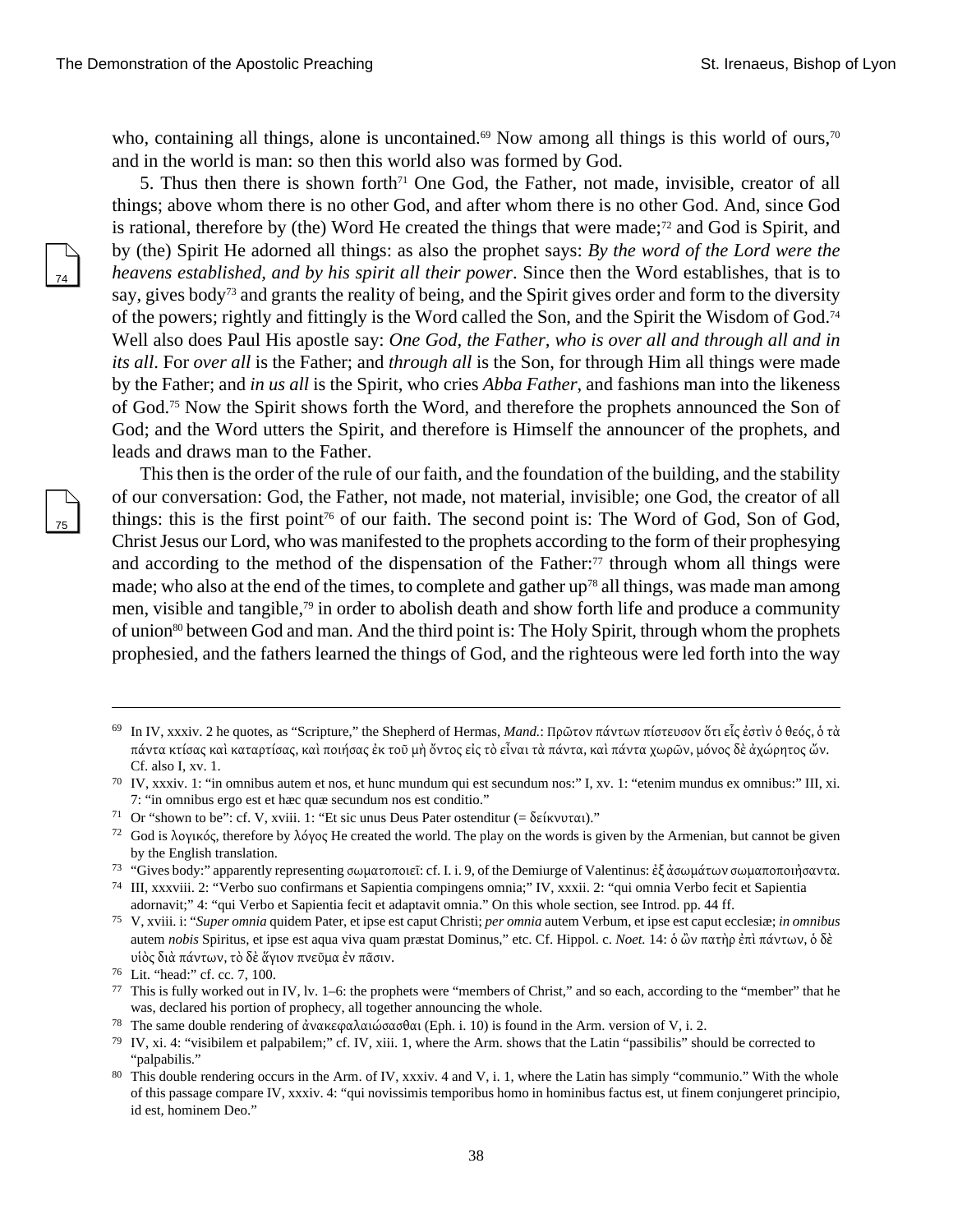[77](http://www.ccel.org/ccel/irenaeus/demonstr/png/0085=77.htm)

[78](http://www.ccel.org/ccel/irenaeus/demonstr/png/0086=78.htm)

of righteousness; and who in the end of the times was poured out in a new way<sup>81</sup> a upon mankind in all the earth, renewing man unto God.

And for this reason the baptism of our regeneration proceeds through these three points: God the Father bestowing on us regeneration through His Son by the Holy Spirit. For as many as carry (in them) the Spirit of God<sup>82</sup> are led to the Word, that is to the Son; and the Son brings them to the Father; and the Father causes them to possess incorruption.83 Without the Spirit it is not possible to behold the Word of God, nor without the Son can any draw near to the Father for the knowledge of the Father is the Son,<sup>84</sup> and the knowledge of the Son of God is through the Holy Spirit; and, according to the good pleasure of the Father, the Son ministers and dispenses<sup>85</sup> the Spirit to whomsoever the Father wills and as He wills.

8. And by the Spirit the Father is called Most High and Almighty and Lord of hosts; that we may learn concerning God that He it is who is creator of heaven and earth and all the world, and maker of angels and men, and Lord of all, through whom all things exist and by whom all things are sustained; merciful, compassionate and very tender, good, just, the God of all, both of Jews and of Gentiles, and of them that believe. To them that believe He is as Father, for in the end of the times He opened up the covenant<sup>86</sup> of adoption; to the Jews as Lord and Lawgiver, for in the intermediate times, when man forgot God and departed and revolted fromh Him, He brought them into subjection by the Law, that they might learn that they had for Lord the maker and creator, who also gives the breath of life, and whom we ought to worship day and night: and to the Gentiles as maker and creator and almighty: and to all alike sustainer and nourisher and king and judge; for none shall escape and be delivered from His judgment, neither Jew nor Gentile, nor believer that has sinned, nor angel: but they who now reject His goodness shall know His power in judgment, according to that which the blessed apostle says: *Not knowing that the goodness of God leadeth thee to repentance; but according to thy hardness and penitent heart thou treasurest up for thyself wrath in the day of wrath and of the revelation of the righteous judgment of God, who shall render to every man according to his works.* This is He who is called in the Law the God of Abraham and the God of Isaac and the God of Jacob, the God of the living; although the sublimity and greatness of this God is unspeakable.

9. Now this world is encompassed by seven heavens, $s<sup>7</sup>$  in which dwell powers and angels and and angels and archangels, doing service to God, the Almighty and Maker of all things: not as

<sup>81</sup> We have the same words in IV, lv. 6: "in novissimis temporibus nove effusus est in nos."

<sup>82</sup> IV, xxv. 2: "assuescens hominem portare ejus Spiritum;" xxxiv. 6: "qui portant Spiritum ejus."

<sup>83</sup> IV, xxxiv. 5: "Spiritu quidem præparante hominem in Filium Dei, Filio autem adducente ad Patrem, Patre autem incorruptelam donante;" V, xxxvi. 2: "per Spiritu quidem ad Filium, per Filium autem ascendere ad Patrem."

<sup>84</sup> IV, xi. 5: "Agnitio enim Patris Filius."

<sup>85</sup> Lit. "ministerially dispenses." Cf. V, xviii. i: "Verbum . . . præstat Spiritum omnibus quemadmodum vult Pater"

<sup>86</sup> Cf. c. 91; and III, xi. 5: "testamentum hominibus aperiens;" V, ix. 4: "testamentum evangelii apertum et universo mundo lectum;" xxxiii. i: "apertionem hæreditatis;" cf. III, xviii. 1.

<sup>87</sup> An account of the late Jewish teaching as to the Seven Heavens is given in Mr. H. St John Thackeray's valuable book *St Paul and Contemporary Jewish Thought*, pp. 172–179, where three parallel tables of their descriptions will be found. References to them in Christian apocryphal literature are collected in Dr Charles's *Book of the Secrets of Enoch* (from the Sclavonic), pp. xliv-xlvii. Hippolytus in his *Commentary on Daniel* (ed. Achelis, p. 96), referring to εὐλογεῖτε οὐρανοί in the Benedicite, says: τοὺς ἑπτὰ οὐρανοὺς . . . προσκαλούμενοι. Clement of Alexandria (*Strom.* iv. 25) says: εἵτε ἑπτὰ οὐρανοί, οὕς τινες ἀριθμοῦσιν κατ᾽ ἐπανάβασιν. Origen (*c. Cels.* vi. 21) likewise mentions the Seven Heavens, but without committing himself to the exact number.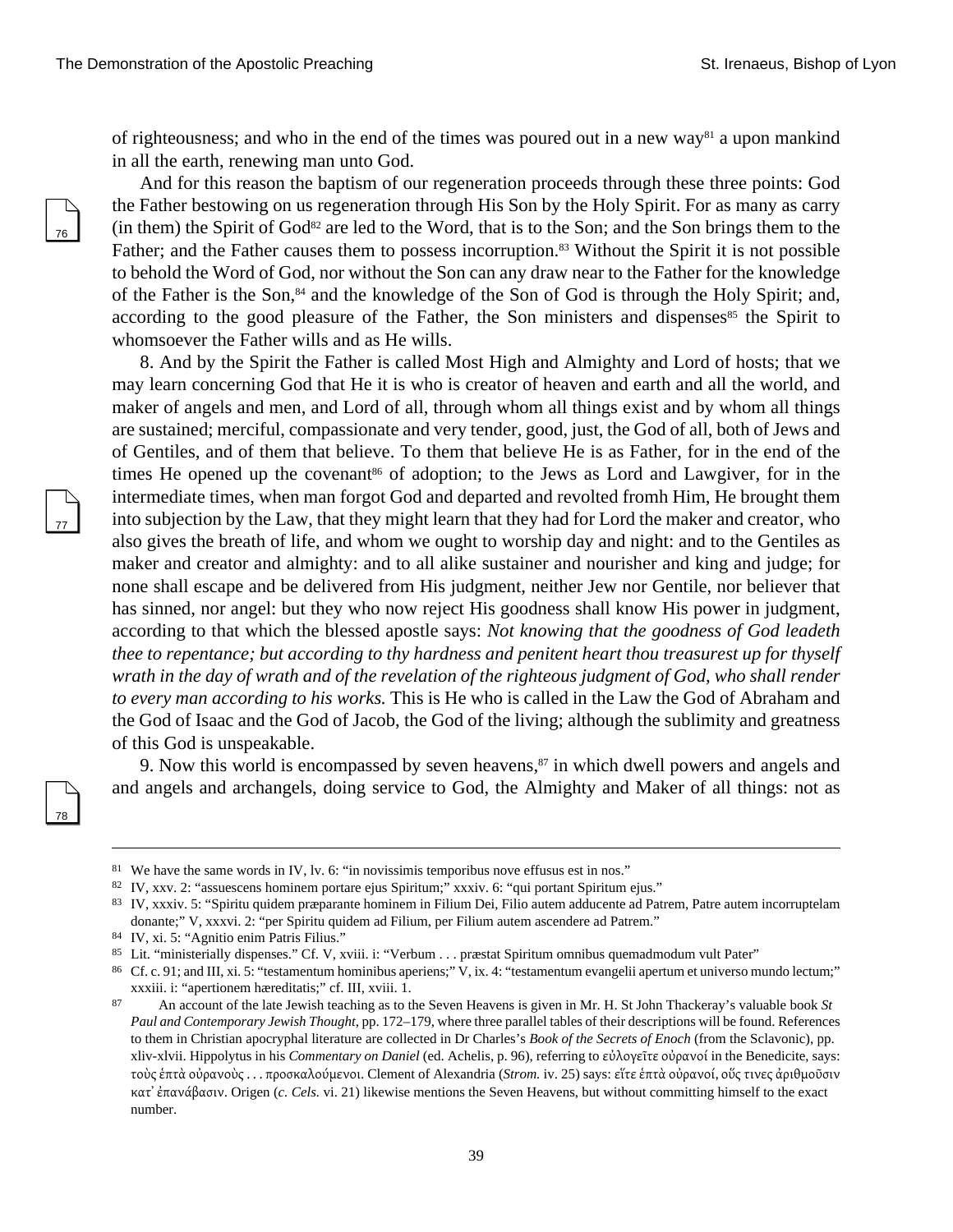[80](http://www.ccel.org/ccel/irenaeus/demonstr/png/0088=80.htm)

though He was in need, but that they may not be idle and unprofitable and ineffectual.88 Wherefore also the Spirit of God is manifold in (His) indwelling,<sup>89</sup> and in seven forms of service<sup>90</sup> is He reckoned by the prophet Isaiah, as resting on the Son of God, that is the Word, in His coming as man. *The Spirit of God*, he says, *shall rest upon him, the Spirit of wisdom and of understanding, the Spirit of counsel and of might*, (*the Spirit of knowledge*) <sup>91</sup> *and of godliness; the Spirit of the fear of God shall fill him*. Now the heaven which is first from above,<sup>92</sup> and encompasses the rest, is (that of) wisdom; and the second from it, of understanding; and the third, of counsel; and the fourth, reckoned from above, (is that) of might; and the fifth, of knowledge; and the sixth, of godliness; and the seventh, this firmament of ours, is full of the fear of that Spirit which gives light to the heavens. For, as the pattern (of this), Moses received the seven-branched candlestick,<sup>93</sup> that shined continually in the holy place; for as a pattern of the heavens he received this service, according to that which the Word spake unto him: *Thou shalt make* (*it*) *according to all the pattern of the things which thou hast seen in the mount*. 94

10. Now this God is glorified by His Word<sup>95</sup> who is His Son continually,<sup>96</sup> and by the Holy Spirit who is the Wisdom of the Father of all: and the power(s) of these, (namely) of the Word and Wisdom, which are called Cherubim and Seraphim,<sup>97</sup> with unceasing voices glorify God; and every created thing that is in the heavens offers glory to God the Father of all. He by His Word has created the whole world, and in the world are the angels; and to all the world He has given laws wherein each several thing should abide, and according to that which is determined by God should not pass their bounds, each fulfilling his appointed task.

- <sup>89</sup> Perhaps the text should be emended so as to give "operation" (ἐνέργεια).
- <sup>90</sup> Or "ministrations" (= διακονιῶν in Arm. version of [1 Cor. xii. 5](http://www.ccel.org/b/bible/asv/xml/asv.iCor.12.xml#iCor.12.5)).
- <sup>91</sup> Omitted by oversight: cf. c. 59, and III, x. 1, xviii. 2, where the words are correctly given.
- $92$  The heavens are enumerated from above, in order to correspond with the prophet's words and put Wisdom first and Fear of God last.
- <sup>93</sup> V, xx. 2: "ecclesia . . . έπτάμυχος lucerna."

- <sup>95</sup> On the glorification of the Father by the Son and the Holy Spirit, see Introd. p. 39.
- <sup>96</sup> The meaning is uncertain: the word means "daily, continual, perpetual"; but it is also used as an adverb. The German translations take it in the sense of "eternal" (sein ewiger Sohn). It renders διὰ παντὸς in [Lev. xxiv. 2;](http://www.ccel.org/b/bible/asv/xml/asv.Lev.24.xml#Lev.24.2) and that may have been the original Greek in this passage. But even so it is not clear whether it is to be taken with "who is His Son," or with "is glorified"—For the Eternal Sonship we may compare III, xix. 1: "existens semper apud Patrem;" and IV, xxxiv. 3: "semper cum Patre erat."
- <sup>97</sup> Origen in his Commentary on *Romans* (III, § 8) interprets the two Cherubim over the mercy-seat as the Son and the Holy Spirit. In *De Principiis* (I, iii. 4, IV, iii. 26) he gives the same interpretation of the two Seraphim of [Isa. vi. 3,](http://www.ccel.org/b/bible/asv/xml/asv.Isa.6.xml#Isa.6.3) saying that he received it from his Hebrew teacher: he adds that the same applies to the two living creatures of [Hab. iii. 2 \(LXX\).](http://www.ccel.org/b/bible/asv/xml/asv.Hab.3.xml#Hab.3.2) Philo (*Vit. Mos.* iii. 8) had interpreted the two Cherabim as τὰς πρεσβυτάτας καὶ ἀνωτάτω δύο τοῦ ὄντος δυνάμεις, τὴν τε ποιητικὴν καὶ βασιλικήν: the former ὀνομάζεαι θεός, the latter κύριος. This probably paved the way for Orign's interpretation.

Irenæus in I, i. 9 refers to the Valentinian teaching which identified the Seven Heavens with angels of varying degrees of power. In our passage he strangely connects the Seven Heavens with the Seven Gifts of the Spirit. We observe two peculiarities in his description. First, that, numbering from above downwards, he reckons the highest as the First Heaven: secondly, that his Seventh, or lowest, is the firmament. Evil is wholly excluded from these heavens: so it is in the *Ascension of Isaiah* (for which see Introd. p. 41), where however it is found in the firmament, which is not reckoned as one of the heavens.

The belief in the Seven Heavens soon came to be discredited; and it is curious to find a survival of it, due apparently to Irish influences, in the invocation of the *septens cælos* in a book of prayers of the seventh or eighth century (Brit. Mus. Reg. 2. A. xx, f. 47 *v.*).

<sup>88</sup> Compare the reason given by Justin Martyr (*Dial.* 22) for the worship to the Temple: οὐχ ὡς ἐνδεὴς ὤν . . . ἀλλ᾽ ὅπως κἂν κατὰ τοῦτο πρυσέχοντες αὐτῷ μὴ εἰδωλολατρῆτε..

<sup>&</sup>lt;sup>94</sup> IV, xxv. 3: "Quoniam facies omnia juxta typum eorum quæ vidisti in monte:" LXX, τὸν δεδειγμένον σοι: the variation may be due to a reminiscence of [Acts vii. 44](http://www.ccel.org/b/bible/asv/xml/asv.Acts.7.xml#Acts.7.44) ὃν ἐωράκει.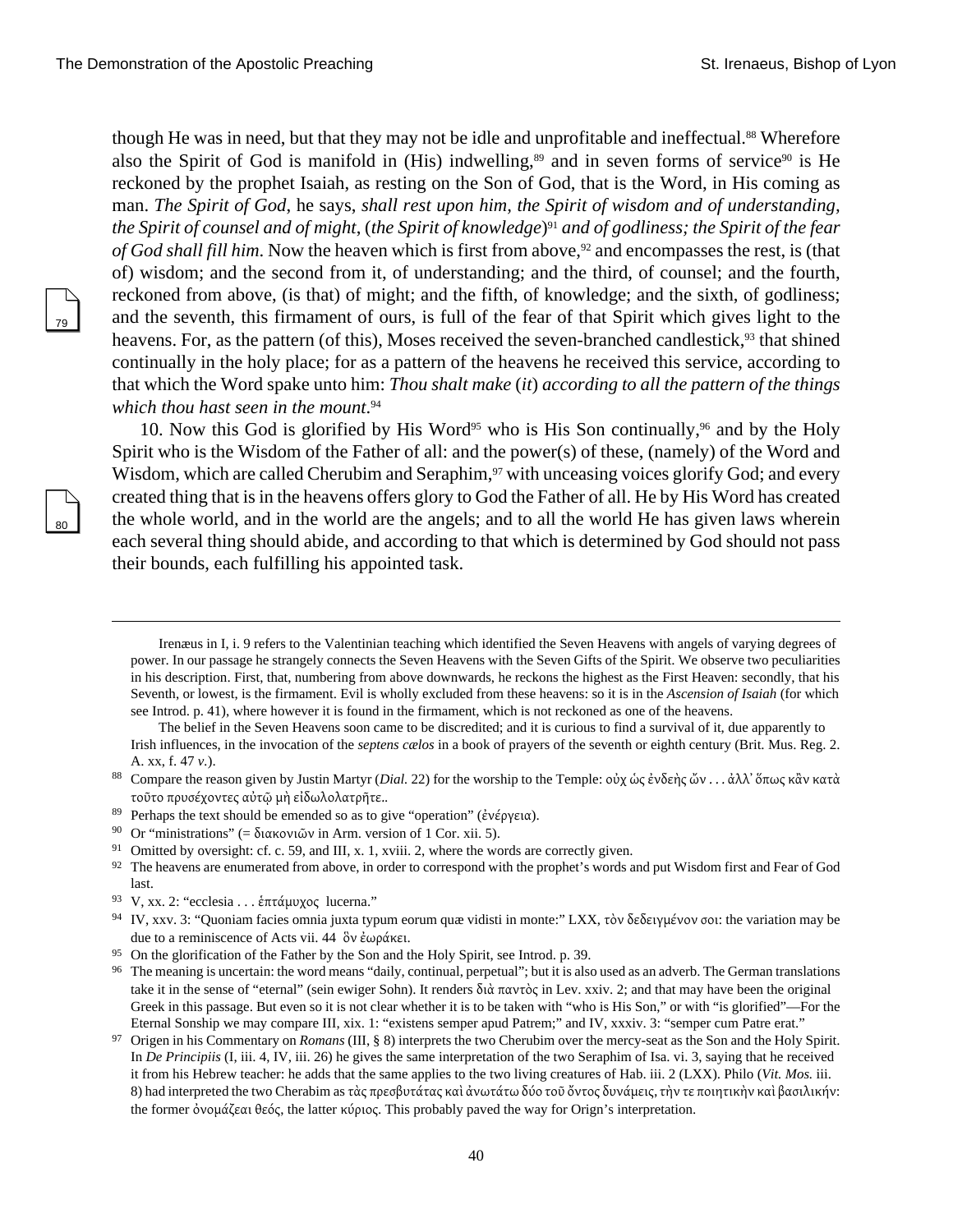[82](http://www.ccel.org/ccel/irenaeus/demonstr/png/0090=82.htm)

11. But man He formed with His own hands,<sup>98</sup> taking from the earth that which was purest and finest, and mingling in measure His own power with the earth. For He traced His own form on the formation,99 that that which should be seen should be of divine form: for (as) the image of God was man formed and set on the earth. And that he might become living, He breathed on his face the breath of life; that both for the breath and for the formation man should be like unto God. Moreover he was free and self-controlled, being made by God for this end, that he might rule all those things that were upon the earth. And this great created world, prepared by God before the formation of man, was given to man as his place, containing all things within itself.100 And there were in this place also with (their) tasks the servants of that God who formed all things; and the steward, who was set over all his fellow servants received this place. Now the servants were angels, and the steward was the archangel.<sup>101</sup>

Now, having made man lord of the earth and all things in it, He secretly appointed him lord also of those who were servants in it. They however were in their perfection; but the lord, that is, man, was (but) small; for he was a child;<sup>102</sup> and it was necessary that he should grow, and so come to (his) perfection. And, that he might have his nourishment and growth with festive and dainty meats, He prepared him a place better than this world,<sup>103</sup> excelling in air, beauty, light, food, plants, fruit, water, and all other necessaries of life, and its name is Paradise. And so fair and good was this Paradise, that the Word of God continually resorted thither, and walked and talked with the man, figuring beforehand the things that should be in the future, (namely) that He should dwell with him and talk with him, and should be with men, teaching them righteousness. But man was a child, not yet having his understanding perfected; wherefore also he was easily led astray by the deceiver.

13. And, whilst man dwelt in Paradise, God brought before him all living things and commanded him to give names to them all; *and whatsoever Adam called a living soul, that was its name.* And He determined also to make a helper for the man: for thus God said, *It is not good for the man to be alone: let us make for him a helper meet for him.*104 For among all the other living things there

<sup>98</sup> Elsewhere Irenæus constantly speaks of the Son and the Spirit as the Hands of God: see Introd. p. 51.

<sup>99</sup> Equivalent to *plasma* or *plasmatio*.

<sup>100</sup> So both the German tanslations; but they transfer the words so as to link them with "this great created world." What we seem to want is, "to have all as his own," if the words can bear that meaning.

<sup>101</sup> For this function of angels cf. Papias, as quoted by Andreas in *Apocal.* c. 34, serm. 12: Ἐνίοις δὲ αὐτῶν (δηλαδὴ τῶν πάλαι θείων ἀγγέλων) καὶ τῆς περὶ τὴν γῆν διακοσμήσεως ἔδωκεν ἄρχειν, καὶ καλῶς ἄρχειν παρηγγύησε.

<sup>102</sup> IV. lxii. 1: νήπιος γὰρ ἦν.

<sup>103</sup> That Paradise was in a region outside this world is not quite distinctly stated here, but the opening words of c. 17 seem to support this view. The view of Irenæus, however, is clearly given in V, v. 1: Παῦ οὖν ἐτέθη ὁ πρῶτος ἄνθρωπος; ἐν τῷ παραδείσῳ δηλονότι, καθὼς γέγραπται [\(Gen. ii. 8\)](http://www.ccel.org/b/bible/asv/xml/asv.Gen.2.xml#Gen.2.8) . . . καὶ ἐκεῖθεν ἐξεβλήθη εἰς τάνδε τὸν κόσμον παρακούσας. He goes on to speak of this as the Paradise into which St Paul was caught up ([2 Cor. xii. 4](http://www.ccel.org/b/bible/asv/xml/asv.iiCor.12.xml#iiCor.12.4)). Moreover he identifies it with the resting-place of just men, such as Enoch and Elijah. So in the Apocalypse of Peter the just are dwelling in a μεγιστον χῶρον ἐκτὸς τούτου τοῦ κόσμου. Irenæus is silent as to whether Paradise is in the third heaven. But the Slavonic *Secrets of Enoch*, referred to above, places it there. In the shorter and apparently more original recension we read as follows (c. 8): "And the men removed me from that place, and brought me to the third heaven, and placed me in the midst of a garden; a place such as was never seen for the goodliness of its appearance. And every tree is beautiful, and every fruit ripe; all kinds of agreeable food springing up with every kind of fragrance. And (there are) four rivers flowing with a sift course; and every kind of thing good, that grows for food," etc. The Valentinians, according to Irenæus (I, i. 9), placed Paradise ὑπὲρ τρίτον οὐρανόν.

Comp. the Anaphora in the *Liturgy of St Basil* (Swainson, p. 80): ἐξώρισας αὐτόν ἐν τῇ δικαιοκρισίᾳ σοῦ, ὁ θεός, ἐκ τοῦ παραδείσου εἰς τόνδε τὸν κόσμον..

 $104$  As LXX, κατ' αὐτόν.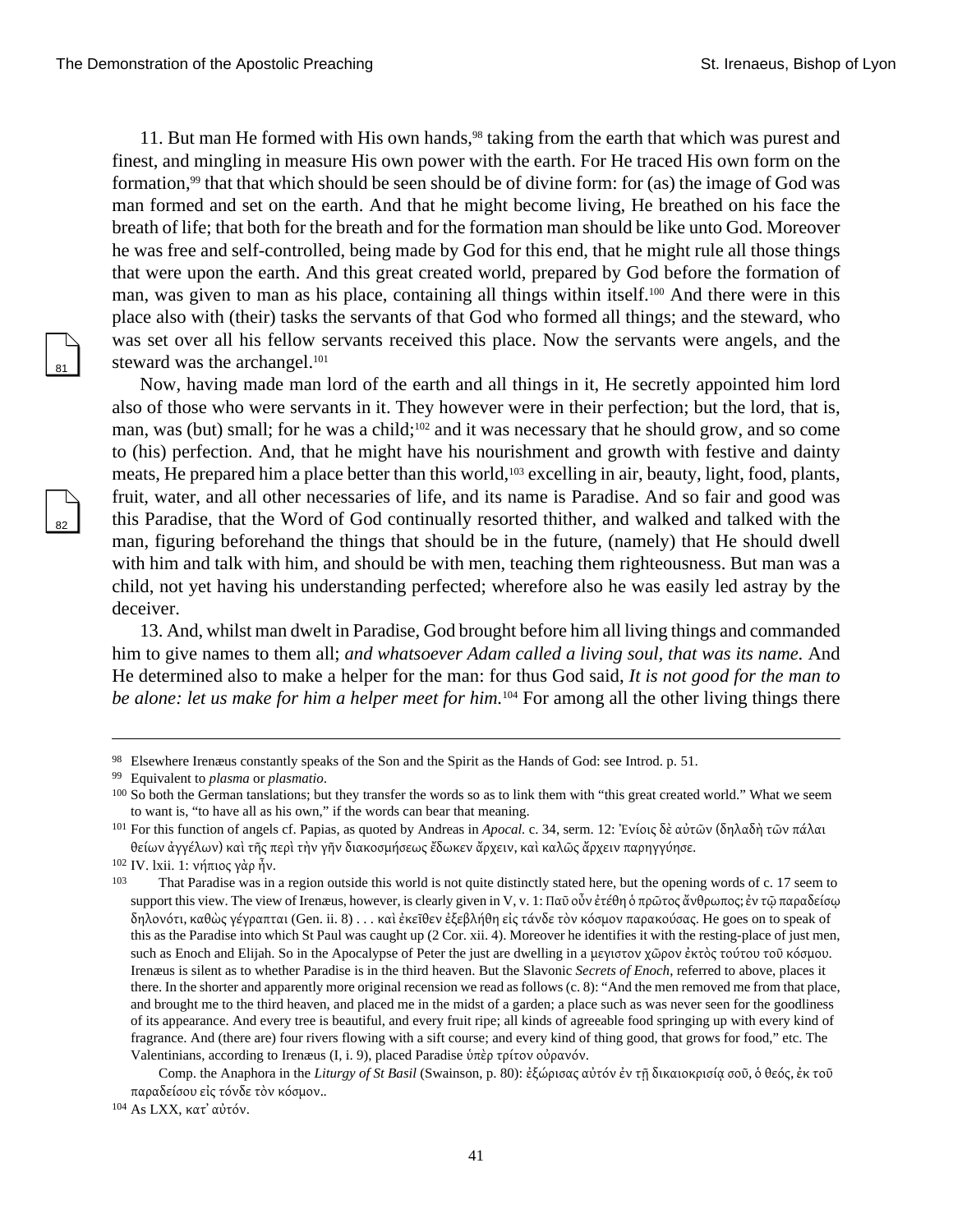was not found a helper equal and comparable and like to Adam. But God Himself *cast a trance upon Adam and made him sleep*; and, that work might be accomplished from work, since there was no sleep in Paradise, this was brought upon Adam by the will of God; and God *took one of Adam's ribs and filled up the flesh in its place, and the rib which He took He builded into a woman*; <sup>105</sup> *and so He brought her to Adam*; and he seeing (her) said: *This is now bone of my bone, flesh of my flesh: she shall be called woman, because she was taken from her husband.*

[83](http://www.ccel.org/ccel/irenaeus/demonstr/png/0091=83.htm)

[84](http://www.ccel.org/ccel/irenaeus/demonstr/png/0092=84.htm)

14. And Adam and Eve—for that is the name of the woman—*were naked, and were not* ashamed;<sup>106</sup> for there was in them an innocent and childlike mind, and it was not possible for them to conceive and understand anything of that which by wickedness through lusts and shameful desires is born in the soul. For they were at that time entire, preserving their own nature; since they had the breath of life which was breathed on their creation: and, while this breath remains in its place and power, it has no comprehension and understanding of things that are base. And therefore they were not ashamed, kissing and embracing each other in purity after the manner of children.

15. But, lest man should conceive thoughts too high, and be exalted and uplifted, as though he had no lord, because of the authority and freedom granted to him, and so should transgress against his maker God, overpassing his measure, and entertain selfish imaginings of pride in opposition to God; a law was given to him by God, in order that he might perceive that he had as lord the Lord of all. And He set him certain limitations, so that, if he should keep the commandment of God, he should ever remain such as he was, that is to say, immortal; but, if he should not keep it, he should become mortal and be dissolved to earth from whence his formation had been taken. Now the commandment was this: *Of every tree that is in the Paradise thou shalt freely eat; but of that tree alone from which is the knowledge of good and evil, of it thou shalt not eat; for in the day thou eatest, thou shalt surely die*.

16. This commandment the man kept not, but was disobedient to God, being led astray by the angel who, for the great gifts of God which He had given to man, was envious and jealous of him,<sup>107</sup> and both brought himself to nought and made man sinful, persuading him to disobey the commandment of God. So the angel, becoming by his falsehood the author and originator of sin, himself was struck down, having offended against God, and man he caused to be cast out from Paradise. And, because through the guidance of his disposition he apostatized and departed from God, he was called Satan, according to the Hebrew word; that is, Apostate:<sup>108</sup> a but he is also called Slanderer. Now God cursed the serpent which carried and conveyed the Slanderer; and this malediction came on the beast himself and on the angel hidden and concealed in him, even on Satan; and man He put away from His presence, removing him and making him to dwell on the way to Paradise<sup>109</sup> at that time; because Paradise receiveth not the sinful.

<sup>105</sup> As LXX, ᾠκοδόμησεν . . . εἰς γυναῖκα.

<sup>106</sup> Cf. III, xxxii. 1.

<sup>107</sup> IV, lxvi. 2; ἔκτοτε γὰρ ἀποστάτης ὁ ἀγγελος οὗτος καὶ ἐχθρός. ἀφ᾽ ὅτε ἐζήλωσε τὸ πλάσμα τοῦ θεοῦ: V, xxiv. 4: "Invidens homini, apostata a divina factus est lege: invidia enim aliena est a Deo." Cf. [Wisd. ii. 24:](http://www.ccel.org/b/bible/asv/xml/asv.Wis.2.xml#Wis.2.24) φθόνῳ δὲ διαβόλου θάνατος εἰσῆλθεν εἰς τὸν κόσμον.

<sup>108</sup> V, xxi. 2: "Satana enim verbum Hebraicum apostatam significat." Cf. Just. Mart. *Dial.* 103.

<sup>&</sup>lt;sup>109</sup> Cf. [Gen. iii. 24](http://www.ccel.org/b/bible/asv/xml/asv.Gen.3.xml#Gen.3.24): κατώκισεν αὐτὸν ἀπέναντι τοῦ παραδείσου τῆς τρυφῆς. Perhaps "the way" comes from "the way of the tree of life" in the same verse.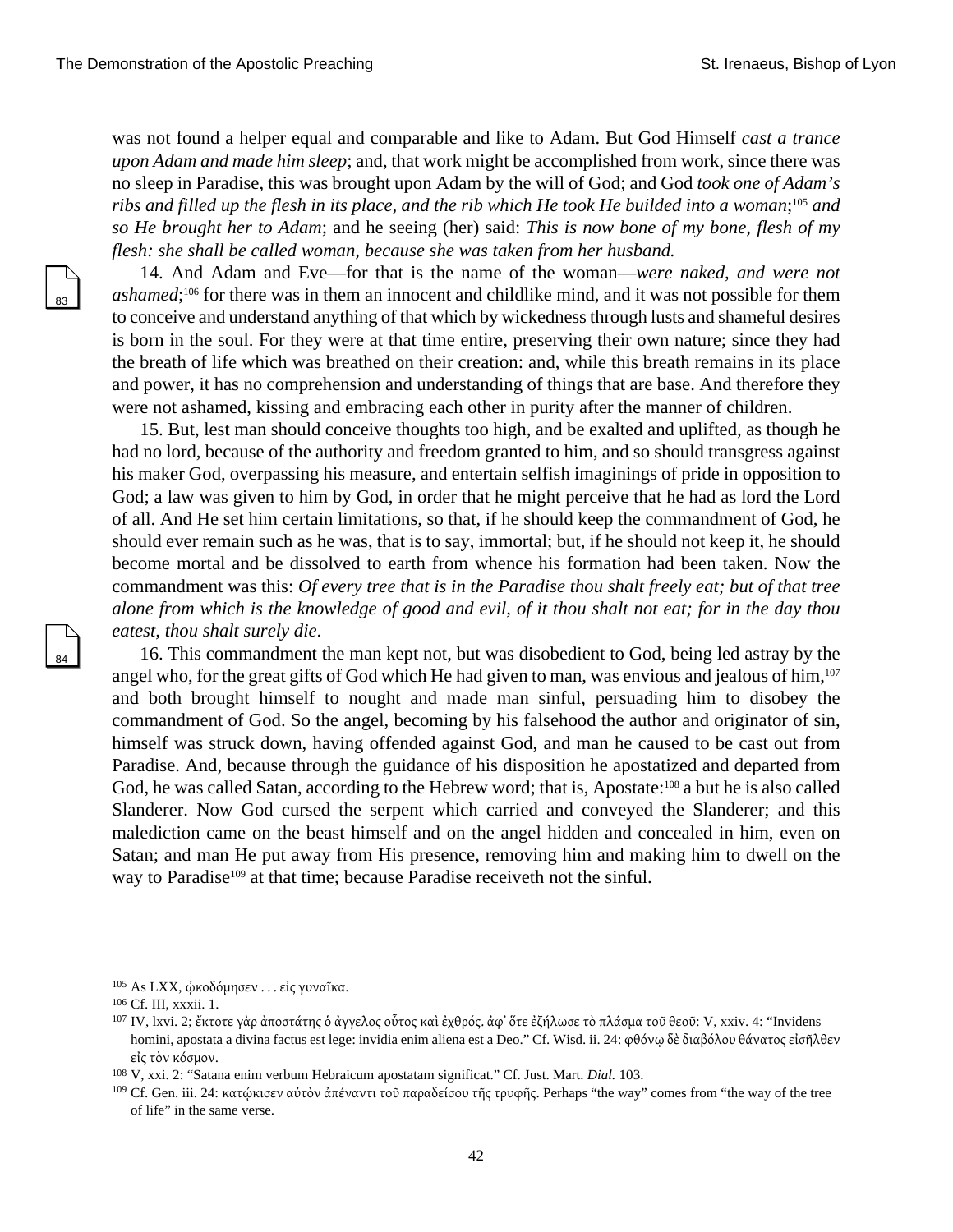[86](http://www.ccel.org/ccel/irenaeus/demonstr/png/0094=86.htm)

[87](http://www.ccel.org/ccel/irenaeus/demonstr/png/0095=87.htm)

17. And when they were put out of Paradise, Adam and his wife. Eve fell into many troubles of anxious grief, going about with sorrow and toil and lamentation in this world. For under the beams of this sun man tilled the earth, and it put forth thorns and thistles, the punishment of sin. Then was fulfilled that which was written: *Adam knew his wife, and she conceived and bore Cain*; and after him *she bare Abel*. Now the apostate angel, who led man into disobedience and made him sinful and caused his expulsion from Paradise, not content with the first evil, wrought a second on the brothers; for filling Cain with his spirit he made him a fratricide. And so Abel died, slain by his brother; signifying thenceforth that certain should be persecuted and oppressed and slain, the unrighteous slaying and persecuting the righteous. And upon this God was angered yet more, and cursed Cain; and it came to pass that everyone of that race in successive generations was made like to the begetter. And God *raised up* another son to Adam, *instead of Abel* who was slain.

18. And for a very long while wickedness extended and spread, and reached and laid hold upon the whole race of mankind, until a very small seed of righteousness remained among them and illicit unions took place upon the earth, since angels were united with the daughters of the race of mankind; and they bore to them sons who for their exceeding greatness were called giants. And the angels brought as presents to their wives teachings of wickedness,110 in that they brought them the virtues of roots and herbs, dyeing in colors and cosmetics, the discovery of rare substances, love-potions, aversions, amours, concupiscence, constraints of love, spells of bewitchment, and all sorcery and idolatry hateful to God; by the entry of which things into the world evil extended and spread, while righteousness was diminished and enfeebled.

19. Until judgment came upon the world from God by means of a flood, in the tenth generation from the first-formed (man); Noah alone being found righteous. And he for his righteousness was himself delivered, and his wife and his three sons, and the three wives of his sons, being shut up in the ark. And when destruction came upon all, both man and also animals, that were upon the earth, that which was preserved in the ark escaped. Now the three sons of Noah were Shem, Ham and Japheth, from whom again the race was multiplied: for these were the beginning of mankind after the flood.

20. Now of these one fell under a curse, and the two (others) inherited a blessing by reason of their works. For the younger of them,111 who was called Ham, having mocked his father, and having been condemned of the sin of impiety because of his outrage and unrighteousness against his father, received a curse; and all the posterity that came of him he involved in the curse; whence it came about that his whole race after him were accursed, and in sins they increased and multiplied. But Shem and Japheth, his brothers, because of their piety towards their father obtained a blessing.

<sup>110</sup> This is from the Book of Enoch, to which Irenæus also refers in IV, xxvii. 2. *Enoch* vii. 1: καὶ ἐδίδαξαν αὐτὰς φαρμακείας καὶ ἐπαοιδὰς καὶ ῥιζοτυμίας, καὶ τὰς βυτάνας ἐδήλωσαν αὐταῖς: viii. 1: ψέλια καὶ κόσμους καὶ στίβεις καὶ τὸ καλλιβλέφαρον καὶ παντοίους λίθους ἐκλεκτοὺς καὶ τὰ βαφικά. Tertullian makes use of the same passage: *De cultu fem.* i. 2, ii. 10 (ut Enoch refert).

<sup>111</sup> The Armenian corresponds to the Greek ὁ νεώτερος [\(Gen. ix. 24](http://www.ccel.org/b/bible/asv/xml/asv.Gen.9.xml#Gen.9.24)). As there were three sons of Noah, the comparative causes difficulty. Origen took it as a superlative: for in later Greek (as in French) the comparative with the article is used as a superlative. He went on to argue that as Ham was not the youngest son of Noah, the word "son" was used for grandson, and that "Noah knew what his grandson (Canaan) had done to him": hence the curse falls on Canaan. This accorded with a tradition given him by his Hebrew teacher (*Comm. in Gen.* ix. 18; Lomm. viii, p. 65). The trouble arose from the fact that "the curse of Ham" was not pronounced on Ham, but on his son Canaan. Justin Martyr (*Dial.* 139) says that Noah cursed his son's son; "for the prophetic Spirit would not curse his son, who had been blessed together with the other sons by God."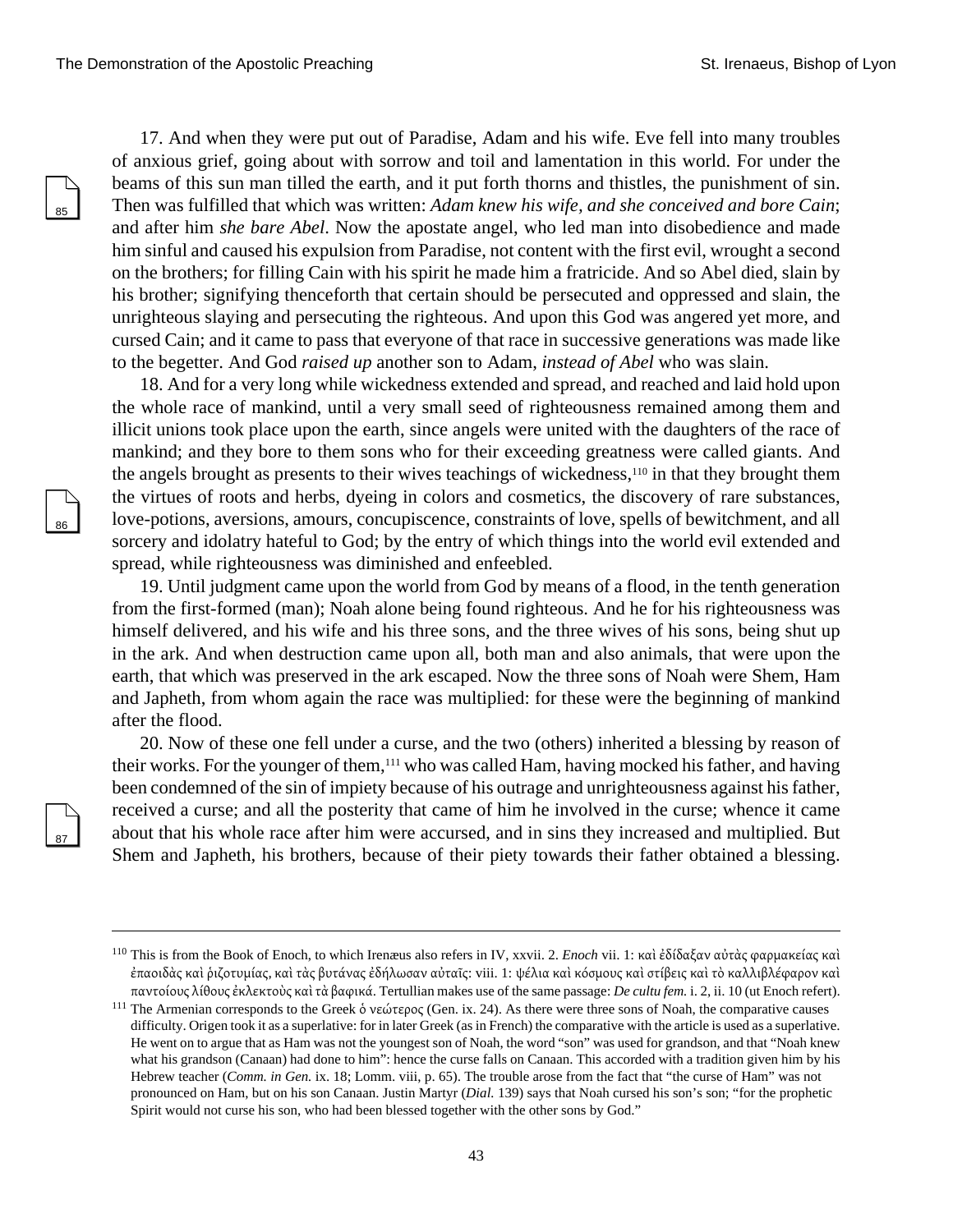Now the curse of Ham, wherewith his father Noah cursed him, is this: *Cursed be Ham the child*;<sup>112</sup> *a servant shall he be unto his brethren.* This having come upon his race, he begat many descendants upon the earth, (even) for fourteen generations, growing up in a wild condition; and then his race was cut off by God, being delivered up to judgment. For the Canaanites and Hittites and Peresites and Hivites and Amorites and Jebusites and Gergasites and Sodomites, the Arabians also and the dwellers in Phœnicia, all the Egyptians and the Libyans,<sup>113</sup> are of the posterity of Ham, who have fallen under the curse; for the curse is of long duration over the ungodly.



[89](http://www.ccel.org/ccel/irenaeus/demonstr/png/0097=89.htm)

And even as the curse passed on, so also the blessing passed on to the race of him who was blessed, to each in his own order. For first of them was Shem blessed in these words: *Blessed be the Lord, the God of Shem; and Ham*<sup>114</sup> *shall be his servant*. The power of the blessing lies in this, that the God and Lord of all should be to Shem a peculiar possession of worship. And the blessing extended and reached unto Abraham, who was reckoned as descended in the tenth generation from the race of Shem: and therefore the Father and God of all was pleased to be called the God of Abraham and the God of Isaac and the God of Jacob; because the blessing of Shem reached out and attached itself to Abraham. Now the blessing of Japheth is on this wise: *God shall enlarge unto Japheth, and he shall dwell in the house of Shem, and Ham*<sup>115</sup> *shall be his servant*. That is to say: In the end of the ages he blossomed forth, at the appearing of the Lord, through the calling of the Gentiles, when God enlarged unto them the calling; and *their sound went out into all the earth, and their words to the end of the world.* The enlarging, then, is the calling from among the Gentiles, that is to say, the Church.<sup>116</sup> *And he dwells in the house of Shem*; that is, in the inheritance of the fathers, receiving in Christ Jesus the right of the firstborn. So in the rank in which each was blessed, in that same order through his posterity he received the fruit of the blessing.<sup>117</sup>

22. Now after the Flood God made a covenant with all the world, even with every living thing of animals and of men, that He would no more destroy with a flood all that grew upon the earth. And He set them a sign (saying): *When the sky shall be covered with a cloud, the bow shall be seen in the cloud; and I will remember my covenant, and will no more destroy by water every moving thing upon the earth.* And He changed the food of men, giving them leave to eat flesh: for from Adam the first-formed until the Flood men ate only of seeds and the fruit of trees, and to eat flesh was not permitted to them. But since the three sons of Noah were the beginning of a race of men,

<sup>112</sup> Irenæus makes no difficulty about speaking of "the curse of Ham." It is clear that he had a text of the LXX, which enabled him to do so. The Hebrew of [Gen. ix. 25](http://www.ccel.org/b/bible/asv/xml/asv.Gen.9.xml#Gen.9.25) gives us: "Cursed be Canaan: a servant of servants shall he be unto his brethren." The LXX has: Ἐπικατάρατος Χανάαν · παῖς οἰκέτης ἔσται τοῖς ἀδελφοῖς αὐτοῦ. But some MSS (E and some cursives) read Χάμ for Χανάαν. When παῖς was taken with the preceding word, Χὰμ παῖς was no doubt intended to mean "the child of Ham," *i.e.* Canaan: it might however be understood as "Ham the child." So here the Armenian translator does not give the genitive case of Ham, but the nominative: and it would seem that he rightly interprets the meaning of Irenæus.

<sup>113</sup> Irenæus seems to have drawn on [Acts ii. 9–11](http://www.ccel.org/b/bible/asv/xml/asv.Acts.2.xml#Acts.2.9) to amplify his list.

<sup>114</sup> The LXX reads *Canaan*, but one cursive has *Ham*.

<sup>115</sup> Here again the LXX reads *Canaan*, though E and other MSS. have *Ham*. The Arm. here has "he shall bless" for "he shall dwell"; but this is a slip, as appears from below.

<sup>116</sup> "The calling of the Gentiles," or, as we have it also here, "the calling from among the Gentiles," recurs in cc. 28, 41 *bis*, 42, 89, 91. I have noted it in the Armenian version of IV, xxxiv. 12, where however we find in the Greek ἡ ἐξ ἐθνῶν ἐκκλησία, and in the Latin ea quæ ex gentibus est ecclesia. I do not remember to have met with it elsewhere in the writings of Irenæus, or in any earlier writer. In the fragments of Hippolytus on Gen. xlix (ed. Achelis, pp. 59 ff.) ἡ ἐξ ἐθνῶν κλῆσις is found several times, and more than once ἐκκλησία occurs as a various reading. It is not found, however, in the corresponding comments in *The Blessings of Jacob* (Texte u. Unters. xxxviii. 1).

<sup>117</sup> With all the above cf. Just. M. *Dial.* 139.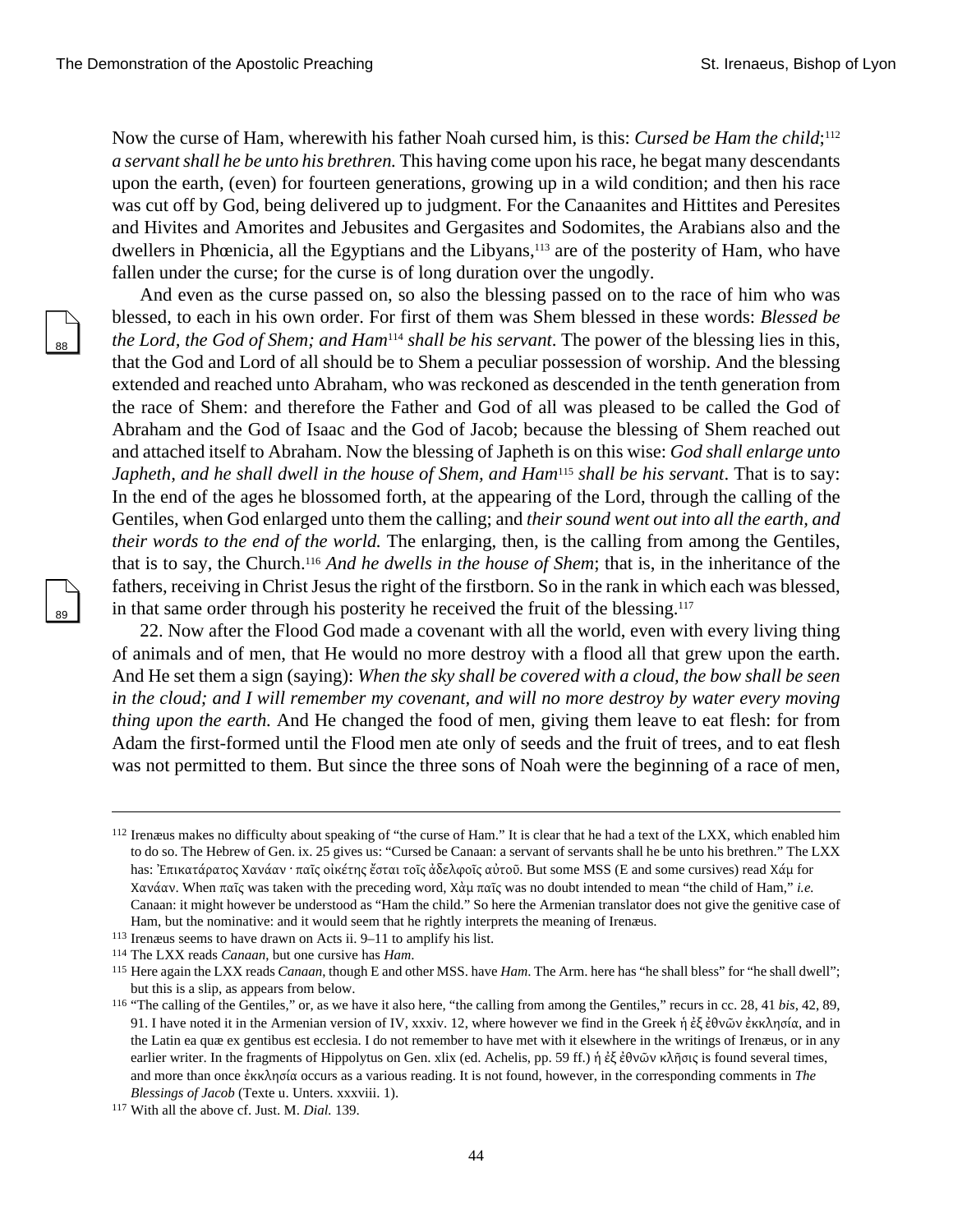[91](http://www.ccel.org/ccel/irenaeus/demonstr/png/0099=91.htm)

[92](http://www.ccel.org/ccel/irenaeus/demonstr/png/0100=92.htm)

God blessed them for multiplication and increase; saying: *Increase and multiply, and replenish the earth and rule it; and the fear and dread of you shall be upon every living thing of animals and upon all the fowls of the air; and they shall be to you for meat, even as the green herb: but the flesh with the blood of life ye shall not eat: for your blood also will I require at the hand of all beasts and at the hand of man. Whoso sheddeth a man's blood, in return for his blood shall it be shed.*<sup>118</sup> For He made man the image of God; and the image of God is the Son, after whose image man was made: and for this cause He appeared in the end of the times that He might show the image (to be) like unto Himself.<sup>119</sup> According to this covenant the race of man multiplied, springing up from the seed of the three. *And upon the earth was one lip*, that is to say one language.

23. And they arose and came from the land of the east; and, as they went through the land, they chanced upon the land of Shinar, which was exceeding broad; where they took in hand to build a tower. They sought means thereby to go up to heaven, and be able to leave their work as a memorial to those men who should come after them. And the building was made with burnt bricks and bitumen: and the boldness of their audacity went forward, as they were all of one mind and consent, and by means of one speech they served the purpose of their desires. But that the work should advance no further, God divided their tongues, that they should longer be able to understand one another. And so they were scattered and planted out, and took possession of the world, and dwelt in groups and companies each according to his language: whence came the diverse tribes and various languages upon the earth. So then, whereas three races of men took possession of the earth, and one of them was under the curse, and two under the blessing, the blessing first of all came to Shem, whose race dwelt in the east and held the land of the Chaldeans.

24. In process of tithe, that is to say, in the tenth generation after the Flood, Abraham appeared,  $120$ seeking for the God who by the blessing of his ancestor was due and proper to him.<sup>121</sup> And when, urged by the eagerness of his spirit, he went all about the world, searching where God is, and failed to find out; God took pity on him who alone was silently seeking Him; and He appeared unto Abraham, making Himself known by the Word, as by a beam of light. For He spake with him from heaven, and said unto him: *Get thee out of thy country, and from thy kindred, and from thy father's house; and come into the land that I will show thee*, ([Acts vii. 3](http://www.ccel.org/b/bible/asv/xml/asv.Acts.7.xml#Acts.7.3)) and there dwell. And he believed the heavenly voice, being then of ripe age, even seventy122 years old, and having a wife; and together with her he went forth from Mesopotamia, taking with him Lot, the son of his brother who was dead. And when he came into the land which now is called Judæa, in which at that time dwelt seven tribes descended from Ham, God appeared unto him in a vision and said: *To thee will I give this land, and to thy seed after thee, for an everlasting possession*, and (He said) that his seed should be a stranger in a land not their own, and should be evil-entreated there, being afflicted and in bondage four hundred years; and in the fourth generation should return unto the place that was promised to Abraham; and that God would judge that race which had brought his seed into bondage.

<sup>118</sup> These last words are so quoted in V, xiv. 1. The LXX continues: ὅτι ἐν εἰκόνι θεοῦ ἐποίησα τὸν ἄνθρωπον. This Irenæus paraphrases; cf. c. 11: "for (as) the image of God was man formed and set on the earth." That "the image of God is the Son" may be a reminiscence of [Col. i. 15.](http://www.ccel.org/b/bible/asv/xml/asv.Col.1.xml#Col.1.15)

<sup>&</sup>lt;sup>119</sup> V, xvi. 1: τκὴνεἰόνα ἔδειξεν ἀληθῶς, αὐπός τοῦτο γενόμενος ὅπερ ἦν ἡ εἰκὼν αὐτοῦ: where see the context.

<sup>&</sup>lt;sup>120</sup> Lit. "was found" (= εύρέθη).

 $121$  This is explained by the comment above (c. 21) on the blessing of Shem, which did not say "Blessed be Shem," but "Blessed be the Lord, the God of Shem"; meaning that God "should be to Shem a peculiar possession of worship."

<sup>122</sup> Heb. and LXX: "seventy and five."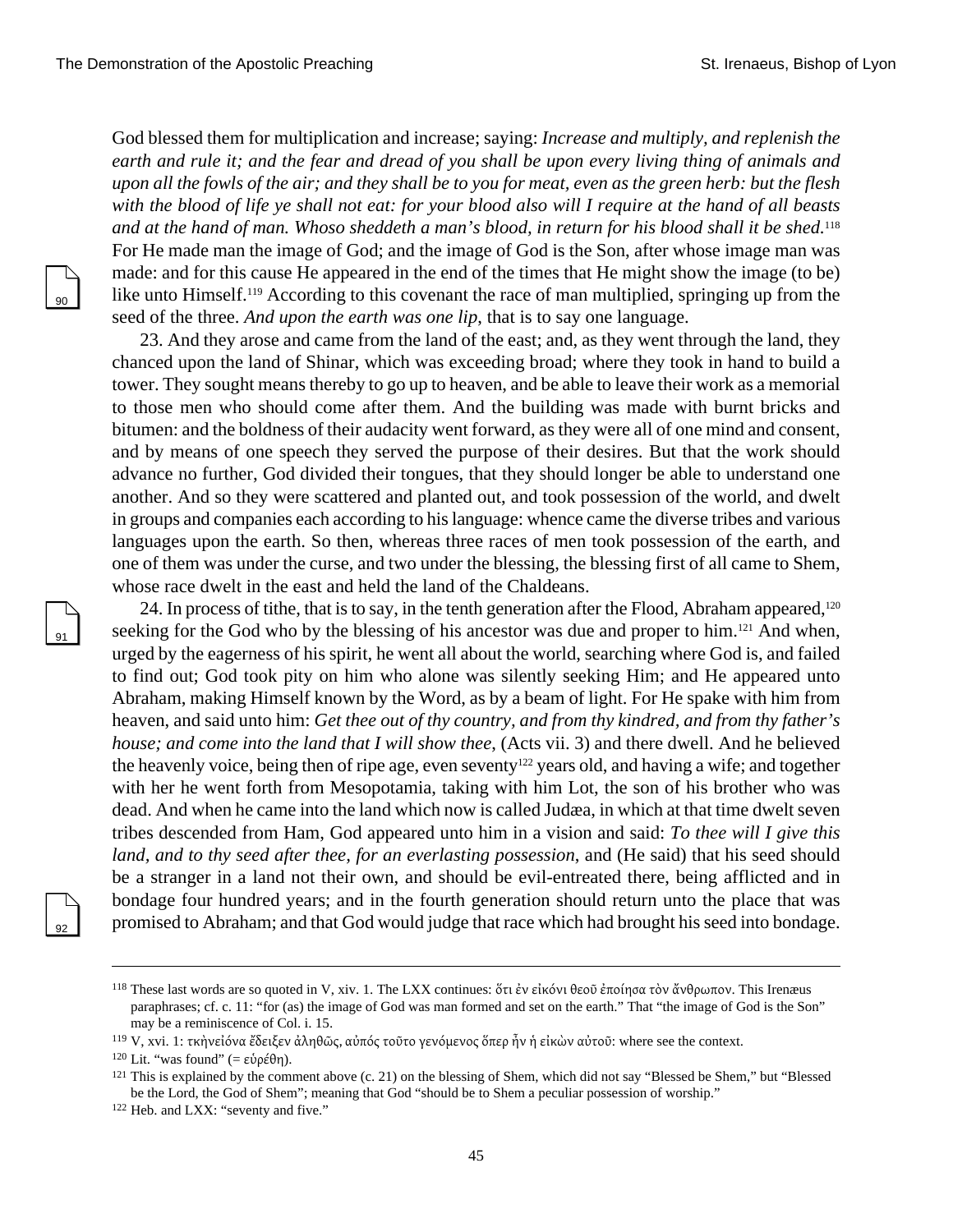And, that Abraham might know as well the multitude as the glory of his seed, God brought him forth abroad by night, and said: *Look upon the heaven, and behold the stars of the heaven, if thou be able to number them: so shall thy seed be.* And when God saw the undoubting and unwavering certainty of his spirit, He bare witness unto him by the Holy Spirit, saying in the Scripture: ([Rom.](http://www.ccel.org/b/bible/asv/xml/asv.Rom.4.xml#Rom.4.3) [iv. 3\)](http://www.ccel.org/b/bible/asv/xml/asv.Rom.4.xml#Rom.4.3) *And Abraham believed, and it was counted unto him for righteousness.* And he was uncircumcised when this witness was borne; and, that the excellency of his faith should be made known by a sign, He gave him circumcision, *a seal of the righteousness*<sup>123</sup> *of that faith which he had in uncircumcision.* And after this there was born to him a son, Isaac, from Sarah who was barren, according to the promise of God; and him he circumcised, according to that which God had covenanted with him. And of Isaac was Jacob born; and on this wise the original blessing of Shem reached to Abraham, and from Abraham to Isaac, and from Isaac to Jacob, the inheritance of the Spirit being imparted to them: for He was called the God of Abraham and the God of Isaac and the God of Jacob. And Jacob begat twelve sons, from whom the twelve tribes of Israel were named.

[93](http://www.ccel.org/ccel/irenaeus/demonstr/png/0101=93.htm)

[94](http://www.ccel.org/ccel/irenaeus/demonstr/png/0102=94.htm)

And when famine had come upon all the earth, it chanced that in Egypt alone there was food; and Jacob with all his seed removed and dwelt in Egypt: and the number of all that migrated was *threescore and fifteen souls*: and in four hundred years, as the oracle had declared beforehand, they became six hundred and sixty thousand. And, because they were grievously afflicted and oppressed through evil bondage, and sighed and groaned unto God, the God of their fathers, Abraham and Isaac and Jacob; He brought them out of Egypt by the hand of Moses and Aaron, smiting the Egyptians with ten plagues, and in the last plague sending a destroying angel and slaying their first-born, both of man and of beast wherefrom He saved the children of Israel, revealing in a mystery the sufferings of Christ by the sacrifice of a lamb without spot, and giving its blood to be smeared on the houses of the Hebrews as a sure precaution. And the name of this mystery is Passion,124 the source of deliverance. And dividing the Red Sea, He brought the children of Israel with all security to the wilderness; and as to the pursuing Egyptians, who followed them and entered into the sea, they were all overwhelmed; this judgment of God coming upon those who had iniquitously oppressed the seed of Abraham.

26. And in the wilderness Moses received the Law from God, *the Ten Words on tables of stone, written with the finger of God* (now the finger of God is that which is stretched forth from the Father in the Holy Spirit);<sup>125</sup> and the commandments and ordinances which he delivered to the children of Israel to observe. And the tabernacle of witness he constructed by the command of God, the visible form on earth of those things which are spiritual and invisible in the heavens, and a figure of the form of the Church, and a prophecy of things to come: in which also were the vessels and the altars of sacrifice and the ark in which he placed the tables (of the Law). And he appointed as priests Aaron and his sons, assigning the priesthood to all their tribe: and they were of the seed of Levi. Moreover this whole tribe he summoned by the word of God to accomplish the work of service in the temple of God, and gave them the Levitical law, (to shew) what and what manner of men they ought to be who are continually employed in performing the service of the temple of God.

<sup>123</sup> The Arm. has "uncircumcision" for "righteousness" by an oversight.

<sup>124</sup> The same interpretation of Pascha, as if from πάσχειν, is found in IV, xx. i: "cujus et diem passionis non ignoravit, sed figuratim prænuntiavit eum, Pascha nominans.

<sup>125</sup> "The finger of God" [\(Luke xi. 20\)](http://www.ccel.org/b/bible/asv/xml/asv.Luke.11.xml#Luke.11.20) appears as "the Spirit of God" in [Matt. xii. 28.](http://www.ccel.org/b/bible/asv/xml/asv.Matt.12.xml#Matt.12.28) Cf. *Barn.* xiv. 3; and *Clem. Hom.* Xi. 22, xvi. 12, quoted in Introd. p. 53 n. i.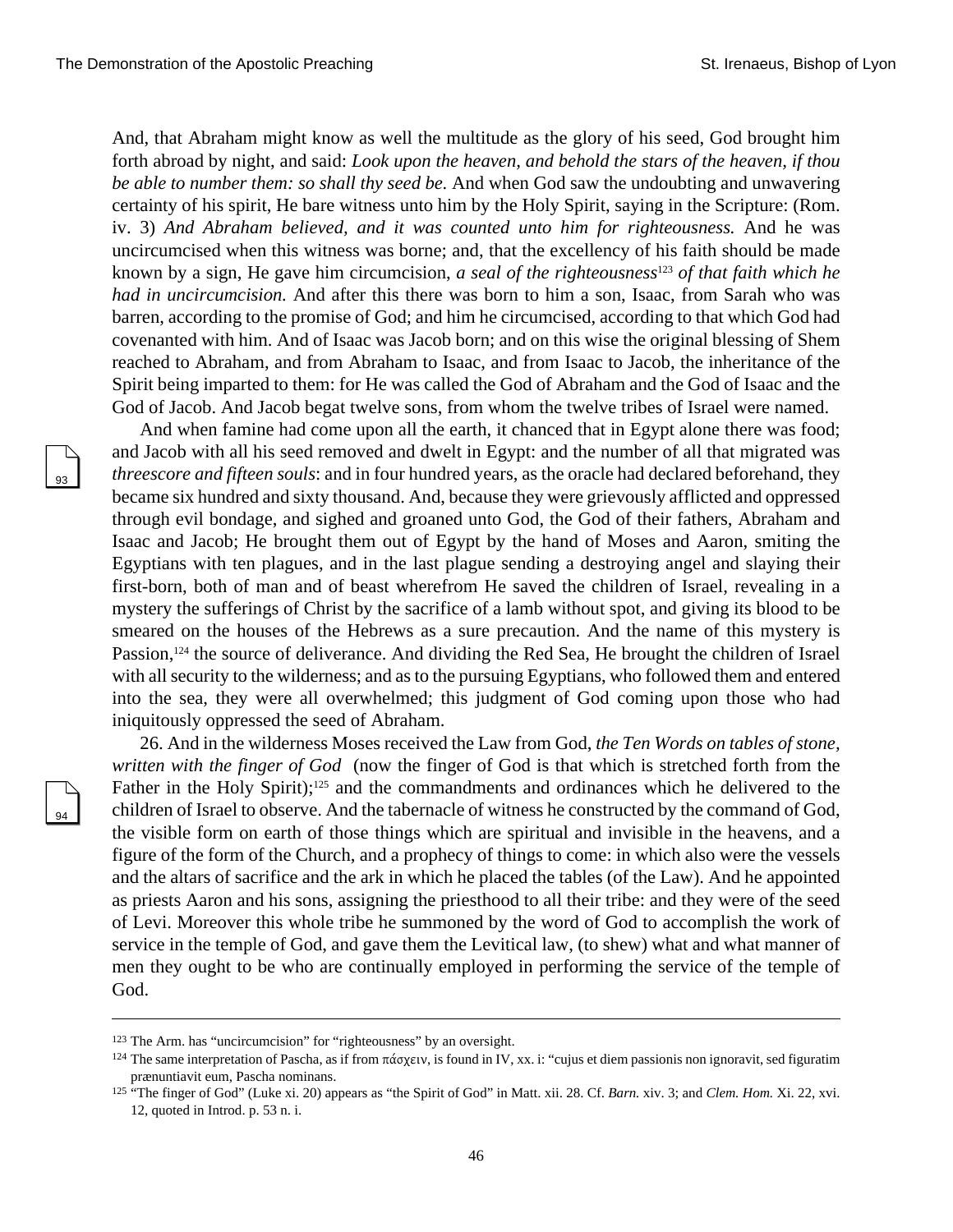[96](http://www.ccel.org/ccel/irenaeus/demonstr/png/0104=96.htm)

[97](http://www.ccel.org/ccel/irenaeus/demonstr/png/0105=97.htm)

27. And when they were near to the land, which God had promised to Abraham and his seed, Moses chose a man from every tribe, and sent them to search out the land and the cities therein and the dwellers in the cities. At that time God revealed to him the Name which alone is able to save them that believe thereon; and Moses changed the name of Oshea the son of Nun, one of them that were sent, and named him Jesus:<sup>126</sup> and so he sent them forth with the power of the Name, believing that he should receive them back safe and sound through the guidance of the Name which came to pass.127 Now when they had gone and searched and enquired, they returned bringing with them a bunch of grapes; and some of the twelve who were sent cast the whole multitude into fear and dismay, saying that the cities were exceeding great and walled, and the sons of the giants dwelt therein, so that it was (not) possible for them to take the land. And thereupon it fell out that all the multitude wept, failing to believe that it was God who should grant them power and subjugate all to them. And they spake evil also of the land, as not being good, and as though it were not worth while to undergo the danger for the sake of such a land. But two of the twelve, Jesus the son of Nun, and Caleb the son of Jephunneh, rent their clothes for the evil that was done, and besought the people not to be disheartened nor lose their courage; for God had given all into their hands, and the land was exceeding good. And when they believed not, but the people still continued in the same unbelief, God changed and altered their way, that they should wander desolate and sore smitten in the desert. And according to the days that they were in going and returning who had spied out the land—and these were forty in number—setting a year for a day, He kept them in the wilderness for the space of forty years; and none of those who were full grown and had understanding counted He worthy to enter into the land because of their unbelief, save only the two who had testified of the inheritance, Jesus the son of Nun and Caleb the son of Jephunneh, and those who were quite young and knew not the right hand and the left. So all the unbelieving multitude perished and were consumed in the wilderness, receiving one by one the due reward of their want of faith: but the children, growing up in the course of forty years, filled up the number of the dead.

28. When the forty years were fulfilled, the people drew near to the Jordan, and were assembled and arrayed over against Jericho. Here Moses gathered the people together, and summed up all afresh, proclaiming the mighty works of God even unto that day, fashioning and preparing those that had grown up in the wilderness to fear God and keep His commandments, imposing on them as it were a new legislation, adding to that which was made before. And this was called Deuteronomy:128 and in it were written many prophecies concerning our Lord Jesus Christ and concerning the people, and also concerning the calling of the Gentiles and concerning the kingdom.

29. And, when Moses had finished his course, it was said to him by God: *Get thee up into the mountain, and die*: for thou shalt not bring in my people into the land. So he *died according to the word of the Lord*; and Jesus the son of Nun succeeded him. He divided the Jordan and made the people to pass over into the land; and, when he had overthrown and destroyed the seven races that

<sup>126</sup> [Num. xiii. 16](http://www.ccel.org/b/bible/asv/xml/asv.Num.13.xml#Num.13.16): καὶ ἐπωνόμασεν Μωυσῆς τὸν Αὑσὴ υἱὸν Ναυὴ Ἰησοῦν. Justin Martyr (*Dial.* 75, 113) has much to say on this change of name. Cf. *Barn.* xii. 8 f.

<sup>&</sup>lt;sup>127</sup> Probably this represents ὃ ἐγένετο. Compare the brief clauses "and this came to pass" (c. 67), and "as indeed they have become" (c. 72); III, vi. 4: "quod et erat." But it might be rendered, in conjunction with the Name, "which was (given them)": so the German translations take it.

<sup>&</sup>lt;sup>128</sup> Cf. the Greek fragment attributed to Irenæus, Harvey II, p. 487, where we have ἀνακεφαλαιούμενος: this fragment, however, is now shown to be from Hippolytus On the Blessings of Moses (*Texte u. Unters.* N. F. XI, 1a, p. 49). Cf. also IV, ii. 1: "Moyses igitur recapitulationem universæ legis . . . in Deuteronomio faciens."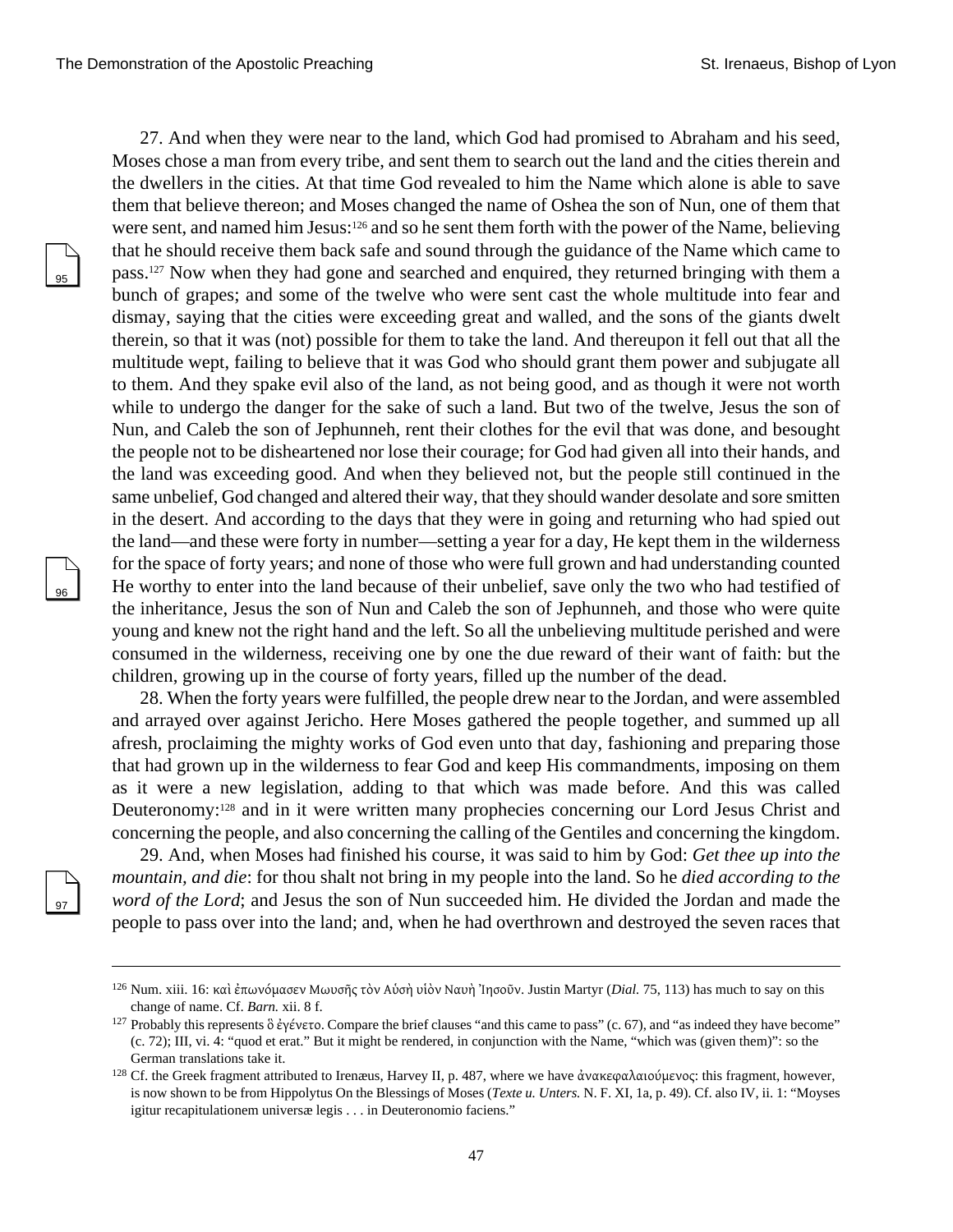dwelt therein, he assigned to the people the temporal Jerusalem,<sup>129</sup> wherein David was king, and Solomon his son, who builded the temple to the name of God, according to the likeness of the tabernacle which had been made by Moses after the pattern of the heavenly and spiritual things.

Hither were the prophets sent by God through the Holy Spirit; and they instructed the people and turned them to the God of their fathers, the Almighty; and they became heralds of the revelation of our Lord Jesus Christ the Son of God, declaring that from the posterity of David His flesh should blossom forth; that after the flesh He might be the son of David, who was the son of Abraham by a long succession; but according to the spirit Son of God, pre-existing130 with the Father, begotten before all the creation of the world, and at the end of the times appearing to all the world as man, the Word of God *gathering up in Himself all things that are in heaven and that are on earth.*

So then He united man with God, and established a community of union<sup>131</sup> between God and man; since we could not in any other way<sup>132</sup> participate in incorruption, save by His coming among us. For so long as incorruption was invisible and unrevealed, it helped us not at all therefore it became visible,133 that in all respects we might participate in the reception of incorruption. And, because in the original formation<sup>134</sup> of Adam all of us were tied and bound up with death through his disobedience, it was right that through the obedience of Him who was made man for us we should be released from death: and because death reigned over the flesh, it was right that through the flesh it should lose its force and let man go free from its oppression. So *the Word was made flesh*, that, through that very flesh which sin had ruled and dominated, it should lose its force and be no longer in us. And therefore our Lord took that same original formation as (His) entry into flesh, so that He might draw near and contend on behalf of the fathers,<sup>135</sup> and conquer by Adam that which by Adam had stricken us down.

32. Whence then is the substance of the first formed (man)? From the Will and the Wisdom of God, and from the virgin earth.<sup>136</sup> *For God had not sent rain*, the Scripture says, *upon the earth*, before man was made; *and there was no man to till the earth*. From this, then, whilst it was still virgin, God took dust of the earth and formed the man, the beginning of mankind. So then the Lord, summing up afresh this man, took the same dispensation of entry into flesh, being born from the Virgin by the Will and the Wisdom of God; that He also should show forth the likeness of Adam's

[98](http://www.ccel.org/ccel/irenaeus/demonstr/png/0106=98.htm)

[99](http://www.ccel.org/ccel/irenaeus/demonstr/png/0107=99.htm)

<sup>&</sup>lt;sup>129</sup> Or "this present Jerusalem": perhaps representing τὴν νῦν Ἰερουσαλήμ [\(Gal. iv. 25](http://www.ccel.org/b/bible/asv/xml/asv.Gal.4.xml#Gal.4.25)).

<sup>130</sup> Cf. c. 51.

<sup>&</sup>lt;sup>131</sup> For this double rendering see above c. 6.

<sup>132</sup> III, xx. 1: "Quemadmodum autem adunari possemus incorruptelæ et immortalitati, nisi prius incorruptela et immortalitas facta fuisset id quod et nos?" Cf. III, xix. 6: καὶ εἰ μἡ συνηνώθη ὁ ἄνθρωπος τῷ θεῷ, οὐκ ἂν ἠδυνήθη μετασχεῖν τῆς ἀφθαρσίας.

<sup>133</sup> Cf. [2 Tim. i. 10](http://www.ccel.org/b/bible/asv/xml/asv.iiTim.1.xml#iiTim.1.10): φωτίσαντος ζωὴν καὶ ἀφθαρσίαν διὰ τοῦ εὐαγγελίου.

<sup>134</sup> V, i. 2: τὴν ἀρχαίαν πλάσιντοῦ Ἀδάμ εἰς ἑαυτὸν ἀνεκεφαλαιώσατο

<sup>135</sup> III, xix. 5: "erat enim homo pro patribus certans:" V, xxi. 1: "Omnia ergo recapitulans, recapitulatus est et adversus inimicum nostrum hellum, provocans et elidens eum qui in initio in Adam captivos duxerat nos" (the Arm. version of this passage suggests the true punctuation). With "pro patribus" comp. *Barn.* V. 7: ἵνα καὶ τοῖς πατράσιν τὴν ἐπαγγελίαν ἀποδῷ.

<sup>136</sup> Almost the same words are here used as in III, xxx. 1.: "Et quemadmodum protoplastus ille Adam de rudi terra et de adhuc virgine—*nondum enim pluerat Deus, et homo non erat operatus terram*—habuit substantiam et plasmatus est manu Dei, id est, Verbo Dei—*omnia enim per ipsum facta sunt*—et sumpsit Dominus limum a terra et plasmavit hominem: ita recapitulans in se Adam ipse Verbum existens ex Maria, quæ adhuc erat virgo, recte accipiebat generationem Adæ recapitulationis." Cf. III, xix. 6: also Ephraim's Commentary on the Diatessaron (Mœsinger, p. 21): "In Virginis conceptione disce quod qui sine conjugio Adamum ex virginea terra protulit, is etiam Adamum secundum in utero virginis formaverit." Cf. also Tertullian, *De carne Christi*, 17; Firmicus Maternus, *De errore prof. relig.*, 25.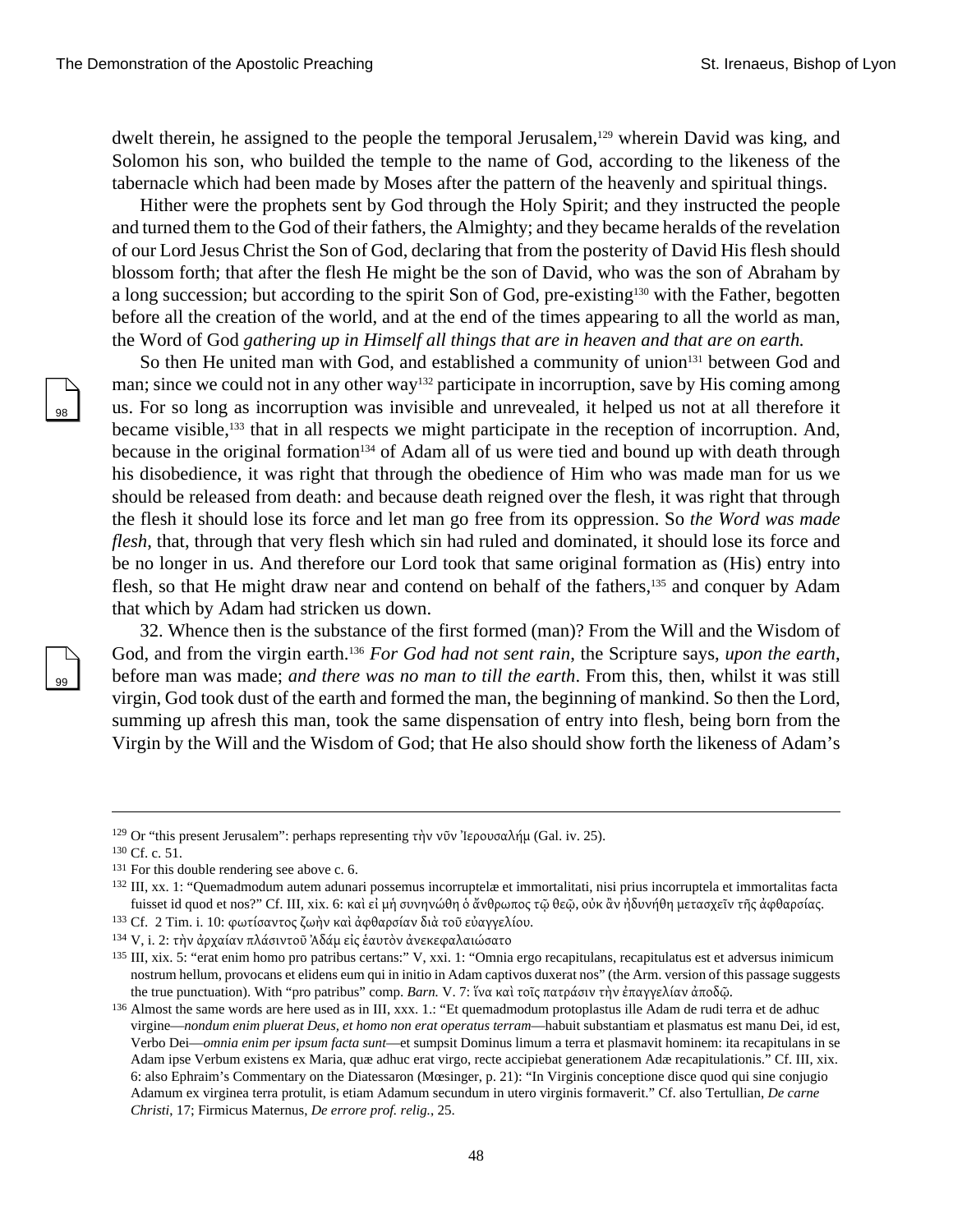entry into flesh<sup>137</sup> and there should be that which was written in the beginning,<sup>138</sup> *man after the image and likeness* of God.

33. And just as through a disobedient virgin man was stricken down and fell into death, so through the Virgin who was obedient to the Word of God man was reanimated and received life.<sup>139</sup> For the Lord came to seek again the sheep that was lost;<sup>140</sup> and man it was that was lost: and for this cause there was not made some other formation,<sup>141</sup> but in that same which had its descent from Adam He preserved the likeness of the (first) formation.<sup>142</sup> For it was necessary that Adam should be summed up in Christ, that mortality might be swallowed up and overwhelmed by immortality; and Eve summed up in Mary, that a virgin should be a virgin's intercessor, $143$  and by a virgin's obedience undo and put away the disobedience of a virgin.

34. And the trespass which came by the tree was undone by the tree of obedience,144 when, hearkening unto God, the Son of man was nailed to the tree; thereby putting away the knowledge of evil and bringing in and establishing the knowledge of good: now evil it is to disobey God, even as hearkening unto God is good. And for this cause the Word spake by Isaiah the prophet, announcing beforehand that which was to come—for therefore are they prophets, because they proclaim what is to come145: by him then spake the Word thus: *I refuse not, nor gainsay: I gave my back to scourging, and my cheeks to smiting*; <sup>146</sup> *and my face I turned not away from the shame of spitting.* So then by the obedience wherewith He obeyed *even unto death*, hanging on the tree, He put away the old disobedience which was wrought in the tree. Now seeing that He is the Word of God Almighty, who in unseen wise in our midst is universally extended in all the world, and encompasses its length and breadth and height and depth<sup>147</sup>—for by the Word of God the whole universe is ordered and disposed—in it is crucified the Son of God, inscribed crosswise upon it all:148 for it is right that He being made visible, should set upon all things visible the sharing of His cross, that He might show His operation on visible things through a visible form. For He it is who illuminates

<sup>141</sup> V, xiv. 2: "Nunc autem quod fuit qui perierat homo, hoc salutare factum est Verbum . . . non alteram quandam, sed illam principalem Patris plasmationem in se recapitulans, exquirens id quod perierat."





<sup>&</sup>lt;sup>137</sup> III, xxxi. 1: τὴν αὐτὴν ἐκείνω τῆς γεννήσεως ἔχειν ὁμοιότητα.

<sup>138</sup> V, ii. 1: "restaurans suo plasmati quod dictum est in principio, factum esse hominem secundum imaginem et similitudinem Dei:" and below, c. 97.

<sup>139</sup> The same parallel is worked out in III, xxxii. 1, and V, xix. 1. It is found earlier in Justin Martyr (*Dial*. 100), and later in Tertullian (*De carne Chr.* 17).

<sup>140</sup> Irenæus is fond of referring to the sheep that was lost: see III, xx. 3, xxxii. 2, xxxvii. 1; V, xii. 3, xv. 2

<sup>142</sup> See above, c. 32.

<sup>143</sup> III, xxxii. I: "eam quæ est a Maria in Evam recirculationem significans;" V, xix. 1: "uti virginis Evæ virgo Maria fieret advocata." Cf Just. M. *Dial.* 100.

<sup>144</sup> V, xvi. 2: "Dissolvens enim eam quæ in initio in ligno facta fuerat hominis inobedientiam, *obediens factus est usque ad mortens, mortem autem crucis*, eam quæ ligno facta fuerat inobedientiam per eam quæ in ligno fuerat obedientiam sanans."

<sup>145</sup> IV, xxxiv. 5: "Nam prophetia est prædicatio futurorum."

<sup>146</sup> Cf. c. 68.

<sup>147</sup> V, xvii. 4: Ἐπεὶ γὰρ διὰ ξύλου ἀπεβάλομεν αὐτόν (sc. τὸν λόγον Κυρίου), διὰ ξὐλου πάλιν φανερὸς τοῖς πᾶσιν ἐγένετο, ἐπιδεικνύων τὸ ὕψος καὶ μῆκος καῖ πλάτος ἐν ἑαυτῷ·καὶ, ὡς ἔφη τις τῶν προβεβηκότων πρεσβυτέρων, διὰ τῆς ἐκτάσεως τῶν χειρῶν τοὺς δὐο λαοὺς εἰς ἓνα θεὸν συνάγων. The Greek, preserved in a Catena, is here emended from the Latin and Armenian versions, both of which omit καὶ βάθος.

<sup>148</sup> V, xviii. 2: "in hoc mundo existens, et secundum invisibilitatem continet quæ facta sunt omnia, et in universa conditione infixus (Arm. "and in all this world in-crucified "), quoniam Verbum Dei gubernans et disponens omnia." The thought is taken from Justin (*Ap.* 1. 60), who attributes to Plato the words: Ἐχίασεν αὐτὸν ἐν τῷ παντί (cf. *Timæus* 36 B.C.). See above, Introd. p. 29. Justin says that Plato misunderstanding the story of the Brazen Serpent, μηδὲ νοήσας τύπον εἶναι σταυροῦ, ἀλλὰ χίασμα γοήσας, τὴν μετὰ τὸν πρῶτον θεὸν δύναμιν κεχίασθαι ἐν τῷ παντὶ εἶπε.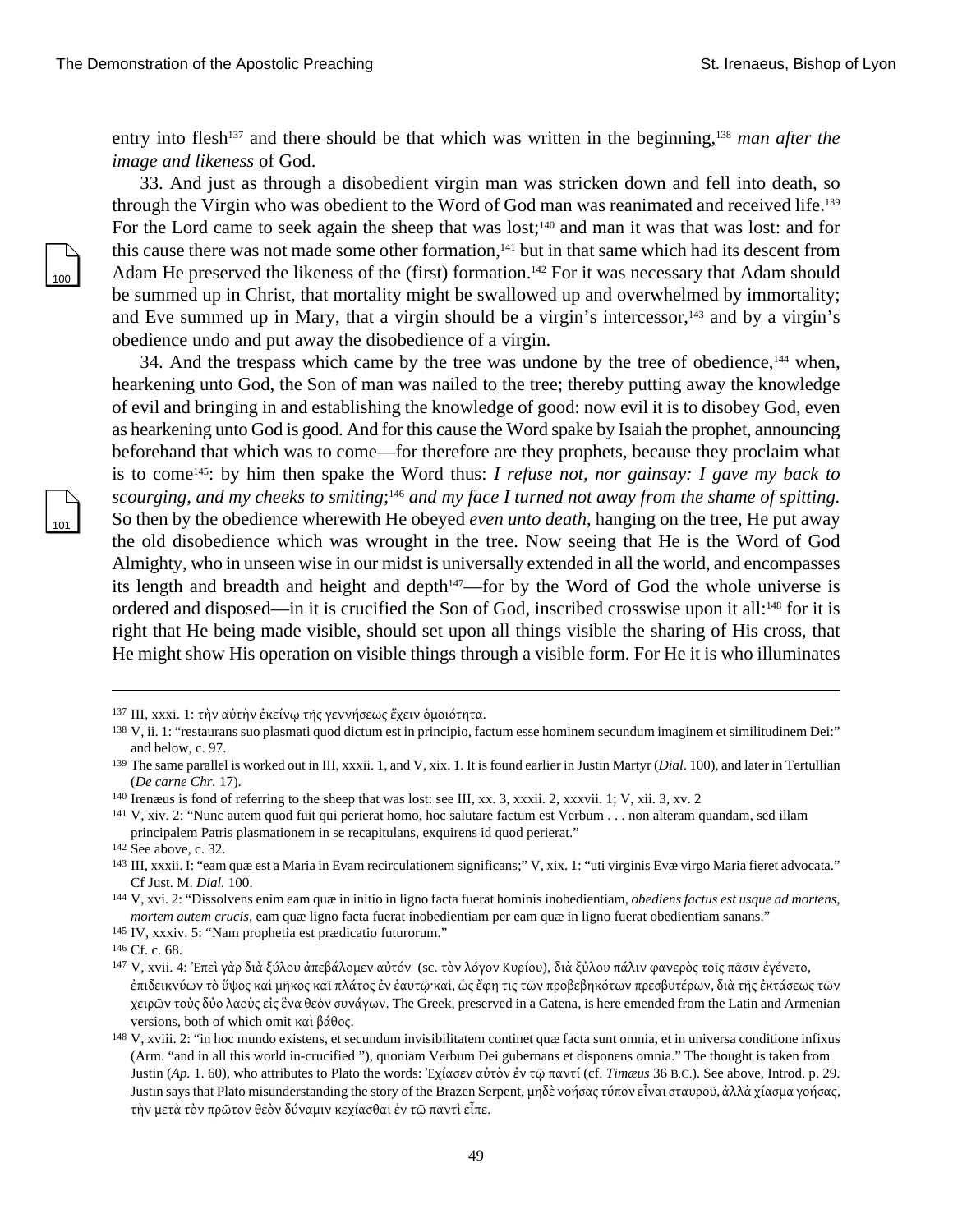[103](http://www.ccel.org/ccel/irenaeus/demonstr/png/0111=103.htm)

[104](http://www.ccel.org/ccel/irenaeus/demonstr/png/0112=104.htm)

the height, that is the heavens; and encompasses the deep which is beneath the earth; and stretches and spreads out the length from east to west; and steers across the breadth of north and south; summoning all that are scattered in every quarter to the knowledge of the Father.

35. Moreover He fulfilled the promise made to Abraham, which God had promised him, to make his seed as the stars of heaven. For this Christ did, who was born of the Virgin who was of Abraham's seed, and constituted those who have faith in Him *lights in the world*,<sup>149</sup> and by the same faith with Abraham justified the Gentiles. For *Abraham believed God, and it was counted unto him for righteousness.* (cf. [Rom. iv. 3\)](http://www.ccel.org/b/bible/asv/xml/asv.Rom.4.xml#Rom.4.3) In like manner we also are justified by faith in God: for *the just shall live by faith*. Now *not by the law is the promise to Abraham, but by faith*: for Abraham was justified by faith: and *for a righteous man the law is not made*. In like manner we also are justified not by the law, but by faith, which is witnessed to in the law and in the prophets, whom the Word of God presents to us.

36. And He fulfilled the promise to David; for to him God had promised that of the *fruit of his body* He would raise up an eternal King,<sup>150</sup> whose kingdom should have no end. And this King is Christ, the Son of God, who became the Son of man; that is, who became the fruit of that Virgin who had her descent from David. And for this cause the promise was, *Of the fruit of thy body*<sup>151</sup>—that He might declare the peculiar uniqueness of Him, who was the fruit of the virgin body that was of David, (even of Him) who was King over the house of David, (and) of whose kingdom there shall be no end.

37. Thus then He gloriously achieved our redemption, and fulfilled the promise of the fathers, and abolished the old disobedience. The Son of God became Son of David and Son of Abraham; perfecting and summing up this in Himself, that He might make us to possess life. The Word of God was made flesh by the dispensation of the Virgin, to abolish death and make man live. For we were imprisoned by sin, being born in sinfulness and living under death.

38. But God the Father was very merciful: He sent His creative<sup>152</sup> Word, who in coming to deliver us came to the very place and spot in which we had lost life, and brake the bonds of our fetters. And His light appeared and made the darkness of the prison disappear, and hallowed our birth and destroyed death, loosing those same fetters in which we were enchained. And He manifested the resurrection,153 Himself becoming *the first begotten of the dead*, and in Himself raising up man that was fallen, lifting him up far above the heaven to the right hand of the glory of the Father: even as God promised by the prophet, saying: *And I will raise up the tabernacle of David that is fallen*; that is, the flesh154 a that was from David. And his our Lord Jesus Christ truly fulfilled, when He

<sup>149</sup> IV, x. 1: ὅτι ποιήσει τὸ σπέρμα ὡσ τὰ ἄστρα τοῦ οὐρανοῦ. τουτέστι τὸ ὑπὸ Παύλου εἰρημέναν· Ὡς φωστῆρει ἐν κόσμῳ: Cf. IV, xiii. 1.

<sup>150</sup> III, xxvi. 1: ἐκ καρποῦ τῆς κυιλίας αὐτοῦ αἰώνιον ἀναστήσειν βασιλέα: III, xi, 4, xvii. 1, xxix. 1. In all these places the phrase "eternal King" is used in connection with this particular promise. The phrase also occurs in III, xx. 2, and below in cc. 56, 66, 95. Justin uses it several times (*Dial.* 34, 36, 118, 135), but not in this connection.

<sup>151</sup> Here and above I have used "body" as in A. V. for κοιλία: but the strange argument is thus somewhat obscured. The words which immediately follow in the Armenian text may be more easily rendered in Latin: "*de fructu ventris tui*, quod est proprium feminæ prægnantis: non de fructu lumborum, nec de fructu renum, quod est proprium viri generantis: ut declararet," etc. Almost the same words are found in III, xxvi. 1: cf. also III, ix. 2: "ext fructu ventris David, id est, ex David virgine." The argument is used by Tertullian, *Adv. Marcion*, III, 20.

<sup>152</sup> The same word corresponds to "artifex" in the Arm. version of V, xv. 2, xxiv. 4: cf. III, xi. 11: ὁ τῶν ἁπάντων τεχνίτης Λόγος.

<sup>153</sup> Cf. c. 39: *Barn.* V. 6: ἵνα καταργήσῃ τὸν θάνατον καὶ τὴν ἐκ νεκρῶν ἀνάστασιν δείξῃ: and Hippolytus, *Apostolic Tradition*, in the Eucharistic Prayer: "ut resurrectionem manifestet"; and *Philos.* x. 33 (Connolly, *Texts and Studies*, VIII, 4. 166).

<sup>154</sup> Or "body": cf. c. 62.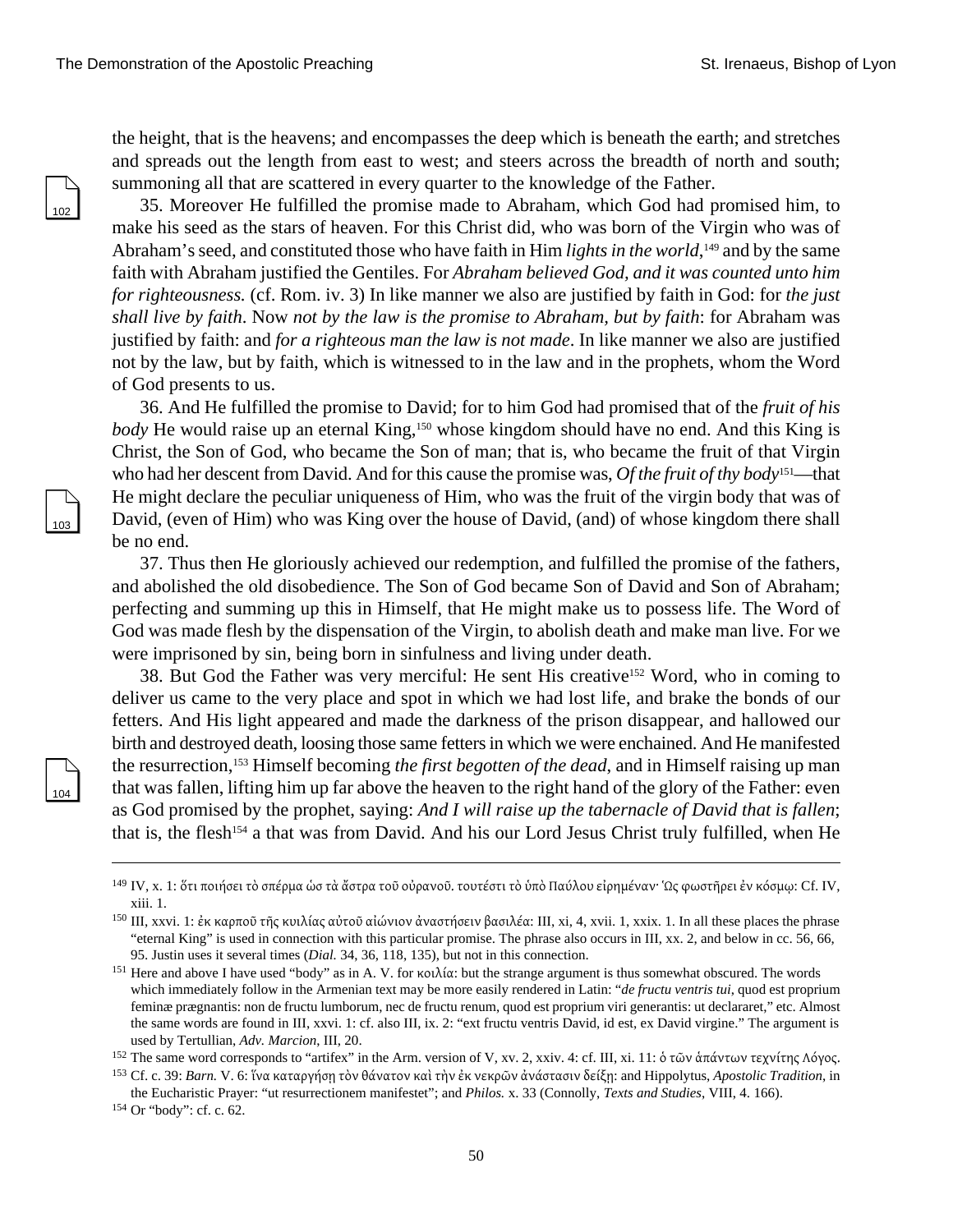gloriously achieved our redemption, that He might truly raise us up, setting us free unto the Father. And if any man will not receive His birth from a virgin, how shall he receive His resurrection from the dead? For it is nothing wonderful and astonishing and extraordinary, if one who was not born rose from the dead: nay indeed we cannot speak of a resurrection of him who came unto being without birth. For one who is unborn and immortal, and has not undergone birth, will also not undergo death. For he who took not the beginning of man, how could he receive his end?

Now, if He was not born, neither did He die; and, if He died not, neither did He rise from the dead; and, if He rose not from the dead, neither did He vanquish death and bring its reign to nought; and if death be not vanquished, how can we ascend to life, who from the beginning have fallen under death? So then those who take away redemption from man, and believe not God that He will raise them from the dead, these also despise the birth of our Lord,155 which He underwent on our behalf, that the Word of God should be made flesh in order that He might manifest the resurrection of the flesh, and might have pre-eminence over all things in the heavens, as the first-born and eldest offspring of the thought of the Father, the Word, fulfilling all things, and Himself guiding and ruling upon earth. For He was the Virgin's first-born, a just and holy man,<sup>156</sup> god fearing, good, well-pleasing to God, perfect in all ways, and delivering from hell all who follow after Him: for He Himself was *the first-begotten of the dead*, the Prince and Author of life unto God.

40. Thus then the Word of God *in all things hath the pre-eminence*; <sup>157</sup> for that He is true man and *Wonderful Counselor and Mighty God*;<sup>158</sup> calling men anew to fellowship with God, that by fellowship with Him we may partake of incorruption. So then He who was proclaimed by the law through Moses, and by the prophets of the Most High and Almighty God, as Son of the Father of all; He from whom all things are, He who spake with Moses—He came into Judea, generated from God by the Holy Spirit,<sup>159</sup> and born of the Virgin Mary, even of her who was of the seed of David and of Abraham, Jesus the Anointed of God, showing Himself to be the One who was proclaimed beforehand by the prophets.

41. And His forerunner was John the Baptist, who prepared and made ready the people beforehand for the reception of the Word of life; declaring that He was the Christ, on whom the Spirit of God rested, mingling with His flesh.<sup>160</sup> His disciples, the witnesses of all His good deeds, and of His teachings and His sufferings and death and resurrection, and of His ascension into heaven after His bodily161 resurrection—these were the apostles, who after (receiving) the power of the Holy Spirit were sent forth by Him into all the world, and wrought the calling of the Gentiles, showing to mankind the way of life, to turn them from idols and fornication and covetousness, cleansing their souls and bodies by the baptism of water and of the Holy Spirit; which Holy Spirit they had received of the Lord, and they distributed and imparted It to them that believed; and thus they ordered and established the Churches. By faith and love and hope they established that which was foretold by the prophets, the calling of the Gentiles, according to the mercy of God which was

[105](http://www.ccel.org/ccel/irenaeus/demonstr/png/0113=105.htm)

[106](http://www.ccel.org/ccel/irenaeus/demonstr/png/0114=106.htm)

<sup>155</sup> V, xix. 2: "Alii autem manifestum adventum Domini contemnunt, incarnationem ejus non recipientes."

<sup>156</sup> IV, xxxiv. 2: "homo justus:" the whole context is parallel to our passage: cf. also III, xvii.,6.

<sup>157</sup> IV, xxxiv. 2, lxiii. 2.

<sup>158</sup> Cf. cc. 54 f.

<sup>159</sup> The Arm. seems to be a rendering of ἐκ θεοῦ σκαρεὶς διὰ πνεύματος ἀγίου. Cf. III, xvii. 6: "unitus et consparsus suo plasmati secundum placitum Patris, et caro factus." See Introd. p. 65.

<sup>160</sup> Cf. c. 97 (where however the Incarnation is in question), and the references there given.

<sup>161</sup> Or "fleshly": cf. I, ii. 1: καὶ τὴν ἔγερσιν ἐκ νεκρῶν καὶ τὴν ἔνσαρκον εἰς τοὺς οὐρανοὺς ἀνάληψιν.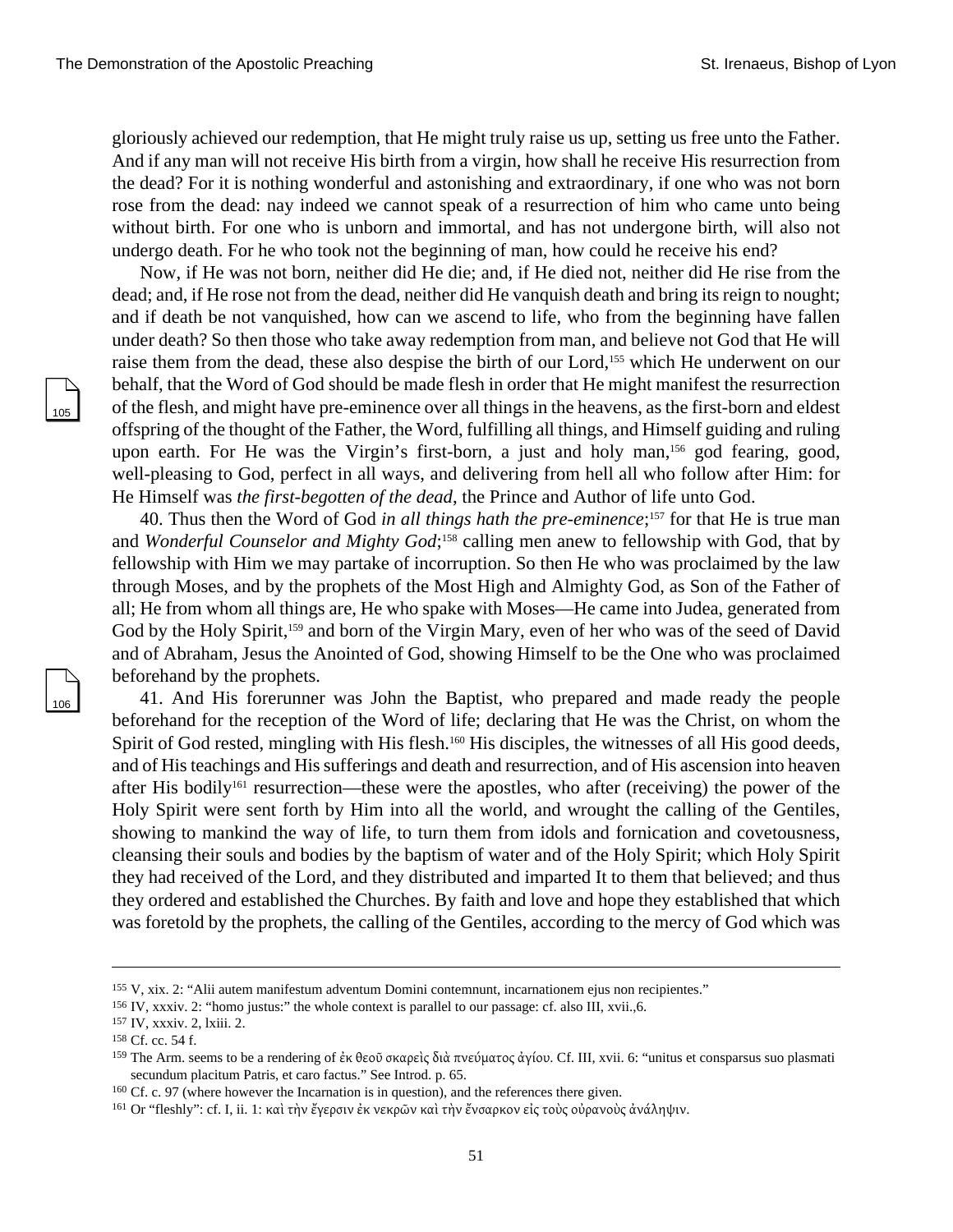[108](http://www.ccel.org/ccel/irenaeus/demonstr/png/0116=108.htm)

[109](http://www.ccel.org/ccel/irenaeus/demonstr/png/0117=109.htm)

extended to them; bringing it to light through the ministration of their service, and admitting them to the promise of the fathers: to wit, that to those who thus believed in and loved the Lord, and continued in holiness and righteousness and patient endurance, the God of all had promised to grant eternal life by the resurrection of the dead; through Him who died and rose again, Jesus Christ, to whom He has delivered over the kingdom of all existing things, and, the rule of quick and dead, and also the judgment. And they counseled them by the word of truth to keep their flesh undefiled unto the resurrection and their soul unstained.

42. For such is the state<sup>162</sup> of those who have believed, since in them continually abides the Holy Spirit, who was given by Him in baptism, and is retained by the receiver, if he walks in truth and holiness and righteousness and patient endurance. For this soul has a resurrection in them that believe, the body receiving the soul again, and along with it, by the power of the Holy Spirit, being raised up and entering into the kingdom of God. This is the fruit of the blessing of Japheth, in the calling of the Gentiles, made manifest through the Church, standing in readiness<sup>163</sup> to receive its dwelling in the house of Shem according to the promise of God. That all these things would so come to pass, the Spirit of God declared beforehand by the prophets; that in respect of them the faith of those who worship God in truth should be confirmed. For what was an impossibility to our nature, and therefore ready to cause incredibility to mankind, this God caused to be made known beforehand by the prophets; in order that, through its having been foretold in times long before, and then at last finding effect in this way, even as it was foretold, we might know that it was God who (thus) proclaimed to us beforehand our redemption.

43. So then we must believe God in all things, for in all things God is true. Now that there was a Son of God, and that He existed not only before He appeared in the world, but also before the world was made, Moses, who was the first that prophesied164 says in Hebrew: *Baresith bara Elowin basan benuam samenthares.* And this, translated into our language,<sup>165</sup> is: "The Son in the beginning: God established then the heaven and the earth."<sup>166</sup> This Jeremiah the prophet also testified, saying thus: *Before the morning-star I begat thee: and before the sun> (is) thy name;<sup>167</sup> and that is,* before the creation of the world; for together with the world the stars were made. And again the same says: *Blessed is he who was, before he became man.*168 Because, for God, the Son was (as) the beginning before the creation of the world;<sup>169</sup> but for us (He was) then, when He appeared; and

<sup>167</sup> For this composite quotation from the Psalms, here attributed to Jeremiah, see Introd. p. 19 ff.

<sup>&</sup>lt;sup>162</sup> The Arm. is a literal rendering of οὕτως ἔχειν, as in the Arm. version of IV, Xi. 2 ("sic se habere").

<sup>163</sup> Cf. c. 21. The Arm. is obscure, perhaps corrupt.

<sup>164</sup> Cf. Just. M. *Ap.* 1. 32: Μωυσῆς . . . πρῶτος τῶν προφητῶν γενόμενος.

<sup>165</sup> Lit. "the Armenian language."

<sup>166</sup> The Hebrew text has been corrupted in transmission: but it is plain that Irenæus interpreted the first two words ("In the beginning created") as "In the beginning the Son." St Hilary, on [Ps. ii.](http://www.ccel.org/b/bible/asv/xml/asv.Ps..xml#Ps..) § 2, says that *bresith* has three meanings, "in principio in capite, in filio"; but be prefers the first as the interpretation given by the LXX. See the note of the learned Dom Coustant, the Benedictine editor of St Hilary. See also Dr Harnack's notes in *Texte u. Unters.*, I, 1. 117 ff. and xxxi, 1. 60. In Clem. Alex. *Ecl. Proph.* 4 we find as a comment on [Gen. i. 1,](http://www.ccel.org/b/bible/asv/xml/asv.Gen.1.xml#Gen.1.1) ὅτι ἀρχὴ ὁ υἱός.

<sup>168</sup> For this quotation also see Introd. p. 22 f.

<sup>&</sup>lt;sup>169</sup> This is probably a reference to [Prov. viii. 22:](http://www.ccel.org/b/bible/asv/xml/asv.Prov.8.xml#Prov.8.22) ὁ κύριος ἔκτισέ με ἀιχὴν τῶν ὁδῶν αὐτοῦ.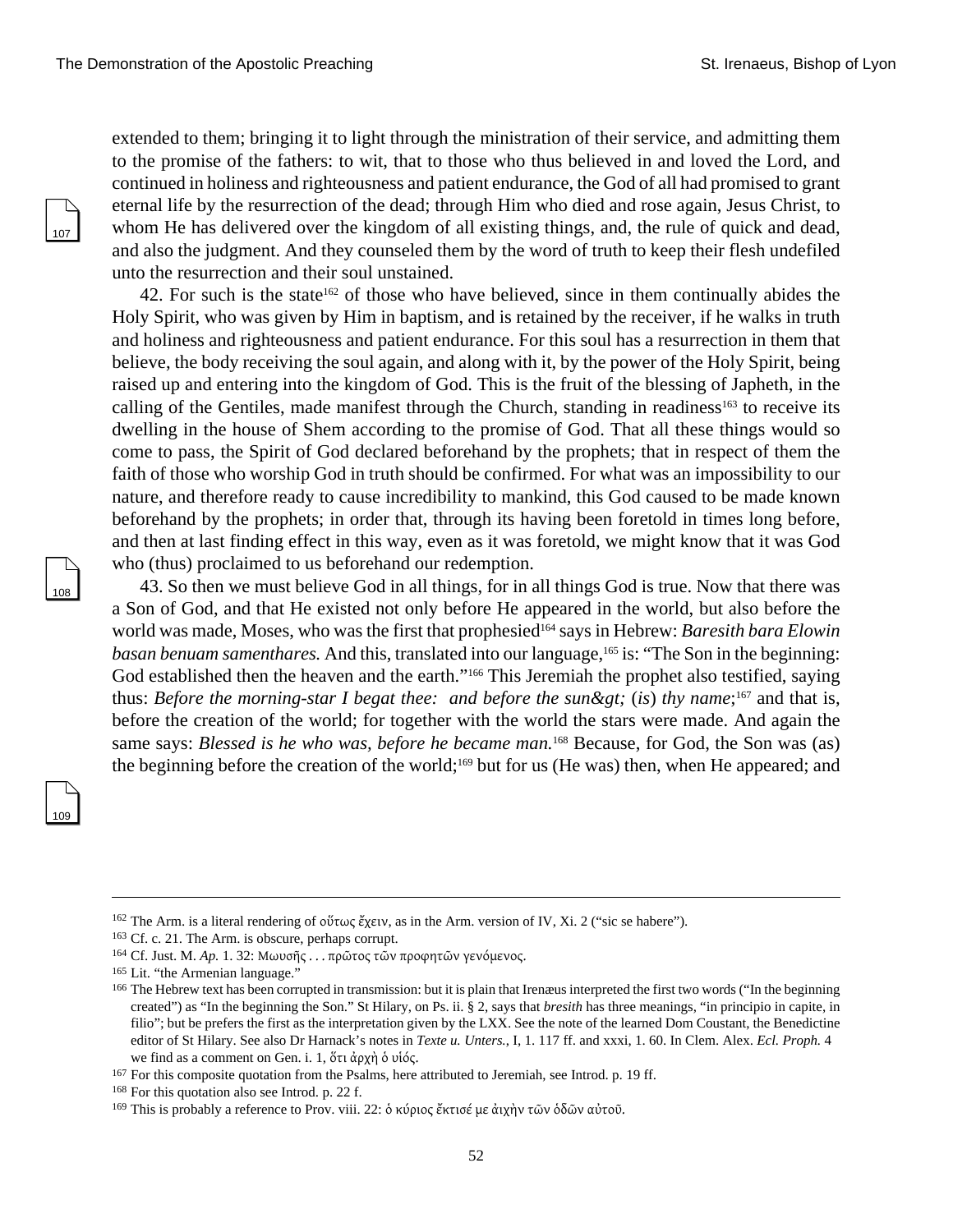before that He was not for us, who knew Him not.<sup>170</sup> Wherefore also His disciple John, in teaching us who is the Son of God, who was with the Father before the world was made, and that all the things that were made were made by Him, says thus: *In beginning was the Word, and the Word was with God, and the Word was God. The same was in the beginning with God. All things were made by Him, and without Him was not anything made*: showing with certainty that the Word, who was in the beginning with the Father, and by whom all things were made, this is His Son.

44. And again Moses tells how the Son of God drew near to hold converse with Abraham: *And God appeared unto him by the oak of Mamre in the middle of the day. And looking up with his eyes he beheld, and, lo, three men stood over against him. And he bowed himself down to the earth, and said: Lord, if indeed I have found favour in thy sight.* And all that which follows he spake with the Lord, and the Lord spake with him. Now two of the three were angels; but one was the Son of God, with whom also Abraham spake, pleading on behalf of the men of Sodom, that they should not perish if at least ten righteous should be found there. And, whilst these were speaking, the two angels entered into Sodom, and Lot received them. And then the Scripture says: *And the Lord rained upon Sodom and Gomorrah brimstone and fire from the Lord out of heaven*: that is to say, the Son, who spake with Abraham, being *Lord*, received power to punish the men of Sodom *from the Lord out of heaven*, even from the Father who rules over all.<sup>171</sup> So Abraham was a prophet and saw things to come, which were to take place in human form even the Son of God, that He should speak with men and eat with them, and then should bring in the judgment from the Father, having received from Him who rules over all the power to punish the men of Sodom.

45. And Jacob, when he went into Mesopotamia, saw Him in a dream, *standing upon the ladder*, that is the tree which was set up from earth to heaven;<sup>172</sup> for thereby they that believe on Him go up to the heavens. For His sufferings are our ascension on high. And all such visions point to the Son of God, speaking with men and being in their midst. For it was not the Father of all, who is not seen by the world, the Maker of all who has said: *Heaven is my throne, and earth is my footstool: what house will ye build me, or what is the place of my rest?* [\(Acts vii. 49\)](http://www.ccel.org/b/bible/asv/xml/asv.Acts.7.xml#Acts.7.49) and who *comprehendeth the earth with his hand, and with his span the heaven*173—it was not He that came and stood in a very small space and spake with Abraham; but the Word of God, who was ever with mankind, and made known beforehand what should come to pass in the future, and taught men the things of God.

[111](http://www.ccel.org/ccel/irenaeus/demonstr/png/0119=111.htm)

[110](http://www.ccel.org/ccel/irenaeus/demonstr/png/0118=110.htm)

46. He it is who spake with Moses in the bush, and said: *Seeing have I seen the affliction of my people that is in Egypt; and I am come down to deliver them.* He it is who came forth and came down for the deliverance of the oppressed, bringing us out from the power of the Egyptians, that is, from all idolatry and impiety; and delivering us from the Red Sea, that is, delivering us from the deadly confusion of the Gentiles and the grievous vexation of their blasphemy. For in them the Word of God prepared and rehearsed beforehand the things concerning us. Then He set forth in types beforehand that which was to be; how in very truth He has brought us out from the cruel service of the Gentiles, and a stream of water in the desert has He made to flow forth in abundance

<sup>172</sup> The Arm. text has "from heaven to heaven" by oversight. That Jacob's Ladder signified the Cross was said by Justin (*Dial.* 86). <sup>173</sup> IV, xxxiii. i: "Audistis mensos esse cælos in palma . . . qui comprehendit terram pugillo."

<sup>&</sup>lt;sup>170</sup> Justin (*Dial.* 88) quotes the Voice at the Baptism in the form "Thou art my Son, this day have I begotten thee" ([Ps. ii. 7,](http://www.ccel.org/b/bible/asv/xml/asv.Ps.2.xml#Ps.2.7) and [Luke iii. 22](http://www.ccel.org/b/bible/asv/xml/asv.Luke.3.xml#Luke.3.22) in Codex Bezæ, etc.). Then he says: τότε γένεσιν αὐτοῦ λέγων γίνεσθαι τοῖς ἀνθρώποις, ἐξ ὅτου ἡ γνῶσις αὐτοῦ ἔμελλε γίνεσθαι.

<sup>171</sup> III, vi. 1: "Filium enim hic significat, qui et Abrahæ collocutus sit, a Patre accepisse potestatem judicandi Sodomitas propter iniquitatem eorum.' For the indebtedness of Irenæus to Justin in this and the next chapter, see Introd. p. 12.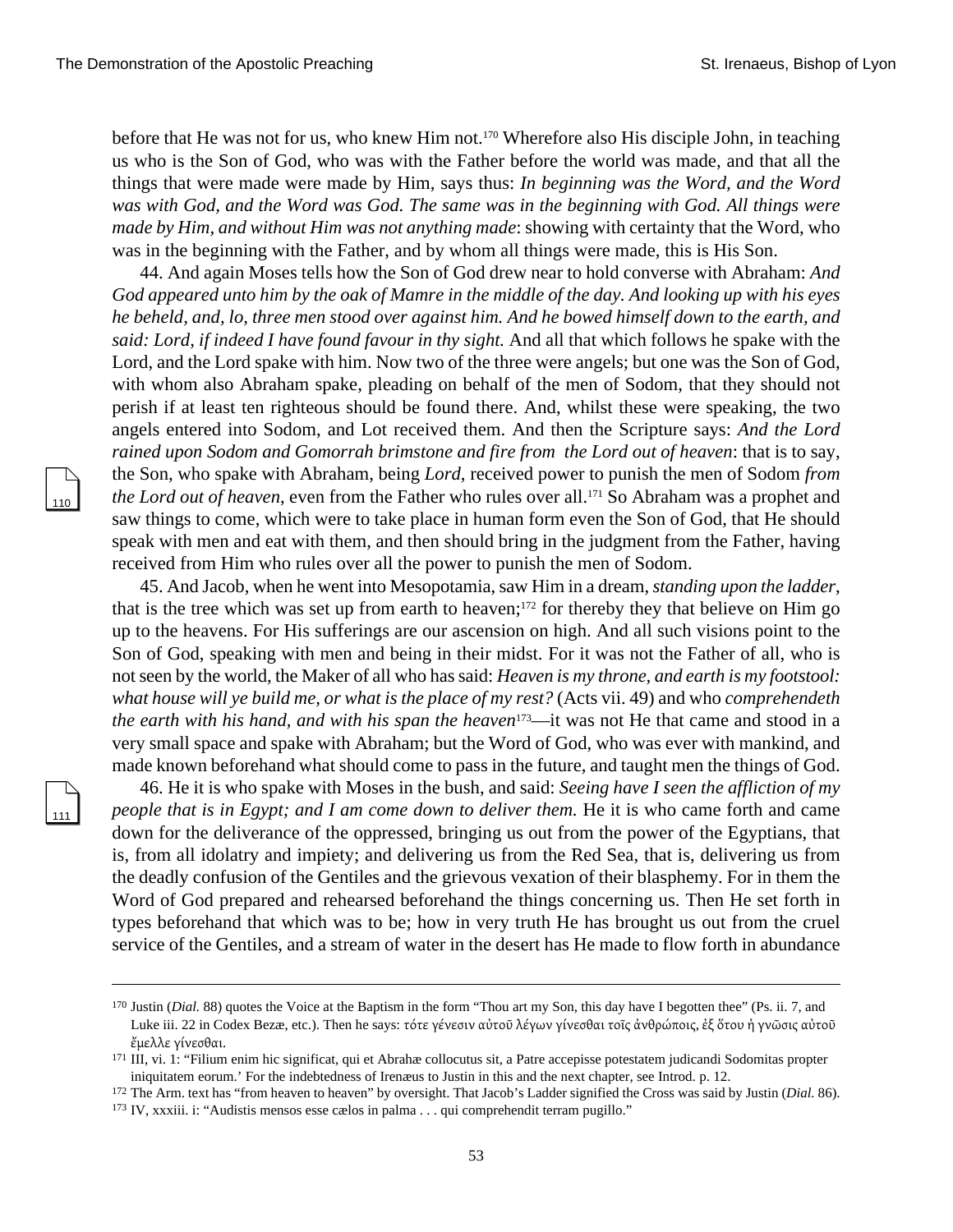[113](http://www.ccel.org/ccel/irenaeus/demonstr/png/0121=113.htm)

from a rock; and that rock is Himself; and has given twelve fountains, that is, the teaching of the twelve apostles. And the obstinate unbelievers He brought to an end and consumed in the wilderness; but those who believed on Him, and *in malice* were *children*, <sup>174</sup> He made to enter into the inheritance of the fathers; whom not Moses, but Jesus puts in possession of the heritage:<sup>175</sup> who also delivers us from Amalek by the expansion of His hands,<sup>176</sup> and brings us to the kingdom of the Father.

47. So then the Father is Lord and the Son is Lord,<sup>177</sup> and the Father is God and the Son is God; for that which is begotten of God is God.<sup>178</sup> And so in the substance and power of His being there is shown forth one God; but there is also according to the economy of our redemption both Son and Father. Because to created things the Father of all is invisible and unapproachable,179 therefore those who are to draw near to God must have their access to the Father through the Son. And yet more plainly and evidently does David speak concerning the Father and the Son as follows: *Thy throne, O God is for ever and ever: thou hast loved righteousness and hated unrighteousness*: 180 *therefore God hath anointed thee with the oil of gladness above thy fellows*. ([Ps. xlv. 6 f.](http://www.ccel.org/b/bible/asv/xml/asv.Ps.45.xml#Ps.45.6)) For the Son, as being God, receives from the Father, that is, from God,<sup>181</sup> the throne of the everlasting kingdom, and the oil of anointing above His fellows. The oil of anointing is the Spirit,<sup>182</sup> wherewith He has been anointed; and His fellows are prophets and righteous men and apostles, and all who receive the fellowship of His kingdom, that is to say, His disciples.

48. And again David says: *The Lord said unto any Lord: Sit on any right hand, until I make thy enemies thy footstool. The rod of thy strength shall the Lord send forth from Sion; and rule thou in the midst of thy enemies. With thee in the beginning*<sup>183</sup> *in the day of thy power, in the brightness of the holy ones: from the womb before the morning-star I begat thee. The Lord sware and will not repent: Thou art a priest for ever after the order of Melchisedec. And the Lord on thy right hand hath broken in pieces kings in the day of wrath: he shall judge among the Gentiles, he shall fill up the ruins, and shall break in pieces the heads of many on the earth.*<sup>184</sup> *He shall drink of the brook in the way: therefore shall he lift up the head.* Now hereby he proclaimed that He came into being before all, and that He rules over the Gentiles and judges all mankind and the kings who now hate Him and persecute His name; for these are His enemies: and in calling Him God's priest for ever, he declared His immortality. And therefore he said: *He shall drink of the brook in the way; therefore shall he lift up the head;* proclaiming the exaltation with glory that followed on His humanity and humiliation and in gloriousness.<sup>185</sup>

<sup>174</sup> IV, xliv. 3: "Malitia parvuli": cf. c. 95.

<sup>175</sup> IV, xlvii. 1: "ecclesiæ . . . quam non Moyses quidem famulus Dei, sed Jesus filius Dei in hæreditatem dabit."

<sup>&</sup>lt;sup>176</sup> V, xvii. 4: διὰ τῆς ἐκτάσεως τῶν χειρῶν (where neither Lat. nor Arm. supports the inserted θείας): cf. c. 79. For, this ἔκτασις cf. *Barn.* XII. 2; Just. M. *Dial.* 91, 112, 131.

<sup>177</sup> III, vi. i: "Vere igitur cum Pater sit Dominus et Filius vere sit Dominus, merito Spiritus Sanctus Domini appellatione signavit eos."

<sup>178</sup> I, i. 18: τὸ γὰρ ἐκ θεοῦ γεννηθὲν θεός ἐστιν.

<sup>179</sup> Cf. Athan. *Orat.* i. 64: καὶ ἔστιν ὁ θεὸς ἀόρατος καὶ ἀπρόσιτος τοῖς γεννητοῖς.

<sup>&</sup>lt;sup>180</sup> Apparently reading ἀδικίαν. The omission of "thy God" after "God" may be an oversight.

<sup>181</sup> III, vi. 1: "Utrosque enim Dei appellatione signavit Spiritus: et eum qui ungitur Filium, et eum qui ungit, id est, Patrem."

<sup>182</sup> III, xix. 3: "Et unxit quidem Pater, unctus est vero Filius, in Spiritu qui est unctio," etc. For this chapter, see Introd. p. 60.

<sup>&</sup>lt;sup>183</sup> As though reading ἐν ἀρχῆ for ἀρχή.

<sup>&</sup>lt;sup>184</sup> As though reading πληρώσει πτώματα and ἐπὶ γῆς πολλῶν, with some MSS. of LXX.

<sup>185</sup> This is Justin's interpretation of the words: see *Dial.* 33: καὶ ὅτι ταπεινὸς ἔσται πρῶτον ἄνθρωπος, εἶτα ὑψωθήσεται.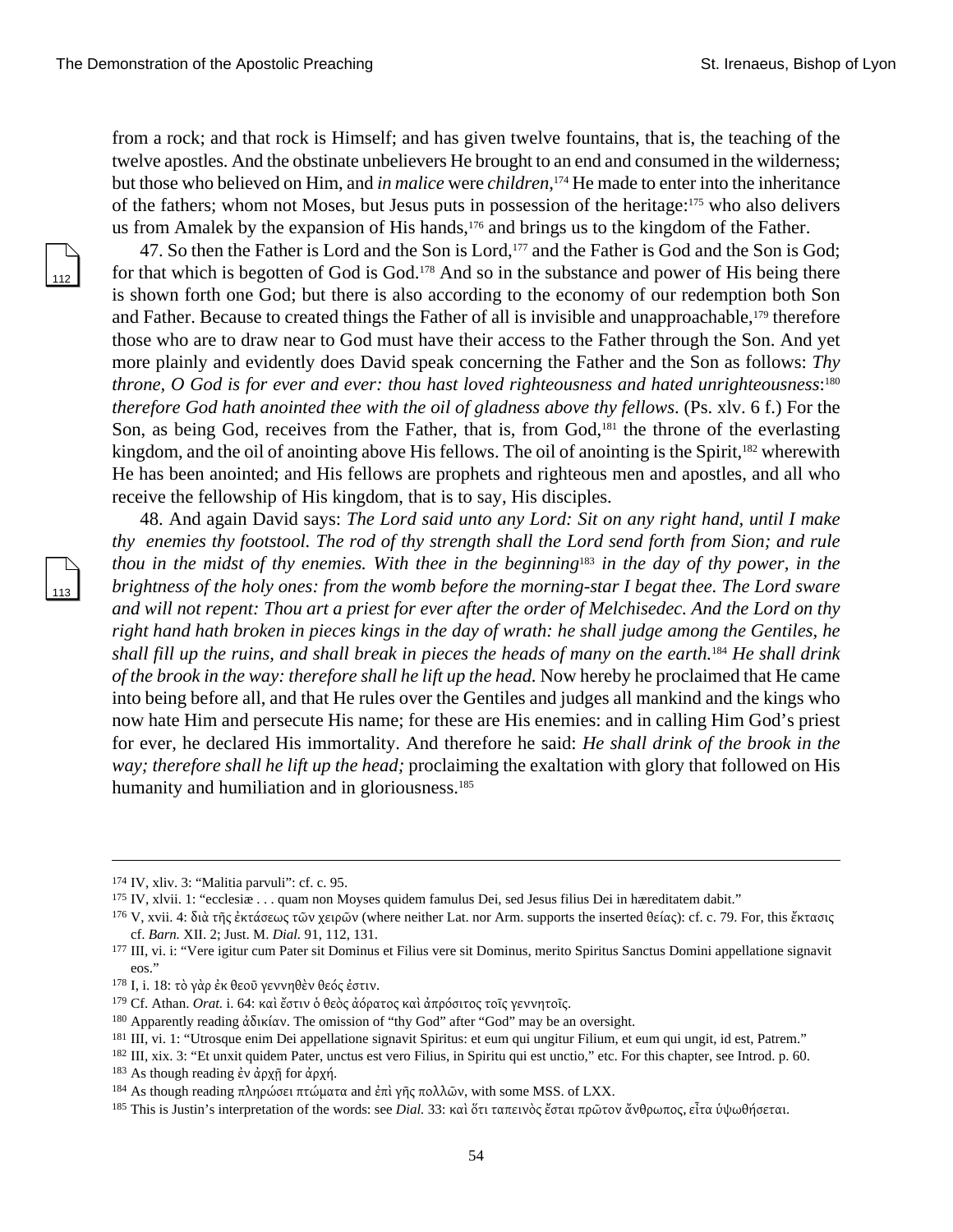[115](http://www.ccel.org/ccel/irenaeus/demonstr/png/0123=115.htm)

[116](http://www.ccel.org/ccel/irenaeus/demonstr/png/0124=116.htm)

49. And again Isaiah the prophet says: *Thus saith the Lord God to my Anointed the Lord*, 186 *whose right hand I have held, that the Gentiles should hearken before him.* And how the Christ is called Son of God and King of the Gentiles, that is, of all mankind; and that He not only is called but is Son of God and King of all, David declares thus: *The Lord said unto me: Thou art any Son, this day have I begotten thee. Ask of me and I will give thee the Gentiles for thy inheritance, and for a possession the utmost parts of the earth.* These things were not said of David; for neither over the Gentiles nor over the utmost parts did he rule, but only over the Jews. So then it is plain that the promise to the Anointed to reign over the utmost parts of the earth is to the Son of God, whom David himself acknowledges as his Lord, saying thus: *The Lord said unto my Lord, Sit on my right hand*, and so forth, as we have said above. For he means that the Father speaks with the Son; as we showed a little before as to Isaiah, that he said thus: *God saith to my Anointed the Lord, that the Gentiles should hearken before him.* For the promise is the same by the two prophets, that He should be King: so that the speech of God is addressed to one and the same, I mean, to Christ the Son of God. Forasmuch as David says: *The Lord said unto me*, it is necessary to say that it is not David who speaks, nor any one of the prophets, in his own person: for it is not a man who speaks the prophecies; but the Spirit of God, assimilating and likening Himself to the persons represented, speaks in the prophets, and utters the words sometimes from Christ and sometimes from the Father.<sup>187</sup>

50. So then right fitly Christ says through David that He converses with the Father; and right worthily does He say the other things concerning Himself through the prophets; as in other instances, so also after this manner by Isaiah: *And now thus saith the Lord, who formed me as his servant from the womb, to gather Jacob and to gather Israel unto him: and I shall be glorified before the Lord, and my God shall be a strength unto me. And he said: A great thing shall it be to thee to be called my servant, to stablish and confirm the tribe of Jacob, and to turn again the dispersion of* Israel: and I have set thee for a light of the Gentiles,<sup>188</sup> that thou shouldst be for salvation unto the *end of the earth.*

51. Here, first of all, is seen that the Son of God pre-existed, from the fact that the Father spake with Him,<sup>189</sup> and before He was born revealed Him to men: and, next, that He must needs be born a man among men; and that the same God *forms* Him *from the womb*, that is, that of the Spirit of God He should be born; and that He is Lord of all men, and Saviour of them that believe on Him, both Jews and others. For the people of the Jews is called Israel in the Hebrew language, from Jacob their father, who was the first to be called Israel: and Gentiles He calls the whole of mankind. And that the Son of the Father calls Himself *servant*, (this is) on account of His subjection to the Father: for among men also every son is servant of his father.

52. That Christ, then, being Son of God before all the world, is with the Father; and being with the Father190 is also nigh and close and joined unto mankind; and is King of all, because the Father has subjected all things unto Him; and Saviour of them that believe on Him—such things do the

<sup>&</sup>lt;sup>186</sup> Reading κυρίω for Κύρω; cf. *Barn.* XII. 11: so also many later writers.

<sup>187</sup> The subject is fully treated by Justin (*Ap.* l, 36 ff.): cf. especially: πότε δὲ ὡς ἀπὸ προσώπου τοῦ δεσπότου πάντων καὶ πατρὸς θεοῦ φθέγγεται, πότε δὲ ὡς ἀπὸ προσώπου τοῦ χριστοῦ.

<sup>188</sup> Here the quotation corresponds with [Acts xiii. 47,](http://www.ccel.org/b/bible/asv/xml/asv.Acts.13.xml#Acts.13.47) as in Just. M. *Dial.* 121.

<sup>189</sup> Cf. c. 30. Justin says (*Dial.* 62): Ἀλλὰ τοῦτο τὸ τῷ ὄντι ἀπὸ τοῦ τατρὸς προβληθὲν γέννημα πρὸ πάντων τῶν ποιημάτων συνῆν τῷ πατρί, καὶ τούτῳ ὁ πατὴρ προσομιλεῖ.

<sup>190</sup> The construction of the Arm. is uncertain, but the general sense is plain. The preposition "with" in the first place seems to represent σύν, in the second place πρός.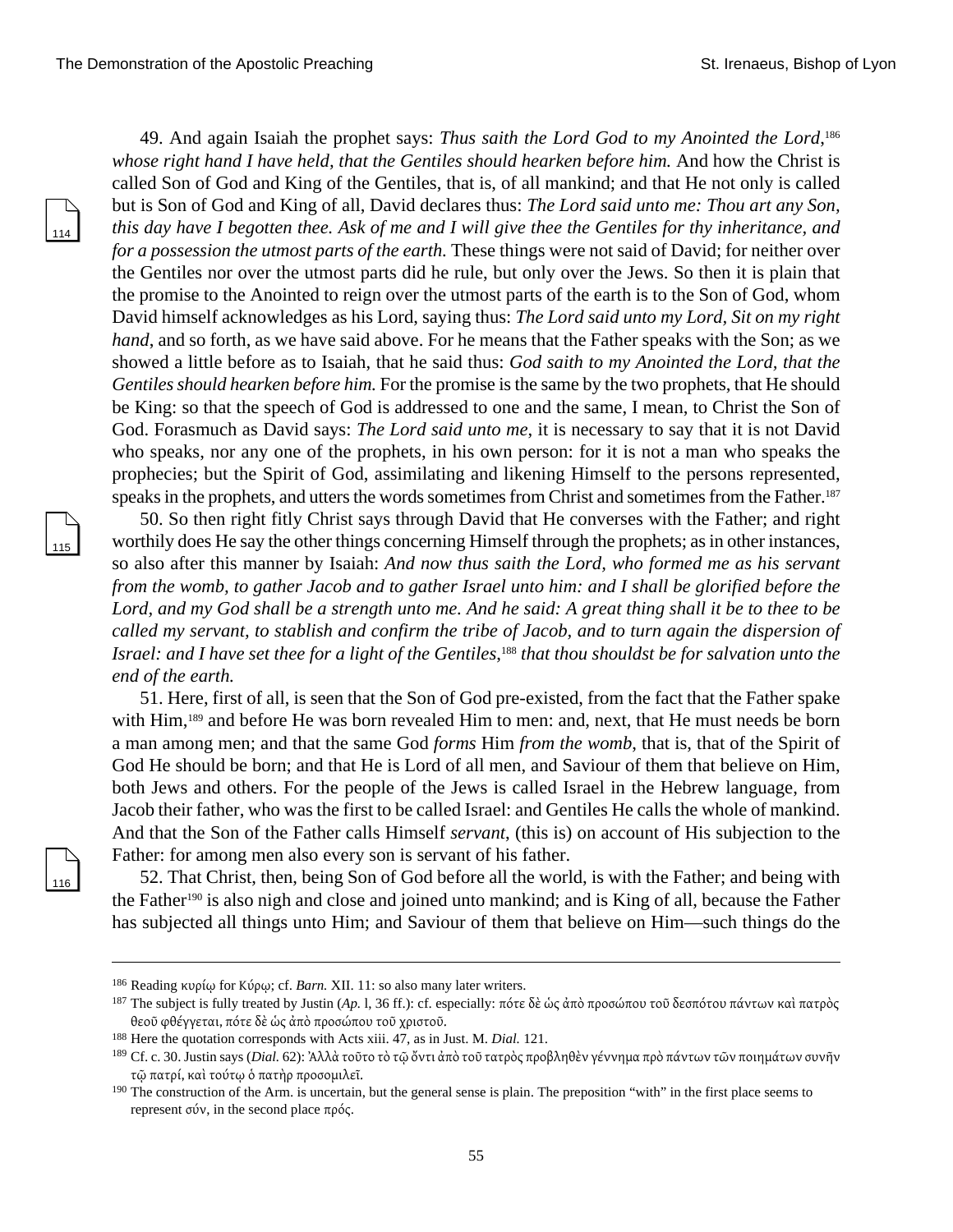[118](http://www.ccel.org/ccel/irenaeus/demonstr/png/0126=118.htm)

Scriptures declare. For it is not feasible and possible to enumerate every scripture in order; and from these you may understand the others also which have been spoken in like manner, believing in Christ, and seeking understanding and comprehension from God, so as to understand what has been spoken by the prophets.

53. And that this Christ, who was with the Father, being the Word of the Father, was thereafter to be made flesh and become man and undergo the process of birth and be born of a virgin and dwell among men, the Father of all bringing about His incarnation<sup>191</sup>—Isaiah says thus: *Therefore the Lord himself shall give you a sign: behold, the virgin shall conceive and shall bring forth a son, and ye shall call him Emmanuel: butter and honey shall he eat; before he knoweth or selecteth the evil, he chooseth the good: for, before the child knoweth good or evil, he rejecteth wickedness to choose the good.* So he proclaimed His birth from a virgin; and that He was truly man he declared beforehand by His *eating*; and also because he called Him *the child*; and further by giving Him a name; for this is the custom also for one that is born.<sup>192</sup> And His name is two-fold: in the Hebrew tongue Messiah Jesus, and in ours Christ Saviour. And the two names are names of works actually wrought. For He was named Christ, because through Him the Father anointed and adorned all things; and because on His coming as man He was anointed with the Spirit of God and His Father. As also by Isaiah He says of Himself: *The Spirit of the Lord is upon me: wherefore he hath anointed me to preach good tidings to the poor.* And (He was named) Saviour for this, that He became the cause of salvation to those who at that time were delivered by Him from all sicknesses and from death,<sup>193</sup> and to those who afterwards believed on Him the author of salvation in the future and for evermore.

54. For this cause then is He Saviour. Now Emmanuel is, being interpreted, *With you God*; 194 or as a yearning cry195 uttered by the prophet, such as this: *With us shall be God*; according to which it is the explanation and manifestation of the good tidings proclaimed. For *Behold*, He saith, *the virgin shall conceive and shall bring forth a son*; and He, being God, is to be with us. And, as if altogether astonished196 at these things, he proclaims in regard to these future events that *With us shall be God.* And yet again concerning His birth the same. prophet says in another place: *Before she that travailed gave birth, and before the pains of travail came on, she escaped and was delivered of a man-child*. Thus he showed that His birth from the virgin was unforeseen and unexpected.<sup>197</sup> And again the same prophet says: *Unto us a son is born, and unto us a child is given*: <sup>198</sup> *and his name shall be called Wonderful Counselor, Mighty God*. 199

55. He calls Him *Wonderful Counselor*, meaning of the Father: whereby it is declared that the Father works all things together with Him; as is contained in the first book of Moses which is

<sup>195</sup> Or, perhaps "a cry of augury."

<sup>191</sup> V, i. 3: "Patris omnium, qui operatus est incarnationem ejus.

<sup>192</sup> For comments on the rest of this chapter, see Introd. pp. 15 f.

<sup>193</sup> After the word "death" the Arm. has again "at that time."

<sup>&</sup>lt;sup>194</sup> The translator has read μεθ<sup>'</sup> ὑμῶν for μεθ<sup>'</sup> ἔμῶν: there is no distinction in sound in the later Greek pronunciation.

<sup>196</sup> Cf. c. 71; and Just. M. *Ap.* 1, 47: θαυμαζόντων τὰ γεγενημένα: *Dial.* 118: τοῦτο θαυμάζων Ἠσαιὰς ἔφη.

<sup>197</sup> III, xxvi. 2: "In eo autem quod dixerit: *Ipse Dominus dabit signum*, id quod erat inopinatum generationis ejus significavit. . . . Sed quoniam inopinata salus hominibus inciperet fieri, Deo adjuvante, inopinatus et partus virginis fiebat," etc.

<sup>198</sup> The transposition of "son" and "child" would seem to be an oversight: see however Just. M. *Ap.* 1, 35 (παιδίον . . . νεανίσκος]: and note that the whole passage is quoted differently in c. 56 below.

<sup>199</sup> So in IV, lv. 2: cf. III, xx. 2. So above, c. 40. But in c. 56 we have "Angel of great counsel," as in III, xvii. 3: cf. Just. M. *Dial.* 76.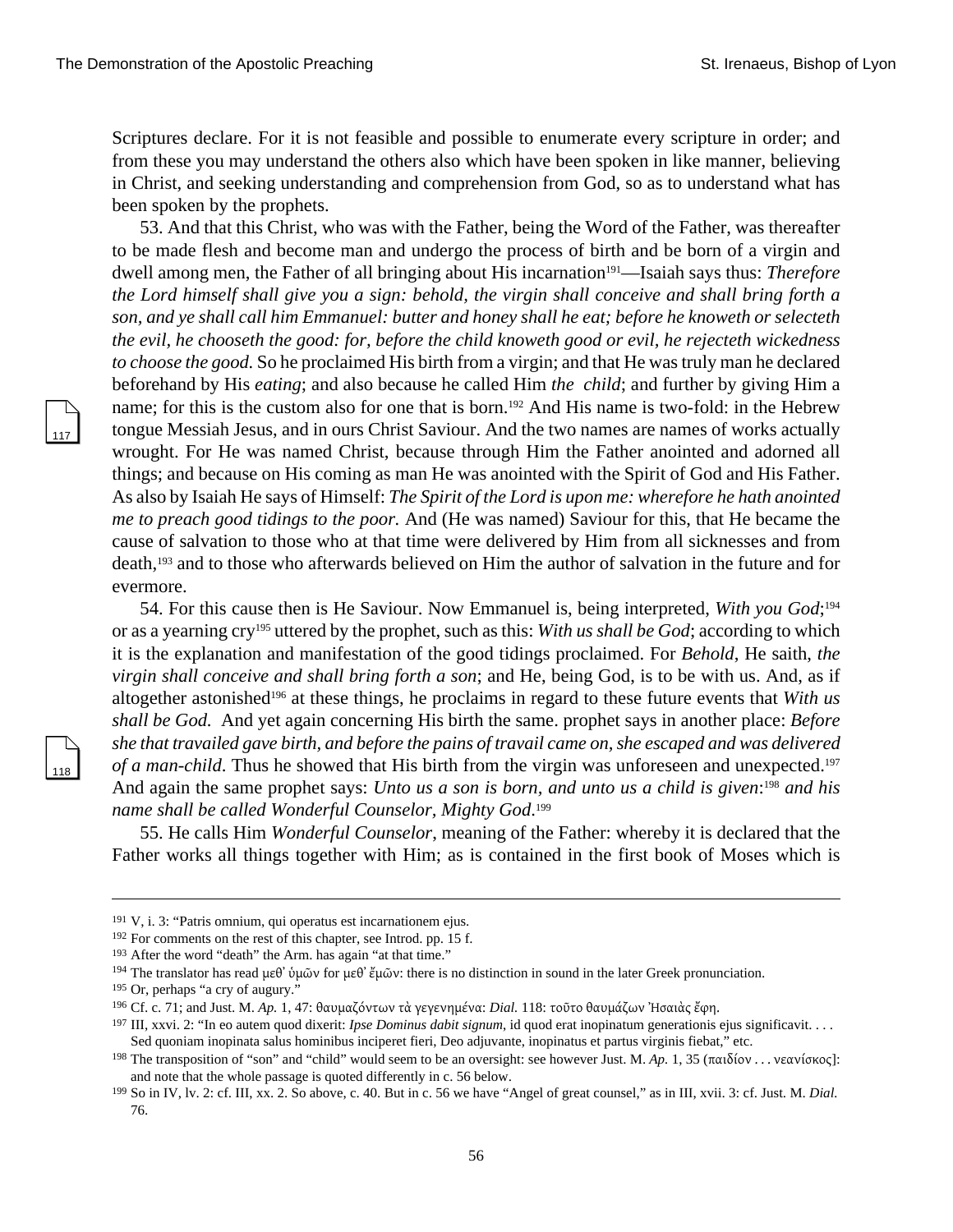[120](http://www.ccel.org/ccel/irenaeus/demonstr/png/0128=120.htm)

entitled Genesis: *And God said, Let us make man after our image and likeness.* For there is seen in this place the Father speaking to the Son,<sup>200</sup> the Wonderful Counselor of the Father. Moreover He is also our Counselor, giving advice; not compelling as God,201 even though He is *Mighty God*, (as) he says; but giving advice that we should forsake ignorance and acquire knowledge, and depart from error and come to the truth, and put away corruption and receive incorruption.

56. And again Isaiah says: *And they shall wish that they had been burned with fire: for unto us a child is born, and unto us a son is given; whose government is upon his shoulders, and his name is called Angel of great counsel. For I will bring peace upon the rulers, again peace and health unto him. Great is his rule, and of his peace there is no bound, upon the throne of David and upon his kingdom, to prosper and complete, to aid and undertake,* <sup>202</sup> *in righteousness and judgment from this time forth and for evermore.* For hereby the Son of God is proclaimed both as being born and also as eternal King.203 But *they shall wish that they had been burned with fire* (is said) of those who believe not on Him, and who have done to Him all that they have done: for they shall say in the judgment, How much better that we had been burned with fire before the Son of God was born, than that, when He was born, we should not have believed on Him. Because for those who died before Christ appeared there is hope that in the judgment of the risen<sup>204</sup> they may obtain salvation, even such as feared God and died in righteousness and had in them the Spirit of God, as the patriarchs and prophets and righteous men. But for those who after Christ's appearing believed not on Him, there is a vengeance without pardon in the judgment. Now in this: *Whose government is upon his* shoulder, the cross is in a figure declared, on which He was nailed back.<sup>205</sup> For that which was and is a reproach to Him, and for His sake to us,<sup>206</sup> even the cross, this same is, says he, His *government*, being a sign of His kingdom. And, *Angel of great counsel*, he says; that is, of the Father<sup>207</sup> whom He hath declared unto us.

57. That the Son of God should be born, and in what way He was to be born, and that He should be shown to be Christ—from what has been said it is plain how this was made known beforehand by the prophets. And in addition to this, in what land and among whom of mankind He was to be born<sup>208</sup> and to appear, this also was proclaimed beforehand with words such as these. Moses in Genesis says thus: *There shall not fail a prince from Judah, nor a leader from his loins, until he shall come for whom it remaineth*; 209 *and he shall be the expectation of the Gentiles: washing his robe in wine, and his garment in the blood of the grape.* Now Judah was the ancestor of the Jews,

<sup>200</sup> V, xv. 4: "Cum quo et loquebatur Pater: *Faciamus*," etc. cf. IV, xxxiv. i. Cf. *Barn.* V, 5.

<sup>&</sup>lt;sup>201</sup> V, i. 1: "non cum vi . . . sed secundum suadelam . . . suadentem, non vim inferentem:" cf. IV, lix. 1: Βία θεῷ οὐ πρόσεστιν · ἀγαθὴ δὲ γνώμη πάντοτε συμπάρεστιν αὐτῷ: lx. 1: ἀλλὰ μὴ βιαζομένου. Compare *Ep. ad Diognetum* 7: ὡς πείθων, οὐ βιαζόμενος · βία γὰρ οὐ πρόσεστι τῷ θεῷ.

<sup>202</sup> The Arm. offers double renderings both of κατορθῶσαι and of ἀντιλαεέσθαι.

<sup>203</sup> Cf. cc. 36, 66, 95.

<sup>204</sup> The Arm. appears to mean "of the Risen One ": but the text may be corrupt.

<sup>205</sup> This is Justin's interpretation in *Ap*. 1, 35: οὗ ἡ ἀρχὴ ἐπὶ τῶν ὤμων· μηνυτικὸν τῆς δυνάμεως τοῦ σταυροῦ, ῷ προσέθηκε τοὺς ὤμους σταυρωθείς.

<sup>206</sup> Cf. Just. M. *Dial.* 101: Ὄνειδος μὲν γὰρ ἡμῖν τοῖς εἰς αὐτὸν πιστεύουσιν ἀνθρώποις πανταχοῦ ἐστιν. Justin is interpreting ὄνειδος ἀνθρώπων [\(Ps. xxii. 7](http://www.ccel.org/b/bible/asv/xml/asv.Ps.22.xml#Ps.22.7)).

<sup>207</sup> III, xvii. 3: "*magni consilii patris nuntius*:" see note to c. 54.

<sup>208</sup> Cf. Just. M. *Ap.* 1, 34: Οπου δὲ καὶ τῆς γῆς γεννᾶσθαι ἔμελλεν, κ.τ.λ., quoting [Mic. v. 2](http://www.ccel.org/b/bible/asv/xml/asv.Mic.5.xml#Mic.5.2), which Irenæus quotes below, c. 63.

<sup>&</sup>lt;sup>209</sup> So in IV, xx. 2: "cui repositum est," corresponding to ὦ ἀπόκειται, the reading which Justin defends in I 120.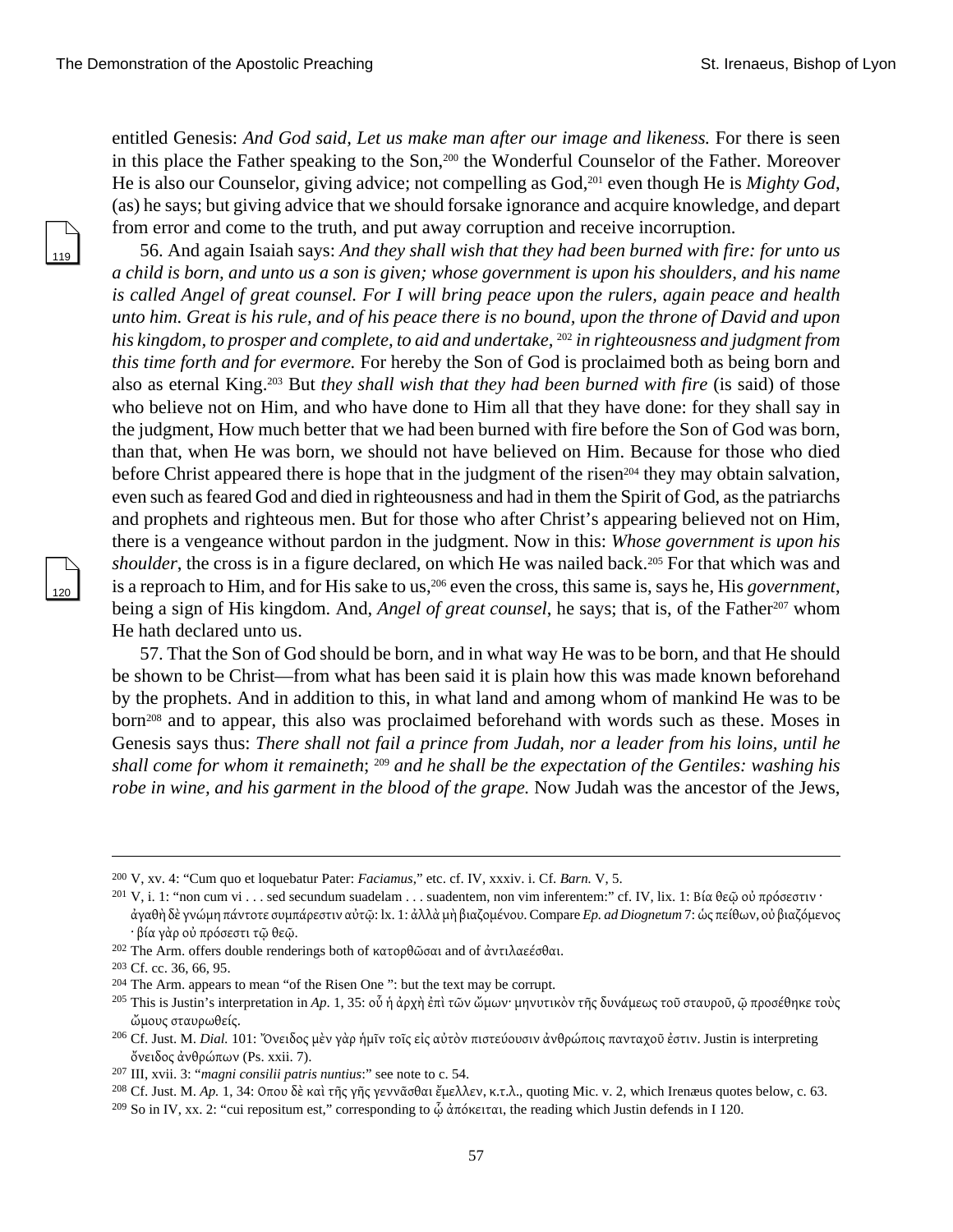[122](http://www.ccel.org/ccel/irenaeus/demonstr/png/0130=122.htm)

[123](http://www.ccel.org/ccel/irenaeus/demonstr/png/0131=123.htm)

the son of Jacob; from whom also they obtained the name.<sup>210</sup> And there failed not a prince among them and a leader, until the coming of Christ. But from the time of His coming the might of the quiver was captured, $2^{11}$  the land of the Jews was given over into subjection to the Romans, and they had no longer a prince or king of their own. For He was come, *for whom remaineth* in heaven the kingdom;212 who also *washed his robe in wine, and his garment in the blood of the grape*. His robe as also His garment are those who believe on Him,<sup>213</sup> whom also He cleansed, redeeming us by His blood. And His blood is said to be blood of the grape: for even as the blood of the grape no man maketh, but God produceth, and *maketh glad* them that drink thereof, so also His flesh and blood no man wrought, but God made. *The Lord Himself gave the sign* of the virgin, even that Emmanuel which was from the virgin; who also *maketh glad* them that drink of Him, that is to say, who receive His Spirit, (even) *everlasting gladness*. Wherefore also He is the *expectation of the Gentiles*, of those who *hope in Him*; because we expect of Him that He will establish again the kingdom.

58. And again Moses says: *There shall rise a star out of Jacob; and a leader*<sup>214</sup> *shall be raised up out of Israel*; showing yet more plainly that the dispensation of His coming in flesh should be among the Jews. And from Jacob and from the tribe of Judah He who was born, coming down from heaven, took upon Him this economy of dispensation: for the *star* appeared in heaven. And by *leader* he means king, because He is the King of all the redeemed. And at His birth the star appeared to the Magi who dwelt in the east; and thereby they learned that Christ was born; and they came to Judea, led by the star; until the star came to Bethlehem where Christ was born, and entered the house wherein was laid the child, wrapped in swaddling clothes; and it stood over His head,<sup>215</sup> declaring to the Magi the Son of God the Christ.

59. Moreover Isaiah himself yet further says. *And there shall come forth a rod out of the roots of Jesse, and a flower from his root shall come forth. And the spirit of God shall rest upon him; the spirit of wisdom and of understanding, the spirit of counsel and of might, the spirit of knowledge and of godliness: the spirit of the fear of God shall fill him.*<sup>216</sup> *Not according to opinion shall he judge, and not according to speech shall he reprove: but he shall judge judgment for the humble, and show mercy to*217 *the humble of the earth. And he shall smite the earth with the word of his mouth, and with the breath of his lips*<sup>218</sup> *shall he slay the impious man. And he shall be girt about his loins with righteousness, and with truth encompassed about his reins. And the wolf shall feed with the lamb, and the leopard*<sup>219</sup> *with the kid, and the calf and the lion shall pasture together. And a sucking child shall put his hand on the hole of the asps, and on the lair of the offspring of the*

<sup>210</sup> Cf. Just. M. *Ap.* 1, 32: Ἰούδας γὰρ προπάτωρ Ἰουδαίων, ἀφ᾽ οὖ καὶ τὸ Ἰουδαῖοι καλεῖσθαι ἐσχήκασι. See on this whole chapter Introd. pp. 6 ff.

<sup>211</sup> The translation is uncertain. Cf. Justin, *ibid.*: μεθ᾽ ὅν εὐθὺς δοριάλωτος ὑμῖν ἡ γῆ Ἰουδαίων παρεδόθη.

<sup>212</sup> Cf. Justin, *ibid.*: ὧ ἀπόκειται τό βασίλειον.

<sup>213</sup> Cf. Justin, *ibid.*: ἡ γὰρ κεκλημενη . . . στολὴ οἱ πιστεύοντες αὐτῷ εἰσιν ἄνθρωποι. And for what follows: ὃν τρόπον γὰρ τὸ τῆς ἀμπέλου αἷμα οὐκ ἄνθρωπος πεποίηκεν ἀλλ᾽ ὁ θεός, κ.τ.λ. and the similar passage in *Dial.* 54.

<sup>214</sup> So in III, ix. 2 ("dux"). The only other evidence for this seems to be Just. M. *Dial.* 106 (ἡγοὐμενος): LXX, ἄνθρωπος.

<sup>215</sup> Cf. *Protevang. Jacobi* (cod. D): ἕως οὗ εἰσῆλθεν . . . καὶ ἔστη ἐπὶ τὴν κεφαλὴν τοῦ παιδίου: *Opus Imperf. in Matth.* p. 30: 'venit et stetit super caput pueri." Codex Bezæ has ἐπάνω τοῦ παιδίου and *supra puerum* (with *vet. lat.*).

<sup>216</sup> This passage was quoted in c. 9.

<sup>217</sup> As though reading ἐλεήσει for ἐλέγξει. But in III, x. 1 we find "arguet gloriosos terrae." The confusion between ἐλέγχειν and ἐλεεῖν is found in the text of [Jude 22](http://www.ccel.org/b/bible/asv/xml/asv.Jude.1.xml#Jude.1.22)

<sup>218</sup> Lit. "with spirit through the lips," as in LXX.

<sup>219</sup> Omitting "shall lie down": but this is found in V, xxxiii. 4 (*lat.* and *arm.*): so too are the other words which are wanting in what follows here.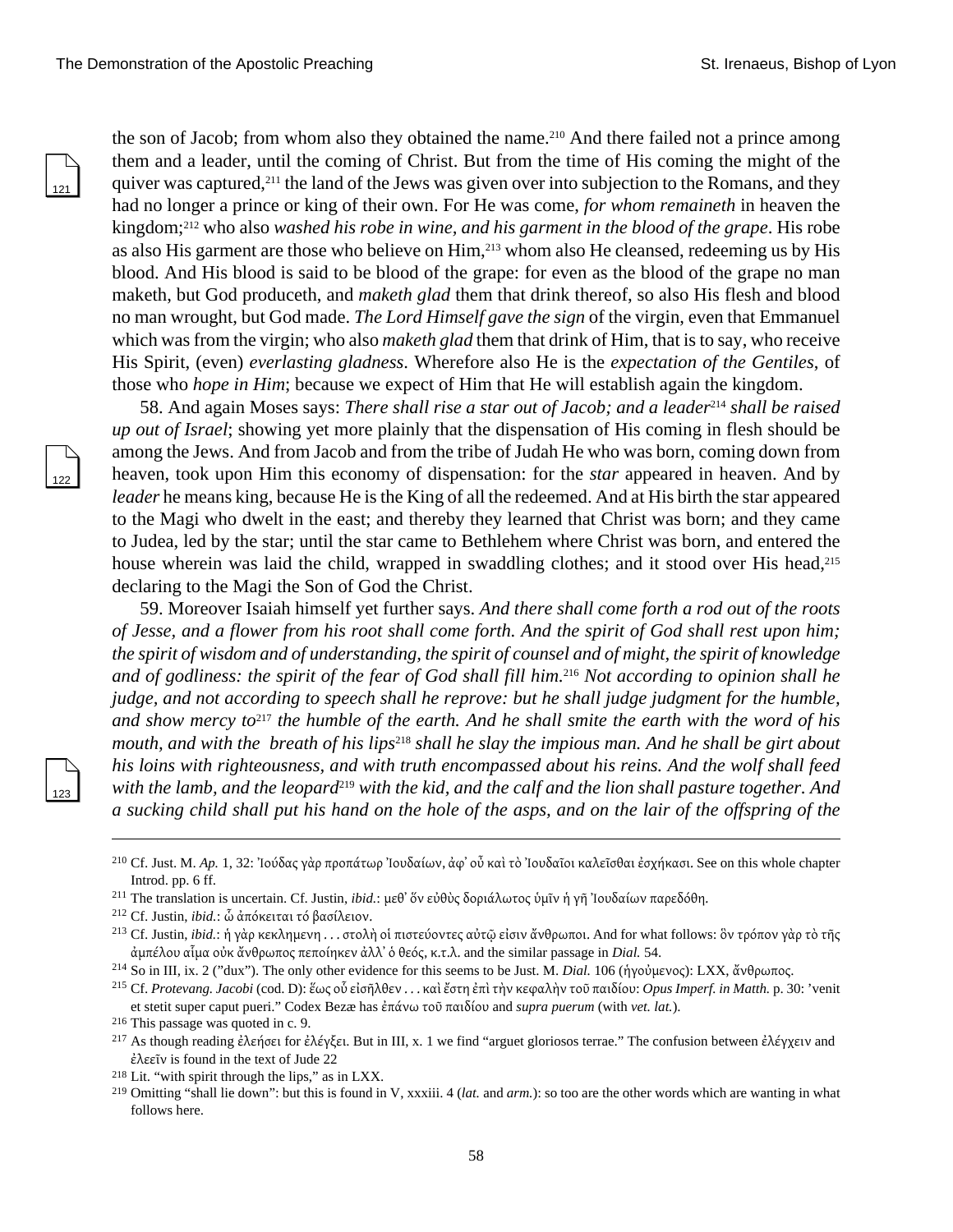*asps, and they shall not hurt him. And in that day there shall be a root of Jesse, and he that riseth up to rule the Gentiles: in him shall the Gentiles hope: and his rising up*<sup>220</sup> *shall be honor.* By these words he states that He was born from her who was of the race of David and of Abraham. For Jesse was the descendant of Abraham, and the father of David; (and David's) descendant the virgin was who conceived Christ. Now (as to) the *rod*: for this cause also Moses with<sup>221</sup> a rod showed the mighty works to Pharaoh: and with other men also the rod is a sign of rule. And by *flower* he means His flesh;<sup>222</sup> for from spirit it budded forth, as we have said before.

60. Now, *Not according to opinion shall he judge, and not according to speech shall he reprove: but he shall judge judgment for the humble, and shall show mercy to the humble on the earth*—(by this) he the more establishes and declares His godhead.223 For to judge without respect of persons and partiality, and not as favoring the illustrious, but affording to the humble worthy and like and equal treatment, accords with the height and summit of the righteousness of God: for God is influenced and moved by none, save only the righteous. And to show mercy is the peculiar attribute of God, who by mercy is able to save. And *He shall smite the earth with a word*, and *slay the impious* with a word only: this belongs to God who worketh all things with a word. And in saying: *He shall be girt about his loins with righteousness, and with truth encompassed about his reins*, he declares His human form and aspect, and His own surpassing righteousness.

61. Now as to the union and concord and peace of the animals of different kinds,  $224$  which by nature are opposed and hostile to each other, the Elders say that so it will be in truth at the coming of Christ, when He is to reign over all. For already in a symbol he announces the gathering together in peace and concord, through the name of Christ, of men of unlike races and (yet) of like dispositions. For, when thus united, on the righteous, who are likened to calves and lambs and kids and sucking children, those inflict no hurt at all who in the former time were, through their rapacity, like wild beasts in manners and disposition, both men and women; so much so that some of them were like wolves and lions, ravaging the weaker and warring on their equals; while the women (were like) leopards or asps, who slew, it may be, even their loved ones with deadly poisons, or by reason of lustful desire. (But now) coming together in one name<sup>225</sup> they have acquired righteous habits by the grace of God, changing their wild and untamed nature. And this has come to pass already. For those who were before exceeding wicked, so that they left no work of ungodliness undone, learning of Christ and believing on Him, have at once believed and been changed, so as to leave no excellency of righteousness undone; so great is the transformation which faith in Christ the Son of God effects for those who believe on Him. And he says: *Rising up to rule the Gentiles*, because He is to die and rise again, and be confessed and believed as the Son of God (and) King. On this account he says: *And His rising up shall be honor*: that is, glory; for then was He glorified as God, when He rose.

[124](http://www.ccel.org/ccel/irenaeus/demonstr/png/0132=124.htm)

[125](http://www.ccel.org/ccel/irenaeus/demonstr/png/0133=125.htm)

<sup>220</sup> As though reading ἀνάστασις instead of ἀνάπανσις.

<sup>221</sup> The Arm. means "with," not "by means of." Cf. Just. M. *Dial.* 86: Μωυσῆς μετὰ ῥάβδου ἐπὶ τὴν τοῦ λαοῦ ἀπολύτρωσιν ἐπέμφθη: the Rod from Jesse's root is there said to be Christ

<sup>222</sup> Or "body."

<sup>223</sup> III, x. 1: "secundum autem quod Deus erat *non secundum gloriam judicabat neque secundum loquelam arguebat.*"

 $224$  In V, xxxiii. 4 he discusses the same question and, while recognizing that some persons give a symbolical interpretation, he inclines to look for a literal fulfillment. Here also he finds room for both interpretations. The passage of Papias there quoted, as to the marvellous productivity of the millennial period, ends with the statement that the animals will live in peace and concord and in subjection to man. This explains the reference to the Elders in our text.

<sup>225</sup> The Arm. text as printed gives "in my name"; but by a different division of the letters we get "in one name."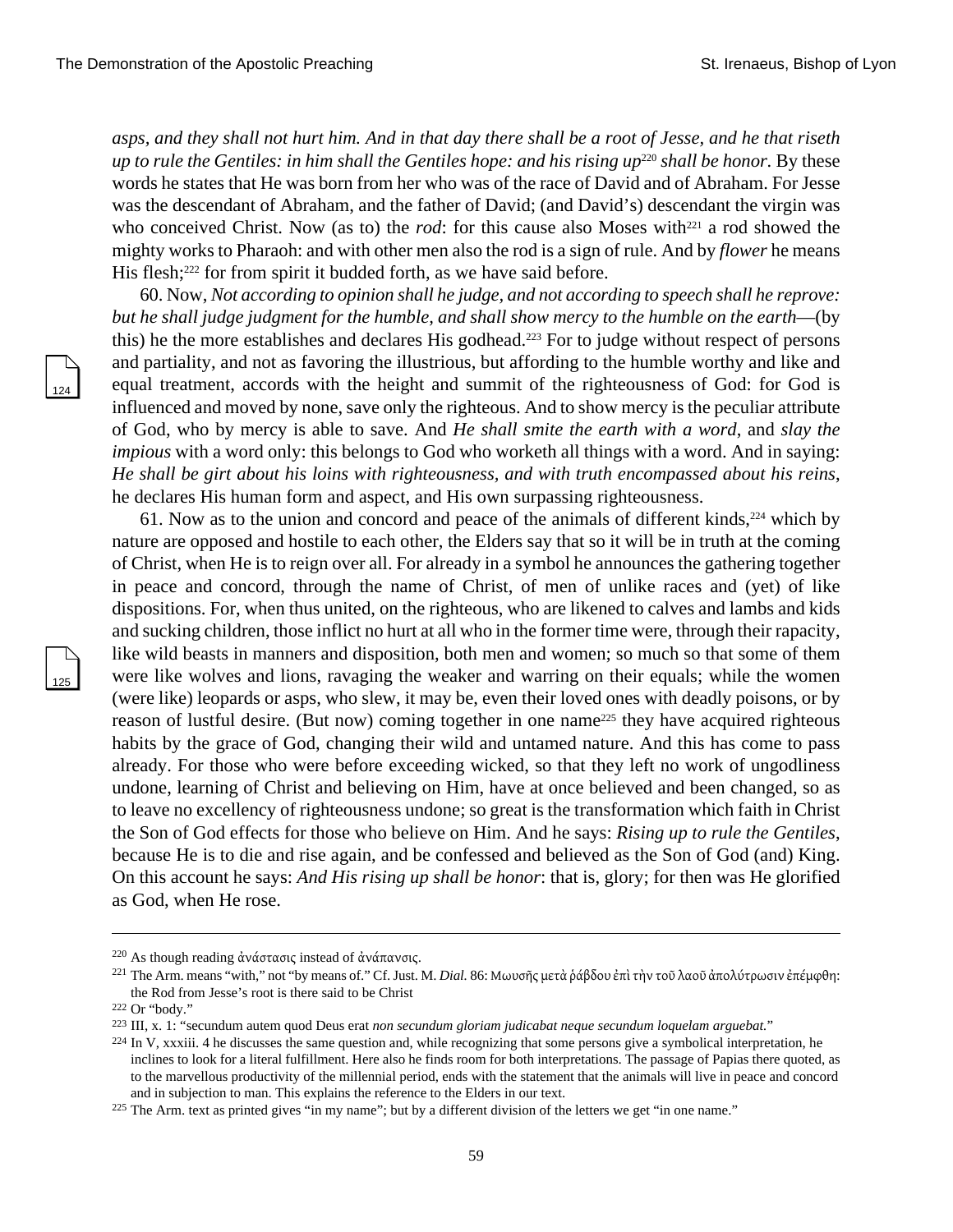[127](http://www.ccel.org/ccel/irenaeus/demonstr/png/0135=127.htm)

62.Wherefore again the prophet says:<sup>226</sup> *In that day I will raise up the tabernacle of David that is fallen*: that body<sup>227</sup> of Christ, which, as we have said before, is born of David, he plainly declares as after death rising from the dead. For the body is called a tabernacle.228 For by these words he says that He who according to the flesh is of the race of David will be Christ the Son of God; and that He will die and rise again, and that He is in aspect a man, but in power God; and that He Himself will be as judge of all the world and as the only worker of righteousness and redeemer—all this the Scripture declared.

63. And again the prophet Micah speaks of the place where Christ should be born, that it should be in Bethlehem of Judæa, saying thus: *And thou, Bethlehem of Judæa, art thou the least among the princes of Judah? for out of, thee shall come a prince who shall feed my people Israel.* <sup>229</sup> ([Micah](http://www.ccel.org/b/bible/asv/xml/asv.Mic.5.xml#Mic.5.2) [v. 2](http://www.ccel.org/b/bible/asv/xml/asv.Mic.5.xml#Mic.5.2)) But Bethlehem is the native place<sup>230</sup> of David: so that not only in respect of the Virgin who bore Him is He of David's race, but also in respect of His birth in Bethlehem the native place of David.

64. And again David says that of his race Christ. is to be born, (speaking) after this manner: *For David my*231 *servant's sake turn not away the face of thy Christ. The Lord sware truth unto David, and he will not disappoint him: Of the fruit of thy body will I set on thy throne: if thy children shall keep my covenant and my testimonies, which I covenanted with them, their sons for evermore* (*shall sit upon thy throne*).232 But none of the sons of David reigned for evermore, nor was their kingdom for evermore; for it was brought to nought. But the king that was born of David, He is Christ. All these testimonies declare in plain terms His descent according to the flesh, and the race and place where He was to be born; so that no man should seek among the Gentiles or elsewhere for the birth of the Son of God, but in Bethlehem of Judea from Abraham and from David's race.

65. And the manner of His entry into Jerusalem, which was the capital of Judæa, where also was His royal seat and the temple of God, the prophet Isaiah declares: *Say ye to the daughter of Sion, Behold a king corneth unto thee meek and sitting upon an ass, a colt the foal of an ass.*233 [\(Isa.](http://www.ccel.org/b/bible/asv/xml/asv.Isa.62.xml#Isa.62.11) [lxii. 11](http://www.ccel.org/b/bible/asv/xml/asv.Isa.62.xml#Isa.62.11), [Zech. ix. 9\)](http://www.ccel.org/b/bible/asv/xml/asv.Zech.9.xml#Zech.9.9) For, sitting. on an ass's colt, so He entered into Jerusalem, the multitudes strewing and putting down for Him their garments. And by the *daughter of Sion* he means Jerusalem.

66. So then, that the Son of God should be born, and in what manner born, and where He was to be born, and that Christ is the one eternal King234 the prophets thus declared. And again they told

<sup>226</sup> Cf. c. 38.

<sup>227</sup> Or "flesh"; and so throughout the passage.

<sup>&</sup>lt;sup>228</sup> Cf. [Wisd. ix. 15](http://www.ccel.org/b/bible/asv/xml/asv.Wis.9.xml#Wis.9.15) (R. V.): "For a corruptible body weighs down the soul, and the earthly frame (τὸ γεῶδες σκῆνος) lieth heavy on a mind that is full of cares:" [2 Cor. v. 1](http://www.ccel.org/b/bible/asv/xml/asv.iiCor.5.xml#iiCor.5.1): ἡ ἐπίγειος ἡμῶν εἰκία τοῦ σκήνους: and cf. σκήνωμα in [2 Pet. i. 13 f.](http://www.ccel.org/b/bible/asv/xml/asv.iiPet.1.xml#iiPet.1.13) For the use of σκῆνος in the sense of "body" in Greek literature, see Field, *Notes on N.T. Translation*, p. 183; and Stephanus, *Thesaurus Gr. Ling.*, *ad vocem*

<sup>&</sup>lt;sup>229</sup> Irenæus quotes the prophecy in the Matthæan form, which differs much from the LXX rendering. Moreover he agrees with Codex Bezæ in reading τῆς Ἰουδαίας for γῆ Ἰούδα, and μή for οὐδαμῶς. Justin quotes the words twice in the Matthæan form, but with the usual γῆ Ἰούδα and οὐδαμῶς (*Ap.* 1, 34, *Dial.* 78).

<sup>230</sup> The Arm. word renders πάτρις in [Matt. xiii. 54, 57.](http://www.ccel.org/b/bible/asv/xml/asv.Matt.13.xml#Matt.13.54 Bible:Matt.13.57)

<sup>231</sup> "My" for "thy" (LXX σου) by oversight. Part of the text is quoted in III, ix. 2. See also above, c. 36.

<sup>232</sup> The Arm. has "and their son for evermore," and nothing further.

<sup>233</sup> The passage is quoted in the Matthaean form, and ascribed to Isaiah from whom the first words come. In St Matthew's Gospel it is ascribed to "the prophet," though some codices insert "Zachariah." Justin quotes it differently, *Ap.* 1, 35, *Dial.* 53.

<sup>234</sup> Cf. cc. 36, 56, 95.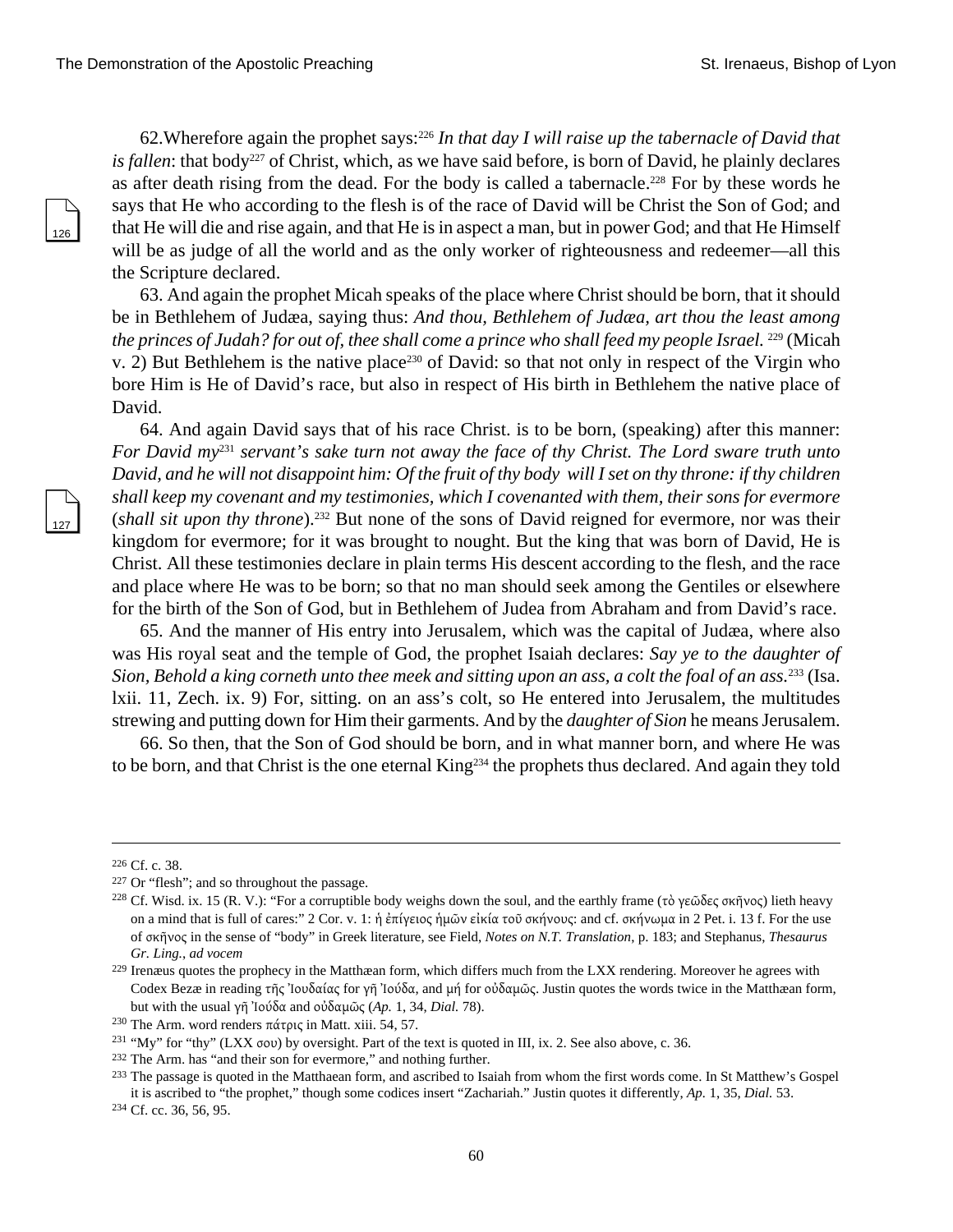[129](http://www.ccel.org/ccel/irenaeus/demonstr/png/0137=129.htm)

[130](http://www.ccel.org/ccel/irenaeus/demonstr/png/0138=130.htm)

beforehand concerning Him how, sprung from mankind, He should heal those whom He healed, and raise the dead whom He raised, and be hated and despised and undergo sufferings and be put to death and crucified, even as He was hated and despised and put to death.

67. At this point let us speak of His healings. Isaiah says thus: *He took our infirmities and bare our sicknesses:* ([Isa. liii. 4](http://www.ccel.org/b/bible/asv/xml/asv.Isa.53.xml#Isa.53.4)) that is to say, He shall take, and shall bear. For there are passages in which the Spirit of God through the prophets recounts things that are to be as having taken place.<sup>235</sup> For that which with God is essayed and conceived of as determined to take place, is reckoned as having already taken place: and the Spirit, regarding and seeing the time in which the issues of the prophecy are fulfilled, utters the words (accordingly). And concerning the kind of healing, thus will He make mention, saying: *In that day shall the deaf hear the words of the book, and in darkness and in me the eyes of the blind shall see.* And the same says again: *Be strong, ye weak hands and feeble and trembling knees: be comforted, ye that are of a fearful mind. Be strong, fear not. Behold, our God will recompense judgment: He will come and save us. Then shall the eyes of the blind be opened, and the ears of the deaf shall hear: then shall the lame man leap as an hart, and the tongue of the stammerers shall be plain.* And concerning the dead, that they shall be raised, he says thus: *The dead shall be raised, and they that are in the tombs shall be raised.* And in bringing these things to pass He shall be believed to be the Son of God.

68. And that He shall be despised and tormented and in the end put to death, Isaiah says thus, *Behold, my son shall understand,* <sup>236</sup> *and shall be exalted and glorified greatly. Even as many shall be astonished at thee, so without glory shall thy form be from men. And many races shall be astonished, and kings shall shut their mouths: for they to whom it was not declared concerning him shall see, and they who have not heard shall consider. Lord, who hath believed our report? and to whom hath the arm of the Lord been revealed? We declared before him as a child, as a root in a dry ground: and there is to him no form nor glory: and we saw him, and he had no form nor beauty: and his form was without honor, meaner than that of other seen: a man in chastisement, and acquainted with the bearing of pain; for his face was turned away, he was dishonored and made of no account. He beareth our sins, and for our sakes endureth pain: and we accounted him to be in pain and chastisement and affliction. But he was wounded for our iniquities, and was tormented for our sins. The discipline of our peace* (*was*) *upon him; by his stripes we were healed.* By these words it is declared that He was tormented; as also David says—*And I was tormented.*<sup>237</sup> Now David was never tormented, but Christ (was), when the command was given that He should be crucified. And again by Isaiah His Word says: *I gave my back to scourging, and my cheeks to smiting: and my face I turned not away from the shame of spitting.*238 And Jeremiah the prophet

<sup>235</sup> Cf. Just. M. *Dial.* 114: ἔσθ᾽ ὅτε γὰρ τὸ ἅγιον πνεῦμα . . . λόγους ἐφθέγξατο περὶ τῶν ἐποβαίνειν μελλόντων, φθεγγόμενον αὐτοὺς ὡς τότε γινομένων ἢ καὶ γεγενημένων. It is interesting to see that in IV. lv. 2, Irenæus actually had given the future in this passage. "Ipse infirmitates nostras accipiet et languores portabit."

<sup>236</sup> The Arm. text gives the passive ("be understood"); but doubtless the LXX συνήσει was read: the difference is only in the final letter.

<sup>&</sup>lt;sup>237</sup> The repetition in the Arm. of the word here rendered "tormented" suggests that the same Greek verb would underlie the words of the prophet ("was tormented for our sins") and of the psalmist ("And I was tormented"). But in the former case we and μεμαλάκισται, and this verb does not occur in the LXX of the Psalms. Probably the reference is to [Ps. xxxviii. 8 \(9\),](http://www.ccel.org/b/bible/asv/xml/asv.Ps.38.xml#Ps.38.8) ἐκακώθην, taking up ἐν κακώσει and κεκακῶσθαιof [Isa. liii. 4, 7](http://www.ccel.org/b/bible/asv/xml/asv.Isa.53.xml#Isa.53.4 Bible:Isa.53.7). For the argument cf. Just. M. *Ap.* 1, 35: ὁ μὲν Δαυεὶδ . . . οὐδὲν ταύτων ἔπαθεν, κ.τ.λ.

<sup>238</sup> Cf. c. 34.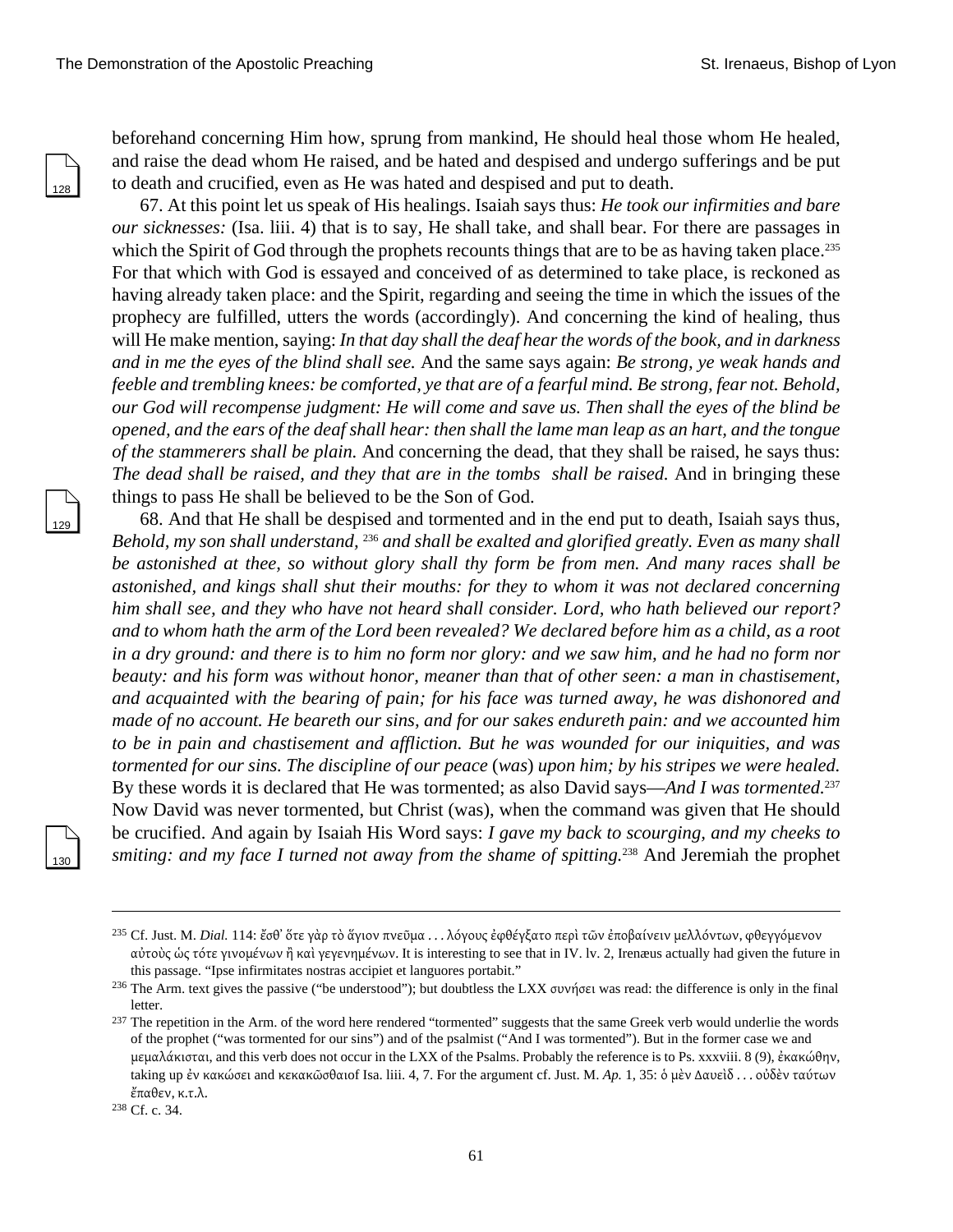[132](http://www.ccel.org/ccel/irenaeus/demonstr/png/0140=132.htm)

says the same, thus: *He shall give his cheek to the smiter: he shall be filled with reproaches.* All these things Christ suffered.

69. Now what follows in Isaiah is this: *By his stripes we were healed. All we like sheep went astray: a man in his way went astray: and the Lord delivered him up to our sins.* It is manifest therefore that by the will of the Father these things occurred to Him for the sake of our salvation. Then he says: *And he by reason of his suffering opened not* (*his*) *mouth: as a sheep to the slaughter was he brought, as a lamb<sup>239</sup> dumb before the shearer.* Behold how he declares His voluntary coming to death. And when the prophet says: *In the humiliation his judgment was taken away*, he signifies the appearance of His humiliation: according to the form of the abasement was the taking away of judgment. And the taking away of judgment is for some unto salvation, and to some unto the torments of perdition. For there is a taking away for a person, and also from a person. So also with the judgment—those for whom it is taken away have it unto the torments of their perdition: but those from whom it is taken away are saved by it. Now those took away to themselves the judgment who crucified Him, and when they had done this to Him believed not on Him: for through that judgment which was taken away by them they shall be destroyed with torments. And from them that believe on Him the judgment is taken away, and they are no longer under it. And the judgment is that which by fire will be the destruction of the unbelievers at the end of the world.

70. Then he says: *His generation who shall declare?* This was said to warn us, lest on account of His enemies and the outrage of His sufferings we should despise Him as a mean and contemptible man. For He who endured all this has an undeclarable generation;<sup>240</sup> for by generation He means descent; (for) He who is His Father is undeclarable and unspeakable. Know therefore that such descent was His who endured these sufferings; and despise Him not because of the sufferings which for thy sake He of purpose endured, but fear Him because of His descent.

71. And in another place Jeremiah says: *The Spirit of our face, the Lord Christ*; <sup>241</sup> and how He *was taken in their snares, of whom we said, Under his shadow we shall live among the Gentiles.* That, being (the) Spirit of God, Christ was to become a suffering man the Scripture declares; and is, as it were, amazed and astonished at His sufferings, that in such manner He was to endure sufferings, *under whose shadow we said that we should live.* And by *shadow* he means His body.<sup>242</sup> For just as a shadow is made by a body, so also Christ's body was made by His Spirit.<sup>243</sup> But, further, the humiliation and contemptibility of His body he indicates by the shadow. For, as the shadow of bodies standing upright is upon the ground and is trodden upon, so also the body of Christ fell upon the ground by His sufferings and was trodden on indeed. And he named Christ's body a shadow, because the Spirit overshadowed it, as it were, with glory and covered it.244 Moreover oftentimes when the Lord passed by, they laid those who were held by divers diseases in the way, and on whomsoever His shadow fell, they were healed.<sup>245</sup>

72. And again the same prophet (says) thus concerning the sufferings of Christ: *Behold how the righteous is destroyed, and no man layeth it to heart; and righteous men are taken away, and*

<sup>239</sup> The Arm. word for "lamb" in this place (*amaru*) seems to be a Syriac loan-word; see the note in Dr. Weber's translation.

<sup>240</sup> IV, IV. 2: "et inenarrabile habet genus." Cf. Just. M. *Ap.* 1, 51: ὁ ταῦτα τάσχων ἀνεκδιήγητον ἔχει τὸ γένος: *Dial.* 43 and 76.

<sup>241</sup> III, xi. 2: "*Spiritus* enim inquit *faciei nostræ Christus Dominus.*" See for this whole passage Introd. p. 63.

<sup>242</sup> Or "flesh," as elsewhere.

<sup>243</sup> Cf. c. 59, *ad fin*.

<sup>244</sup> The words appear to mean literally: "the Spirit becoming as it were a shadow with glory and covering it (*or* him)."

<sup>245</sup> This is said of St Peter in [Acts v. 15.](http://www.ccel.org/b/bible/asv/xml/asv.Acts.5.xml#Acts.5.15)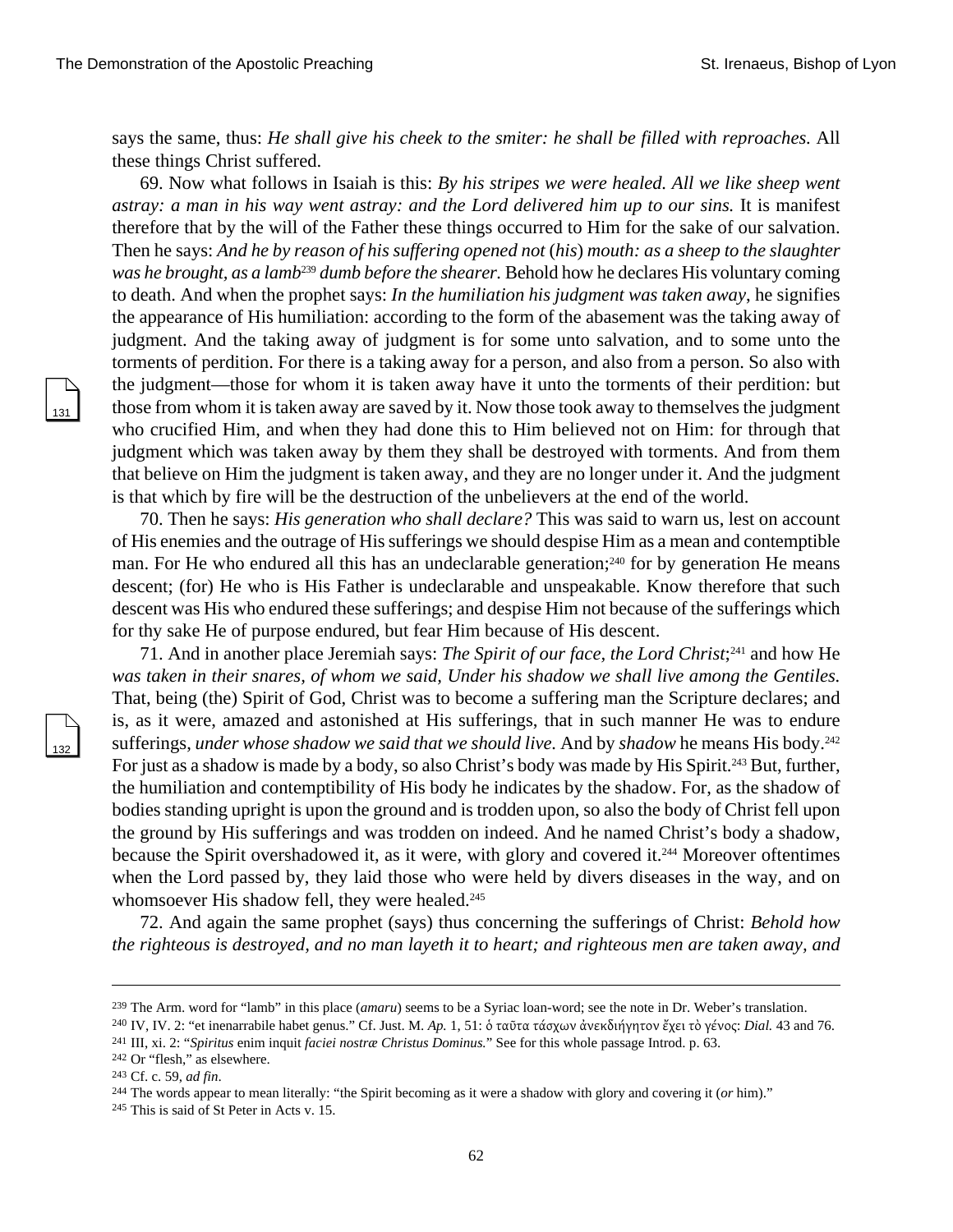[134](http://www.ccel.org/ccel/irenaeus/demonstr/png/0142=134.htm)

[135](http://www.ccel.org/ccel/irenaeus/demonstr/png/0143=135.htm)

*no man understandeth. For from the face of iniquity is the taking away of the righteous: peace shall be his burial, he hath been taken away from the midst.* And who else is perfectly righteous, but the Son of God, who makes righteous and perfects them that believe on Him, who like unto Him are persecuted and put to death?246 But in saying: *Peace shall be his burial*, he declares how on account of our redemption He died: for it is in the peace of redemption: and (also he declares) that by His death those who aforetime were enemies and opposed to one another, believing with one accord upon Him, should have peace with one another, becoming friends and beloved on account of their common faith in Him; as indeed they have become. But in saying: *He hath been taken away from the midst*, he signifies His resurrection from the dead. Moreover because He appeared no more after His death and burial, the prophet declares that after dying and rising again He was to remain immortal, (saying) thus: *He asked life and thou gavest* (*it*) *him, and length of days for ever and ever*. Now what is this that he says, *He asked life*, since He was about to die? He proclaims His resurrection from the dead, and that being raised from the dead He is immortal. For He received both *life*, that He should rise, and *length of days for ever and ever*, that He should be incorruptible.

73. And again David says thus concerning the death and resurrection of Christ: *I laid me down and slept: I awaked, for the Lord received me.*247 David said not this of himself, for he was not raised after death: but the Spirit of Christ, who (spake) also in other prophets concerning Him, says here by David: *I laid me down and slept: I awaked, for the Lord received me.* By sleep he means death; for He arose again.

74. And again David (says) thus concerning the sufferings of Christ: *Why did the Gentiles rage, and the people imagine vain things? Kings rose up on the earth, and princes were gathered together, against the Lord and his Anointed.* (Cf. [Acts iv 25 ff.\)](http://www.ccel.org/b/bible/asv/xml/asv.Acts.4.xml#Acts.4.25) For Herod the king of the Jews and Pontius Pilate, the governor of Claudius Caesar,<sup>248</sup> came together and condemned Him to be crucified. For Herod feared, as though He were to be an earthly king, lest he should be expelled by Him from the kingdom. But Pilate was constrained by Herod and the Jews that were with him against his will to deliver Him to death: (for they threatened him) if he should not rather do this<sup>249</sup> than act contrary to Cæsar, by letting go a man who was called a king.

And further concerning the sufferings of Christ the same prophet says: *Thou hast repelled and despised us; and hast cast away thine Anointed. Thou hast broken the covenant of my*<sup>250</sup> *servant; thou hast cast his holiness to the ground. Thou hast overthrown all his hedges; thou hast made his strongholds to tremble.*<sup>251</sup> *They that pass on the way have ravaged him; he is become a reproach to his neighbors. Thou hast exalted the right hand of his oppressors; thou hast made his enemies to rejoice over him. Thou hast turned away the help of his sword, and gavest him not a hand in the battle. Thou hast removed and thrown him down from purification; thou hast overturned his throne upon the ground. Thou hast shortened the days of his time, and hast poured forth shame upon him.*

<sup>246</sup> The same point about "the Just" and "just men" is made by Justin (*Ap.* 1, 48; *Dial.* 110).

<sup>247</sup> Cf. IV, xlviii. 2; lv. 4.

<sup>248</sup> Pilate was procurator of Judæa for ten years (27–37). Claudius did not become emperor until A.D. 42. The statement here made is therefore inconsistent with the chronology of history: but it agrees with the view, expressed in II, xxxiii. 2 ff., that our Lord reached *ætatem seniorem*, that is, an age between 40 and 50: a view which is largely based on [John viii. 57:](http://www.ccel.org/b/bible/asv/xml/asv.John.8.xml#John.8.57) "Thou art not yet fifty years old, and hast thou seen Abraham?" For these words seemed to Irenæus to show that He could not have been much less than fifty at the time when they were spoken. See C. H. Turner's art. "Chronology" in Hastings' *Dict. of the Bible*.

<sup>249</sup> The Armenian is here uncertain.

<sup>250</sup> Cf. c. 64 for a similar oversight.

<sup>251</sup> Lit. "for trembling."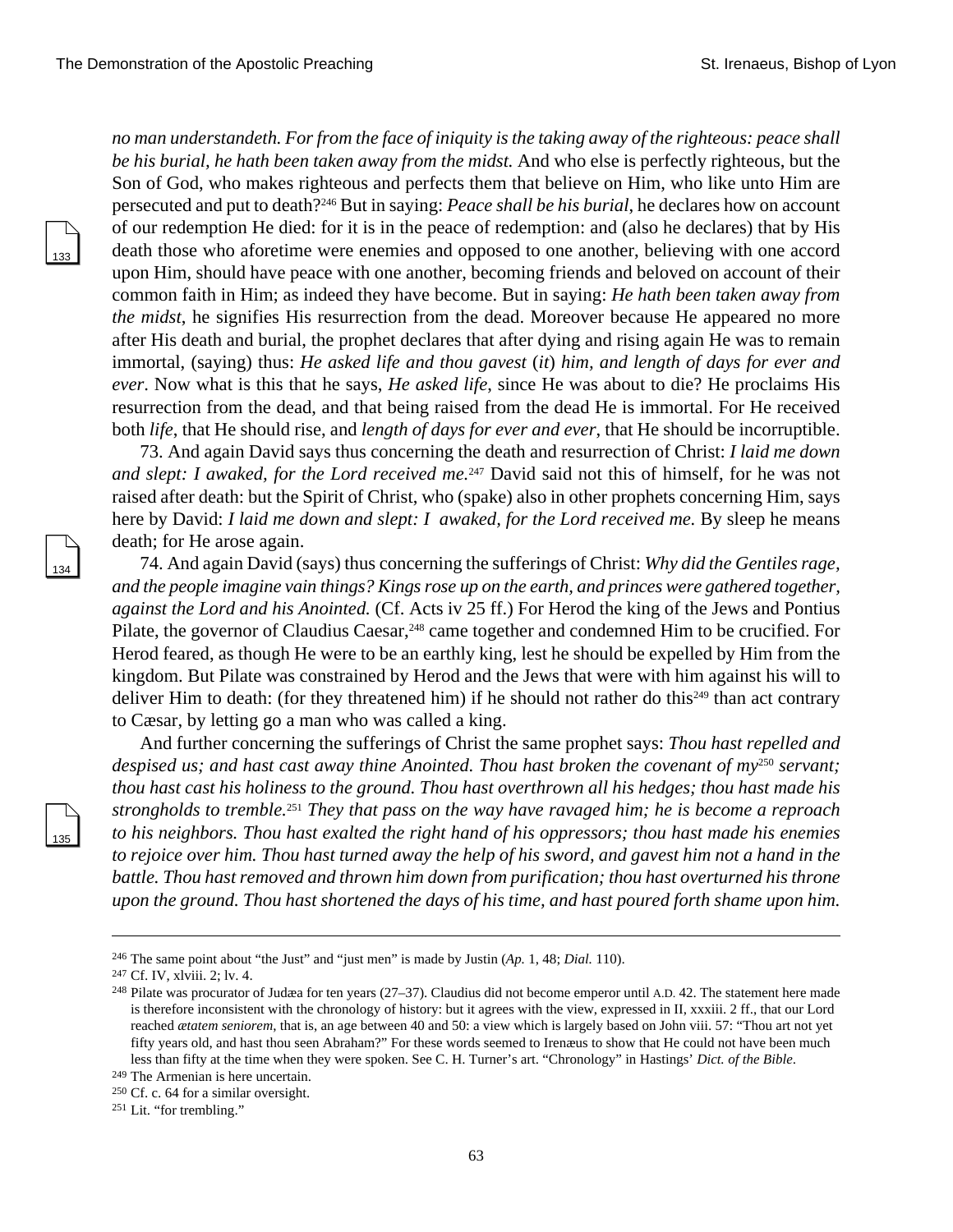That He should endure these things, and that too by the will of the Father, he manifestly declared: for by the will of the Father He was to endure sufferings.

76. And Zechariah says thus: *Sword, awake against my shepherd, and against the man* (*that is*) *my companion. Smite*<sup>252</sup> *the shepherd, and the sheep of the flock shall be scattered.* And this came to pass when He was taken by the Jews: for all the disciples forsook Him, fearing lest they should die with Him. For not yet did they steadfastly believe on Him, until they had seen Him risen from the dead.

77. Again He says in the Twelve Prophets,<sup>253</sup> And they bound him and brought him as a present *to the king.* For Pontius Pilate was governor of Judæa, and he had at that time resentful enmity against Herod the king of the Jews.254 But then, when Christ was brought to him bound, Pilate sent Him to Herod, giving command to enquire of him, that he might know of a certainty what he should desire concerning Him; making Christ a convenient occasion of reconciliation with the king.

78. And in Jeremiah He thus declares His death and descent into hell, saying: *And the Lord the Holy One of Israel, remembered his dead, which aforetime fell asleep in the dust of the earth; and he went down unto them, to bring the tidings of his salvation, to deliver them.*255 In this place He also renders the cause of His death: for His descent into hell was the salvation of them that had passed away.

And, again, concerning His cross Isaiah says thus: *I have stretched out my hands all the day long to a disobedient and gainsaying people.* For this is an indication of the cross.<sup>256</sup> And yet more manifestly David says: *Hunting-dogs encompassed me:*<sup>257</sup> *the assembly of evil-doers came about me. They pierced my hands and my feet.* And again he says: *My heart became even as wax melting in the midst of my body;*<sup>258</sup> *and they put asunder*<sup>259</sup> *my bones*, and again he says: *Spare my soul from the sword and nail my flesh: for the assembly of evil-doers hath risen up against me.* <sup>260</sup> ([Ps.](http://www.ccel.org/b/bible/asv/xml/asv.Ps.119.xml#Ps.119.120) [cxix 120](http://www.ccel.org/b/bible/asv/xml/asv.Ps.119.xml#Ps.119.120); [xxii. 16.](http://www.ccel.org/b/bible/asv/xml/asv.Ps.22.xml#Ps.22.16)) In these words with manifest clearness he signifies that He should be crucified. And Moses says this same thing to the people, thus: *And thy life shall be hanged up before thine eyes, and thou shalt fear by day and by night, and thou shalt not believe in thy life.*

80. And again David says: *They looked upon me: they parted my garments among them, and upon any vesture they cast lots.* For at His crucifixion the soldiers parted His garments as they were



[137](http://www.ccel.org/ccel/irenaeus/demonstr/png/0145=137.htm)

<sup>252</sup> "Smite" is in the singular, as in cod. A of the LXX, which is here followed.

<sup>253</sup> Cf. c. 93, and IV, xxix. 5; "in duodecim prophetis Malachias." Often in Justin.

<sup>254</sup> The same interpretation is given by Justin (*Dial.* 103).

<sup>255</sup> This is one of the prophecies which Justin declared the Jews had erased from their Scriptures (*Dial.* 72). It is quoted several times by Irenæus: III, xxii. 1 (as from Isaiah); IV, xxxvi. 1 (as from Jeremiah, to whom Justin had attributed it); l. 1 (an allusion only); lv. 3 ("alii autem dicentes: Rememoratus . . . causam reddiderunt propter quam passus est hæc omnia"); V, xxxi. 1 (with variations, and no name of author).

<sup>256</sup> Cf. c. 46: *Barn.* XII. 4: Just. M. *Ap.* 1, 35.

<sup>257</sup> Justin (*Dial.* 104) quotes the passage with κόνες πολλοί (as LXX), but in his comment says: οὖς καὶ κύνας καλεῖ καὶ κυνηγούς. Jerome, in his Psalter translated from the Hebrew, has "venatores," apparently after Symmachus or Theodotion (see Field, *Origenis Hexapla*, *ad. loc.*). The Arm. is literally "dogs hunter"; but "hunter" is used adjectivally, and the two words signify "hounds." Why πολλοί should have disappeared and "hunter" have taken its place does not seem to be explained by these curious parallels.

<sup>258</sup> Lit. κοιλίας.

<sup>259</sup> Or "they sent far": apparently for ἐξηρίθμησαν of [Ps. xxii. 17.](http://www.ccel.org/b/bible/asv/xml/asv.Ps.22.xml#Ps.22.17)

<sup>260</sup> "Nail my flesh" comes from the LXX. of [Ps. cxix. 120](http://www.ccel.org/b/bible/asv/xml/asv.Ps.119.xml#Ps.119.120), where A. V. has "My flesh trembleth for fear of thee." Cf. *Barn.* V, 13: Φεῖσαί μον τῆς ψυχῆς ὰπὸ ῥομφαίας καὶ καθήλωσόν μου τὰς σάρκας, ὅτι πονηρευομένων συναγωγαὶ ἐπανέστησάν μοι.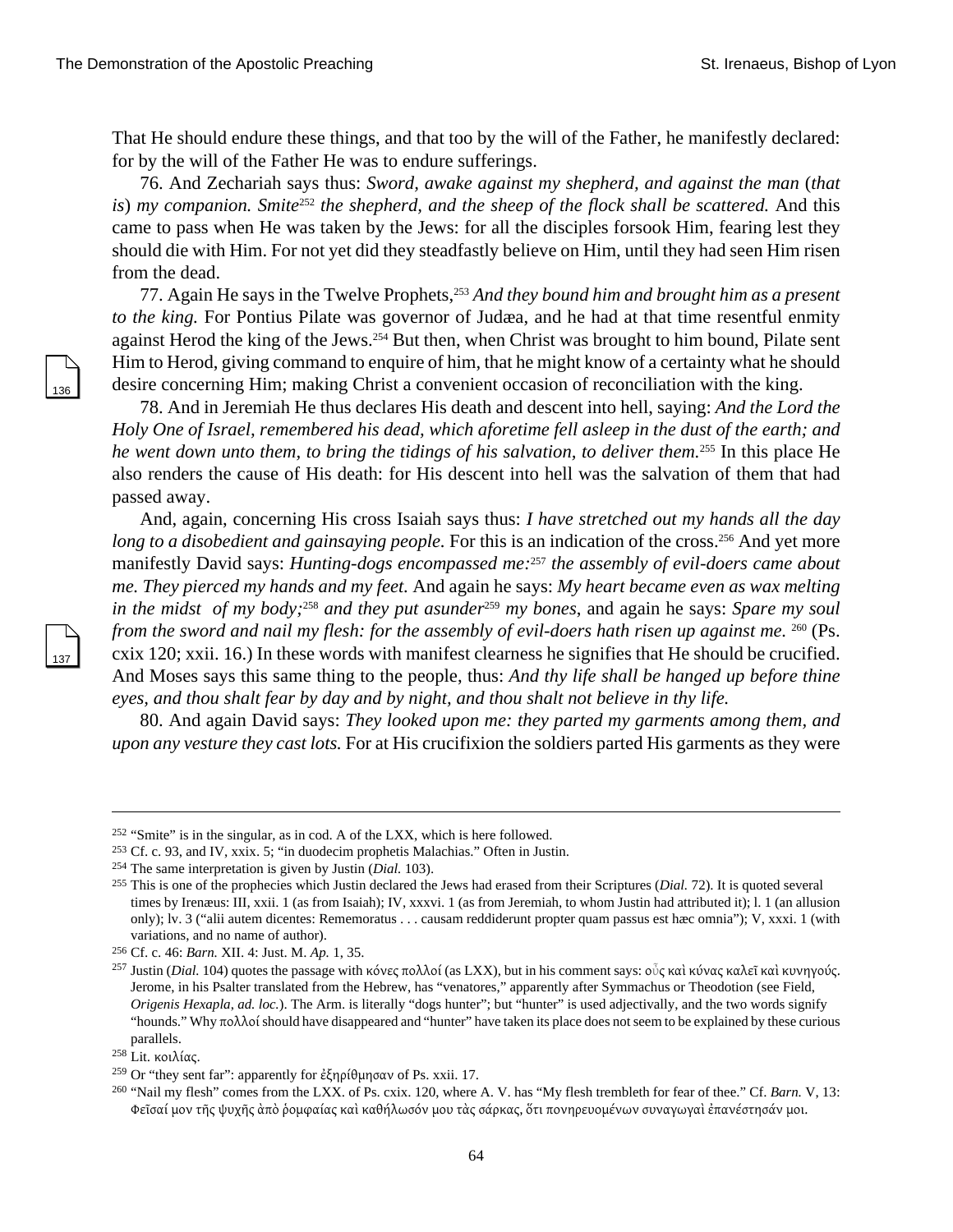[139](http://www.ccel.org/ccel/irenaeus/demonstr/png/0147=139.htm)

wont; and the garments they parted by tearing; but for the vesture, because it was woven from the top and was not sewn, they cast lots, that to whomsoever it should fall he should take it.

And again Jeremiah the prophet says: *And they took the thirty pieces of silver, the price of him that was sold, whom they bought from the children of Israel; and they gave them for the potter's field, as the Lord commanded me.* [\(Zech. xi. 13](http://www.ccel.org/b/bible/asv/xml/asv.Zech.11.xml#Zech.11.13)) For Judas, being one of Christ's disciples, agreed with the Jews and covenanted with them, when he saw they desired to kill Him, because he had been reproved by Him: and he took the thirty *staters*<sup>261</sup> of the province, and betrayed Christ unto them: and then, repenting of what he had done, he gave the silver back again to the rulers of the Jews, and hanged himself. But they, thinking it not right to cast it into their treasury, because it was the price of blood, bought with it the ground that was a certain potter's for the burial of strangers.

82. And at His crucifixion, when He asked a drink, they gave Him to drink vinegar mingled with gall. (Cf. [Joh. xix. 29](http://www.ccel.org/b/bible/asv/xml/asv.John.19.xml#John.19.29)) And this was declared through David. *They gave gall to my meat, and in any thirst they gave me vinegar to drink.*<sup>262</sup>

83. And that, being raised from the dead, He was to ascend into heaven, (Ps. lxviii 17) David says thus: *The chariot of God* (*is*) *ten-thousandfold, thousands are the drivers:* <sup>263</sup> *the Lord* (*is*) *among then in Sinai in* (*his*) *sanctuary. He ascended up on high, he led captivity captive: he received, he gave gifts to men.* And by *captivity* he means the destruction of the rule of the apostate angels.264 He declares also the place where He was to ascend into heaven from the earth. For *the* Lord, he says, *from Sion ascended up on high*.<sup>265</sup> For over against Jerusalem, on the mount which is called (the Mount) of Olives, after He was risen from the dead, He assembled His disciples, and expounded to them the things concerning the kingdom of heaven; and they saw that He ascended, and they saw how the heavens were opened and received Him.

84. And the same says David again: *Lift up your gates, ye rulers; and be ye lift up, ye everlasting gates, and the King of glory shall come in.* For the everlasting gates are the heavens. But because the Word descended invisible to created things, He was not made known in His descent to them. Because the Word was made flesh, He was visible in His ascension; and, when the powers saw Him, the angels below cried out to those who were on the firmament: *Lift up your gates; and be ye lift up, ye everlasting gates, that the King of glory may come in.* And when they marvelled and said: *Who is this?* those who had already seen Him testified a second time: The Lord strong and mighty, he is the King of glory. $266$ 

85. And being raised from the dead and exalted at the Father's right hand, He awaits the time appointed by the Father for the judgment, when all enemies shall be put under Him. Now the enemies are all those who were found in apostasy, angels and archangels and powers and thrones,

<sup>266</sup> Justin's interpretation (*Dial.* 36) makes the humble form of our Lord's humanity (ἀειδὴς καὶ ἄτιμος) the reason why He is not at once recognized. The interpretation given by Irenæus corresponds to that of the *Ascension of Isaiah*: see Introd. p. 43.



<sup>&</sup>lt;sup>261</sup> In [Matt. xxvi. 15](http://www.ccel.org/b/bible/asv/xml/asv.Matt.26.xml#Matt.26.15) Cod. Bezae and some other authorities have στετῆρας for ἀργύρια.

<sup>262</sup> The Arm. probably represents Ἐν δὲ τῷ σταυροθῆναι αὐτόν. The ὄξος μετὰ χολῆς μεμιγμένον in [Matt. xxvii. 34](http://www.ccel.org/b/bible/asv/xml/asv.Matt.27.xml#Matt.27.34) (ὄξος A etc.; οἶνον אBD etc.) was before crucifixion, when "He would not drink." "when He asked a drink" on the cross [\(Joh. xix. 29](http://www.ccel.org/b/bible/asv/xml/asv.John.19.xml#John.19.29)), they gave Him ὄξος: but some MSS. add μετὰ χολῆς. Cf. *Barn.* VII, 3, 5; *Ev. Petr.* 5.

<sup>263</sup> As though reading εὐθυνόντων (as some MSS. of LXX) for εὐθηνούντων: so too in the Arm. Psalter, which in the next verse has after "captive": "He received booty, he distributed gifts, and gave to the sons of men." It is possible therefore that here "he received, he gave" is a reminiscence of his own Psalter on the part of the translator.

<sup>264</sup> Just. M. *Dial.* 39: προεφητεύθη αἰχμαλωτεῦσαι αὐτὸν ἡμᾶς ἀπὸ τῆς πλάνης καὶ δοῦναι ἡμῖν δόματα.

<sup>&</sup>lt;sup>265</sup> This is not a fresh quotation, but part of the comment on the passage before quoted: "The Lord . . . in Sinai in his sanctuary: he ascended upon high." Irenæus seems to have taken it as though it were "in Sion in his sanctuary."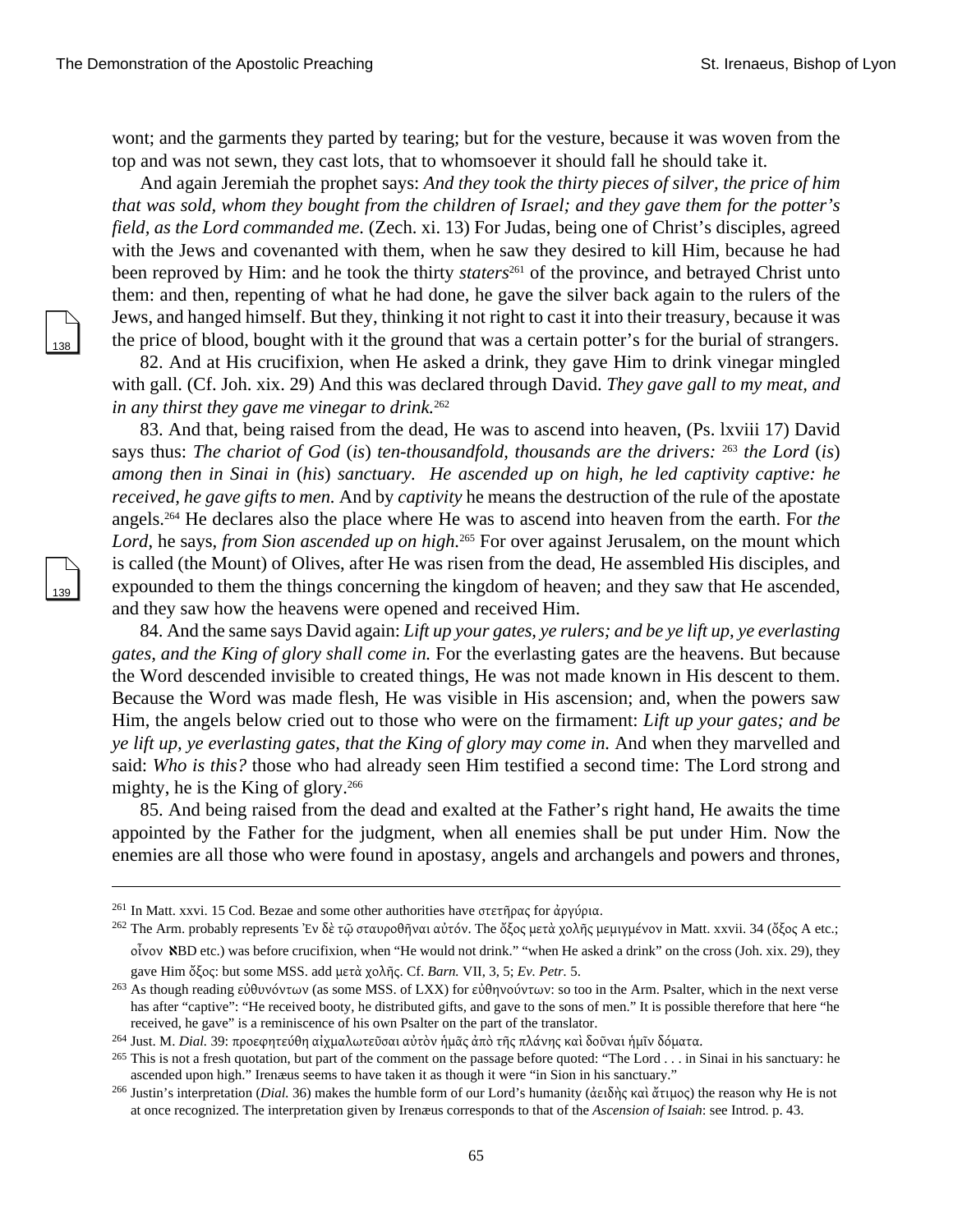[141](http://www.ccel.org/ccel/irenaeus/demonstr/png/0149=141.htm)

[142](http://www.ccel.org/ccel/irenaeus/demonstr/png/0150=142.htm)

who despised the truth. And the prophet David himself says thus: *The Lord said unto my Lord, Sit on my right hand, until I make thine enemies thy footstool.* And that He ascended thither, whence He had come down, David says: *From the end of heaven is his going forth, and his cessation even at the end of heaven.* Then he signifies his judgment: *And there is none that shall be hid from his heat.*<sup>267</sup>

86. If then the prophets prophesied that the Son of God was to appear upon the earth, and prophesied also where on the earth and how and in what manner He should make known His appearance, and all these prophecies the Lord took upon Himself; our faith in Him was well-founded, and the tradition of the preaching (is) true: that is to say, the testimony of the apostles, who being sent forth by the Lord preached in all the world the Son of God, who came to suffer, and endured to the destruction of death and the quickening of the flesh: that by the putting away of the enmity towards God, which is unrighteousness, we should obtain peace with Him, doing that which is pleasing to Him. And this was declared by the prophets in the words: *How beautiful are the feet of them that bring tidings of peace, and of them that. bring tidings of good things.* <sup>268</sup> [\(Isa. lii. 7](http://www.ccel.org/b/bible/asv/xml/asv.Isa.52.xml#Isa.52.7)) And that these were to go forth from Judæa and from Jerusalem, to declare to us *the word* of God, which is *the law*269 for us, Isaiah says thus: *For from Sion shall come forth the law, and the word of the Lord from Jerusalem.* And that in all the earth they were to preach, David says: *Into all the earth went forth their speech, and their words to the ends of the world.*

And that not by the much speaking of the law, but by the brevity of faith and love, men were to be saved, Isaiah says thus: *A word brief and short in righteousness: for a short word will God make in the whole world.* (Cf. [Isa. x. 23](http://www.ccel.org/b/bible/asv/xml/asv.Isa.10.xml#Isa.10.23)) And therefore the apostle Paul says: *Love is the fulfilling of the law*: for he who loves God has fulfilled the law. Moreover the Lord, when He was asked which is the first commandment, said: *Thou shalt love the Lord thy God with all thy heart and with all thy strength.* <sup>270</sup> *And the second is like unto it: Thou shalt love thy neighbor as thyself. On these two commandments,* He says, *all the hangeth and the prophets.* So then by our faith in Him He has made our love to God and our neighbour to grow, making us godly and righteous and good. And therefore *a short word* has God made on the earth *in the world*.

88. And that after His ascension He was to be exalted above all, and that there shall be none to be compared and equalled unto Him, Isaiah says thus:<sup>271</sup> *Who is he that entereth into judgment* (*with me*)? *Let him stand up against* (*me*). *And who is he who is justified? Let him draw near to the Lord's Son. Woe unto you, for ye shall grow old as a garment, and the moth shall devour you. And all flesh shall be humbled and abased, and the Lord alone shall be exalted in the highest.* And that in the end by His name they should be saved who served God, Isaiah says: *And on those who serve me a new name shall be called, which shall be blessed upon the earth: and they shall bless the true God.* And that this blessing He Himself should bring about, and Himself should redeem us by His

<sup>&</sup>lt;sup>267</sup> The same interpretation in IV, lv. 4: "quoniam illuc assumptus est unde et descendit, et non est qui justum judicium ejus effugiat."

<sup>268</sup> Quoted with a small difference in III, xiii. 1.

<sup>&</sup>lt;sup>269</sup> See the comment on the same text in IV, lvi. 3 f.: "Si autem libertatis lex, id est, verbum Dei ab apostolis qui ab Hierusalem exierunt annuntiatum," etc.

<sup>270</sup> For the abbreviation of the "First Commandment" cf. Just. M. I 93.

<sup>271</sup> Almost the same comment is found in IV, lv. 4, where the same combination of texts is made: "Quisquis judicatur, ex adverso adstet; et quisquis justificatur, appropinquet puero Dei (*Arm.* Domini); et væ vobis . . . in altissimis."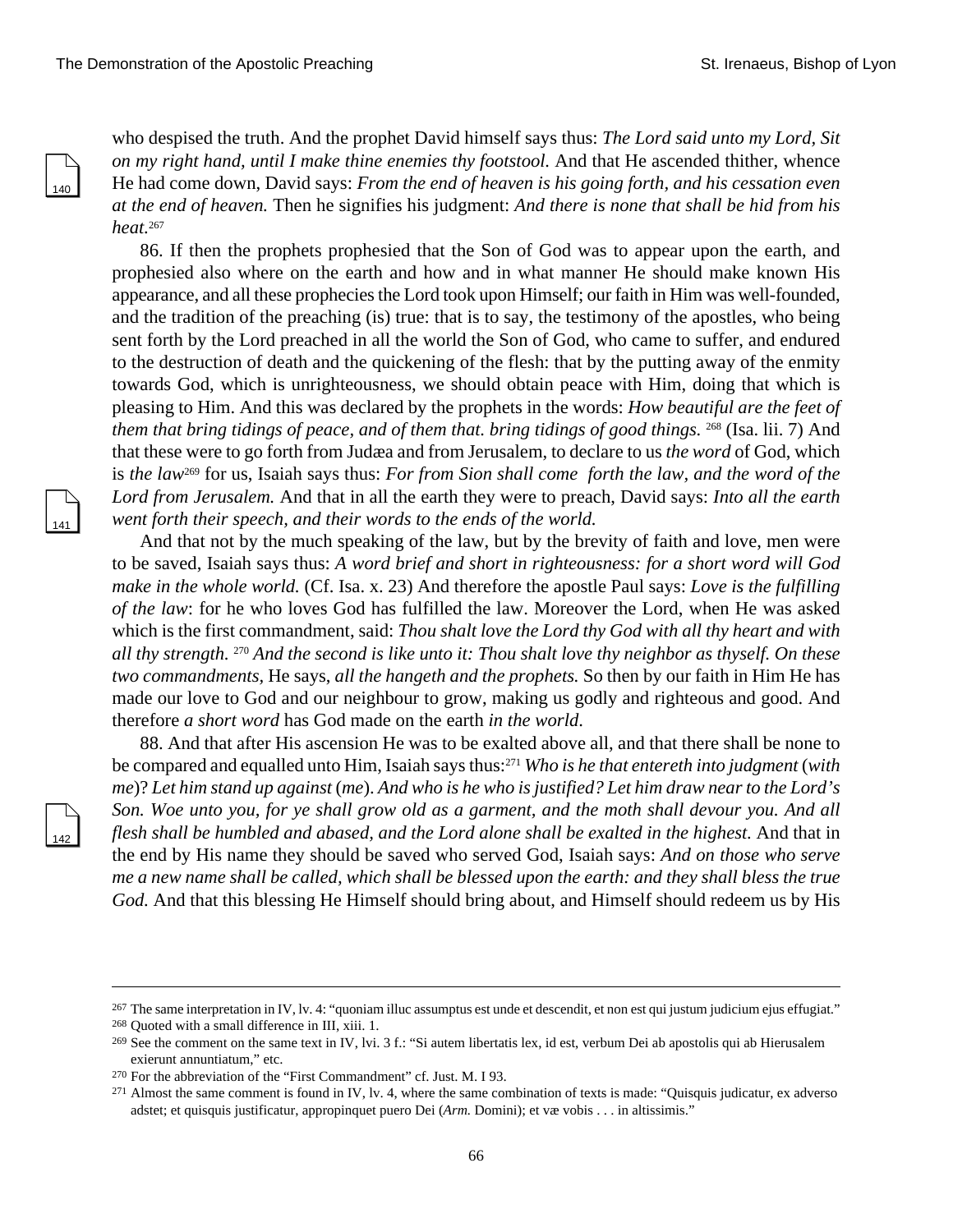[144](http://www.ccel.org/ccel/irenaeus/demonstr/png/0152=144.htm)

own blood, Isaiah declared, saying: *No mediator, no angel, but the Lord himself saved them; because he loved them and spared them: he himself redeemed them.*<sup>272</sup>

89. That He would not send back the redeemed to the legislation of Moses—for the law was fulfilled in Christ—but would have them live<sup> $273$ </sup> in newness by the Word, through faith in the Son of God and love, Isaiah declared, saying: *Remember not the former things, nor bring to mind the things that were in the beginning. Behold I make new* (*things*), *which shall now spring up, and ye shall know* (*them*). *And I will make in the wilderness a way, and in the waterless place streams, to give drink to my chosen race, and to my people whom I have purchased to declare my virtues.*<sup>274</sup> Now a *wilderness* and a *waterless place* was at first the calling of the Gentiles: for the Word had not passed through them,<sup>275</sup> nor given them the Holy Spirit to drink;<sup>276</sup> who fashioned the new *way* of godliness and righteousness, and made copious *streams* to spring forth, disseminating over the earth the Holy Spirit; even as it had been promised through the prophets, that in the end of the days He should pour out the Spirit upon the face of the earth.

90. Therefore *by newness of the spirit* is our calling, and not i*n the oldness of the letter;*277 even as Jeremiah prophesied: *Behold the days come, saith the Lord, that I will accomplish for the house of Israel and for the house of Judah the covenant: of the testament*<sup>278</sup> *which I covenanted with their fathers, in the day when I took them by the hand to lead them out of the land of Egypt: because they continued not in the covenant, and I regarded them not, saith the Lord. For this is the covenant of the testament that I will covenant with the house of Israel after those days, saith the Lord: I will put my laws*<sup>279</sup> *into their minds, and write them in their hearts; and I will be to them a God, and they shall be to me a people: and they shall not teach any more every man his neighbour, and every man his brother, saying, Know the Lord: for all shall know me, from the least to the greatest of them. For I will pardon and be merciful unto the sins of their iniquities, and their sins will I remember no more.*

91. And that these promises the calling from among the Gentiles should inherit, to whom also the new testament was opened up,280 Isaiah says thus: *These things saith the God of Israel: In that day a man shall trust*281 i*n his Maker, and his eyes shall look to the Holy One of Israel: and they shall not trust in altars, nor in the work of their own hands, which their fingers have made.* For very plainly this was said of such as have forsaken idols and believed in God our Maker through the Holy One of Israel. And the Holy One of Israel is Christ: and He became visible to men, and to Him we look eagerly and behold Him; and we trust not in altars, nor in the works of our hands.

<sup>272</sup> Cf. c. 94. In III, xxii. 1 we have; "Neque senior (πρέσβυς LXX) neque angelus."

<sup>273</sup> The word means more especially "to live in freedom,"

<sup>274</sup> Quoted in IV, lv. 5, with a brief comment.

<sup>275</sup> IV, xxv. 2.: "per omnes illos transiens Verbum," in connection with "the voice of many waters."

<sup>&</sup>lt;sup>276</sup> The Greek doubtless was: οὐδὲ πνεῦμα ἅγιον ἐπὸτισεν αὐτούς: and the context shows that πνεῦμα must be taken as accusative. For the general thought of the passage cf. III, xviii. 1 f.

<sup>277</sup> I have followed the simple emendation suggested by the editors: the printed text has "not in our oldness."

<sup>&</sup>lt;sup>278</sup> After διαθήκην the words καινήν, οὐ κατὰ τὴν διαθήκην must have been missed by the scribe or translator. "The covenant of the testament" is only a double rendering of διαθήκην: such double renderings occur several times in this quotation, but I have not retained them in every case.

<sup>279</sup> Lit. "giving my laws"; cf. [Heb. viii. 10.](http://www.ccel.org/b/bible/asv/xml/asv.Heb.8.xml#Heb.8.10)

<sup>280</sup> Cf. c. 8, and note there.

<sup>281</sup> Or "hope": and so twice below.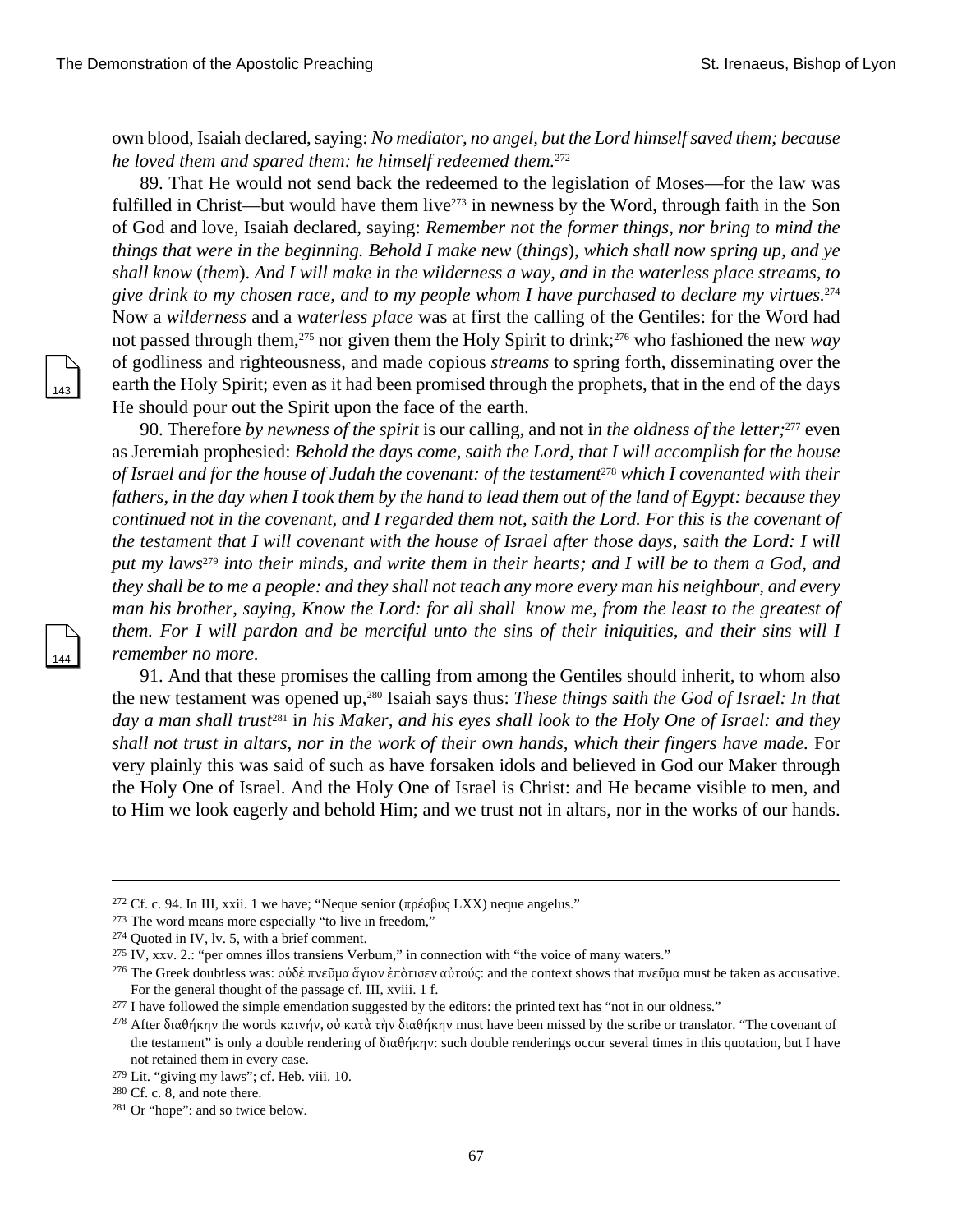$146$ 

92. And that He should become visible<sup>282</sup> amongst us—for the Son of God became Son of man—and be found of us who before had no knowledge (of Him), the Word Himself says thus in Isaiah: *I became manifest to them that sought me not; I was found of them that asked not for me. I said, Behold, here am I, to a race that called not on my name.*

93. And that this race was to become an holy people was declared in the Twelve Prophets<sup>283</sup> by Hosea, thus: *I will call that which was not* (*my*) *people, my people; and her that was not beloved, beloved. It shall come to pass that in the place where it was called not my people, there shall they be called sons of the Living God.* ([Hos. ii. 23,](http://www.ccel.org/b/bible/asv/xml/asv.Hos.2.xml#Hos.2.23) [i. 10\)](http://www.ccel.org/b/bible/asv/xml/asv.Hos.1.xml#Hos.1.10) This also is that which was said by John the Baptist: *That God is able of these stones to raise up sons to Abraham.* For our hearts being withdrawn and taken away from the stony worship<sup>284</sup> by means of faith behold God, and become sons of Abraham, who was justified by faith. And therefore God says by Ezekiel the prophet: *And I will give them another heart, and a new spirit will I give them: and I will withdraw and take away the stony heart from their flesh, and I will give them another heart of flesh: so that they shall walk in my precepts, and shall keep my ordinances and do them. And they shall be to me for a people, and I will be to them for a God.*

94. So then by the new calling a change of hearts in the Gentiles came to pass through the Word of God, when *He was made flesh and tabernacled* with men; as also His disciple John says: *And his Word was made flesh and dwelt among us.* Wherefore the Church beareth much fruit of the redeemed: because no longer Moses (as) mediator nor Elijah (as) messenger,<sup>285</sup> but the Lord Himself has redeemed us, granting many more children to the Church than to the first Synagogue;<sup>286</sup> as Isaiah declared, saying: *Rejoice thou barren, that didst not bear.* The *barren* is the Church, which never at all in former times presented sons to God. *Cry out and call, thou that didst not travail: for the children of the desolate are more than of her which hath an husband.* Now the first Synagogue had as husband the Law.

95. Moreover Moses in Deuteronomy says that the Gentiles should be the *head,* and the unbelieving people *the tail.* And again he says: *Ye provoked me to jealousy with those that are no gods, and angered me with your idols: and I will provoke you to jealousy with that which is no nation, and with a foolish nation will I anger you.* (Cf. [Rom. x. 19\)](http://www.ccel.org/b/bible/asv/xml/asv.Rom.10.xml#Rom.10.19) Because they forsook the God who is, and worshipped and served the gods who are not; and they slew the prophets of God, and *prophesied for Baal*, who was the idol of the Canaanites. And the Son of God, who is,<sup>287</sup> they despised and condemned, but they chose Barabbas the robber who had been taken for murder: and the eternal King288 they disavowed, and they acknowledged as their king the temporal Cæsar. (So) it pleased God to grant their inheritance to the foolish Gentiles, even to those who were not of the polity of God and knew not what God is. Since, then, by this calling life has been given (us), and

<sup>282</sup> Or "manifest," as in the quotation below.

 $283$  Cf. c. 77. For the quotation cf. I, iv. 1; IV, xxxiv. 12.

<sup>284</sup> IV, xiii. 1: "a lapidum religione extrahens nos."

<sup>285</sup> Rendering the Greek ἄγγελος. Cf. c. 88.

<sup>&</sup>lt;sup>286</sup> Both the German translations take the passage to mean: "granting many children to the Church, the assembly of the first-born." But it is hard to get this out of the Armenian text, which has "first" and not "first-born." It seems certain that there is a contrast between "the Church" and "the first Synagogue" (whose husband was the Law, as is said below). The text can easily be amended so as to give the meaning required. Cf. IV, xlviii. 1. f: "duæ synagogæ . . . fructificantes . . . filios vivos vivo Deo"; III, vi. i: "Ecclesia, hæc enim est synagoga Dei." For the quotation and its interpretation cf. Just. M. *Ap.* 1, 53.

<sup>287</sup> In the Arm. "who is" refers to "the Son."

<sup>288</sup> Cf. 36, 56, 66.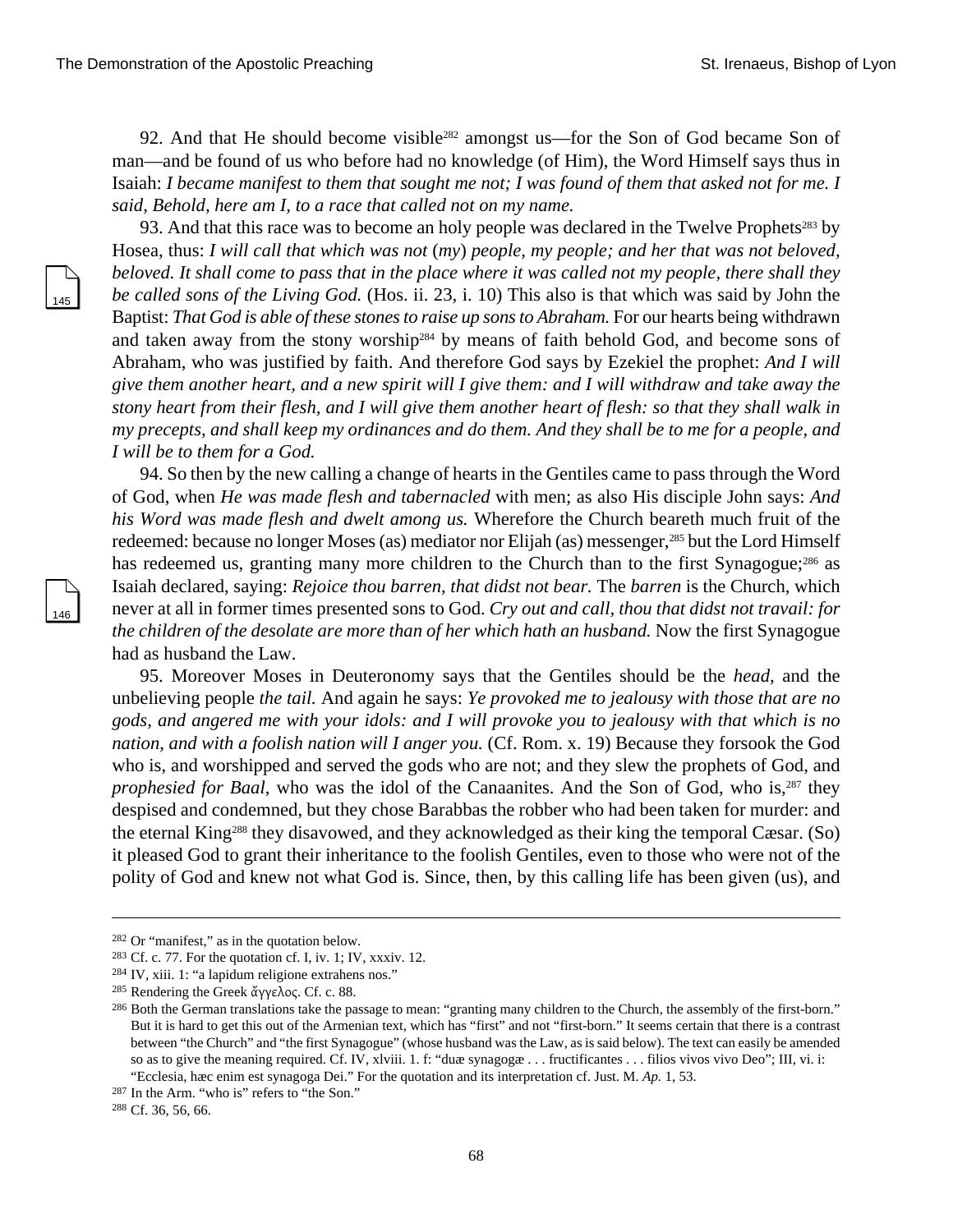[147](http://www.ccel.org/ccel/irenaeus/demonstr/png/0155=147.htm)

<span id="page-72-8"></span>[148](http://www.ccel.org/ccel/irenaeus/demonstr/png/0156=148.htm)

<span id="page-72-2"></span>[149](http://www.ccel.org/ccel/irenaeus/demonstr/png/0157=149.htm)

<span id="page-72-7"></span>God has summed up again for Himself in us the faith of Abraham, we ought not to turn back any more—I mean, to the first legislation. For we have received the Lord of the Law, the Son of God; and by faith in Him we learn to love God with all our heart, and our neighbour as ourselves. Now the love of God is far from all sin,289 and love to the neighbour worketh no ill to the neighbour. (Cf. [Rom xiii. 10](http://www.ccel.org/b/bible/asv/xml/asv.Rom.13.xml#Rom.13.10))

<span id="page-72-0"></span>Wherefore also we need not the Law as a tutor. Behold, with the Father we speak, and in His presence we stand, being *children in malice*, <sup>290</sup> and grown strong in all righteousness and soberness. For no longer shall the Law say, *Do not commit adultery*, to him who has no desire at all for another's wife; and *Thou shalt not kill*, to him who has put away from himself all anger and enmity; (and) *Thou shalt not covet thy neighbor's field or ox or ass*, to those who have no care at all for earthly things, but store up the heavenly fruits: nor *An eye for an eye, and a tooth for a tooth*, to him who counts no man his enemy, but all men his neighbors, and therefore cannot stretch out his hand at all for vengeance. It will not require tithes of him who consecrates all his possessions to God,<sup>291</sup> leaving father and mother and all his kindred, and following the Word of God. And there will be no command to remain idle for one day of rest, to him who perpetually keeps sabbath,<sup>292</sup> that is to say, who in the temple of God, which is man's body, does service to God, and in every hour works righteousness. *For I desire mercy*, He saith, *and not sacrifice; and the knowledge of God more than burnt offerings. But the wicked that sacrificeth to me a calf is as if he should kill a dog; and that offereth fine flour, as though* (*he offered*) *swine's blood. But whosoever shall call on the name of the Lord shall be saved.* And there is *none other name* of the Lord *given under heaven whereby men are saved*, save that of God, which is Jesus Christ the Son of God, to which also the demons are subject and evil spirits and all apostate energies.

<span id="page-72-9"></span>97. By the invocation of the name of Jesus Christ, crucified under Pontius Pilate,<sup>293</sup> there is a separation and division among mankind; and wheresoever any of those who believe on Him shall invoke and call upon Him and do His will, He is near and present, fulfilling the requests of those who with pure hearts call upon Him. Whereby receiving salvation, we continually give thanks to God, who by His great, inscrutable and unsearchable wisdom delivered us, and proclaimed the salvation from heaven—to wit, the visible coming of our Lord, that is, His living as man<sup>294</sup> to which we by ourselves could not attain: for *the things which are impossible with men are possible with God.*295 Wherefore also Jeremiah saith concerning her (*i. e.* wisdom): *Who hath gone up into heaven, and taken her, and brought her down from the clouds? Who hath gone over the sea, found her, and will bring her for choice gold? There is none that hath found her way, nor any that comprehendeth her path. But he that knoweth all things knoweth her by his understanding: he that prepareth the earth for evermore, path filled it with four- footed beasts:*<sup>296</sup> *he that sendeth forth the light and it*

<span id="page-72-6"></span><span id="page-72-4"></span><span id="page-72-1"></span><sup>289</sup> Dr Rendel Harris (*Testimonies* I, 66) has pointed out that this is a reminiscence of Polycarp; *Ep. ad Phil.* 3; Ὁ γὰρ ἔχων ἀγάπην μακράν ἐστιν πάσης ἁμαρτίας.

<span id="page-72-5"></span><sup>290</sup> Cf. c. 46.

<span id="page-72-3"></span><sup>291</sup> IV, xxxi. 1: "illi quidem decimas suorum habebant consecratas: qui autem perceperunt libertatem, omnia quæ sunt ipsorum ad dominicos decernunt usus."

<sup>&</sup>lt;sup>292</sup> Just. M. *Dial.* 12: σαββατίζειν ὑμᾶς ὁ καινὸς νόμος διὰ παντὸς εθέλει, καὶ ὑμεῖς μίαν ἀργοῦντες ἡμέραν εὐσεβεῖν δοκεῖτε.

<sup>293</sup> II, xlix. 3: Ἐν τῷ ὀνόματι Ἰησοῦ Χριστοῦ, τοῦ πταυρωθέντος ἐπὶ Ποντίου Πειλάτον. Cf. Just. M. *Ap.* ii., 6, *Dial.* 30, 76, 85. These words should be taken with c. 96: see Add. Note on p. 151.

<sup>294</sup> Suggesting the Greek τὴν ἀνθρωπινὴν αὐτοῦ πολιτείαν.

<sup>295</sup> So quoted in IV, xxxiv. 5.

<sup>&</sup>lt;sup>296</sup> The Arm. for "beasts" (κτηνῶν) is here "fat (things)."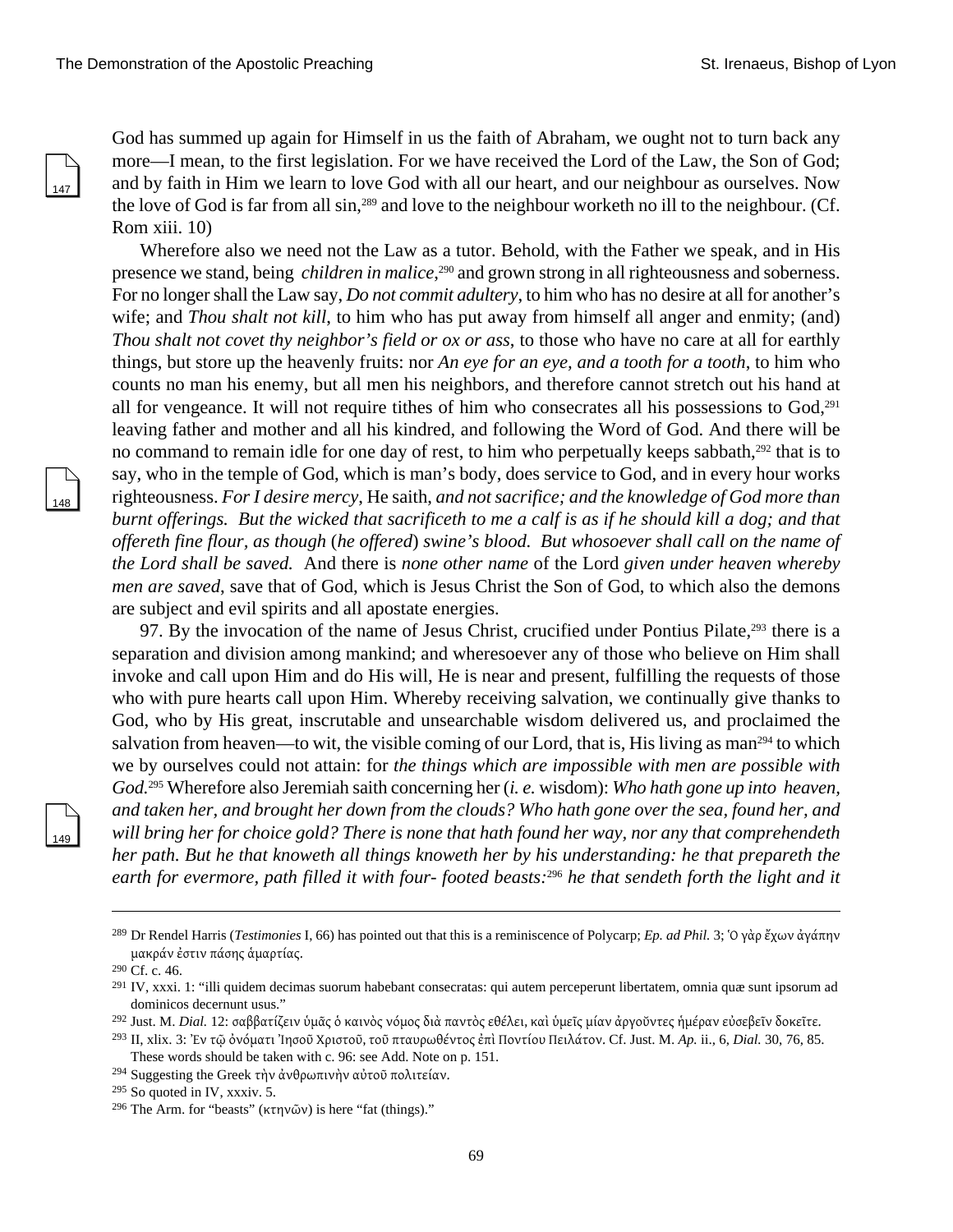[150](http://www.ccel.org/ccel/irenaeus/demonstr/png/0158=150.htm)

<span id="page-73-5"></span>[151](http://www.ccel.org/ccel/irenaeus/demonstr/png/0159=151.htm)

*goeth; he called it, and it obeyed him with fear; and the stars shined in their watches, and were glad; he called them, and they said Here we be; they shined with gladness unto him that made them. This is our God: there shall none other be accounted of in comparison with him. He hath found out every way by knowledge, and hath given it unto Jacob his servant, and to Israel that is beloved of him. Afterward did he appear upon earth, and was conversant with men. This is the book of the commandments of God, and of the law which endureth for ever. All they that hold it fast* (*are appointed*) *to life: but such as leave it shall die.* Now by *Jacob* and *Israel* he means the Son of God, who received power from the Father over our life, and after having received this brought it down to us who were far off from Him, when He *appeared on earth and was conversant with men,* mingling and mixing<sup>297</sup> the Spirit of God the Father with the creature formed by God,<sup>298</sup> that man might be *after the image and likeness* of God.<sup>299</sup>

<span id="page-73-4"></span>This, beloved, is the preaching of the truth, and this is the manner of our redemption, and this is the way of life, which the prophets proclaimed, and Christ established, and the apostles delivered, and the Church in all the world hands on to her children.<sup>300</sup> This must we keep with all certainty, with a sound will and pleasing to God, with good works and right-willed disposition.

99. So that none should imagine God the Father to be other than our Creator, as the heretics imagine; (for) they despise the God who is, and make gods of that which is not; and they fashion a Father of their own above our Creator, and imagine that they have found out for themselves something greater than the truth. For all these are impious and blasphemers against their Creator and against the Father, as we have shown in the *Exposure and Overthrow of Knowledge falsely so-called*. And others again reject the coming of the Son of God and the dispensation of His incarnation, which the apostles delivered and the prophets declared beforehand, even such as should be the summing up of mankind, as we have shown you in brief: and such also are reckoned amongst those who are lacking in faith. And others receive not the gifts of the Holy Spirit, and cast away from themselves the prophetic grace,<sup>301</sup> watered whereby man bears the fruit of life unto God: and these are they of whom Isaiah speaks: *For they shall be*, saith he, *as an oak that is stripped of leaves, and as a garden that hath no water.* And such are in no wise serviceable to God, seeing that they cannot bear any fruit.

<span id="page-73-0"></span>100. So then in respect of the three points<sup>302</sup> of our seal error has strayed widely from the truth. For either they reject the Father, or they. accept not the Son and speak against the dispensation of His incarnation; or else they receive not the Spirit, that is, they reject prophecy. And of all such must we beware, and shun their ways, if in very truth we desire to be well-pleasing to God and to attain the redemption that is from Him.

<span id="page-73-3"></span><span id="page-73-1"></span><sup>297</sup> With the whole of this passage compare IV, xxxiv. 4 ff., especially the words "prædicaverunt ejus secundum carnem adventum, per quem commixtio et communio Dei et hominis secundum placitum Patris facta est; ab initio prænuntiante Verbo Dei quoniam *videbitur* Deus *ab hominibus et conversabitur cum eis super terram* et colloqueretur et adfuturus esset suo plasmati"; and "præsignificant igitur prophetæ quoniam *videbitur* Deus *ab hominibus*," words which come again a little further on.

<span id="page-73-2"></span><sup>298</sup> Lit. "with the formation (*plasma*) of God."

<sup>299</sup> Cf. c. 32: V, i. 3, ii. 1, xxxvi. 1, and elsewhere.

<sup>300</sup> The same language is found in the preface to Bk. V: "quod prophetæ quidem præconaverunt . . . perfecit autem Christus; apostoli vero tradiderunt, a quibus ecclesia accipiens, per universum mundum sola bene custodiens, tradidit filiis suis:" and similar language in II. xlvii. 2.

<sup>301</sup> III, xi. 12: "propheticam vero gratiam repellunt ab ecclesia."

<sup>302</sup> Lit. "heads ": cf. cc. 6 f.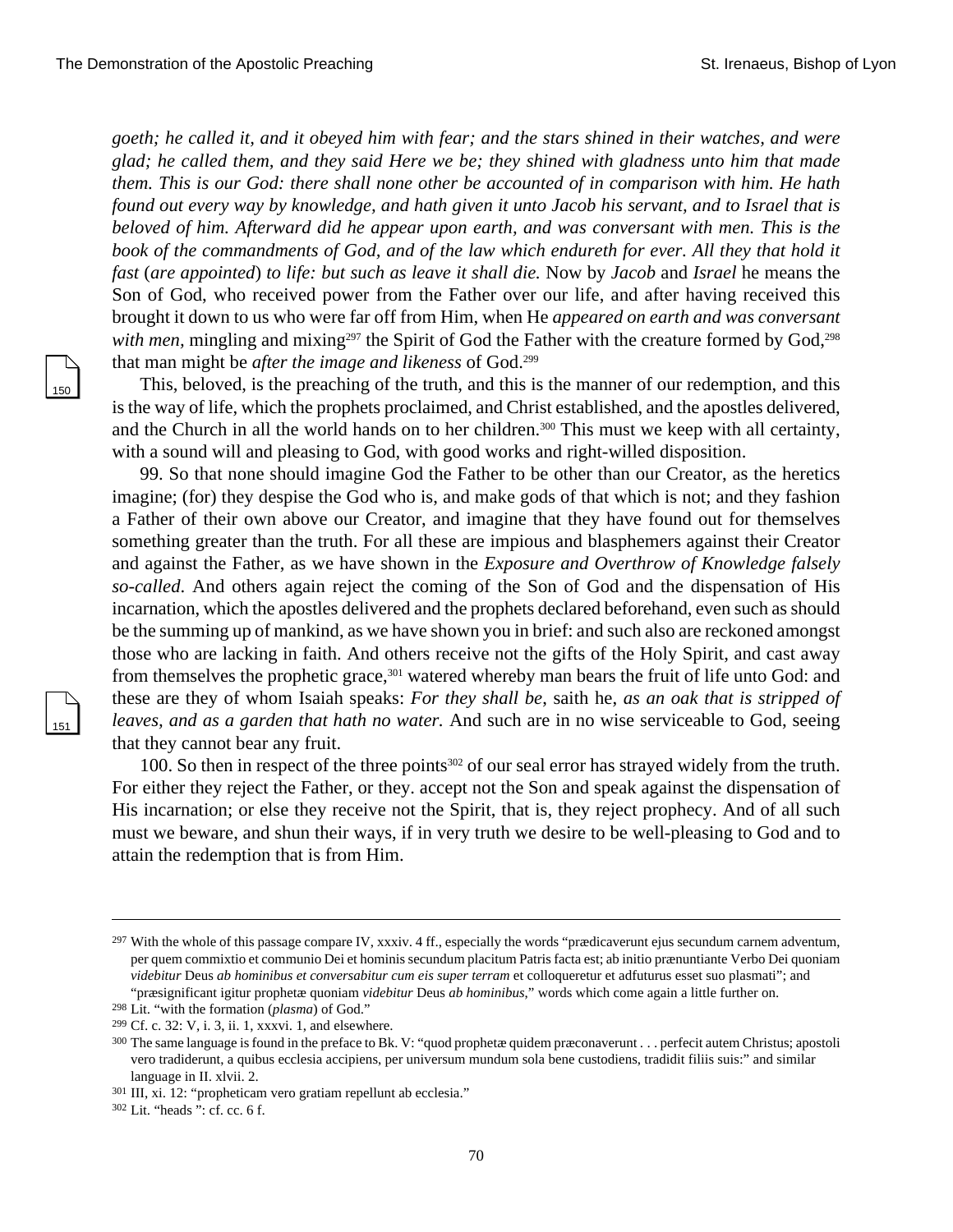[152](http://www.ccel.org/ccel/irenaeus/demonstr/png/0160=152.htm)

ADDITIONAL NOTE.—A new installment has now appeared of the *Patrologia Orientalis* (XII. 5: Paris, 1919), containing a reprint of the Armenian text, with a translation into English by the discoverer, Ter-Mekerttschian, and Dr S. G. Wilson. This is followed by a much more accurate translation into French by the late Père Barthoulout, S. J., formerly a missionary in Armenia. Among other valuable notes he points out that the opening words of c. 97 have been wrongly separated from the preceding chapter. The next sentence would then appear to mean: "He is separated and withdrawn from among men, and (yet) wheresoever," etc.

<span id="page-74-1"></span><span id="page-74-0"></span>On p. 78, n. 5. Compare the fragment attributed to Victorinus of Pettau, printed by Routh, *Rell.* III, 458: "Summum ergo cœlum sapientiæ," etc. The common source may be "the Elders" or Papias.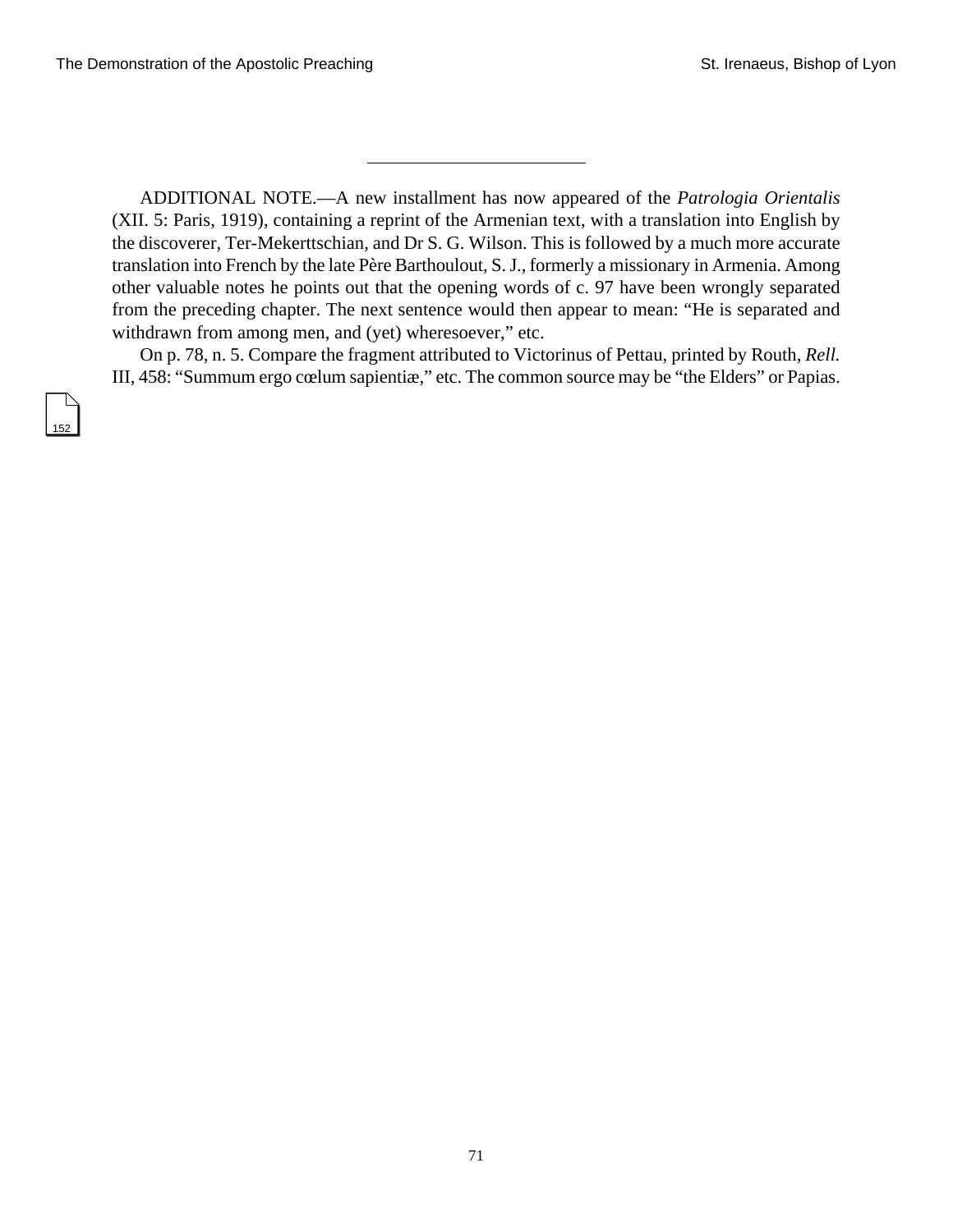# **INDEX LOCORUM**

## **An asterisk (\*) signifies an allusion only. References within brackets are to Harvey's edition of Irenæus.**

| Gen. i, 1: c. 43 [I, 11, 4; II, 5, 2]           | Ps. i, 1: c. 2                                      |
|-------------------------------------------------|-----------------------------------------------------|
| i, 26: cc. 32, 55 [often]                       | ii, 7 f.: c. 49 [IV, 35, 3]                         |
| ii, 5: c. 32 [III, 30, 1]                       | iii, 5: c. 73 [IV, 48, 2; 55, 4]                    |
| ii, 16 f.: c. 15 [V, 23, 1]                     | xix, 4: cc. 21, 86                                  |
| ii, $18$ f.: c. 13                              | xix, 6: c. $85$ [IV, $55, 4$ ]                      |
| ii, $21$ ff.: c. 13                             | xxii, 14–20: cc. 79 f.                              |
| ii, 25: c. $14$ [III, 32, 1]                    | xxiv, 7–10: c. 84 [IV, 55, 4]                       |
| iv, 1: c. $17$                                  | xxxiii, 6: c. 5 [I, 15, 1; III, 8, 3]               |
| iv, 25: c. 17*                                  | xlv, 6 f.: c. 47 [III, 6, 1; IV, 55, 1]             |
| ix, 1 ff.: c. 22 [V, 14, 1]                     | lxviii, 17 f.: c. 83 [II, 32, 2]                    |
| ix, 14 f.: c. 22                                | lxix, 21: c. 82 [III, 20, 2; IV, 55, 3]             |
| ix, 26 f.: c. 21 [III, 5, 3]                    | lxxii, 17: c. 43                                    |
| xi, 1: c. 22                                    | lxxxix, 39–46: c. 75                                |
| xv, 5: c. 24 [III, 9, 1; IV, 12, 1; 13, 1]      | civ, 15: c. 57*                                     |
| xv, 6: cc. 24, 35 [IV, 10, 1; 15, 1]            | $cx, i: c. 85$ [often]                              |
| xvii, 8: c. 24                                  | cx, 3: c. 43                                        |
| xviii, 1 ff: c. 44                              | $cx, 1-7$ : cc. 48 f.                               |
| xix, 24: c. 44 [III, 6, 1; IV, 20, 1; 58, 3 f.] | cxix, 120: c. 79                                    |
| xxviii, 12 f.: c. 45                            | cxxxii, 10 ff:: c. 64 [III, 9, 2]                   |
| xlix, 10 f.: c. 57 [IV, 20, 2]                  | cxxxii, 11: c. 36 [III, 11, 4; 17, 1; 26, 1]        |
| Ex. iii, 7f.: c. 46 [IV, 14, 1; 23, 1]          | Isa. i, 30: c. 99                                   |
| iii, 14: c. 2 [III, 6, 2]                       | ii, 3: c. 86 [IV, 56, 3]                            |
| xv, 27: C. 46*                                  | ii, 17: c. 88 [IV, 55, 4]                           |
| xvii, 9 ff:: c. $46*$ [IV, 38, 1; 50, 1]        | vii, 9: c. 3                                        |
| xx, 13 ff.: c. 96                               | vii, 14 ff.: cc. 53 f., 57 [often]                  |
| xxi, 24: c. 96                                  | ix, 5 ff:: cc. 54 ff:                               |
| xxv, 40: c. 9 [IV, 25, 3; 32, 1]                | ix, 6: c. 40 [III, 17, 3; 20, 2; IV, 55, 2]         |
| xxxi, 18: c. 26                                 | $x, 22$ f.: c. 87                                   |
| xxxiv, 28: c. 26                                | xi, $1-10$ : cc. 59 ff. [III, 10, 1; IV, 41, 1; 50, |
| Num. xxiv, 17: c. 58 [III, 9, 2]                | 1; V, 33, 3]                                        |
| Deut. v, 17 ff.: c. 96                          | xi, 2 f.: c. 9 [III, 10, 1; 18,1 f.]                |
| xxviii, 44: c. 95*                              | xvii, 7 f.: c. 91                                   |
| xxviii, 66: c. 79 [IV, 20, 2; V, 18, 2]         | xxvi, 19: c. 67 [IV, 55, 2; V, 15, 1; 34, 1]        |
| xxxii, 21: c. 95                                | xxix, 18: c. 67                                     |
| xxxii, 49 f.: c. 29                             |                                                     |
| xxxiv, 5: c. 29                                 |                                                     |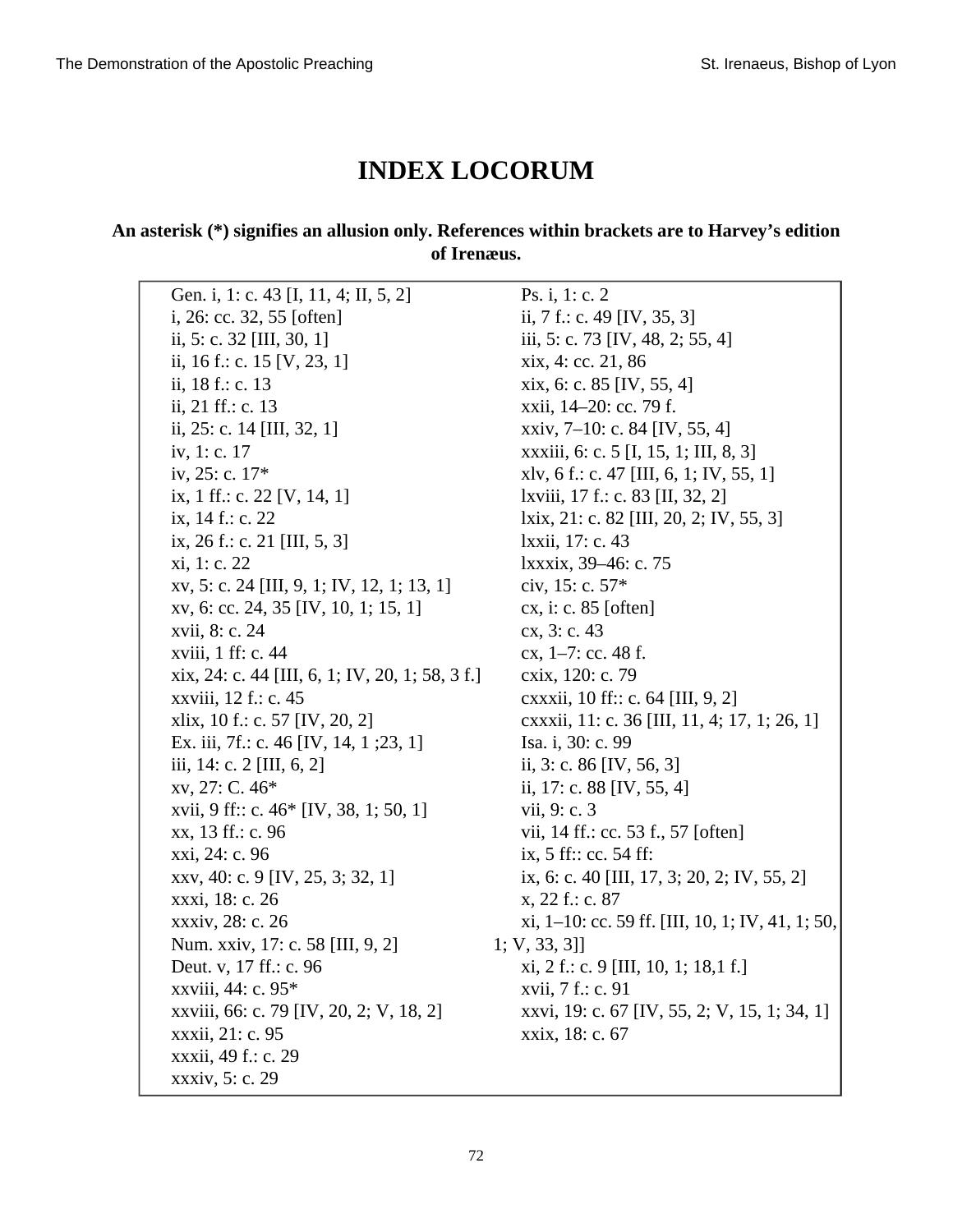<span id="page-76-0"></span>

| 153 |  |
|-----|--|
|     |  |
|     |  |

|    | Isa. xxxv, 3–6: c. 67 [III, 21,2; IV, 55, 2]     | Matt. viii, 17: c. 67                           |
|----|--------------------------------------------------|-------------------------------------------------|
|    | xxxv, 10: c. 47*                                 | xxi, 5: c. 65                                   |
|    | xl, 12: c. 45 [IV, 33, 1]                        | xxii, 37 f.: c. 87                              |
|    | xliii, 10: c. 5* [IV, 8, 3]                      | xxvi, 15: c. 81                                 |
|    | xliii, 18–21: c. 89 [IV, 55, 5]                  | xxvii, 9 f.: c. 81                              |
|    | xlv, 1: c. 49                                    | xxvii, 34: c. 82                                |
|    | xlix, 5 f.: c. 50                                | Mark xii, 30 f.: c. 87                          |
|    | 1, 5f.: cc. 34, 68 [IV, 55, 3]                   | Luke xviii, 27: c. 97 [IV, 13, 5]               |
|    | 1, 8f. c. 88 [IV, 55, 4]                         | John i, 1 ff.: c. 43 [often]                    |
|    | lii, 7: c. 86 [III, 13, 1]                       | i, 14: cc. 31, 94 [often]                       |
|    | lii, $13-53$ , 8: cc. 67 ff. [often]             | xix, 23 f.: c. $80*$                            |
|    | liv, 1: c. 94 [I, 4, 1]                          | xix, 29: c. 82                                  |
|    | lvii, 1 f.: c. 72 [IV, 56, 4]                    | Acts iv, 12: c. 96* [III, 12, 4]                |
|    | 1xi, I: c. 53 [III, 10, 1; 18, 1; 19, 3; IV, 37, | iv, 25 ff.: c. 74 [III, 12, 5]                  |
| 1] |                                                  | v, 15: c. 71                                    |
|    | lxii, 11: c. 65                                  | vii, 3: c. 24                                   |
|    | lxiii, 9: c. 88 [III, 22, 1]                     | vii, 14: c. 25                                  |
|    | $lxy$ , i: c. 92 [III, 6, 1; 10, 1]              | vii, 49: c. 45                                  |
|    | $lxy, 2: c. 79$ [IV, 55, 2]                      | Rom. ii, 4 ff.: c. 8 [IV, 59, 1]                |
|    | lxv, 15 f.: c. 88                                | iv, 3: cc. 24, 35                               |
|    | lxvi, 1: c. 45 $[IV, 4, 1]$                      | iv, 11: c. 24 [IV, 39, I]                       |
|    | lxvi, 3: c. 96 [IV, 31, 2]                       | iv, 13: c. 35                                   |
|    | lxvi, 7: c. 54                                   | vii, 6: c. 90                                   |
|    | Jer. ii, 8: c. 95*                               | ix, $25$ f.: c. 93                              |
|    | xxxi, 31–34: c. 90 [IV, 18, 1; 55, 5]            | ix, 28: c. 87                                   |
|    | Lam. iii, 30: c. 68                              | x, 15: c. 86 [III, 13, 1]                       |
|    | iv, 20: c. 71 [III, 11, 2]                       | x, 19: c. 95                                    |
|    | Ezek. xi, 19 f.: c. 93                           | xiii, 10: cc. 87, 95 [IV, 22, 2]                |
|    | Hos. i, 10: c. 93                                | 1 Cor. x, 4: c. 46* [IV, 25, 3]                 |
|    | ii, 23: c. 93 [I, 4, 1; IV, 24, 12]              | xiv, 20: cc. 46, 96 [IV, 44, 3]                 |
|    | vi, 6. c. 96 [IV, 29, 5]                         | Gal. iii, 11: c. 35                             |
|    | x, 6: c. 77                                      | iv, 6: c. 5 [IV, 19, 1]                         |
|    | Joel ii, 32: c. 96                               | iv, 27: c. 94                                   |
|    | Amos ix, 11: cc. 38, 62                          | Eph. i, 10: c. 30 [often]                       |
|    | Mic. v, 2; c. 63                                 | iv, 6: c. 5 (II, 2, 5; IV, 34, 2; 49, 2; V, 18, |
|    | Zech. ix, 9: c. 65                               | 1]                                              |
|    | xi, 13: c. 81                                    | iv, 8: c. 83                                    |
|    | xiii, 7: c. 76                                   | Phil. ii, 8: c. 34 [III, 12, 11; IV, 38, 2; V,  |
|    | Bar. iii, 29–iv, 1: c. 97 [IV, 34, 4 f.]         | 0, 2]                                           |
|    | Matt. i, 23: c. 54*                              | ii, 15: c. 35 [IV, 10, 1; 13, 1]                |
|    | ii, $1-11$ : c. 58* [III, 10, 1]                 | Col. i, 18: c. 40 [IV, 34, 2]                   |
|    | ii, $6: c. 63$                                   | 1 Tim. i, 9: c. 35 [IV, 27, 3]                  |
|    | iii, 9: c. 93 [often]                            | Heb. i, 8 f.: c. 47                             |
|    |                                                  |                                                 |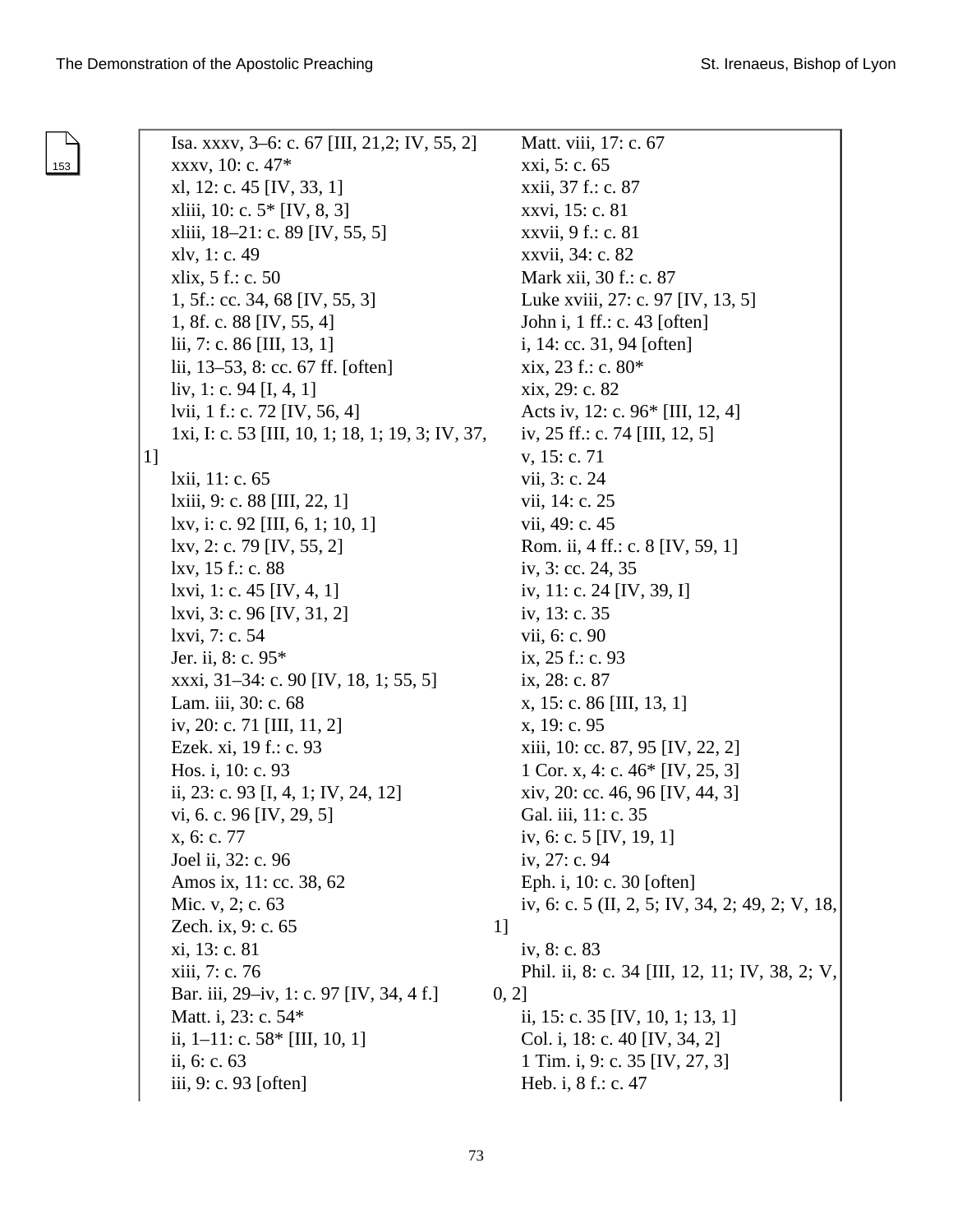viii, 8 ff.: c. 90 Rev. i, 5: c. 38 f. [III, 32, 1; IV, 3, 2; 34, 2]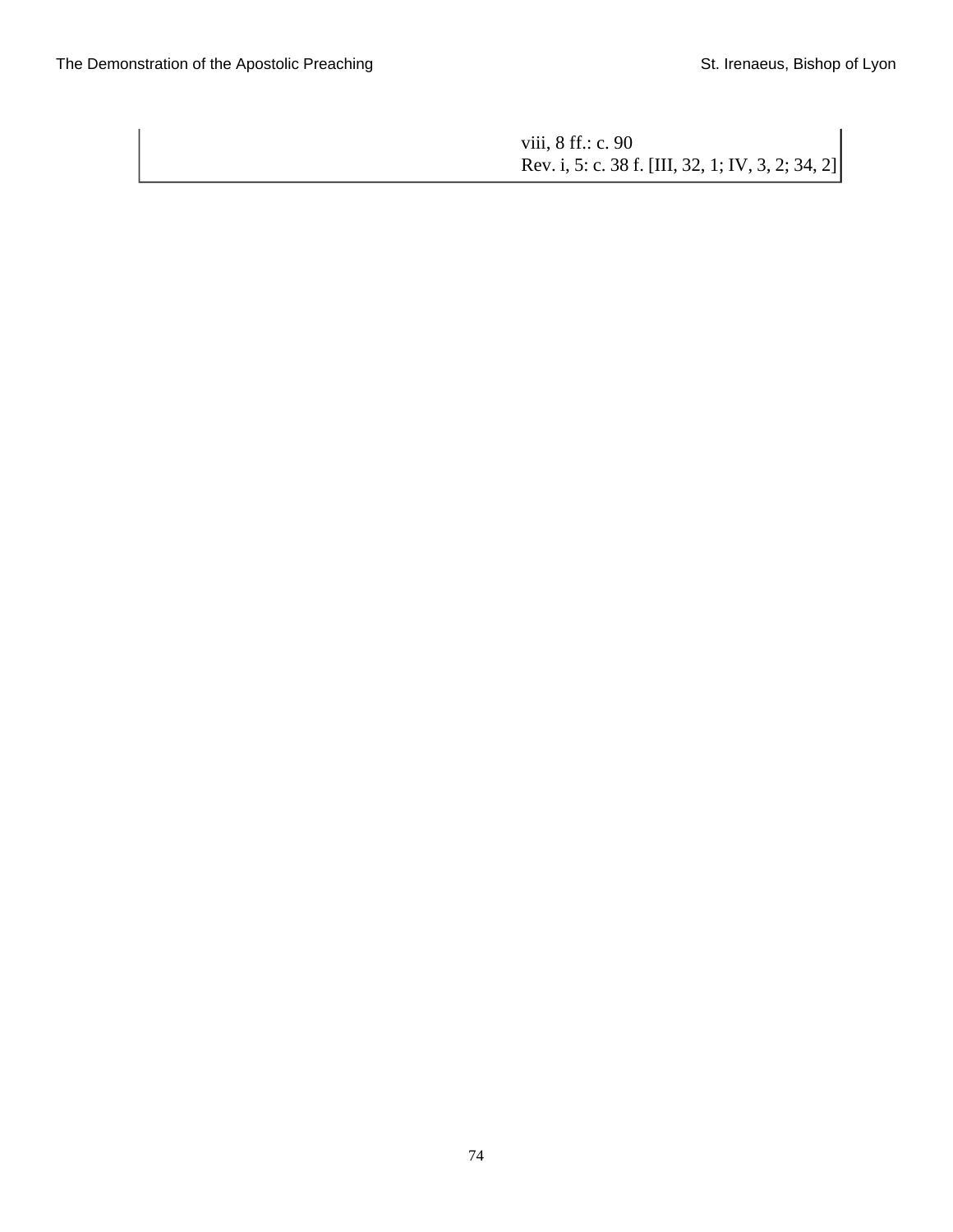<span id="page-78-0"></span>

# [154](http://www.ccel.org/ccel/irenaeus/demonstr/png/0162=154.htm) **GENERAL INDEX**

| Angel: applied to Christ, 27, 119: for                                                                                                                                                         | Isaiah, Ascension of: 41 ff., 78, 139                                                                                                                                                                                                |
|------------------------------------------------------------------------------------------------------------------------------------------------------------------------------------------------|--------------------------------------------------------------------------------------------------------------------------------------------------------------------------------------------------------------------------------------|
| Malachi, 47<br>Animals, concord among: 124 f.<br>Apocryphal quotations from "Jeremiah": Name, 94f, 148<br>22 f., 108, 136<br>Apostolic Constitutions: 40 f., 44<br>Athenagoras: 25, 27 ff., 50 | Jacobi, Protevangelium: 122<br>Jesus: meaning of, 16 ff.; power of the<br>Justin Martyr: parallels in, 6, 23, 78, 84,<br>86, 89, 94, 99 f., 108 ff., 113 ff., 117 f., 120 f.,<br>123, 126 ff., 130 f., 133, 135 f., 138 f., 141, 146 |
| Barnabas, Epistle of: 94, 98, 104, 111, 113, ff.: on the Holy Spirit; 24-34<br>118, 136 ff                                                                                                     | Lactantius: 23                                                                                                                                                                                                                       |
| Cherubim and Seraphim: 39 ff., 79<br>Christ: meaning of, 16 ff.; Name of, 124 f. Serapion, 39                                                                                                  | Liturgy of St Basil: 81; of St Mark, 40; of                                                                                                                                                                                          |
| Claudius Cæsar: 134<br>Clementine Homilies: 53, 94                                                                                                                                             | Malachi: see Angel                                                                                                                                                                                                                   |
| Cross, prefigurations of the: 28 f., 100 f.,<br>120, 136 f.                                                                                                                                    | Papias: 81, 124, 151<br>Paradise: 81 ff.                                                                                                                                                                                             |
| Deuteronomy, meaning, of: 96<br>Diognetus, Epistle to: 118                                                                                                                                     | Pascha, as Passion: 93<br>Peter, Apocalypse of: 81; Gospel of: 138<br>Plato: 28 f., 101                                                                                                                                              |
| Elders, the: disciples of apostles 72, 101,                                                                                                                                                    | Polycarp, Epistle of: 147                                                                                                                                                                                                            |
| 124, 151<br>Enoch, Book of: 85; Secrets Of: 40, 77                                                                                                                                             | Satan, meaning of: 84<br>Serapion, Liturgy of: 39                                                                                                                                                                                    |
| God: Two Hands of, 51 ff., 60; Finger of,<br>93 f.                                                                                                                                             | Spirit, the Holy: glorifies the Father, 39 ff.,<br>79: as Wisdom of God, 44 ff., 55 ff.                                                                                                                                              |
| Heavens, Seven: 41 ff., 77 f., 151<br>Hebrews, Gospel acc. to: 33                                                                                                                              | "Testimonies against the Jews" 10 f., 21 f.<br>Theophilus of Antioch: 53 ff                                                                                                                                                          |
| Hermas, Shepherd of: 73<br>Hippolytus: 72, 74, 77, 88, 96, 104                                                                                                                                 | Waterland: 31                                                                                                                                                                                                                        |

<span id="page-78-1"></span>[155](http://www.ccel.org/ccel/irenaeus/demonstr/png/0163=155.htm)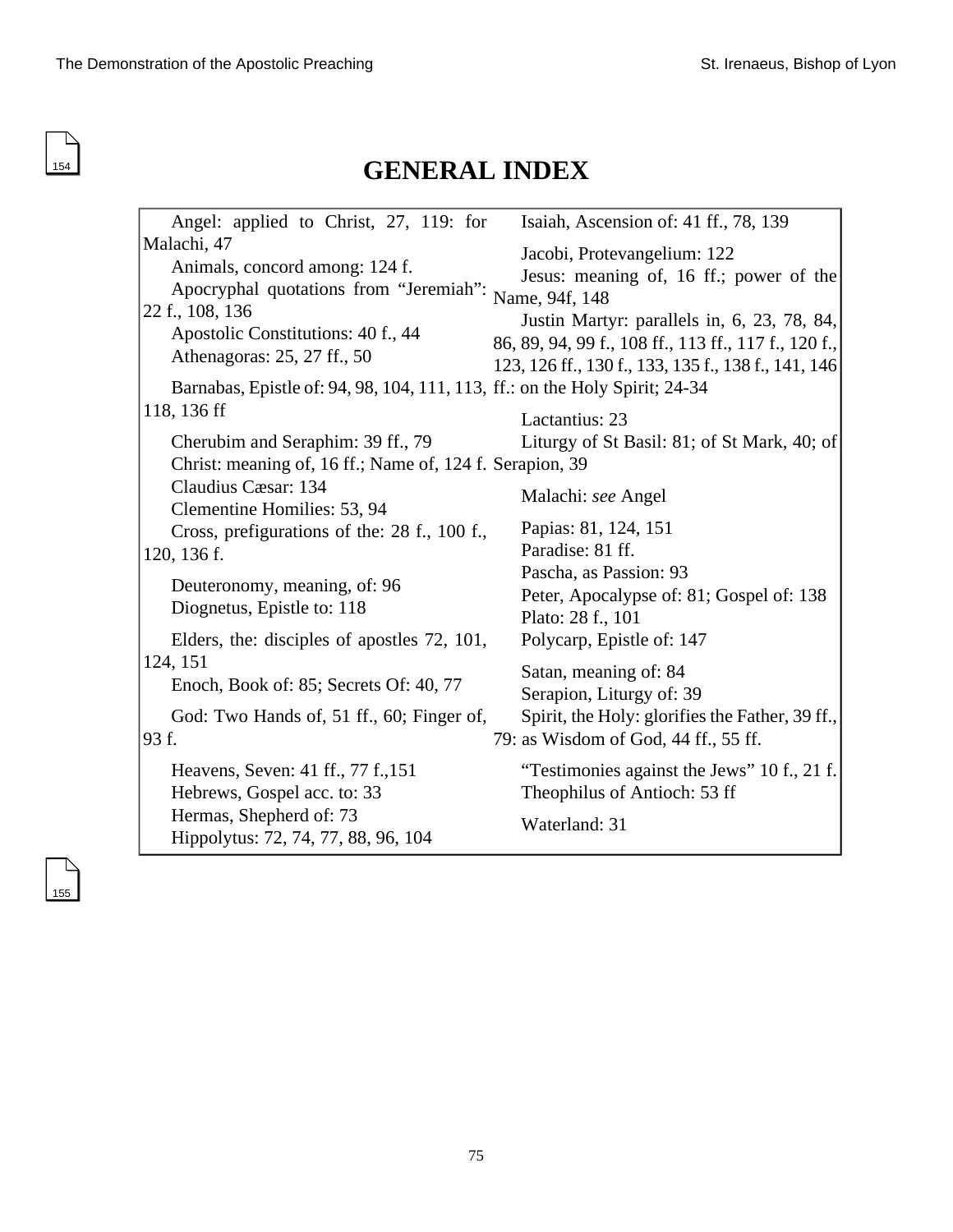#### **PUBLICATIONS**

**OF THE**

## **S. P. C. K.**

## **BOOKS FOR**

## **STUDENTS**

**AND**

### **OTHERS**

#### **SOCIETY FOR PROMOTING**

### **CHRISTIAN KNOWLEDGE**

**London:** *Central Offices***: 6 ST. MARTIN'S PLACE, W.C. 2**

*Book Shops:* **64 NEW BOND STREET, W.1**

**43 QUEEN VICTORIA STREET, E.C.4**

**And of all Booksellers.**

*New York:* **THE MACMILLAN COMPANY**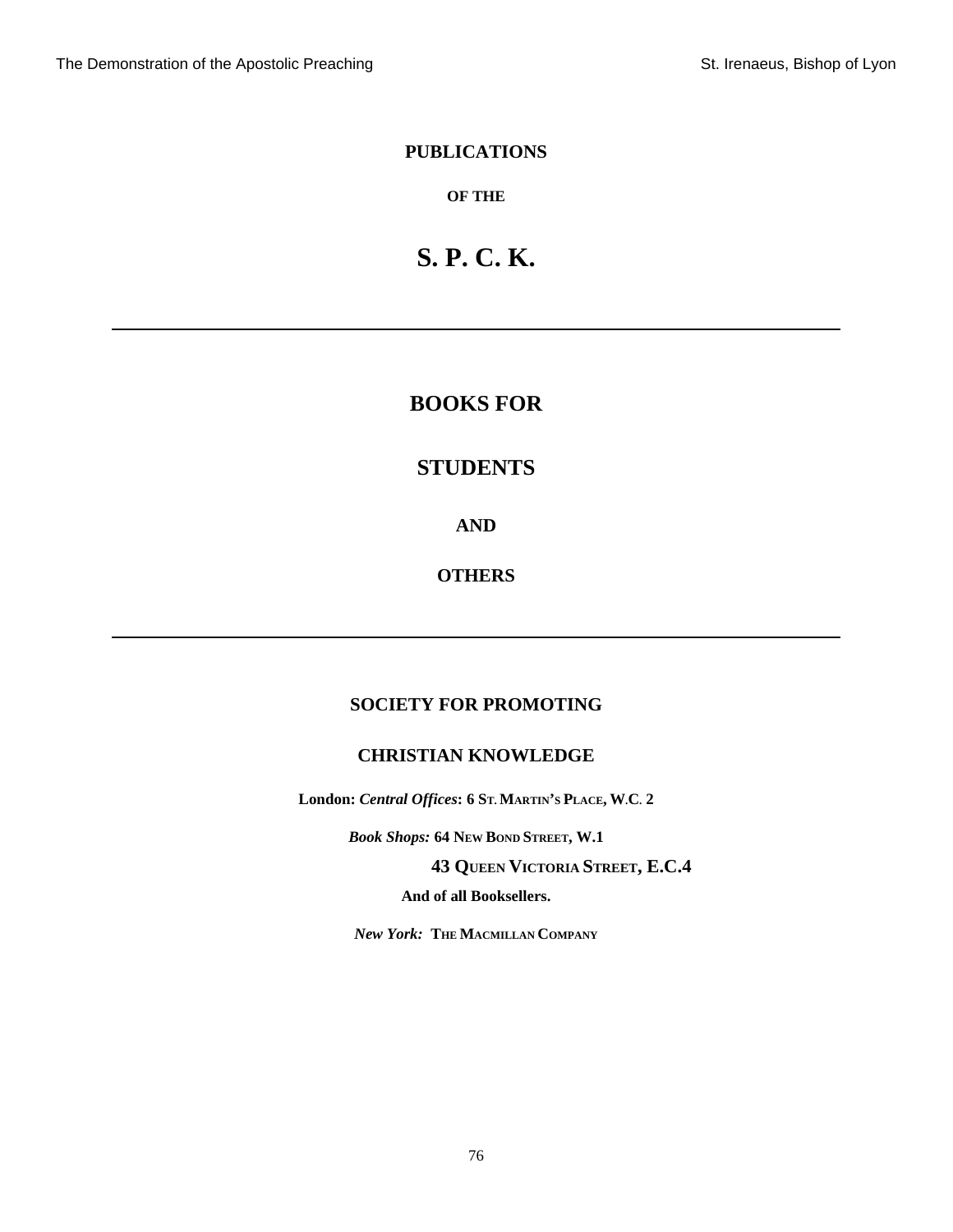## **Indexes**

### **Index of Scripture References**

**Genesis**

[1:1](#page-55-0) [1:2](#page-31-0)  [1:26](#page-29-0) [2:7](#page-29-1)  [2:8](#page-44-0)  [3:24](#page-45-0) [9:24](#page-46-0) [9:25](#page-47-0)  [18:1](#page-14-0) [19:24](#page-14-1)  [49](#page-23-0) [49:10-12](#page-13-0) **Leviticus**

[24:2](#page-43-0)

**Numbers**

[13:16](#page-50-0)

**Psalms**

[2](#page-55-1)  [2:7](#page-19-0) [2:7](#page-56-0)  [22:7](#page-60-0)  [22:16](#page-67-0) [22:17](#page-67-1) [24](#page-28-0)  [33:6](#page-28-1)  [33:6](#page-29-2) [33:6](#page-31-0) [33:6](#page-33-0)  [38:8](#page-64-0) [45](#page-35-0) [45:6](#page-57-0) [45:7](#page-35-1)  [45:11](#page-33-1) [72:5](#page-18-0) [72:5](#page-18-1)  [72:17](#page-18-2) [72:17](#page-18-1)  [110:3](#page-17-0)  [110:3](#page-18-3) [119:120](#page-67-2) [119:120](#page-67-3)

**Proverbs**

[3:19](#page-30-0)  [3:19](#page-33-2) [3:20](#page-33-2)  [8:22](#page-55-2)  [8:22-25](#page-30-1) [8:30](#page-32-0)

**Isaiah**

[6:3](#page-43-1)  [7:14](#page-15-0) [7:15](#page-19-1)  [10:23](#page-69-0)  [11:2-3](#page-23-1) [34:1](#page-29-3)  [52:7](#page-69-1) [53:4](#page-64-1) [53:4](#page-64-2)  [53:7](#page-64-2) [62:11](#page-63-0)

**Lamentations**

[4:20](#page-36-0)

**Hosea**

[1:10](#page-71-0)  [2:23](#page-71-0)

#### **Micah** [5:2](#page-60-1)  [5:2](#page-63-1)

**Habakkuk**

[3:2](#page-26-0)  [3:2](#page-43-2)

#### **Zechariah**

[9:9](#page-63-2)  [11:13](#page-68-0)

#### **Malachi**

[1:1](#page-29-4) [2:10](#page-29-5)

#### **Matthew**

[1:20](#page-23-2) [1:20](#page-23-3)  [11:27](#page-30-2) [12:28](#page-49-0)  [13:54](#page-63-3)  [13:57](#page-63-3) [26:15](#page-68-1) [27:34](#page-68-2)

#### **Luke**

[1:31](#page-23-2)  [1:35](#page-22-0) [1:35](#page-23-3) [1:35](#page-36-1)  [3:22](#page-56-1) [11:20](#page-49-0)

#### **John**

[1:13](#page-31-1)  [1:14](#page-30-3) [8:57](#page-66-0)  [19:29](#page-68-3) [19:29](#page-68-4)

#### **Acts**

[2:9-11](#page-47-1)  [4:25](#page-66-1)  [5:15](#page-65-0) [7:3](#page-48-0)  [7:44](#page-43-3) [7:49](#page-56-2) [13:47](#page-58-0)

#### **Romans**

[4:3](#page-49-1)  [4:3](#page-53-0) [8:9](#page-37-0)  [10:19](#page-71-1) [13:10](#page-72-0)

#### **1 Corinthians**

[12:5](#page-43-4)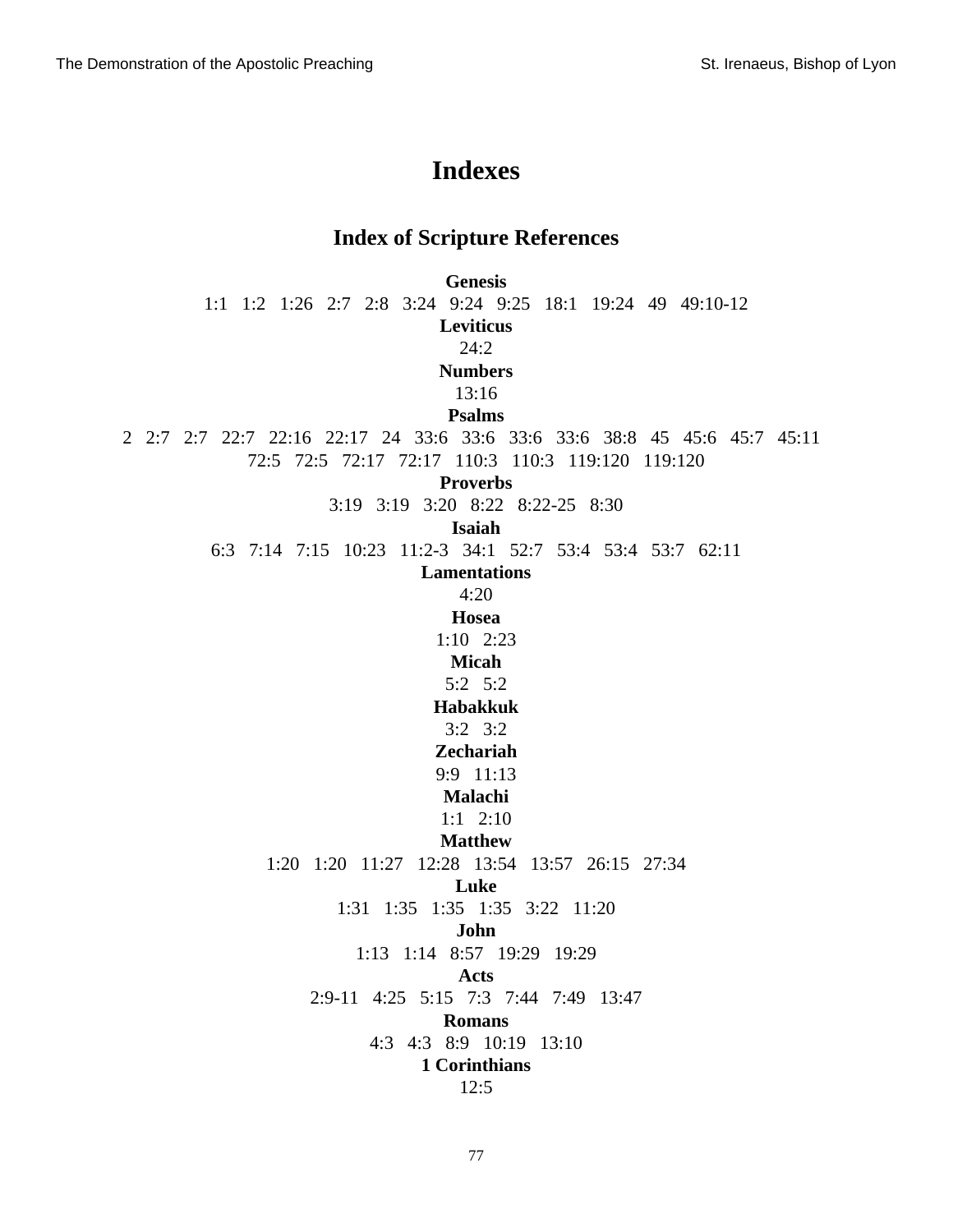**2 Corinthians** [5:1](#page-63-4) [12:4](#page-44-1) **Galatians** [4:25](#page-51-0) **Ephesians** [1:10](#page-41-0) [4:6](#page-29-6) **Colossians** [1:15](#page-48-1) **2 Timothy** [1:10](#page-51-1) **Hebrews** [8:10](#page-70-0) **1 Peter** [2:22](#page-30-4) **2 Peter** [1:13](#page-63-4) **Jude** [1:22](#page-61-0) **Revelation** [1:5](#page-30-5) [3:7](#page-30-6)  [5:2](#page-30-7) **Wisdom of Solomon** [2:24](#page-45-1)  [9:15](#page-63-5) **Baruch** [3:38](#page-36-2)

## **Index of Greek Words and Phrases**

- •[ἀγγέλου αὐτοῦ](#page-29-7)
- •[ἀδικίαν](#page-57-1)
- •[ἀειδὴς καὶ ἄτιμος](#page-68-5)
- •[ἀλλὰ μὴ βιαζομένου](#page-60-2)
- •[ἀνάπανσις](#page-62-0)
- •[ἀνάστασις](#page-62-0)
- •[ἀνακεφαλαιώσασθαι](#page-41-0)
- •[ἀνακεφαλαιούμενος](#page-50-1)
- •[ἀνεπαύσατο οὖν, τουτέστιν ἐπαύσατο, ἐλθόντος ἐκείνου](#page-23-4)
- •[ἀντιλαεέσθαι](#page-60-3)
- •[ἀργύρια](#page-68-1)
- •[ἀρχὴ](#page-32-1)
- •[ἀρχή](#page-57-2)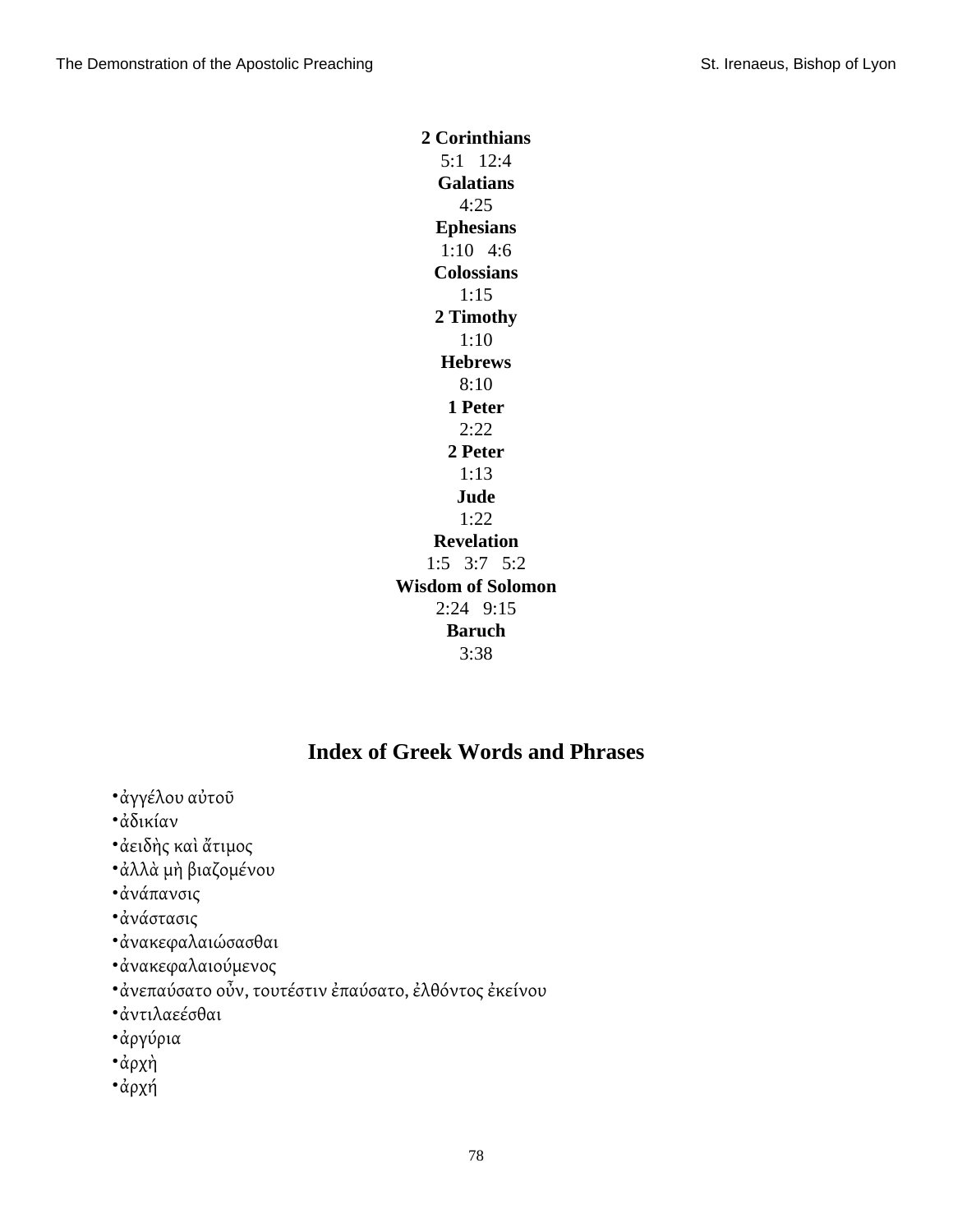- •[ἀρχή, ὅτι ἄρχει](#page-33-3)
- •[ἄγγελος](#page-71-2)
- •[ἄνθρωπος](#page-61-1)
- •[ἄνωθεν](#page-18-4)
- •[Ἀλλὰ τοῦτο τὸ τῷ ὄντι ἀπὸ τοῦ τατρὸς προβληθὲν γέννημα πρὸ πάντων τῶν ποιημάτων συνῆν](#page-58-1) [τῷ πατρί, καὶ τούτῳ ὁ πατὴρ προσομιλεῖ.](#page-58-1)
- •[Ἀλλ᾽ ἐκεῖνόν τε, καὶ τὸν παρ᾽ αὐτοῦ υἱὸν ἐλθὸντα καὶ διδάξαντα ἡμᾶς ταῦτα, καὶ τὸν τῶν ἄλλων](#page-21-0) [ἑπομένων καὶ ἐξομοιουμένων ἀγαθῶν ἀγγέλων στρατόν, πνεῦμά τε τὸ προφητικὸν σεβόμεθα](#page-21-0) [καὶ προσκυνοῦμεν, λόγῳ καὶ ἀληθείᾳ τιμῶντες, κ.τ.λ.](#page-21-0)
- •[ἐκ γαστρὸς πρὸ ἑωσφύρου ἐγέννησά σε](#page-17-1)
- •[ἐκ θεοῦ σκαρεὶς διὰ πνεύματος ἀγίου](#page-54-0)
- •[ἐκ καρποῦ τῆς κυιλίας αὐτοῦ αἰώνιον ἀναστήσειν βασιλέα](#page-53-1)
- •[ἐκ τῶν εὐποιϊῶν καὶ τῶν ἔργων](#page-16-0)
- •[ἐκόσμησεν](#page-31-2)
- •[ἐκακώθην](#page-64-0)
- •[ἐκκλησία](#page-47-2)
- •[ἐκτείνετα: δὲ ὡς χεὶρ δημιουργοῦσα τὸ πᾶν](#page-32-0)
- •[ἐλέγξει](#page-61-2)
- •[ἐλέγχειν](#page-61-2)
- •[ἐλεήσει](#page-61-2)
- •[ἐλεεῖν](#page-61-0)
- •[ἐν ἀρχῇ](#page-57-2)
- •[ἐν ἐλαχίστῳ μέρει γῆς](#page-15-1)
- •[ἐν ὀλίγῳ γῆς μορίῳ πεφάνθαι](#page-15-2)
- •[ἐν δευτἑρα χώρα ἔχοντες πνεῦμά τε προφητικὸν ἐν τρίτῃ τάξει.](#page-21-1)
- •[ἐν κακώσει](#page-64-2)
- •[ἐν σημείῳ](#page-21-2)
- •[ἐνέργεια](#page-43-5)
- •[ἐνδιάθετον](#page-35-2)
- •[ἐξ ἀσωμάτων σωμαποποιἠσαντα](#page-41-1)
- •[ἐξώρισας αὐτόν ἐν τῇ δικαιοκρισίᾳ σοῦ, ὁ θεός, ἐκ τοῦ παραδείσου εἰς τόνδε τὸν κόσμον.](#page-44-2)
- •[ἐξηρίθμησαν](#page-67-1)
- •[ἐπάνω τοῦ παιδίου](#page-61-3)
- •[ἐπὶ γῆς πολλῶν](#page-57-3)
- •[ἐπὶ πολὺ καρποφορήσεις τὰ δἰ ὀλίγων ὑφ᾽ ἡμῶν εἰρημένα](#page-39-0)
- •[ἐπίδειξις](#page-39-1)
- •[ἐπλάσθησαν](#page-31-3)
- •[ἐποίησε καὶ ἐκόσμησε](#page-31-4)
- •[ἑπτάμυχος](#page-43-6)
- •[ἔκτασις](#page-57-4)
- •[ἔκτισε καὶ ἐκόσμησε](#page-31-4)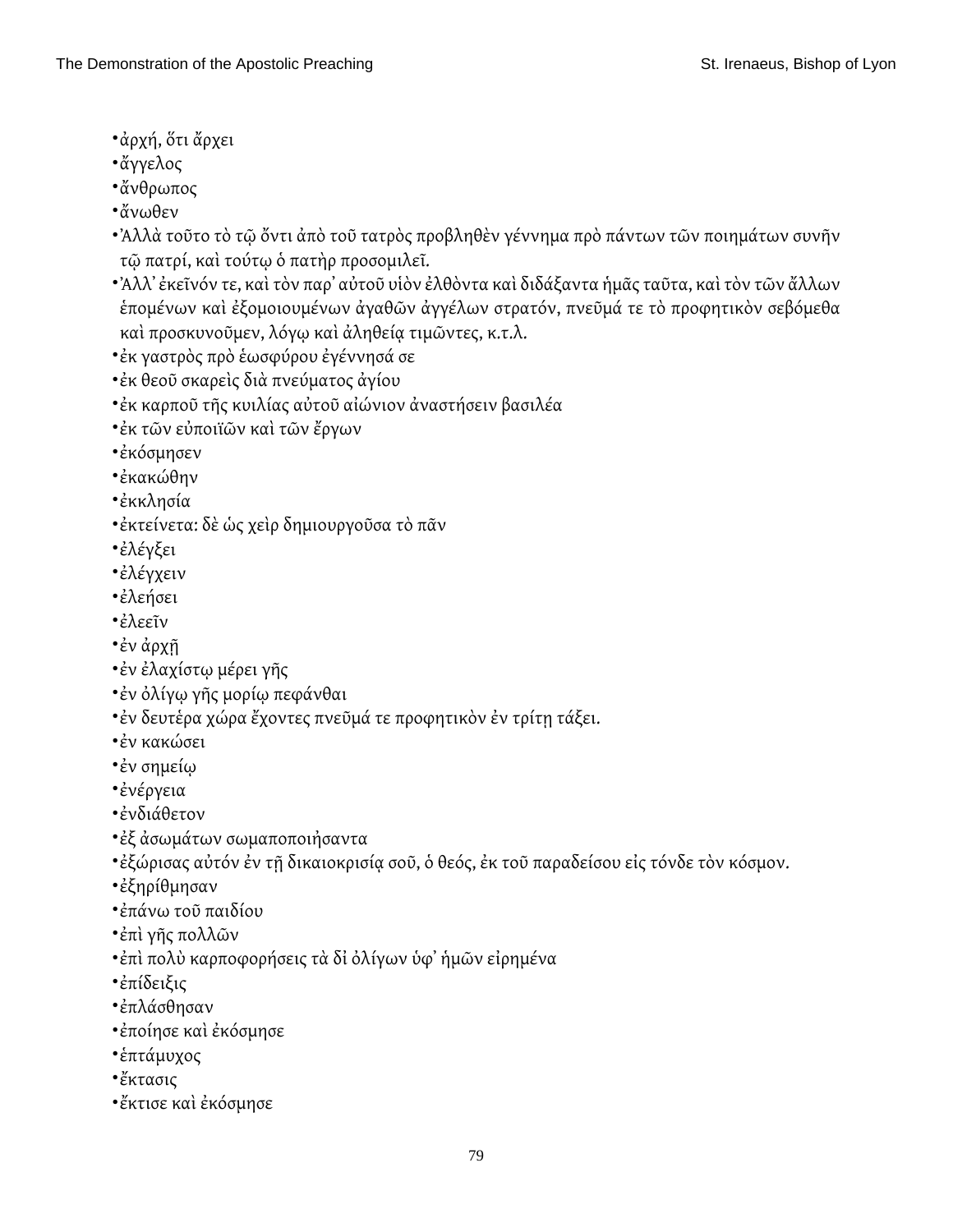- •[ἔκτοτε γὰρ ἀποστάτης ὁ ἀγγελος οὗτος καὶ ἐχθρός. ἀφ᾽ ὅτε ἐζήλωσε τὸ πλάσμα τοῦ θεοῦ](#page-45-2)
- •[ἔργων](#page-16-1)
- •[ἔσθ᾽ ὅτε γὰρ τὸ ἅγιον πνεῦμα . . . λόγους ἐφθέγξατο περὶ τῶν ἐποβαίνειν μελλόντων, φθεγγόμενον](#page-64-3) [αὐτοὺς ὡς τότε γινομένων ἢ καὶ γεγενημένων.](#page-64-3)
- •[ἕ](#page-39-2)
- •[ἕως οὗ εἰσῆλθεν . . . καὶ ἔστη ἐπὶ τὴν κεφαλὴν τοῦ παιδίου](#page-61-4)
- Έγώ είμι ὁ ὥν.
- Έν δε τώ σταυροθήναι αὐτόν.
- [Ἐν τῷ ὀνόματι Ἰησοῦ Χριστοῦ, τοῦ πταυρωθέντος ἐπὶ Ποντίου Πειλάτον.](#page-72-1)
- •[Ἐνίοις δὲ αὐτῶν \(δηλαδὴ τῶν πάλαι θείων ἀγγέλων\) καὶ τῆς περὶ τὴν γῆν διακοσμήσεως ἔδωκεν](#page-44-3) [ἄρχειν, καὶ καλῶς ἄρχειν παρηγγύησε](#page-44-3)
- Έξερεύξατο ή καρδία μου λόγον άγαθόν.
- •[Ἐπ᾽ ὀνόματος γὰρ τοῦ πατρὸς τῶν ὅλων καὶ δεσπότου θεοῦ, καὶ τοῦ σωτῆρος ἠμῶν Ἰησοῦ Χριστοῦ,](#page-22-1) [καὶ πνεύματος ἁγίου, τὸ ἐν τῷ ὕδατι τότε λουτρόν ποιοῦνται](#page-22-1)
- Έπεὶ γὰρ διὰ ξύλου ἀπεβάλομεν αὐτόν
- Έπικατάρατος Χανάαν · παῖς οἰκέτης ἔσται τοῖς ἀδελφοῖς αὐτοῦ
- Έχίασεν αὐτὸν ἐν τῶ παντί
- $\cdot$ "Eχων οὖ
- •[ἡ ἐξ ἐθνῶν ἐκκλησία](#page-47-4)
- •[ἡ ἐξ ἐθνῶν κλῆσις](#page-47-5)
- •[ἡ ἐπίγειος ἡμῶν εἰκία τοῦ σκήνους](#page-63-4)
- •[ἡ γὰρ κεκλημενη . . . στολὴ οἱ πιστεύοντες αὐτῷ εἰσιν ἄνθρωποι.](#page-61-5)
- •[ἡ διάταξις](#page-34-0)
- •[ἡγοὐμενος](#page-61-1)
- •[ἴασις](#page-17-2)
- •[ἵνα καὶ τοῖς πατράσιν τὴν ἐπαγγελίαν ἀποδῷ.](#page-51-2)
- •[ἵνα καταργήσῃ τὸν θάνατον καὶ τὴν ἐκ νεκρῶν ἀνάστασιν δείξῃ](#page-53-2)
- •[Ἰησοῦς](#page-17-3)
- •[Ἰούδας γὰρ προπάτωρ Ἰουδαίων, ἀφ᾽ οὖ καὶ τὸ Ἰουδαῖοι καλεῖσθαι ἐσχήκασι.](#page-61-6)
- •[ὀνομάζεαι θεός](#page-43-7)
- •[ὁ ἐν τοῖς δώδεκα ἄγγελος](#page-29-8)
- •[ὁ ὢν πατὴρ ἐπὶ πάντων, ὁ δὲ υἱὸς διὰ πάντων, τὸ δὲ ἅγιον πνεῦμα ἐν πᾶσιν.](#page-41-2)
- •[ὁ κύριος ἔκτισέ με ἀιχὴν τῶν ὁδῶν αὐτοῦ.](#page-55-2)
- •[ὁ μὲν Δαυεὶδ . . . οὐδὲν ταύτων ἔπαθεν, κ.τ.λ.](#page-64-2)
- •[ὁ νεώτερος](#page-46-0)
- •[ὁ τὸν κανόνα τῆς ἀληθείας ἀκλινῆ ἐν ἑαυτῷ κατέχωη, ὃν διὰ τοῦ βαπτίσματος εἴληφε](#page-40-1)
- •[ὁ τῶν ἁπάντων τεχνίτης Λόγος.](#page-53-3)
- •[ὁ ταῦτα τάσχων ἀνεκδιήγητον ἔχει τὸ γένος](#page-65-1)
- •[ὃ ἐγένετο](#page-50-2)
- •[ὃν ἐωράκει](#page-43-3)
- •[ὃν τρόπον γὰρ τὸ τῆς ἀμπέλου αἷμα οὐκ ἄνθρωπος πεποίηκεν ἀλλ᾽ ὁ θεός, κ.τ.λ.](#page-61-5)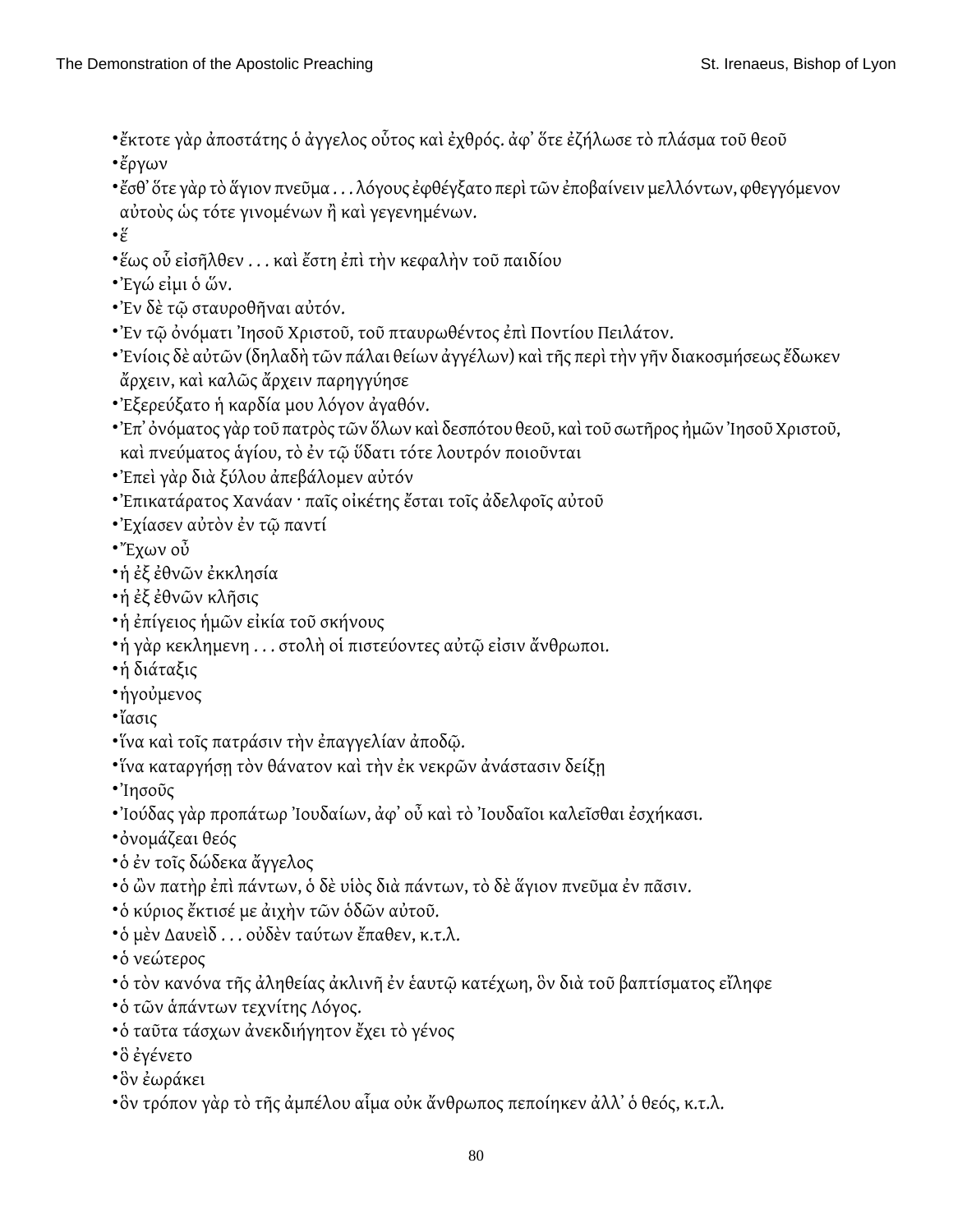- •[ὄνειδος ἀνθρώπων](#page-60-0)
- •[ὄξος](#page-68-6)
- •[ὄξος μετὰ χολῆς μεμιγμένον](#page-68-2)
- •[ὅτι ἀρχὴ ὁ υἱός.](#page-55-0)
- •[ὅτι ἄρχει](#page-32-2)
- •[ὅτι ἐν εἰκόνι θεοῦ ἐποίησα τὸν ἄνθρωπον](#page-48-2)
- •[ὅτι ποιήσει τὸ σπέρμα ὡσ τὰ ἄστρα τοῦ οὐρανοῦ. τουτέστι τὸ ὑπὸ Παύλου εἰρημέναν· Ὡς φωστῆρει](#page-53-4) [ἐν κόσμῳ](#page-53-4)
- •[Ὁ γὰρ ἔχων ἀγάπην μακράν ἐστιν πάσης ἁμαρτίας.](#page-72-2)
- •[Ὁ λόγος δὲ τοῦ θεοῦ ἐστιν ὁ υἱὸς αὐτοῦ, ὡς προέφημεν· καὶ ἄγγελος δὲ καλεῖται καὶ ἀπόστολος·](#page-21-3) [αὐτὸς γὰρ ἀπαγγέλλει κ.τ.λ.](#page-21-3)
- •[Ὄνειδος μὲν γὰρ ἡμῖν τοῖς εἰς αὐτὸν πιστεύουσιν ἀνθρώποις πανταχοῦ ἐστιν.](#page-60-4)
- •[ὑμῖν](#page-13-1)
- •[ὑπὲρ τρίτον οὐρανόν](#page-44-4)
- •[ὡς πείθων, οὐ βιαζόμενος · βία γὰρ οὐ πρόσεστι τῷ θεῷ](#page-60-2)
- •[ὧ ἀπόκειται τό βασίλειον.](#page-61-7)
- •[ᾠκοδόμησεν . . . εἰς γυναῖκα](#page-45-3)
- •[ᾦ ἀπόκειται](#page-13-2)
- •[ᾧ ἀπόκειται](#page-60-5)
- •[Βία θεῷ οὐ πρόσεστιν · ἀγαθὴ δὲ γνώμη πάντοτε συμπάρεστιν αὐτῷ](#page-60-6)
- •[Εἰ οὖν καὶ ἄλλον τινὰ θεολογεῖν καὶ κυριολογεῖν τὸ πνεῦμα τὸ ἅγιόν φατε ὑμεῖς παρὰ τὸν πατέρα](#page-35-1) [τῶν ὅλων καὶ τὸν χριστὸν αὐτοῦ.](#page-35-1)
- •[Εἰς ἐπίδειξιν τοῦ ἀποστολικοῦ κηρύγματος](#page-9-0)
- •[Κύρῳ](#page-58-2)
- •[Καὶ οὐδ᾽ ἐπὶ τούτοις τὸ θεολογικὸν ἡμῶν ἵσταται μέρος, ἀλλὰ καὶ πλῆθος ἀγγέλων καὶ λειτουργῶν](#page-21-4) [φαμεν, οὓ](#page-21-4)
- •[Λαλησάτω ἐν ἡμῖν ὁ κύριος Ἰησοῦς καὶ ἅγιον πυεῦμα, καὶ ὑμνησάτω σὲ δἰ ἡμῶν. . . .](#page-26-1)
- •[Μωυσῆς μετὰ ῥάβδου ἐπὶ τὴν τοῦ λαοῦ ἀπολύτρωσιν ἐπέμφθη](#page-62-1)
- •[Μωυσῆς . . . πρῶτος τῶν προφητῶν γενόμενος.](#page-55-3)
- •[Οπου δὲ καὶ τῆς γῆς γεννᾶσθαι ἔμελλεν, κ.τ.λ.](#page-60-1)
- •[Παῦ οὖν ἐτέθη ὁ πρῶτος ἄνθρωπος; ἐν τῷ παραδείσῳ δηλονότι, καθὼς γέγραπται](#page-44-5)
- •[Πρῶτον πάντων πίστευσον ὅτι εἷς ἐστὶν ὁ θεός, ὁ τὰ πάντα κτίσας καὶ καταρτίσας, καὶ ποιήσας](#page-41-3) [ἐκ τοῦ μὴ ὄντος εἰς τὸ εἶναι τὰ πάντα, καὶ πάντα χωρῶν, μόνος δὲ ἀχώρητος ὤν.](#page-41-3)
- •[Σὲ προσκυνεῖ πᾶν ἀσώματον καὶ ἅγιον τάγμα, \[σὲ προσκυνεῖ ὁ παράκλητος,\] πρὸ δὲ πάντων ὁ](#page-26-2) [ἅγιός σου παῖς Ἰησοῦς ὁ Χριστός, ὁ κύριος καὶ θεὸς ἡμῶν, σοῦ δὲ ἄγγελος καὶ τῆς δυνάμεως](#page-26-2) [ἀρχιστρατηγὸς καὶ ἀρχιερεὺς αἰώνιος καὶ ἀτελεύτητος, σὲ προσκυνοῦσι εὔ](#page-26-2)
- •[Σωτήρ](#page-17-4)
- •[Τὸ γὰρ πρὸ ἑωσφόρου ἐγέννησά σε οὕτως ἐξακούομεν ἐπὶ τοῦ πρωτοκτίστου θεοῦ λόγου, καὶ](#page-18-5) [πρὸ ἡλίου καὶ σελήνης καὶ πρὸ πάσης κτίσεως τὸ ὄνομά σου](#page-18-5)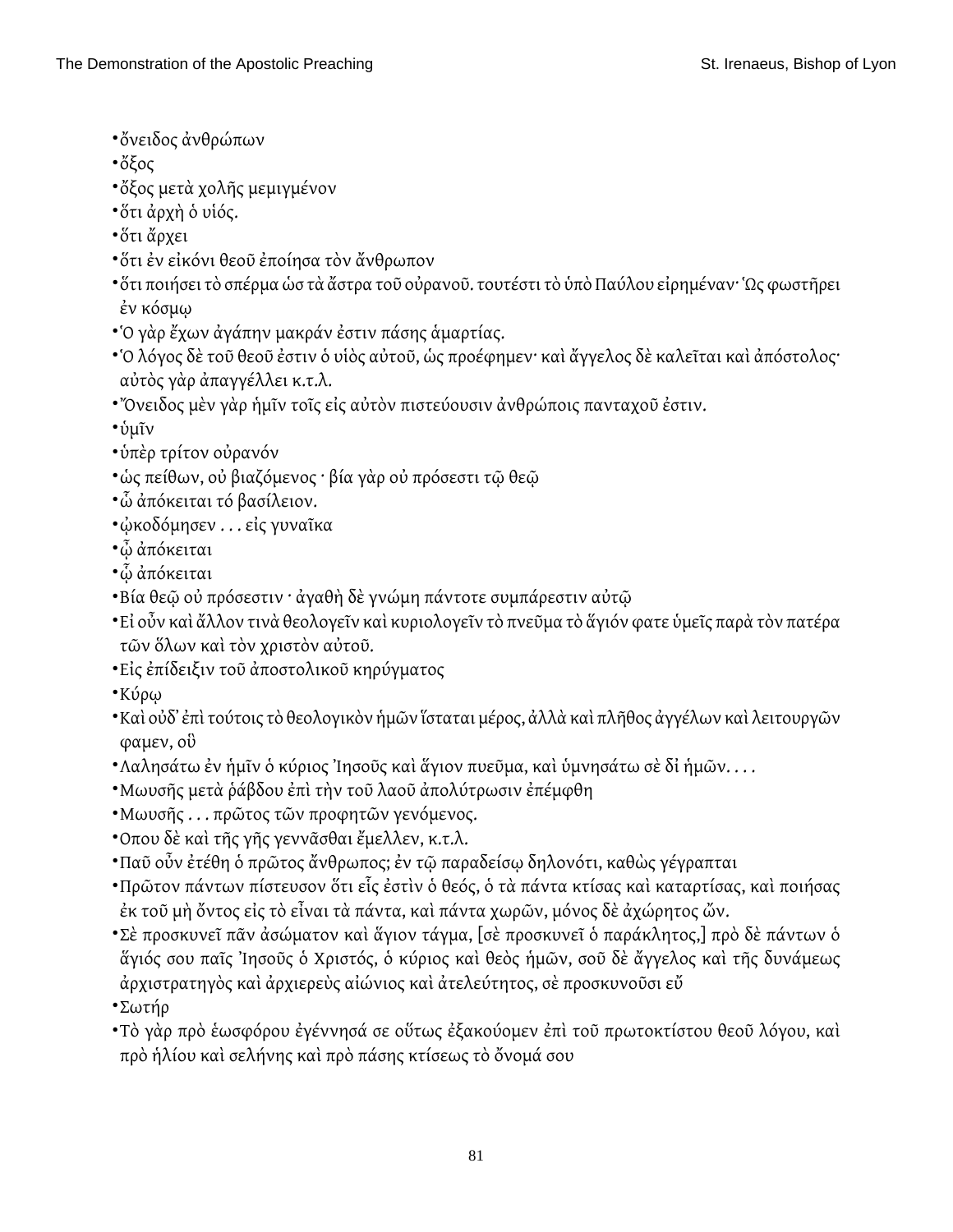- •[Τὸ πνεῦμα οὖν καὶ τὴν δύναμιν τὴν παρὰ τοῦ θεοῦ οὐδὲν ἄλλο νοῆσαι θέμις ἢ τὸν λόγον, ὃς καὶ](#page-23-5) [πρωτότοκος τῷ θεῷ ἐστι . . . καὶ τοῦτο ἐλθὸν ἐπὶ τὴν παρθένον καὶ ἐπισκιάσαν οὐ διὰ συνουσίας](#page-23-5) [ἀλλὰ διὰ δυνάμεως ἐγκύμονα κατέστησε](#page-23-5)
- •[Τρίας](#page-34-1)
- •[Φεῖσαί μον τῆς ψυχῆς ὰπὸ ῥομφαίας καὶ καθήλωσόν μου τὰς σάρκας, ὅτι πονηρευομένων](#page-67-4) [συναγωγαὶ ἐπανέστησάν μοι.](#page-67-4)
- •[Χ](#page-21-5)
- •[Χὰμ παῖς](#page-47-6)
- •[Χάμ](#page-47-3)
- •[Χανάαν](#page-47-6)
- •[Χριστὸς μὲν κατὰ τὸ κεχρῖσθαι καὶ κοσμῆσαι τὰ πάντα δι᾽ αὐτοῦ τὸν θεὸν λέγεται](#page-17-5)
- •[Χριστός Σωτήρ](#page-16-2)
- •[αὐτὸς γὰρ ἐνηνθρώπησεν, ἵνα ἡμεῖς θεοποιηθῶμεν](#page-40-2)
- •[γέγονας γὰρ θεός . . . ἐθεοποιήθης ἀθάνατος γεννηθείς· οὐ γὰρ πτωχεύει θεὸς καὶ σὲ θεὸν ποιήσας](#page-40-3) [εἰς δόξαν αὺτοῦ](#page-40-3)
- •[γέννημα](#page-34-2)
- •[γῆ Ἰούδα](#page-63-6)
- •[δείκνυται](#page-41-4)
- •[διὰ ξὐλου πάλιν φανερὸς τοῖς πᾶσιν ἐγένετο, ἐπιδεικνύων τὸ ὕψος καὶ μῆκος καῖ πλάτος ἐν](#page-52-0) [ἑαυτῷ·καὶ, ὡς ἔφη τις τῶν προβεβηκότων πρεσβυτέρων, διὰ τῆς ἐκτάσεως τῶν χειρῶν τοὺς δὐο](#page-52-0) [λαοὺς εἰς ἓνα θεὸν συνάγων](#page-52-0)
- •[διὰ παντὸς](#page-43-0)
- •[διὰ τῆς ἀρχῆς](#page-34-3)
- •[διὰ τῆς ἐκτάσεως τῶν χειρῶν](#page-57-4)
- •[διαθήκην](#page-70-1)
- •[διακονιῶν](#page-43-4)
- •[διαμενεῖ](#page-18-6)
- •[δοριάλωτος](#page-13-3)
- •[εἰς συναγωγήν](#page-34-4)
- •[εἵτε ἑπτὰ οὐρανοί, οὕς τινες ἀριθμοῦσιν κατ᾽ ἐπανάβασιν](#page-42-0)
- •[εὐθηνούντων](#page-68-7)
- •[εὐθυνόντων](#page-68-7)
- •[εὐλογεῖτε οὐρανοί](#page-42-1)
- •[εὑρέθη](#page-48-3)
- •[εὔχρηστος](#page-32-3)
- •[θαυμαζόντων τὰ γεγενημένα](#page-59-0)
- •[θείας](#page-57-4)
- •[θεοποιεῖσθαι](#page-40-4)
- •[κόνες πολλοί](#page-67-5)
- •[κύριος](#page-43-7)
- •[καὶ ἐδίδαξαν αὐτὰς φαρμακείας καὶ ἐπαοιδὰς καὶ ῥιζοτυμίας, καὶ τὰς βυτάνας ἐδήλωσαν αὐταῖς](#page-46-1)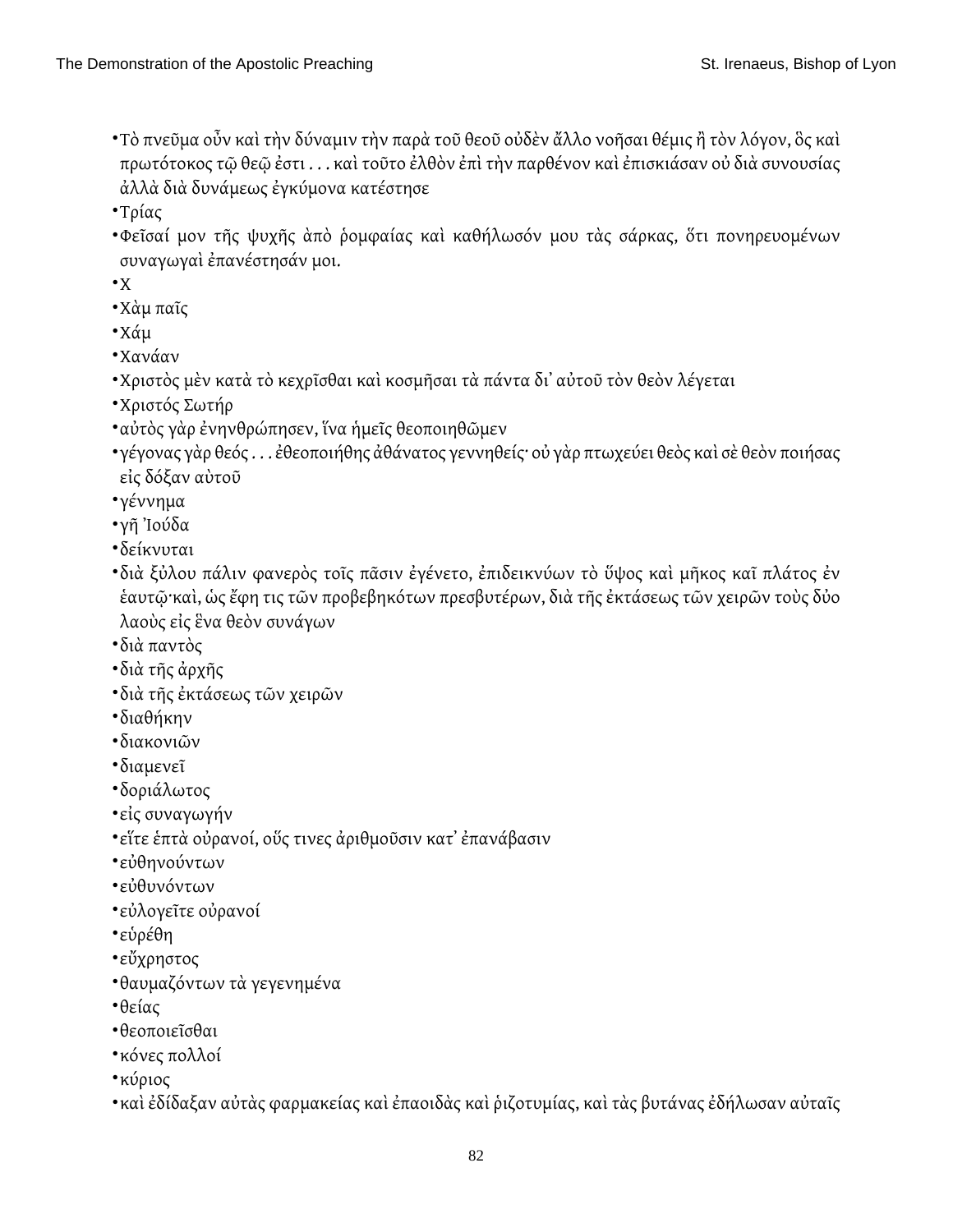- •[καὶ ἐκεῖθεν ἐξεβλήθη εἰς τάνδε τὸν κόσμον παρακούσας](#page-44-0)
- •[καὶ ἐπ᾽ ὀνόματος ἁγίου, ὃ διὰ τῶν προφητῶν προεκήρυξε τὰ κατὰ τὸν Ἰησοῦν πάντα](#page-22-2)
- •[καὶ ἐπωνόμασεν Μωυσῆς τὸν Αὑσὴ υἱὸν Ναυὴ Ἰησοῦν](#page-50-0)
- •[καὶ ἔστιν ὁ θεὸς ἀόρατος καὶ ἀπρόσιτος τοῖς γεννητοῖς](#page-57-5)
- •[καὶ ὅτι ταπεινὸς ἔσται πρῶτον ἄνθρωπος, εἶτα ὑψωθήσεται](#page-57-6)
- •[καὶ βάθος](#page-52-2)
- •[καὶ εἰ μἡ συνηνώθη ὁ ἄνθρωπος τῷ θεῷ, οὐκ ἂν ἠδυνήθη μετασχεῖν τῆς ἀφθαρσίας](#page-51-3)
- •[καὶ κύριός ἐστι παρὰ κυρίου τοῦ ἐν τῷ οὐρανῷ, τουτέστι τοῦ ποιητοῦ τῶν ὅλων, λαβὼν τὸ ταῦτα](#page-14-2) [ἀπενεγκεῖν Σοδόμοις κ.τ.λ.](#page-14-2)
- •[καὶ συνπαραμενεῖ τῷ ἡλίῳ, καὶ πρὸ τῆς σελήνης γενεὰς γενεῶν](#page-18-0)
- •[καὶ τὴν ἔγερσιν ἐκ νεκρῶν καὶ τὴν ἔνσαρκον εἰς τοὺς οὐρανοὺς ἀνάληψιν](#page-54-1)
- •[καὶ χρῖσαι](#page-17-6)
- •[καθὼς δύναμις ἡμῖν](#page-39-0)
- •[καθὼς διὰ Μαλαχίου τοῦ ἄγγέλου φησίν.](#page-29-8)
- •[καινήν, οὐ κατὰ τὴν διαθήκην](#page-70-2)
- •[κανών](#page-40-5)
- •[κατ᾽ αὐτόν](#page-44-6)
- •κατώκισεν αὐτὸν ἀπέναντι τοῦ παραδείσου τῆς τρυφῆς
- •[καταρτίσας](#page-31-5)
- •[κατορθῶσαι](#page-60-3)
- •[κεκακῶσθαι](#page-64-2)
- •[κεχιάσθαι](#page-21-6)
- •[κεχρῖσθαι](#page-17-6)
- •[κοιλία](#page-53-5)
- •[κοιλίας](#page-67-6)
- •[κτηνῶν](#page-72-3)
- •[κυρίῳ](#page-58-2)
- •[λόγος](#page-41-5)
- •[λογικός](#page-41-5)
- •[λοιμῶν](#page-40-6)
- •[μὴ ἰαθέντας ἰάσαντο καὶ ἔτι νῦν ἰῶνται](#page-17-7)
- •[μή](#page-63-7)
- •[μεγιστον χῶρον ἐκτὸς τούτου τοῦ κόσμου](#page-44-7)
- •[μεθ᾽ ἔμῶν](#page-59-1)
- •[μεθ᾽ ὅν εὐθὺς δοριάλωτος ὑμῖν ἡ γῆ Ἰουδαίων παρεδόθη.](#page-61-8)
- •[μεθ᾽ ὑμῶν](#page-59-1)
- •[μεθ᾽ὃν εὐθὺς δοριάλωτος ὑμῖν ἡ γῆ Ἰουδαίων παρεδόθη](#page-13-4)
- •[μεμαλάκισται](#page-64-0)
- •[μετὰ χολῆς](#page-68-6)
- •[μηδὲ νοήσας τύπον εἶναι σταυροῦ, ἀλλὰ χίασμα γοήσας, τὴν μετὰ τὸν πρῶτον θεὸν δύναμιν](#page-52-3) [κεχίασθαι ἐν τῷ παντὶ εἶπε](#page-52-3)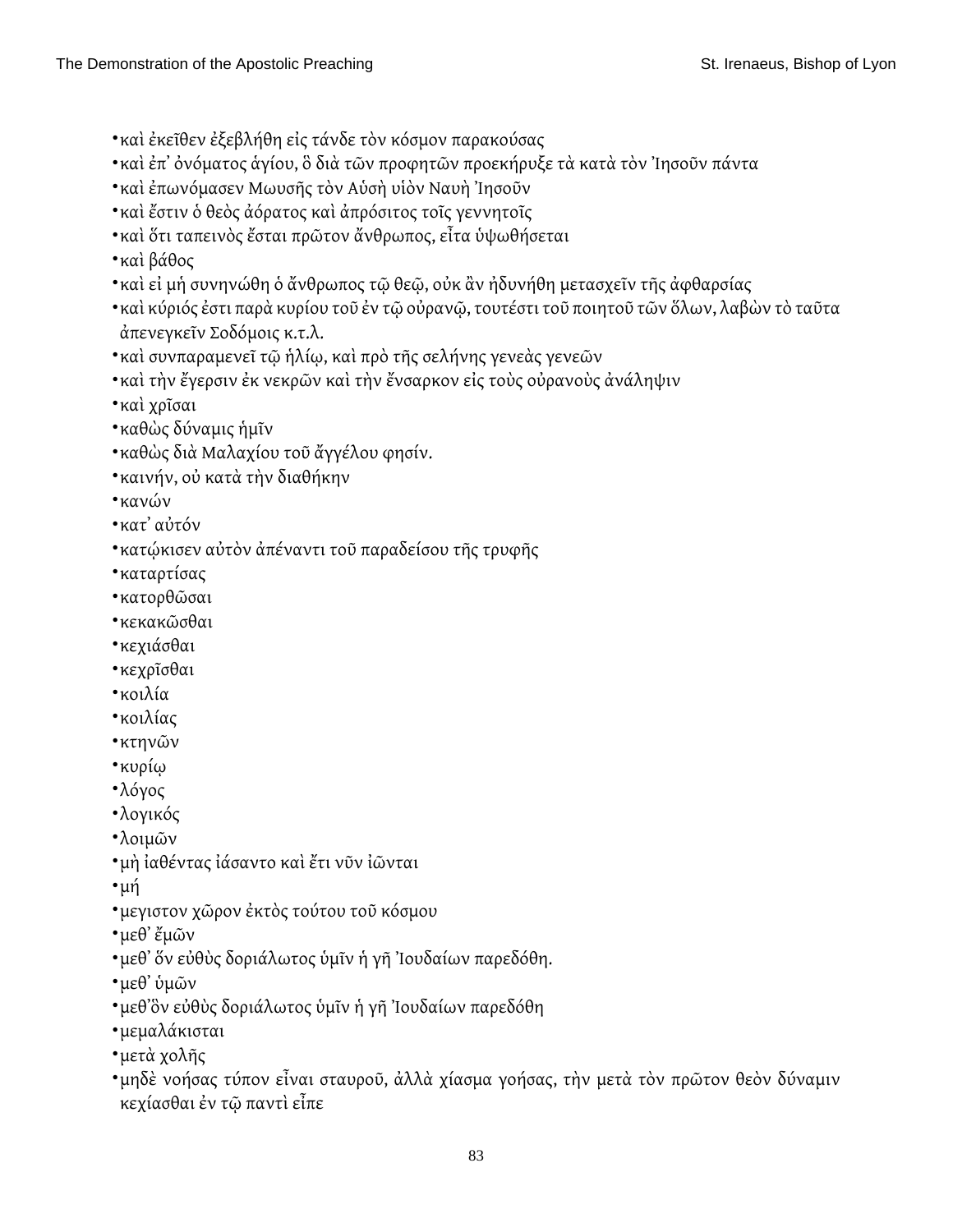- •[νήπιος γὰρ ἦν](#page-44-8)
- •[ξύλον](#page-14-3)
- •[οἶνον](#page-68-4)
- •[οὐδὲ πνεῦμα ἅγιον ἐπὸτισεν αὐτούς](#page-70-3)
- •[οὐδένα ἄλλον τιμήσει θεόν· καὶ ἄγγελον ἐκεῖνον ἂν τιμήσει, θεοῦ βουλομένου, τὸν ἀγαπώμενον](#page-21-7) [ὑπ᾽ αὐτοῦ τοῦ κυρίου καὶ θεοῦ.](#page-21-7)
- •[οὐδαμῶς](#page-63-6)
- •[οὐχ ὡς ἐνδεὴς ὤν . . . ἀλλ᾽ ὅπως κἂν κατὰ τοῦτο πρυσέχοντες αὐτῷ μὴ εἰδωλολατρῆτε.](#page-43-8)
- •[οὕτως ἔχειν](#page-55-4)
- $\cdot$ [οὖ](#page-67-5)
- •[οὗ ἡ ἀρχὴ ἐπὶ τῶν ὤμων· μηνυτικὸν τῆς δυνάμεως τοῦ σταυροῦ, ῷ προσέθηκε τοὺς ὤμους](#page-60-7) [σταυρωθείς.](#page-60-7)
- •[πάρεργα](#page-34-5)
- •[πάσχειν](#page-49-2)
- •[πάτρις](#page-63-3)
- •[πότε δὲ ὡς ἀπὸ προσώπου τοῦ δεσπότου πάντων καὶ πατρὸς θεοῦ φθέγγεται, πότε δὲ ὡς ἀπὸ](#page-58-3) [προσώπου τοῦ χριστοῦ.](#page-58-3)
- •[παῖς](#page-47-6)
- •[παιδίον . . . νεανίσκος](#page-59-2)
- •[πλάσμα](#page-31-6)
- •[πληρώσει πτώματα](#page-57-3)
- •[πνεῦμα](#page-70-3)
- •[πνευματοφόροι πνεύματος ἁγίου](#page-33-5)
- •[πολλοί](#page-67-7)
- •[πράγματος](#page-16-3)
- •[πράγματος δυσεξηγήτου](#page-16-4)
- •[πρέσβυς](#page-70-4)
- •[πρὶν ἢ γενηθῆναι αὐτὸν ἄνθρωπον](#page-19-1)
- •[πρὶν ἢ γεννηθῆναι](#page-19-2)
- •[πρὶν ἢ γνῶναι αὐτόν](#page-19-1)
- •[πρὸ τοῦ ἡλίου διαμένει τὸ ὄνομα αὐτοῦ](#page-18-6)
- •[πρός](#page-58-4)
- •[προεφητεύθη αἰχμαλωτεῦσαι αὐτὸν ἡμᾶς ἀπὸ τῆς πλάνης καὶ δοῦναι ἡμῖν δόματα.](#page-68-8)
- •[προφορικόν](#page-35-3)
- •[σύν](#page-58-4)
- •σαββατίζειν ὑμᾶς ὁ καινὸς νόμος διὰ παντὸς εθέλει, καὶ ὑμεῖς μίαν ἀργοὔντες ἡμέραν εὐσεβεῖν [δοκεῖτε.](#page-72-4)
- •[σκήνωμα](#page-63-4)
- •[σκῆνος](#page-63-8)
- •[σου](#page-63-9)
- •[στετῆρας](#page-68-1)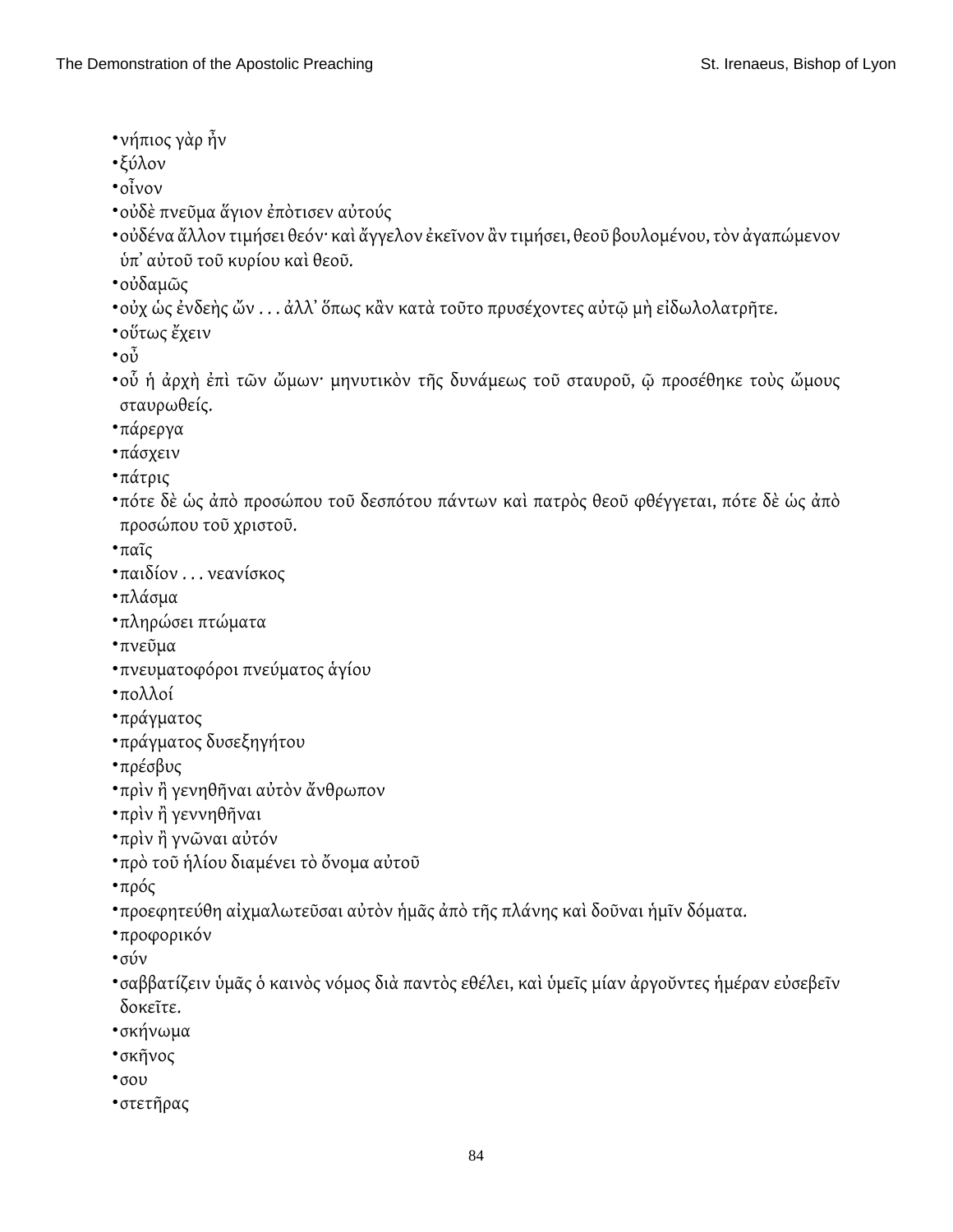- •[συμπλεκόμενος](#page-36-3)
- •[συνήσει](#page-64-4)
- •[σωματοποιεῖ](#page-41-1)
- •[σωτηοία](#page-17-2)
- •[σωτηρία](#page-17-4)
- •[τὰς πρεσβυτάτας καὶ ἀνωτάτω δύο τοῦ ὄντος δυνάμεις, τὴν τε ποιητικὴν καὶ βασιλικήν](#page-43-9)
- •[τὰς συναγωγάς, λεγομεν δὲ ἐκκλησίας ἁγίας](#page-34-6)
- •[τὴν ἀνθρωπινὴν αὐτοῦ πολιτείαν.](#page-72-5)
- •[τὴν ἀρχὴν τῆς ἐκτάσεως](#page-32-4)
- •[τὴν ἀρχαίαν πλάσιντοῦ Ἀδάμ εἰς ἑαυτὸν ἀνεκεφαλαιώσατο](#page-51-4)
- •[τὴν αὐτὴν ἐκείνῳ τῆς γεννήσεως ἔχειν ὁμοιότητα](#page-52-4)
- •[τὴν νῦν Ἰερουσαλήμ](#page-51-0)
- •[τὸ γὰρ ἐκ θεοῦ γεννηθὲν θεός ἐστιν.](#page-57-7)
- •[τὸ γεῶδες σκῆνος](#page-63-5)
- •[τὸν δεδειγμένον σοι](#page-43-10)
- •[τὸν λόγον Κυρίου](#page-52-0)
- •[τότε γένεσιν αὐτοῦ λέγων γίνεσθαι τοῖς ἀνθρώποις, ἐξ ὅτου ἡ γνῶσις αὐτοῦ ἔμελλε γίνεσθαι.](#page-56-1)
- •[τύποι εἰσὶ τῆς τριάδος, τοῦ θεοῦ καὶ τοῦ λόγου αὐτοῦ καὶ τῆς σοφίας αὐτοῦ](#page-34-7)
- •[τῆς Ἰουδαίας](#page-63-7)
- •[τῶν κεκοσμημένων](#page-31-2)
- •[τκὴνεἰόνα ἔδειξεν ἀληθῶς, αὐπός τοῦτο γενόμενος ὅπερ ἦν ἡ εἰκὼν αὐτοῦ](#page-48-4)
- •[τοὺς ἑπτὰ οὐρανοὺς . . . προσκαλούμενοι](#page-42-0)
- •[τοῖς Ῥωμαίοις](#page-13-1)
- •τοῦτο θαυμάζων Ήσαιὰς ἔφη.
- •[υἱὸν θεοῦ](#page-21-1)
- •[υἱός αὐτοῦ](#page-35-4)
- •[φθόνῳ δὲ διαβόλου θάνατος εἰσῆλθεν εἰς τὸν κόσμον](#page-45-1)
- •[φωτίσαντος ζωὴν καὶ ἀφθαρσίαν διὰ τοῦ εὐαγγελίου](#page-51-1)
- •[χίασμα](#page-21-8)
- •[χαρίσίματα](#page-24-0)
- •[χριόμεθα](#page-32-5)
- •[ψέλια καὶ κόσμους καὶ στίβεις καὶ τὸ καλλιβλέφαρον καὶ παντοίους λίθους ἐκλεκτοὺς καὶ τὰ](#page-46-2) [βαφικά](#page-46-2)
- •[ψυχή](#page-39-3)

## **Index of Latin Words and Phrases**

- •[lucerna](#page-43-6)
- •[ætatem seniorem](#page-66-0)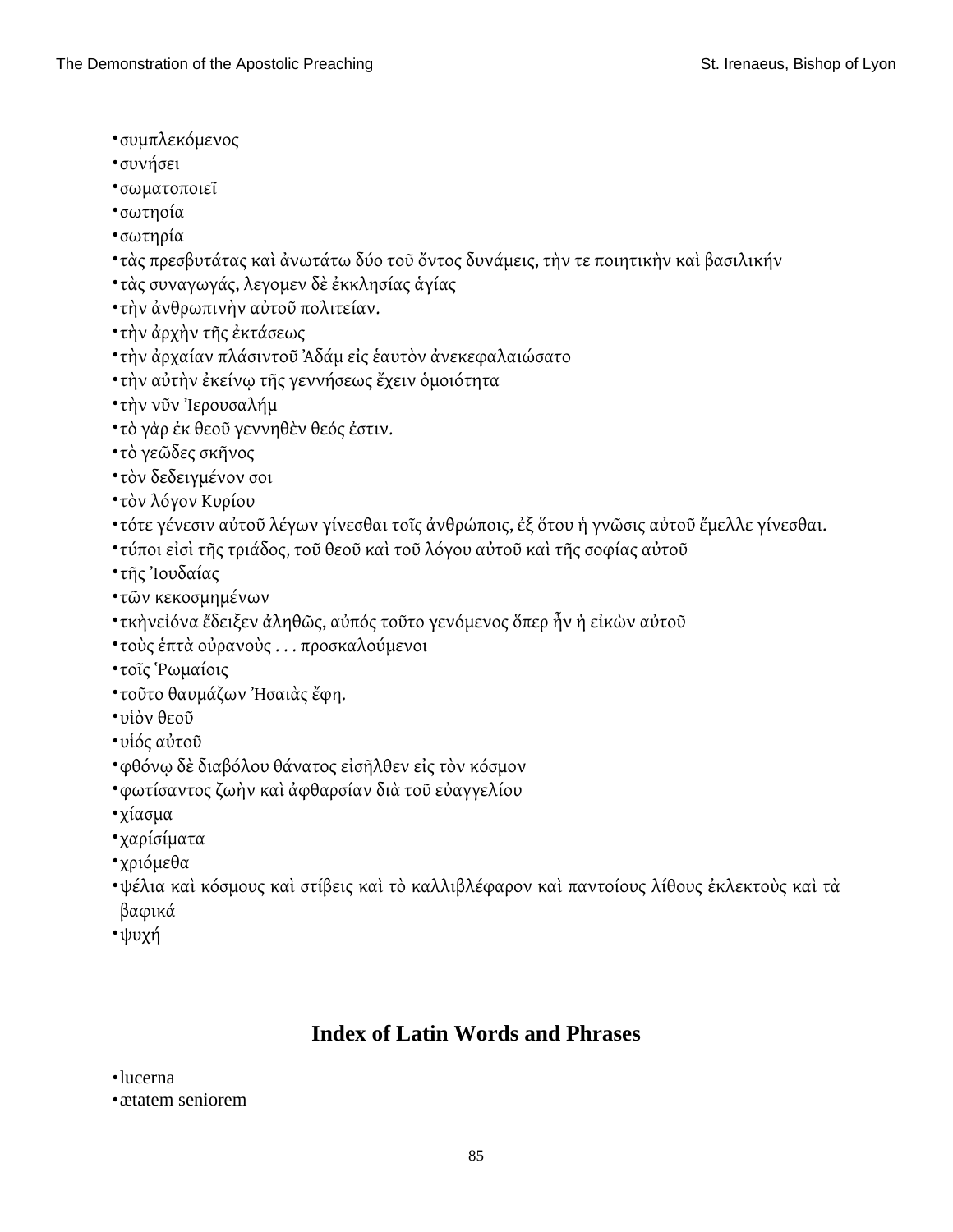- •[Agnitio enim Patris Filius.](#page-42-2)
- •[Alii autem manifestum adventum Domini contemnunt, incarnationem ejus non recipientes.](#page-54-2)
- •[Ante solem permanebit nomen ejus in sæcula, et ante lunam sedes ejus](#page-18-7)
- •[Audistis mensos esse cælos in palma .](#page-56-3) . . qui comprehendit terram pugillo.
- •[Beatus qui erat antequam nasceretur](#page-19-3)
- •[Cujus et stellam Ysaias quidem sic prophetavit: Orietur stella ex Jacob, et surget dux in Israel.](#page-14-4)
- •[Cum quo et loquebatur Pater: Faciamus](#page-60-8)

•[Deum](#page-40-7)

- •[Dissolvens enim eam quæ in initio in ligno facta fuerat hominis inobedientiam, obediens factus](#page-52-5) [est usque ad mortens, mortem autem crucis](#page-52-5)
- •[Ecclesia, hæc enim est synagoga Dei.](#page-71-3)
- •[Et manifestat quoniam homo, in eo quod dicit: Butyrum et mel manducabit](#page-15-3)
- •[Et quemadmodum protoplastus ille Adam de rudi terra et de adhuc virgine—nondum enim pluerat](#page-51-5) [Deus, et homo non erat operatus terram](#page-51-5)
- •[Et sic unus Deus Pater ostenditur](#page-41-4)
- •[Et unxit quidem Pater, unctus est vero Filius, in Spiritu qui est unctio,](#page-57-8)
- •[Filium enim hic significat, qui et Abrahæ collocutus sit, a Patre accepisse potestatem judicandi](#page-56-4) [Sodomitas propter iniquitatem eorum.](#page-56-4)
- •[Homo est autem temperatio animæ et carnis](#page-39-4)
- •[In eo autem quod dixerit: Ipse Dominus dabit signum](#page-59-3)
- •[Invidens homini, apostata a divina factus est lege: invidia enim aliena est a Deo.](#page-45-2)
- •[Ipse infirmitates nostras accipiet et languores portabit.](#page-64-5)
- •[Malachias, qui et angelus Domini vocatus est.](#page-29-9)
- •[Malitia parvuli](#page-57-9)
- •[Moyses igitur recapitulationem universæ legis .](#page-50-3) . . in Deuteronomio faciens.
- •[Nam prophetia est prædicatio futurorum.](#page-52-6)
- •[Neque senior](#page-70-4)
- •[Nunc autem quod fuit qui perierat homo, hoc salutare factum est Verbum .](#page-52-7) . . non alteram quandam, [sed illam principalem Patris plasmationem in se recapitulans, exquirens id quod perierat.](#page-52-7)
- •[Omnia ergo recapitulans, recapitulatus est et adversus inimicum nostrum hellum, provocans et](#page-51-6) [elidens eum qui in initio in Adam captivos duxerat nos](#page-51-6)
- •[Patris omnium, qui operatus est incarnationem ejus.](#page-59-4)
- •[Quemadmodum autem adunari possemus incorruptelæ et immortalitati, nisi prius incorruptela et](#page-51-7) [immortalitas facta fuisset id quod et nos?](#page-51-7)
- •[Quisquis judicatur, ex adverso adstet; et quisquis justificatur, appropinquet puero Dei \(Arm.](#page-69-2)
- •[Quod, cum a principio filius dei fuisset, generari denuo haberet secundum carnem](#page-19-4)
- •[Quoniam facies omnia juxta typum eorum quæ vidisti in monte](#page-43-10)
- •[Salus](#page-36-4)
- •[Salutare](#page-36-5)
- •[Salvator](#page-36-5)
- •[Satana enim verbum Hebraicum apostatam significat.](#page-45-4)
- •[Si autem libertatis lex, id est, verbum Dei ab apostolis qui ab Hierusalem exierunt annuntiatum,](#page-69-3)
- •[Spiritu quidem præparante hominem in Filium Dei, Filio autem adducente ad Patrem, Patre autem](#page-42-3) [incorruptelam donante](#page-42-3)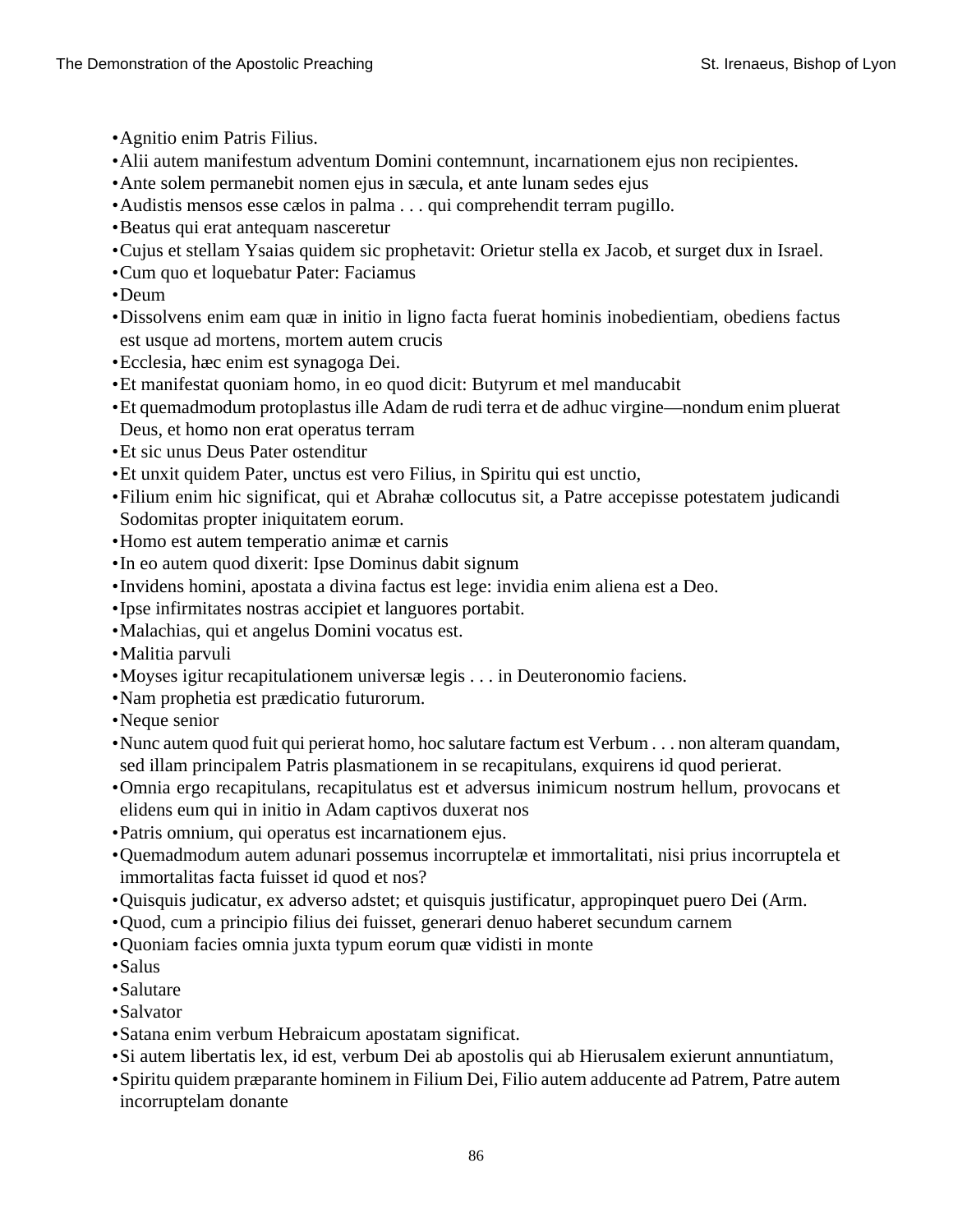- •[Spiritus](#page-65-2)
- •[Summum ergo cœlum sapientiæ](#page-74-0)
- •[Super omnia](#page-41-6)
- •[Tibi Cherubim et Seraphim incessabili voce proclamant: Sanctus, sanctus, sanctus](#page-26-3)
- •[Utrosque enim Dei appellatione signavit Spiritus: et eum qui ungitur Filium, et eum qui ungit, id](#page-57-10) [est, Patrem.](#page-57-10)
- •[Vade mecum](#page-9-1)
- •[Verbo suo confirmans et Sapientia compingens omnia.](#page-31-7)
- •Verbum . . [. præstat Spiritum omnibus quemadmodum vult Pater](#page-42-4)
- •[Vere igitur cum Pater sit Dominus et Filius vere sit Dominus, merito Spiritus Sanctus Domini](#page-57-11) [appellatione signavit eos.](#page-57-11)
- •[a lapidum religione extrahens nos.](#page-71-4)
- •[adaptavit](#page-31-8)
- •[adornavit](#page-31-9)
- •[adunitus](#page-37-1)
- •alii autem dicentes: Rememoratus . . [. causam reddiderunt propter quam passus est hæc omnia](#page-67-8)
- •[apertionem hæreditatis](#page-42-5)
- •[arguet gloriosos terrae.](#page-61-2)
- •[artifex](#page-53-3)
- •[assuescens hominem portare ejus Spiritum](#page-42-6)
- •[communio](#page-41-7)
- •[complexus homo Spiritum Dei.](#page-36-3)
- •condens et faciens omnia . . [. Verbo virtutis suæ; et omnia aptavit et disposuit Sapientia sua .](#page-31-10) . . [qui fecit ea per semetipsum, hoc est per Verbum et per Sapientiam suam](#page-31-10)
- •[cui repositum est](#page-60-5)
- •[cujus et diem passionis non ignoravit, sed figuratim prænuntiavit eum, Pascha nominans.](#page-49-2)
- •[de fructu ventris tui](#page-53-6)
- •duæ synagogæ . . . fructificantes . . [. filios vivos vivo Deo](#page-71-5)
- •[dux](#page-61-1)
- •[ea quæ ex gentibus est ecclesia.](#page-47-7)
- •[eam quæ est a Maria in Evam recirculationem significans](#page-52-8)
- •ecclesiæ . . [. quam non Moyses quidem famulus Dei, sed Jesus filius Dei in hæreditatem dabit.](#page-57-12) •[ecclesia](#page-43-6)
- •[erat enim homo pro patribus certans](#page-51-6)
- •[et inenarrabile habet genus.](#page-65-1)
- •[etenim mundus ex omnibus](#page-41-8)
- •[existens semper apud Patrem](#page-43-11)
- •[figuratio sua](#page-31-11)
- •[homo justus](#page-54-3)
- •[illi quidem decimas suorum habebant consecratas: qui autem perceperunt libertatem, omnia quæ](#page-72-6) [sunt ipsorum ad dominicos decernunt usus."](#page-72-6)
- •[in duodecim prophetis Malachias.](#page-67-9)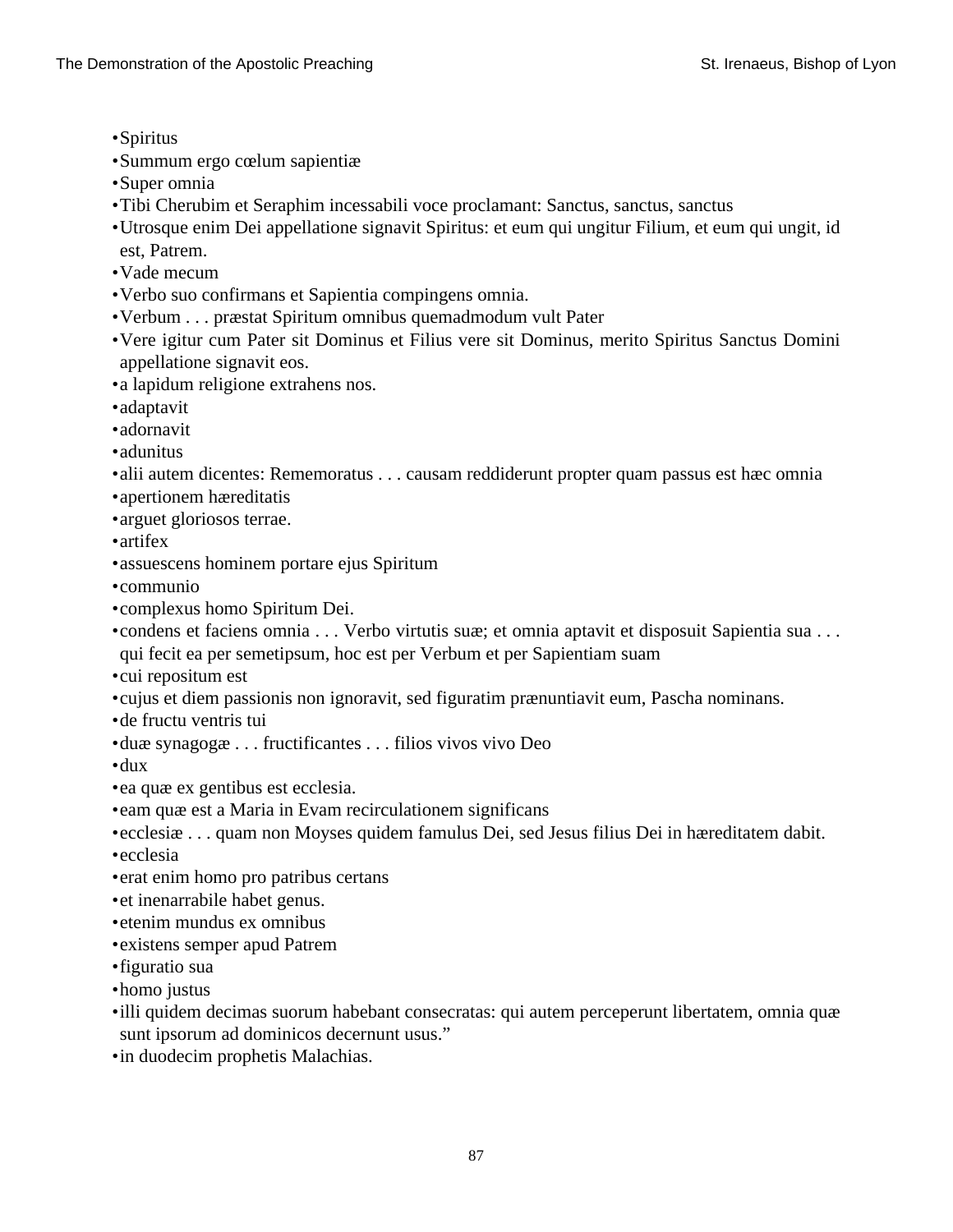- •[in hoc mundo existens, et secundum invisibilitatem continet quæ facta sunt omnia, et in universa](#page-52-9) [conditione infixus \(Arm. "and in all this world in-crucified "\), quoniam Verbum Dei gubernans](#page-52-9) [et disponens omnia.](#page-52-9)
- •[in novissimis temporibus nove effusus est in nos.](#page-42-7)
- •[in omnibus autem et nos, et hunc mundum qui est secundum nos](#page-41-8)
- •[in omnibus ergo est et hæc quæ secundum nos est conditio](#page-41-9)
- •[in principio in capite, in filio](#page-55-1)
- •[lætifici oculi](#page-13-5)
- •[lætifici oculi ejus a vino, et candidi dentes ejus quam lac.](#page-13-0)
- •[magni consilii patris nuntius](#page-60-9)
- •[minores et novissimi a verbo dei et spiritu ejus.](#page-25-0)
- •[neque angelus.](#page-70-4)
- •non cum vi . . . sed secundum suadelam . . [. suadentem, non vim inferentem](#page-60-6)
- •[non enim aliena sed sua tradidit ei](#page-40-8)
- •[ostensio](#page-39-1)
- •[palpabilis](#page-41-10)
- •[passibilis](#page-41-11)
- •[per Malachiam loquens, qui nuncupatur et angelus](#page-29-10)
- •[per Spiritu quidem ad Filium, per Filium autem ascendere ad Patrem.](#page-42-8)
- •[per omnes illos transiens Verbum](#page-70-5)
- •[plasmatus](#page-31-12)
- •[prædicaverunt ejus secundum carnem adventum, per quem commixtio et communio Dei et hominis](#page-73-0) [secundum placitum Patris facta est; ab initio prænuntiante Verbo Dei quoniam videbitur](#page-73-0)
- •[præsignificant igitur prophetæ quoniam videbitur](#page-73-1)
- •[presbyteri apostolorum discipuli](#page-40-9)
- •[pro patribus](#page-51-2)
- •[propheticam vero gratiam repellunt ab ecclesia.](#page-73-2)
- •[qui Verbo et Sapientia fecit et adaptavit omnia.](#page-41-12)
- •[qui novissimis temporibus homo in hominibus factus est, ut finem conjungeret principio, id est,](#page-41-13) [hominem Deo.](#page-41-13)
- •[qui omnia Verbo fecit et Sapientia adornavit](#page-41-14)
- •[qui portant Spiritum ejus.](#page-42-6)
- •[qui, cum esset a principio filius dei, regeneratus est denuo secundum carnem](#page-19-5)
- •[quod et erat.](#page-50-4)
- •quod prophetæ quidem præconaverunt . . [. perfecit autem Christus; apostoli vero tradiderunt, a](#page-73-3) [quibus ecclesia accipiens, per universum mundum sola bene custodiens, tradidit filiis suis](#page-73-3)
- •[quoniam illuc assumptus est unde et descendit, et non est qui justum judicium ejus effugiat.](#page-69-4)
- •[quoniam non ab initio dii facti sumus, sed primo quidem homines, tunc demum dii](#page-40-10)
- •[restaurans suo plasmati quod dictum est in principio, factum esse hominem secundum imaginem](#page-52-10) [et similitudinem Dei](#page-52-10)
- •[secundum autem quod Deus erat non secundum gloriam judicabat neque secundum loquelam](#page-62-2) [arguebat.](#page-62-2)
- •[semper cum Patre erat.](#page-43-11)
- •[septens cælos](#page-43-12)